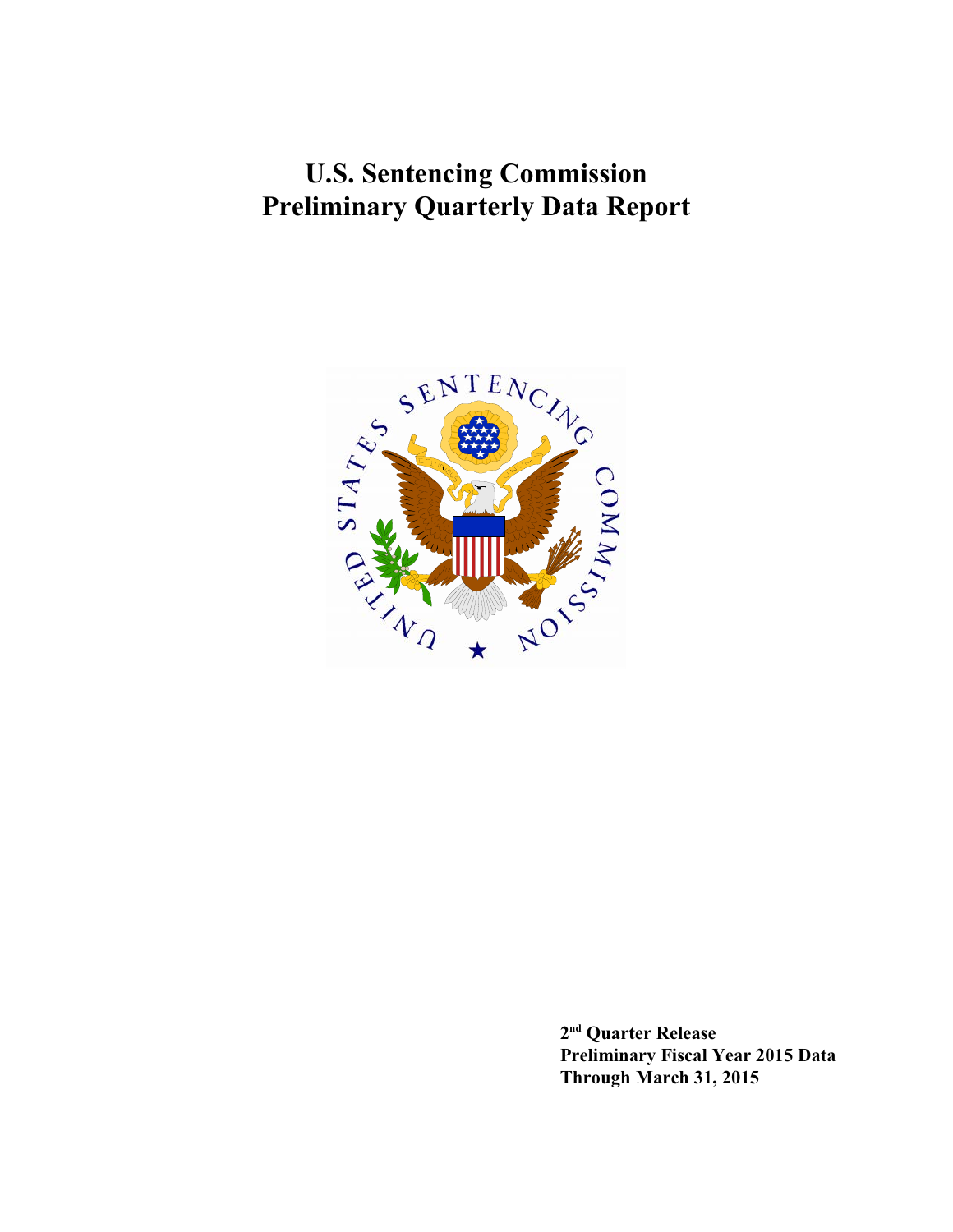#### **Introduction**

As part of its ongoing mission, the United States Sentencing Commission provides Congress, the judiciary, the executive branch, and the general public with data extracted and analyzed from sentencing documents submitted by courts to the Commission.<sup>1</sup> Data is reported on an annual basis in the Commission's *Annual Report* and *Sourcebook of Federal Sentencing Statistics*<sup>2</sup> After the Supreme Court's decision in *United States v. Booker* on January 12, 2005, which rendered the sentencing guidelines advisory instead of mandatory, many people expressed an interest in knowing what changes, if any, in federal sentencing practices would result. The Commission responded by reconfiguring its data collection, analysis, and reporting efforts to provide real-time data reporting from the submitted documents.

The Commission first reported data on February 10, 2005 to Congress<sup>3</sup> and began reporting data approximately monthly shortly thereafter. The types of data reported increased over time to accommodate various requests for the additional information. In March 2006, the Commission released a comprehensive report, *Final Report on the Impact of United States v. Booker on Federal Sentencing,* based on cases sentenced one year since the *Booker* decision. <sup>4</sup> Because the report included additional analyses that had not been included in the monthly reports, not all the data presented in the report was comparable with the monthly releases, which made comparing data over time difficult.

In an effort to standardize the Commission's post-*Booker* analyses and to facilitate the identification of emerging trends going forward, the Commission began generating a new set of tables and charts on a quarterly basis for public release on the Commission's website beginning with the third quarter of fiscal year 2006. These quarterly data reports are similar in format and methodology to tables and figures produced in the *Sourcebook* or in the Commission's *Booker* report. Some of the figures include data from fiscal years before the *Booker* decision to facilitate analysis of sentencing trends over time. Other figures and all of the tables contain cumulative data (*i.e.,* data from the start of the fiscal year through the most current quarter). Appendix B cross-references the quarterly table numbers and figure letters as well as the corresponding number or letter in the *Sourcebook* (if it exists in the *Sourcebook*) so that the quarterly data can

<sup>&</sup>lt;sup>1</sup> In each felony or Class A misdemeanor case sentenced in federal court, sentencing courts are required to submit the following documents to the Commission: the Judgment and Commitment Order, the Statement of Reasons, the plea agreement (if applicable), the indictment or other charging document, and the presentence report. *See* 28 U.S.C.  $§ 994(w).$ 

Electronic copies of the 1995-2014 *Annual Report* and *Sourcebook of Federal Sentencing Statistics* are available <sup>2</sup> at the Commission's website, [www.ussc.gov](http://www.ussc.gov).

<sup>&</sup>lt;sup>3</sup> See [www.ussc.gov/bf.htm](http://www.ussc.gov/bf.htm) for an electronic copy of the prepared testimony of Ricardo H. Hinojosa, chair of the United States Sentencing Commission, before the Subcommittee on Crime, Terrorism, and Homeland Security, Committee on the Judiciary, United States House of Representatives, February 10, 2005.

<sup>&</sup>lt;sup>4</sup> See [www.ussc.gov/bf.htm](http://www.ussc.gov/bf.htm) for an electronic copy of the Commission's *Final Report on the Impact of United States v. Booker on Federal Sentencing*.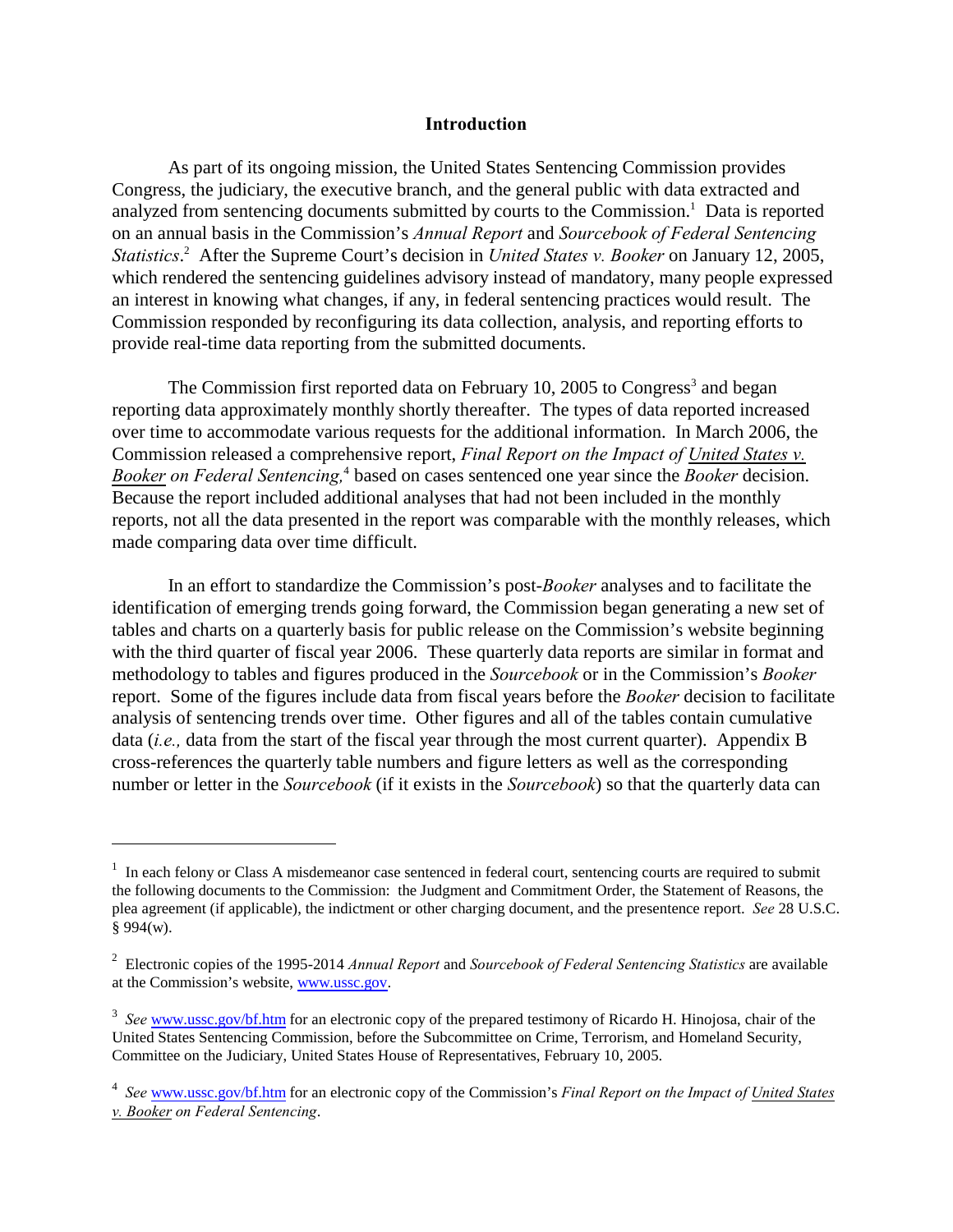be compared easily with data from prior fiscal years.<sup>5</sup> In Appendix A are descriptions of datafile and variable definitions.

Users of the quarterly releases are cautioned that the quarterly data are preliminary only and subject to change as the Commission collects, analyzes, and reports on additional cases throughout the fiscal year. When data for each new quarter is made available, the Commission will update the previous preliminary quarterly totals in the most recent release until the release of the final fiscal year data in the Commission's *Sourcebook*. For example, the data reported in the initial release for the second quarter of the fiscal year may change as the Commission receives and analyzes documents during the remaining quarters for additional cases sentenced during the second quarter.<sup>6</sup> Any subsequent changes in the quarterly data for the second quarter would be reflected initially in the subsequent quarterly releases and finally in the Commission's *Annual Report* and *Sourcebook of Federal Sentencing Statistics*. As a result, **quarterly data should not be considered final until publication of the Commission's** *Annual Report* **and** *Sourcebook*.

 $<sup>5</sup>$  The Commission has tried to maintain the same table numbers and figure letters over the past several years but,</sup> due to slight differences in reporting categories between pre- and post-*Booker* time periods, the numbers and letters may not correspond exactly over time. Please refer to the table of contents for each of the prior *Sourcebook* years to determine the corresponding table number or figure letter.

 $6\text{ The reasons for data changes in previous quarters is due to one or more of the following reasons: the courts have }$ up to 30 days to submit court documents to the Commission; the Commission both extracts information from the documents and screens cases through the quality control procedures and does not include any case in a data release unless it has been fully entered and reviewed; some documents are sent in later than other documents and the datafiles are then updated with the new information; the Commission receives amended court documents and updates the datafile based on the new information; the Commission matches its datafile to datafiles from the Administrative Office of the United States Courts and requests any case documents not received - a process that can only be completed after the documents have been received and the information entered into the Commission's database. For all of the above reasons, data may be excluded/included or reported differently from one quarter to another.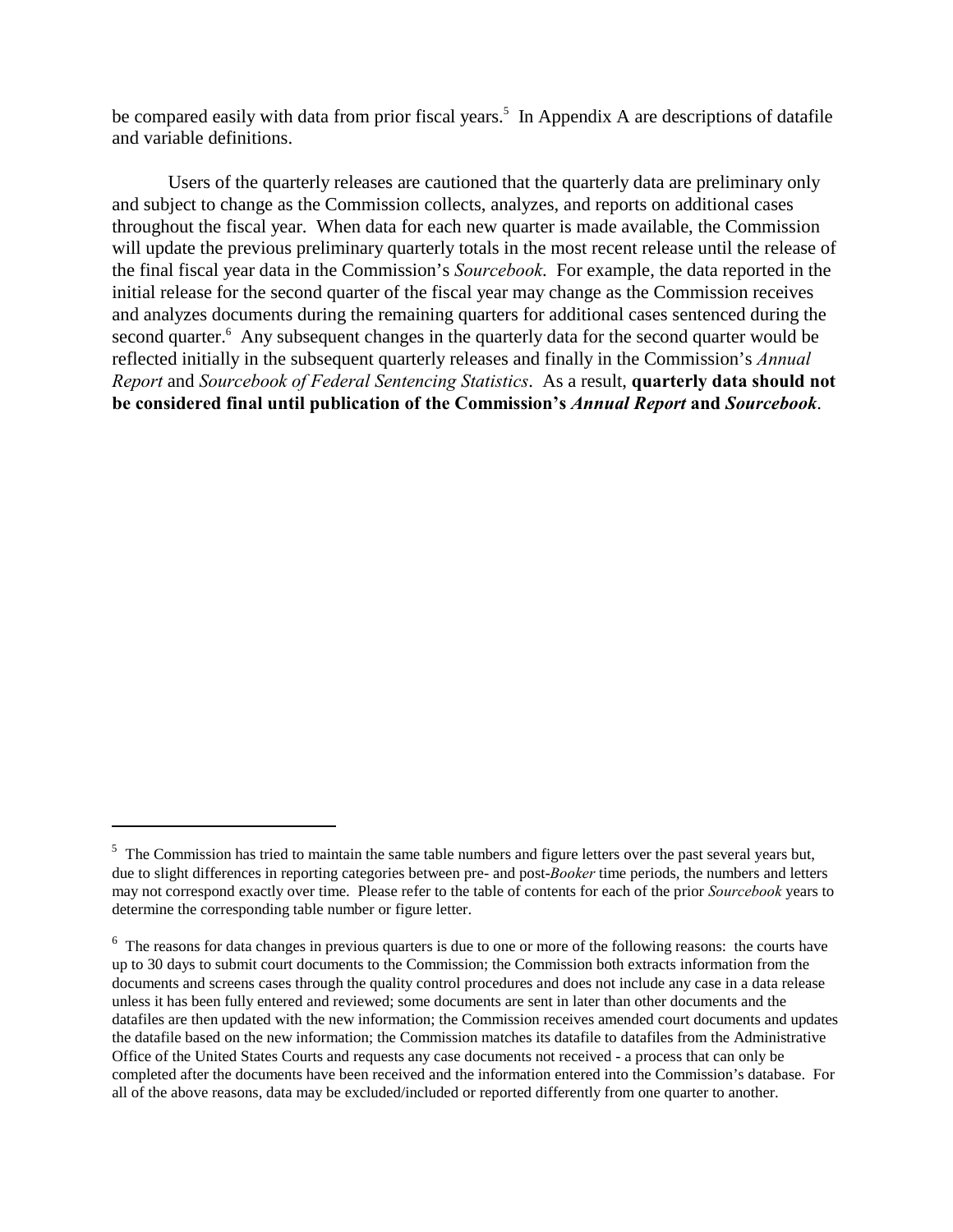# **CONTENTS**

### *Information on Sentences Relative to the Guideline Range*

| Table 1: National Comparison of Sentence Imposed and Position Relative to the               |
|---------------------------------------------------------------------------------------------|
|                                                                                             |
| Table 3: Sentences Relative to the Guideline Range by Each Primary Offense Category 8       |
|                                                                                             |
| Figure B: Quarterly Data for Within Range/Government Sponsored and Other Out of Range       |
|                                                                                             |
| Table 5: Sentences Relative to the Guideline Range by Each Primary Sentencing Guideline 13  |
|                                                                                             |
| Table 7: §5K1.1 Substantial Assistance Departure Cases: Degree of Decrease for Offenders in |
| Table 8: §5K3.1 Early Disposition Program Departure Cases: Degree of Decrease for Offenders |
| Table 9: Other Government Sponsored Below Range Cases: Degree of Decrease for Offenders     |
| Table 10: Downward Departures from Guideline Range: Degree of Decrease for Offenders in     |
| Table 11: Downward Departures with <i>Booker</i> /18 U.S.C. § 3553: Degree of Decrease for  |
| Table 12: Below Guideline Range with Booker/18 U.S.C. § 3553: Degree of Decrease for        |
| Table 13: All Remaining Below Guideline Range Cases: Degree of Decrease for Offenders in    |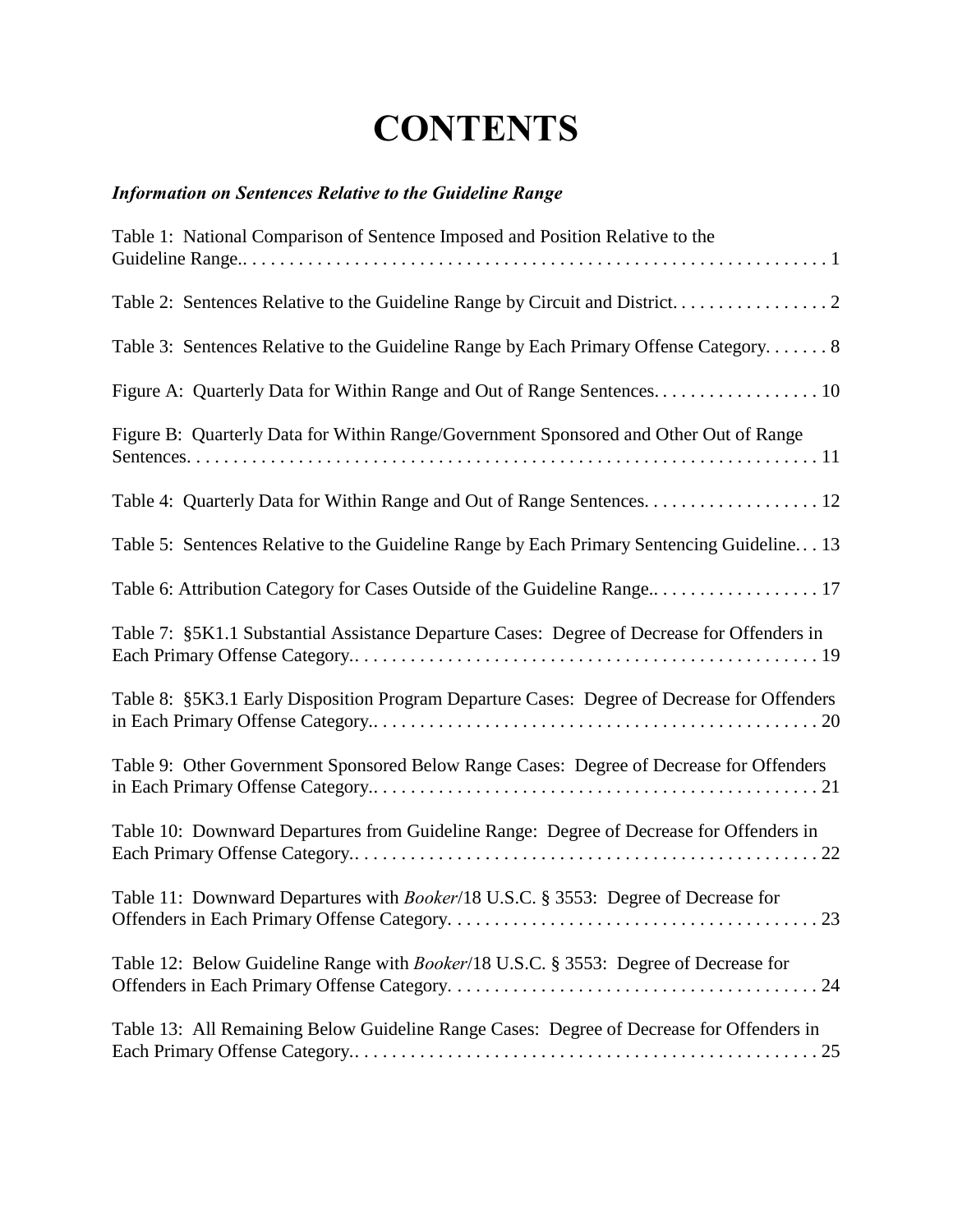| Table 14: Upward Departures from Guideline Range: Degree of Increase for Offenders in Each   |
|----------------------------------------------------------------------------------------------|
| Table 15: Upward Departures with Booker/18 U.S.C. § 3553: Degree of Increase for Offenders   |
| Table 16: Above Guideline Range with <i>Booker</i> /18 U.S.C. § 3553: Degree of Increase for |
| Table 17: All Remaining Above Guideline Range Cases: Degree of Increase for Offenders in     |
| <b>Sentence Imposed Information</b>                                                          |
| Table 18: Offenders Receiving Sentencing Options in Each Primary Offense Category30          |
|                                                                                              |
| Figure C: Average Sentence Length and Average Guideline Minimum Quarterly Data for           |
| Figure D: Average Sentence Length and Average Guideline Minimum Quarterly Data for           |
| Figure E: Average Sentence Length and Average Guideline Minimum Quarterly Data for           |
| Figure F: Average Sentence Length and Average Guideline Minimum Quarterly Data for           |
| Figure G: Average Sentence Length and Average Guideline Minimum Quarterly Data for           |
| Figure H: Average Sentence Length and Average Guideline Minimum Quarterly Data for           |
|                                                                                              |
| Table 20: Within Range Cases: Position of Sentence for Offenders in Each Primary             |
| <b>General Information (Primary Offenses, Mode of Conviction, and Document Submission)</b>   |
|                                                                                              |
|                                                                                              |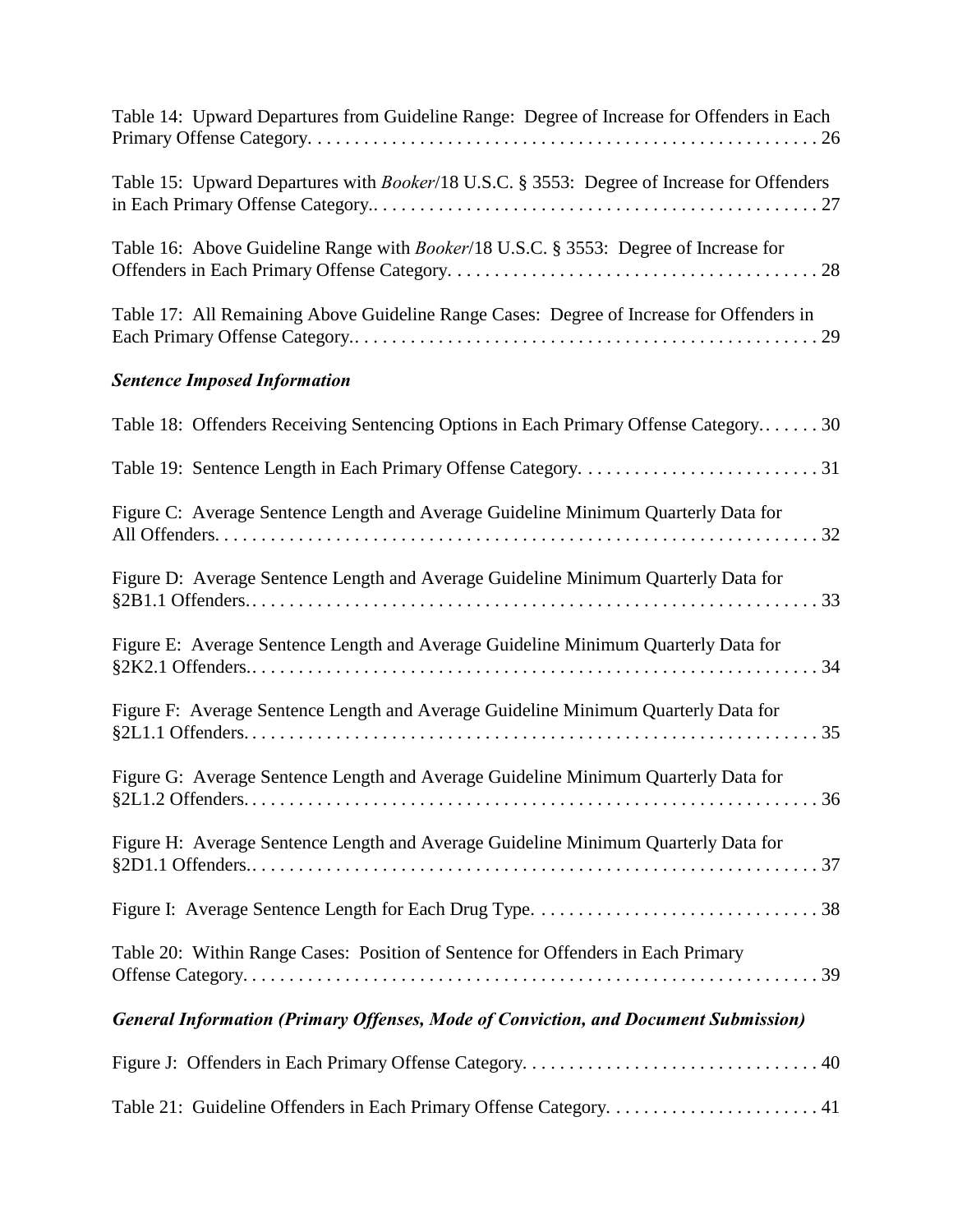|                          | Table 22: Guilty Pleas and Trials in Each Primary Offense Category 42                      |
|--------------------------|--------------------------------------------------------------------------------------------|
|                          |                                                                                            |
|                          | Table 23: Race of Offenders in Each Primary Offense Category 44                            |
|                          | Table 24: Gender of Offenders in Each Primary Offense Category 45                          |
|                          |                                                                                            |
|                          | Table 26: Citizenship of Offenders in Each Primary Offense Category 47                     |
|                          |                                                                                            |
|                          | Table 28: Rate of Submission of Statement of Reasons Form by Each Circuit and District. 51 |
| <i><b>Appendices</b></i> |                                                                                            |
|                          |                                                                                            |
|                          | Appendix B: List of Quarterly Report Tables and Figures and Comparable                     |

*Sourcebook* Number/Letter. . . . . . . . . . . . . . . . . . . . . . . . . . . . . . . . . . . . . . . . . . . . . . . . . . . . . B-1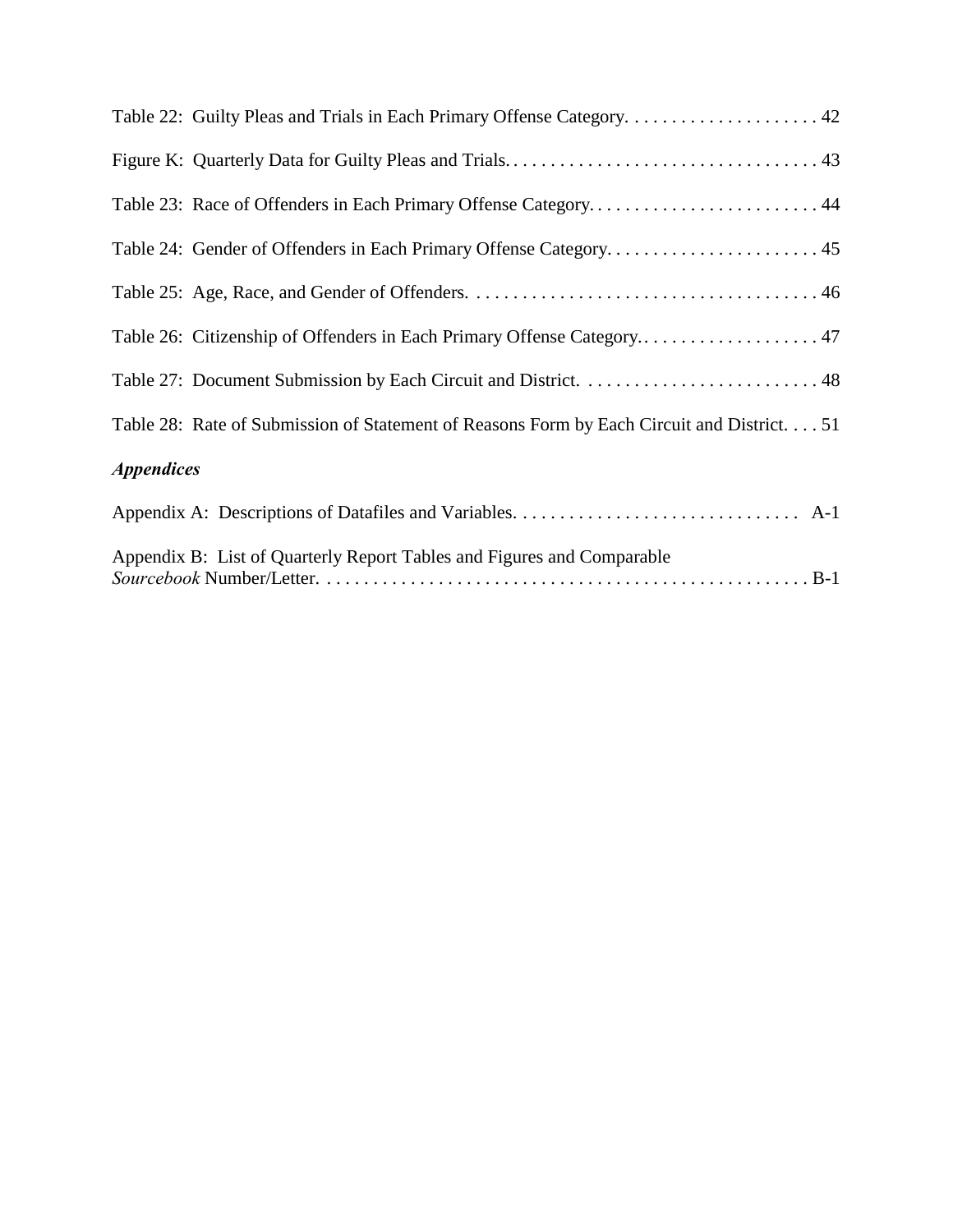| NATIONAL COMPARISON OF SENTENCE IMPOSED AND                                            |
|----------------------------------------------------------------------------------------|
| POSITION RELATIVE TO THE GUIDELINE RANGE <sup>1</sup>                                  |
| 2nd Quarter 2015 Preliminary Cumulative Data (October 1, 2014, through March 31, 2015) |

|                                                                         | N      | $\frac{0}{0}$ |  |
|-------------------------------------------------------------------------|--------|---------------|--|
| <b>TOTAL CASES</b>                                                      | 33,686 | 100.0         |  |
| <b>CASES SENTENCED WITHIN GUIDELINE RANGE</b>                           | 15,749 | 46.8          |  |
| <b>CASES SENTENCED ABOVE GUIDELINE RANGE</b>                            | 717    | 2.1           |  |
| DEPARTURE ABOVE GUIDELINE RANGE                                         | 219    | 0.7           |  |
| Upward Departure From Guideline Range <sup>2</sup>                      | 173    | 0.5           |  |
| Upward Departure With <i>Booker</i> /18 U.S.C. § 3553 <sup>3</sup>      | 46     | 0.1           |  |
| <b>OTHERWISE ABOVE GUIDELINE RANGE</b>                                  | 498    | 1.5           |  |
| Above Guideline Range With Booker/18 U.S.C. § 3553 <sup>4</sup>         | 473    | 1.4           |  |
| All Remaining Cases Above Guideline Range <sup>5</sup>                  | 25     | 0.1           |  |
| <b>GOVERNMENT SPONSORED BELOW RANGE<sup>6</sup></b>                     | 10,083 | 29.9          |  |
| §5K1.1 Substantial Assistance Departure                                 | 4,285  | 12.7          |  |
| §5K3.1 Early Disposition Program Departure                              | 3,131  | 9.3           |  |
| Other Government Sponsored Below Range                                  | 2,667  | 7.9           |  |
| NON-GOVERNMENT SPONSORED BELOW RANGE                                    | 7,137  | 21.2          |  |
| DEPARTURE BELOW GUIDELINE RANGE                                         | 1,009  | 3.0           |  |
| Downward Departure From Guideline Range <sup>2</sup>                    | 709    | 2.1           |  |
| Downward Departure With Booker/18 U.S.C. § 3553 <sup>3</sup>            | 300    | 0.9           |  |
| <b>OTHERWISE BELOW GUIDELINE RANGE</b>                                  | 6,128  | 18.2          |  |
| Below Guideline Range With <i>Booker</i> /18 U.S.C. § 3553 <sup>4</sup> | 5,950  | 17.7          |  |
| All Remaining Cases Below Guideline Range <sup>5</sup>                  | 178    | 0.5           |  |

 $1$  This table reflects the 34,725 cases sentenced on or after October 1, 2014, with court documentation cumulatively received, coded, and edited at the U.S. Sentencing Commission by May 14, 2015. Of these, 1,039 cases were excluded because information was missing from the submitted documents that prevented the comparison of the sentence and the guideline range. Descriptions of variables used in this table are provided in Appendix A.

2 All cases with departures in which the court did not indicate as a reason either *United States v. Booker,* 18 U.S.C. § 3553, or a factor or reason specifically prohibited in the provisions, policy statements, or commentary of the *Guidelines Manual.*

 $3$  All cases sentenced outside of the guideline range in which the court indicated both a departure (see footnote 2) and a reference to either *United States v. Booker,* 18 U.S.C. § 3553, or related factors as a reason for sentencing outside of the guideline system.

4 All cases sentenced outside of the guideline range in which no departure was indicated and in which the court cited *United States v. Booker,* 18 U.S.C. § 3553, or related factors as one of the reasons for sentencing outside of the guideline system.

 $<sup>5</sup>$  All cases sentenced outside of the guideline range that could not be classified into any of the three previous outside of the range</sup> categories. This category includes cases in which no reason was provided for a sentence outside of the guideline range.

<sup>6</sup> Cases in which a reason for the sentence indicated that the prosecution initiated, proposed, or stipulated to a sentence outside of the guideline range, either pursuant to a plea agreement or as part of a non-plea negotiation with the defendant.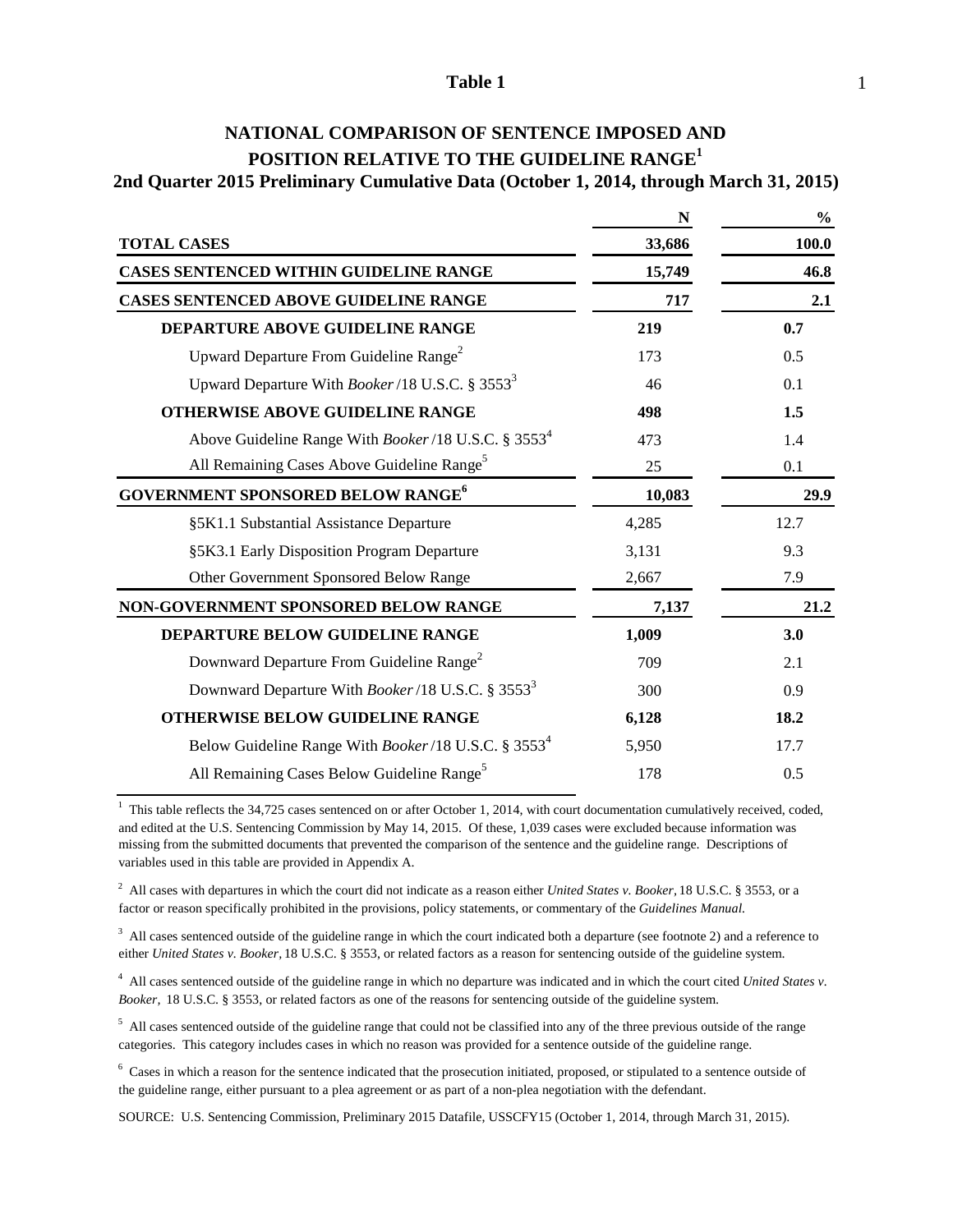### **SENTENCES RELATIVE TO THE GUIDELINE RANGE BY CIRCUIT AND DISTRICT<sup>1</sup> 2nd Quarter 2015 Preliminary Cumulative Data (October 1, 2014, through March 31, 2015)**

| <b>DEPARTURE</b><br><b>TOTAL</b><br>District<br>$\frac{0}{6}$<br>N<br>$\frac{0}{6}$<br>$\overline{\rm N}$<br>$\%$<br>N<br>$\overline{\rm N}$<br>$\%$<br>N<br>%<br><b>TOTAL</b><br>15,749<br>46.8<br>173<br>0.5<br>46<br>0.1<br>473<br>1.4<br>25<br>33,686<br>0.8<br><b>D.C. CIRCUIT</b><br>130<br>31<br>23.8<br>$\bf{0}$<br>$0.0\,$<br>$\boldsymbol{2}$<br>1.5<br>$\bf{0}$<br>1<br>130<br>0.8<br>District of Columbia<br>31<br>23.8<br>$\boldsymbol{0}$<br>0.0<br>$\overline{c}$<br>1.5<br>$\boldsymbol{0}$<br>$\mathbf{1}$<br>0.2<br><b>FIRST CIRCUIT</b><br>1,184<br>638<br>53.9<br>9<br>$0.8\,$<br>$\mathbf{2}$<br>38<br>3.2<br>3<br>0.3<br>0.0<br>Maine<br>110<br>39<br>35.5<br>$\boldsymbol{0}$<br>0.0<br>$\mathbf{0}$<br>$\boldsymbol{0}$<br>0.0<br>$\boldsymbol{0}$<br>$\boldsymbol{0}$<br>Massachusetts<br>258<br>64<br>24.8<br>0.4<br>0.4<br>1.9<br>$\mathbf{1}$<br>$\mathbf{1}$<br>5<br>68<br>$\boldsymbol{0}$<br>31<br>45.6<br>$\mathbf{1}$<br>$\mathbf{0}$<br>0.0<br>8.8<br>New Hampshire<br>1.5<br>6<br>Puerto Rico<br>686<br>$\overline{7}$<br>3.9<br>3<br>490<br>71.4<br>1.0<br>0.1<br>27<br>0.4<br>1<br>62<br>0.0<br>$\boldsymbol{0}$<br>Rhode Island<br>14<br>22.6<br>$\boldsymbol{0}$<br>0.0<br>$\overline{0}$<br>$\boldsymbol{0}$<br>0.0<br>0.0<br><b>SECOND CIRCUIT</b><br>28.2<br>3<br>1,881<br>531<br>0.3<br>0.0<br>5<br>0.3<br>0.2<br>6<br>$\bf{0}$<br>178<br>48<br>$\overline{2}$<br>0.0<br>Connecticut<br>27.0<br>1.1<br>$\overline{0}$<br>0.0<br>$\boldsymbol{0}$<br>0.6<br>$\mathbf{1}$<br>New York<br>392<br>80<br>20.4<br>0.3<br>0.0<br>0.3<br>0.3<br>Eastern<br>$\mathbf{1}$<br>$\boldsymbol{0}$<br>$\mathbf{1}$<br>1<br>93<br>176<br>52.8<br>$\boldsymbol{0}$<br>0.0<br>0.0<br>0.6<br>$\boldsymbol{0}$<br>Northern<br>$\overline{0}$<br>$\mathbf{1}$<br>$\sqrt{2}$<br>Southern<br>773<br>181<br>23.4<br>$\boldsymbol{0}$<br>0.0<br>0.0<br>0.3<br>$\overline{0}$<br>0.1<br>1<br>266<br>112<br>42.1<br>3<br>$\boldsymbol{0}$<br>0.0<br>0.4<br>$\boldsymbol{0}$<br>0.0<br>Western<br>1.1<br>$\mathbf{1}$<br>96<br>17<br>17.7<br>$\boldsymbol{0}$<br>0.0<br>0.0<br>$\boldsymbol{0}$<br>$\boldsymbol{0}$<br>0.0<br>$\boldsymbol{0}$<br>Vermont<br>$\pmb{0}$<br><b>THIRD CIRCUIT</b><br>1,253<br>472<br>37.7<br>3<br>0.2<br>$\bf{0}$<br>0.0<br>11<br>0.9<br>0.0<br>52<br>15<br>0.0<br>0.0<br>28.8<br>$\boldsymbol{0}$<br>0.0<br>$\boldsymbol{0}$<br>$\boldsymbol{0}$<br>$\boldsymbol{0}$<br>Delaware<br>348<br>134<br>38.5<br>$\mathbf{1}$<br>0.3<br>$\boldsymbol{0}$<br>0.0<br>0.3<br>$\boldsymbol{0}$<br>New Jersey<br>$\mathbf{1}$<br>Pennsylvania<br>346<br>98<br>28.3<br>0.0<br>1.2<br>$\boldsymbol{0}$<br>0.0<br>$\mathbf{1}$<br>0.3<br>$\boldsymbol{0}$<br>4<br>Eastern<br>Middle<br>1.8<br>223<br>101<br>45.3<br>$\mathbf{1}$<br>0.4<br>$\boldsymbol{0}$<br>0.0<br>$\boldsymbol{0}$<br>4<br>Western<br>259<br>102<br>39.4<br>$\boldsymbol{0}$<br>$\overline{0}$<br>0.0<br>$\overline{c}$<br>0.8<br>$\boldsymbol{0}$<br>0.0<br>$\boldsymbol{0}$<br>22<br>88.0<br>$\boldsymbol{0}$<br>0.0<br>0.0<br>$\boldsymbol{0}$<br>0.0<br>Virgin Islands<br>25<br>$\overline{0}$<br><b>FOURTH CIRCUIT</b><br>2,881<br>1,535<br>53.3<br>18<br>7<br>0.2<br>48<br>1.7<br>$\bf{0}$<br>0.6<br>0.2<br>436<br>131<br>30.0<br>$\mathbf{1}$<br>0.2<br>13<br>3.0<br>$\boldsymbol{0}$<br>Maryland<br>$\mathbf{1}$<br>North Carolina<br>257<br>7<br>1.2<br>5<br>1.9<br>$\boldsymbol{0}$<br>122<br>47.5<br>2.7<br>3<br>Eastern<br>Middle<br>236<br>145<br>61.4<br>$\mathbf{1}$<br>0.4<br>1<br>0.4<br>11<br>4.7<br>$\boldsymbol{0}$<br>362<br>53.3<br>0.3<br>0.3<br>Western<br>193<br>$\mathbf{1}$<br>0.3<br>$\mathbf{1}$<br>$\mathbf{0}$<br>$\mathbf{1}$<br>319<br>56.1<br>$\sqrt{5}$<br>1.6<br>$0.0\,$<br>$\overline{4}$<br>1.3<br>South Carolina<br>179<br>$\boldsymbol{0}$<br>$\boldsymbol{0}$<br>Virginia<br>$\boldsymbol{7}$<br>Eastern<br>681<br>67.8<br>$\overline{c}$<br>0.3<br>$\boldsymbol{0}$<br>0.0<br>1.0<br>$\boldsymbol{0}$<br>0.0<br>462<br>199<br>40.7<br>$\mathbf{1}$<br>$0.5\,$<br>0.5<br>5<br>$2.5\,$<br>Western<br>$81\,$<br>$\mathbf{1}$<br>$\boldsymbol{0}$<br>West Virginia<br>$0.0\,$<br>$\sqrt{2}$<br>Northern<br>253<br>147<br>58.1<br>$\boldsymbol{0}$<br>0.0<br>$0.8\,$<br>$\boldsymbol{0}$<br>$\boldsymbol{0}$<br>138<br>54.3<br>$\boldsymbol{0}$<br>$0.0\,$<br>$0.0\,$<br>$\boldsymbol{0}$<br>$0.0\,$<br>$\boldsymbol{0}$<br>Southern<br>75<br>$\mathbf{0}$ | <b>CIRCUIT</b> |  |  | <b>WITHIN</b><br><b>GUIDELINE</b><br><b>RANGE</b> |  | <b>UPWARD</b> | <b>UPWARD</b><br><b>DEPARTURE</b><br><b>W/BOOKER</b> |  | <b>ABOVE</b><br><b>RANGE</b><br>W/BOOKER |  | <b>REMAINING</b><br><b>ABOVE</b><br><b>RANGE</b> |         |
|---------------------------------------------------------------------------------------------------------------------------------------------------------------------------------------------------------------------------------------------------------------------------------------------------------------------------------------------------------------------------------------------------------------------------------------------------------------------------------------------------------------------------------------------------------------------------------------------------------------------------------------------------------------------------------------------------------------------------------------------------------------------------------------------------------------------------------------------------------------------------------------------------------------------------------------------------------------------------------------------------------------------------------------------------------------------------------------------------------------------------------------------------------------------------------------------------------------------------------------------------------------------------------------------------------------------------------------------------------------------------------------------------------------------------------------------------------------------------------------------------------------------------------------------------------------------------------------------------------------------------------------------------------------------------------------------------------------------------------------------------------------------------------------------------------------------------------------------------------------------------------------------------------------------------------------------------------------------------------------------------------------------------------------------------------------------------------------------------------------------------------------------------------------------------------------------------------------------------------------------------------------------------------------------------------------------------------------------------------------------------------------------------------------------------------------------------------------------------------------------------------------------------------------------------------------------------------------------------------------------------------------------------------------------------------------------------------------------------------------------------------------------------------------------------------------------------------------------------------------------------------------------------------------------------------------------------------------------------------------------------------------------------------------------------------------------------------------------------------------------------------------------------------------------------------------------------------------------------------------------------------------------------------------------------------------------------------------------------------------------------------------------------------------------------------------------------------------------------------------------------------------------------------------------------------------------------------------------------------------------------------------------------------------------------------------------------------------------------------------------------------------------------------------------------------------------------------------------------------------------------------------------------------------------------------------------------------------------------------------------------------------------------------------------------------------------------------------------------------------------------------------------------------------------------------------------------------------------------------------------------------------------------------------------------------------------------------------------------------------------------------------------------|----------------|--|--|---------------------------------------------------|--|---------------|------------------------------------------------------|--|------------------------------------------|--|--------------------------------------------------|---------|
|                                                                                                                                                                                                                                                                                                                                                                                                                                                                                                                                                                                                                                                                                                                                                                                                                                                                                                                                                                                                                                                                                                                                                                                                                                                                                                                                                                                                                                                                                                                                                                                                                                                                                                                                                                                                                                                                                                                                                                                                                                                                                                                                                                                                                                                                                                                                                                                                                                                                                                                                                                                                                                                                                                                                                                                                                                                                                                                                                                                                                                                                                                                                                                                                                                                                                                                                                                                                                                                                                                                                                                                                                                                                                                                                                                                                                                                                                                                                                                                                                                                                                                                                                                                                                                                                                                                                                                                                   |                |  |  |                                                   |  |               |                                                      |  |                                          |  |                                                  |         |
|                                                                                                                                                                                                                                                                                                                                                                                                                                                                                                                                                                                                                                                                                                                                                                                                                                                                                                                                                                                                                                                                                                                                                                                                                                                                                                                                                                                                                                                                                                                                                                                                                                                                                                                                                                                                                                                                                                                                                                                                                                                                                                                                                                                                                                                                                                                                                                                                                                                                                                                                                                                                                                                                                                                                                                                                                                                                                                                                                                                                                                                                                                                                                                                                                                                                                                                                                                                                                                                                                                                                                                                                                                                                                                                                                                                                                                                                                                                                                                                                                                                                                                                                                                                                                                                                                                                                                                                                   |                |  |  |                                                   |  |               |                                                      |  |                                          |  |                                                  | 0.1     |
|                                                                                                                                                                                                                                                                                                                                                                                                                                                                                                                                                                                                                                                                                                                                                                                                                                                                                                                                                                                                                                                                                                                                                                                                                                                                                                                                                                                                                                                                                                                                                                                                                                                                                                                                                                                                                                                                                                                                                                                                                                                                                                                                                                                                                                                                                                                                                                                                                                                                                                                                                                                                                                                                                                                                                                                                                                                                                                                                                                                                                                                                                                                                                                                                                                                                                                                                                                                                                                                                                                                                                                                                                                                                                                                                                                                                                                                                                                                                                                                                                                                                                                                                                                                                                                                                                                                                                                                                   |                |  |  |                                                   |  |               |                                                      |  |                                          |  |                                                  | 0.0     |
|                                                                                                                                                                                                                                                                                                                                                                                                                                                                                                                                                                                                                                                                                                                                                                                                                                                                                                                                                                                                                                                                                                                                                                                                                                                                                                                                                                                                                                                                                                                                                                                                                                                                                                                                                                                                                                                                                                                                                                                                                                                                                                                                                                                                                                                                                                                                                                                                                                                                                                                                                                                                                                                                                                                                                                                                                                                                                                                                                                                                                                                                                                                                                                                                                                                                                                                                                                                                                                                                                                                                                                                                                                                                                                                                                                                                                                                                                                                                                                                                                                                                                                                                                                                                                                                                                                                                                                                                   |                |  |  |                                                   |  |               |                                                      |  |                                          |  |                                                  | 0.0     |
|                                                                                                                                                                                                                                                                                                                                                                                                                                                                                                                                                                                                                                                                                                                                                                                                                                                                                                                                                                                                                                                                                                                                                                                                                                                                                                                                                                                                                                                                                                                                                                                                                                                                                                                                                                                                                                                                                                                                                                                                                                                                                                                                                                                                                                                                                                                                                                                                                                                                                                                                                                                                                                                                                                                                                                                                                                                                                                                                                                                                                                                                                                                                                                                                                                                                                                                                                                                                                                                                                                                                                                                                                                                                                                                                                                                                                                                                                                                                                                                                                                                                                                                                                                                                                                                                                                                                                                                                   |                |  |  |                                                   |  |               |                                                      |  |                                          |  |                                                  |         |
|                                                                                                                                                                                                                                                                                                                                                                                                                                                                                                                                                                                                                                                                                                                                                                                                                                                                                                                                                                                                                                                                                                                                                                                                                                                                                                                                                                                                                                                                                                                                                                                                                                                                                                                                                                                                                                                                                                                                                                                                                                                                                                                                                                                                                                                                                                                                                                                                                                                                                                                                                                                                                                                                                                                                                                                                                                                                                                                                                                                                                                                                                                                                                                                                                                                                                                                                                                                                                                                                                                                                                                                                                                                                                                                                                                                                                                                                                                                                                                                                                                                                                                                                                                                                                                                                                                                                                                                                   |                |  |  |                                                   |  |               |                                                      |  |                                          |  |                                                  | 0.0     |
|                                                                                                                                                                                                                                                                                                                                                                                                                                                                                                                                                                                                                                                                                                                                                                                                                                                                                                                                                                                                                                                                                                                                                                                                                                                                                                                                                                                                                                                                                                                                                                                                                                                                                                                                                                                                                                                                                                                                                                                                                                                                                                                                                                                                                                                                                                                                                                                                                                                                                                                                                                                                                                                                                                                                                                                                                                                                                                                                                                                                                                                                                                                                                                                                                                                                                                                                                                                                                                                                                                                                                                                                                                                                                                                                                                                                                                                                                                                                                                                                                                                                                                                                                                                                                                                                                                                                                                                                   |                |  |  |                                                   |  |               |                                                      |  |                                          |  |                                                  | 0.0     |
|                                                                                                                                                                                                                                                                                                                                                                                                                                                                                                                                                                                                                                                                                                                                                                                                                                                                                                                                                                                                                                                                                                                                                                                                                                                                                                                                                                                                                                                                                                                                                                                                                                                                                                                                                                                                                                                                                                                                                                                                                                                                                                                                                                                                                                                                                                                                                                                                                                                                                                                                                                                                                                                                                                                                                                                                                                                                                                                                                                                                                                                                                                                                                                                                                                                                                                                                                                                                                                                                                                                                                                                                                                                                                                                                                                                                                                                                                                                                                                                                                                                                                                                                                                                                                                                                                                                                                                                                   |                |  |  |                                                   |  |               |                                                      |  |                                          |  |                                                  | 0.0     |
|                                                                                                                                                                                                                                                                                                                                                                                                                                                                                                                                                                                                                                                                                                                                                                                                                                                                                                                                                                                                                                                                                                                                                                                                                                                                                                                                                                                                                                                                                                                                                                                                                                                                                                                                                                                                                                                                                                                                                                                                                                                                                                                                                                                                                                                                                                                                                                                                                                                                                                                                                                                                                                                                                                                                                                                                                                                                                                                                                                                                                                                                                                                                                                                                                                                                                                                                                                                                                                                                                                                                                                                                                                                                                                                                                                                                                                                                                                                                                                                                                                                                                                                                                                                                                                                                                                                                                                                                   |                |  |  |                                                   |  |               |                                                      |  |                                          |  |                                                  |         |
|                                                                                                                                                                                                                                                                                                                                                                                                                                                                                                                                                                                                                                                                                                                                                                                                                                                                                                                                                                                                                                                                                                                                                                                                                                                                                                                                                                                                                                                                                                                                                                                                                                                                                                                                                                                                                                                                                                                                                                                                                                                                                                                                                                                                                                                                                                                                                                                                                                                                                                                                                                                                                                                                                                                                                                                                                                                                                                                                                                                                                                                                                                                                                                                                                                                                                                                                                                                                                                                                                                                                                                                                                                                                                                                                                                                                                                                                                                                                                                                                                                                                                                                                                                                                                                                                                                                                                                                                   |                |  |  |                                                   |  |               |                                                      |  |                                          |  |                                                  |         |
|                                                                                                                                                                                                                                                                                                                                                                                                                                                                                                                                                                                                                                                                                                                                                                                                                                                                                                                                                                                                                                                                                                                                                                                                                                                                                                                                                                                                                                                                                                                                                                                                                                                                                                                                                                                                                                                                                                                                                                                                                                                                                                                                                                                                                                                                                                                                                                                                                                                                                                                                                                                                                                                                                                                                                                                                                                                                                                                                                                                                                                                                                                                                                                                                                                                                                                                                                                                                                                                                                                                                                                                                                                                                                                                                                                                                                                                                                                                                                                                                                                                                                                                                                                                                                                                                                                                                                                                                   |                |  |  |                                                   |  |               |                                                      |  |                                          |  |                                                  |         |
|                                                                                                                                                                                                                                                                                                                                                                                                                                                                                                                                                                                                                                                                                                                                                                                                                                                                                                                                                                                                                                                                                                                                                                                                                                                                                                                                                                                                                                                                                                                                                                                                                                                                                                                                                                                                                                                                                                                                                                                                                                                                                                                                                                                                                                                                                                                                                                                                                                                                                                                                                                                                                                                                                                                                                                                                                                                                                                                                                                                                                                                                                                                                                                                                                                                                                                                                                                                                                                                                                                                                                                                                                                                                                                                                                                                                                                                                                                                                                                                                                                                                                                                                                                                                                                                                                                                                                                                                   |                |  |  |                                                   |  |               |                                                      |  |                                          |  |                                                  |         |
|                                                                                                                                                                                                                                                                                                                                                                                                                                                                                                                                                                                                                                                                                                                                                                                                                                                                                                                                                                                                                                                                                                                                                                                                                                                                                                                                                                                                                                                                                                                                                                                                                                                                                                                                                                                                                                                                                                                                                                                                                                                                                                                                                                                                                                                                                                                                                                                                                                                                                                                                                                                                                                                                                                                                                                                                                                                                                                                                                                                                                                                                                                                                                                                                                                                                                                                                                                                                                                                                                                                                                                                                                                                                                                                                                                                                                                                                                                                                                                                                                                                                                                                                                                                                                                                                                                                                                                                                   |                |  |  |                                                   |  |               |                                                      |  |                                          |  |                                                  |         |
|                                                                                                                                                                                                                                                                                                                                                                                                                                                                                                                                                                                                                                                                                                                                                                                                                                                                                                                                                                                                                                                                                                                                                                                                                                                                                                                                                                                                                                                                                                                                                                                                                                                                                                                                                                                                                                                                                                                                                                                                                                                                                                                                                                                                                                                                                                                                                                                                                                                                                                                                                                                                                                                                                                                                                                                                                                                                                                                                                                                                                                                                                                                                                                                                                                                                                                                                                                                                                                                                                                                                                                                                                                                                                                                                                                                                                                                                                                                                                                                                                                                                                                                                                                                                                                                                                                                                                                                                   |                |  |  |                                                   |  |               |                                                      |  |                                          |  |                                                  |         |
|                                                                                                                                                                                                                                                                                                                                                                                                                                                                                                                                                                                                                                                                                                                                                                                                                                                                                                                                                                                                                                                                                                                                                                                                                                                                                                                                                                                                                                                                                                                                                                                                                                                                                                                                                                                                                                                                                                                                                                                                                                                                                                                                                                                                                                                                                                                                                                                                                                                                                                                                                                                                                                                                                                                                                                                                                                                                                                                                                                                                                                                                                                                                                                                                                                                                                                                                                                                                                                                                                                                                                                                                                                                                                                                                                                                                                                                                                                                                                                                                                                                                                                                                                                                                                                                                                                                                                                                                   |                |  |  |                                                   |  |               |                                                      |  |                                          |  |                                                  | 0.0     |
|                                                                                                                                                                                                                                                                                                                                                                                                                                                                                                                                                                                                                                                                                                                                                                                                                                                                                                                                                                                                                                                                                                                                                                                                                                                                                                                                                                                                                                                                                                                                                                                                                                                                                                                                                                                                                                                                                                                                                                                                                                                                                                                                                                                                                                                                                                                                                                                                                                                                                                                                                                                                                                                                                                                                                                                                                                                                                                                                                                                                                                                                                                                                                                                                                                                                                                                                                                                                                                                                                                                                                                                                                                                                                                                                                                                                                                                                                                                                                                                                                                                                                                                                                                                                                                                                                                                                                                                                   |                |  |  |                                                   |  |               |                                                      |  |                                          |  |                                                  |         |
|                                                                                                                                                                                                                                                                                                                                                                                                                                                                                                                                                                                                                                                                                                                                                                                                                                                                                                                                                                                                                                                                                                                                                                                                                                                                                                                                                                                                                                                                                                                                                                                                                                                                                                                                                                                                                                                                                                                                                                                                                                                                                                                                                                                                                                                                                                                                                                                                                                                                                                                                                                                                                                                                                                                                                                                                                                                                                                                                                                                                                                                                                                                                                                                                                                                                                                                                                                                                                                                                                                                                                                                                                                                                                                                                                                                                                                                                                                                                                                                                                                                                                                                                                                                                                                                                                                                                                                                                   |                |  |  |                                                   |  |               |                                                      |  |                                          |  |                                                  |         |
|                                                                                                                                                                                                                                                                                                                                                                                                                                                                                                                                                                                                                                                                                                                                                                                                                                                                                                                                                                                                                                                                                                                                                                                                                                                                                                                                                                                                                                                                                                                                                                                                                                                                                                                                                                                                                                                                                                                                                                                                                                                                                                                                                                                                                                                                                                                                                                                                                                                                                                                                                                                                                                                                                                                                                                                                                                                                                                                                                                                                                                                                                                                                                                                                                                                                                                                                                                                                                                                                                                                                                                                                                                                                                                                                                                                                                                                                                                                                                                                                                                                                                                                                                                                                                                                                                                                                                                                                   |                |  |  |                                                   |  |               |                                                      |  |                                          |  |                                                  | 0.0     |
|                                                                                                                                                                                                                                                                                                                                                                                                                                                                                                                                                                                                                                                                                                                                                                                                                                                                                                                                                                                                                                                                                                                                                                                                                                                                                                                                                                                                                                                                                                                                                                                                                                                                                                                                                                                                                                                                                                                                                                                                                                                                                                                                                                                                                                                                                                                                                                                                                                                                                                                                                                                                                                                                                                                                                                                                                                                                                                                                                                                                                                                                                                                                                                                                                                                                                                                                                                                                                                                                                                                                                                                                                                                                                                                                                                                                                                                                                                                                                                                                                                                                                                                                                                                                                                                                                                                                                                                                   |                |  |  |                                                   |  |               |                                                      |  |                                          |  |                                                  |         |
|                                                                                                                                                                                                                                                                                                                                                                                                                                                                                                                                                                                                                                                                                                                                                                                                                                                                                                                                                                                                                                                                                                                                                                                                                                                                                                                                                                                                                                                                                                                                                                                                                                                                                                                                                                                                                                                                                                                                                                                                                                                                                                                                                                                                                                                                                                                                                                                                                                                                                                                                                                                                                                                                                                                                                                                                                                                                                                                                                                                                                                                                                                                                                                                                                                                                                                                                                                                                                                                                                                                                                                                                                                                                                                                                                                                                                                                                                                                                                                                                                                                                                                                                                                                                                                                                                                                                                                                                   |                |  |  |                                                   |  |               |                                                      |  |                                          |  |                                                  | 0.0     |
|                                                                                                                                                                                                                                                                                                                                                                                                                                                                                                                                                                                                                                                                                                                                                                                                                                                                                                                                                                                                                                                                                                                                                                                                                                                                                                                                                                                                                                                                                                                                                                                                                                                                                                                                                                                                                                                                                                                                                                                                                                                                                                                                                                                                                                                                                                                                                                                                                                                                                                                                                                                                                                                                                                                                                                                                                                                                                                                                                                                                                                                                                                                                                                                                                                                                                                                                                                                                                                                                                                                                                                                                                                                                                                                                                                                                                                                                                                                                                                                                                                                                                                                                                                                                                                                                                                                                                                                                   |                |  |  |                                                   |  |               |                                                      |  |                                          |  |                                                  | 0.0     |
|                                                                                                                                                                                                                                                                                                                                                                                                                                                                                                                                                                                                                                                                                                                                                                                                                                                                                                                                                                                                                                                                                                                                                                                                                                                                                                                                                                                                                                                                                                                                                                                                                                                                                                                                                                                                                                                                                                                                                                                                                                                                                                                                                                                                                                                                                                                                                                                                                                                                                                                                                                                                                                                                                                                                                                                                                                                                                                                                                                                                                                                                                                                                                                                                                                                                                                                                                                                                                                                                                                                                                                                                                                                                                                                                                                                                                                                                                                                                                                                                                                                                                                                                                                                                                                                                                                                                                                                                   |                |  |  |                                                   |  |               |                                                      |  |                                          |  |                                                  |         |
|                                                                                                                                                                                                                                                                                                                                                                                                                                                                                                                                                                                                                                                                                                                                                                                                                                                                                                                                                                                                                                                                                                                                                                                                                                                                                                                                                                                                                                                                                                                                                                                                                                                                                                                                                                                                                                                                                                                                                                                                                                                                                                                                                                                                                                                                                                                                                                                                                                                                                                                                                                                                                                                                                                                                                                                                                                                                                                                                                                                                                                                                                                                                                                                                                                                                                                                                                                                                                                                                                                                                                                                                                                                                                                                                                                                                                                                                                                                                                                                                                                                                                                                                                                                                                                                                                                                                                                                                   |                |  |  |                                                   |  |               |                                                      |  |                                          |  |                                                  |         |
|                                                                                                                                                                                                                                                                                                                                                                                                                                                                                                                                                                                                                                                                                                                                                                                                                                                                                                                                                                                                                                                                                                                                                                                                                                                                                                                                                                                                                                                                                                                                                                                                                                                                                                                                                                                                                                                                                                                                                                                                                                                                                                                                                                                                                                                                                                                                                                                                                                                                                                                                                                                                                                                                                                                                                                                                                                                                                                                                                                                                                                                                                                                                                                                                                                                                                                                                                                                                                                                                                                                                                                                                                                                                                                                                                                                                                                                                                                                                                                                                                                                                                                                                                                                                                                                                                                                                                                                                   |                |  |  |                                                   |  |               |                                                      |  |                                          |  |                                                  | 0.0     |
|                                                                                                                                                                                                                                                                                                                                                                                                                                                                                                                                                                                                                                                                                                                                                                                                                                                                                                                                                                                                                                                                                                                                                                                                                                                                                                                                                                                                                                                                                                                                                                                                                                                                                                                                                                                                                                                                                                                                                                                                                                                                                                                                                                                                                                                                                                                                                                                                                                                                                                                                                                                                                                                                                                                                                                                                                                                                                                                                                                                                                                                                                                                                                                                                                                                                                                                                                                                                                                                                                                                                                                                                                                                                                                                                                                                                                                                                                                                                                                                                                                                                                                                                                                                                                                                                                                                                                                                                   |                |  |  |                                                   |  |               |                                                      |  |                                          |  |                                                  | 0.0     |
|                                                                                                                                                                                                                                                                                                                                                                                                                                                                                                                                                                                                                                                                                                                                                                                                                                                                                                                                                                                                                                                                                                                                                                                                                                                                                                                                                                                                                                                                                                                                                                                                                                                                                                                                                                                                                                                                                                                                                                                                                                                                                                                                                                                                                                                                                                                                                                                                                                                                                                                                                                                                                                                                                                                                                                                                                                                                                                                                                                                                                                                                                                                                                                                                                                                                                                                                                                                                                                                                                                                                                                                                                                                                                                                                                                                                                                                                                                                                                                                                                                                                                                                                                                                                                                                                                                                                                                                                   |                |  |  |                                                   |  |               |                                                      |  |                                          |  |                                                  | 0.0     |
|                                                                                                                                                                                                                                                                                                                                                                                                                                                                                                                                                                                                                                                                                                                                                                                                                                                                                                                                                                                                                                                                                                                                                                                                                                                                                                                                                                                                                                                                                                                                                                                                                                                                                                                                                                                                                                                                                                                                                                                                                                                                                                                                                                                                                                                                                                                                                                                                                                                                                                                                                                                                                                                                                                                                                                                                                                                                                                                                                                                                                                                                                                                                                                                                                                                                                                                                                                                                                                                                                                                                                                                                                                                                                                                                                                                                                                                                                                                                                                                                                                                                                                                                                                                                                                                                                                                                                                                                   |                |  |  |                                                   |  |               |                                                      |  |                                          |  |                                                  | 0.0     |
|                                                                                                                                                                                                                                                                                                                                                                                                                                                                                                                                                                                                                                                                                                                                                                                                                                                                                                                                                                                                                                                                                                                                                                                                                                                                                                                                                                                                                                                                                                                                                                                                                                                                                                                                                                                                                                                                                                                                                                                                                                                                                                                                                                                                                                                                                                                                                                                                                                                                                                                                                                                                                                                                                                                                                                                                                                                                                                                                                                                                                                                                                                                                                                                                                                                                                                                                                                                                                                                                                                                                                                                                                                                                                                                                                                                                                                                                                                                                                                                                                                                                                                                                                                                                                                                                                                                                                                                                   |                |  |  |                                                   |  |               |                                                      |  |                                          |  |                                                  | 0.0     |
|                                                                                                                                                                                                                                                                                                                                                                                                                                                                                                                                                                                                                                                                                                                                                                                                                                                                                                                                                                                                                                                                                                                                                                                                                                                                                                                                                                                                                                                                                                                                                                                                                                                                                                                                                                                                                                                                                                                                                                                                                                                                                                                                                                                                                                                                                                                                                                                                                                                                                                                                                                                                                                                                                                                                                                                                                                                                                                                                                                                                                                                                                                                                                                                                                                                                                                                                                                                                                                                                                                                                                                                                                                                                                                                                                                                                                                                                                                                                                                                                                                                                                                                                                                                                                                                                                                                                                                                                   |                |  |  |                                                   |  |               |                                                      |  |                                          |  |                                                  |         |
|                                                                                                                                                                                                                                                                                                                                                                                                                                                                                                                                                                                                                                                                                                                                                                                                                                                                                                                                                                                                                                                                                                                                                                                                                                                                                                                                                                                                                                                                                                                                                                                                                                                                                                                                                                                                                                                                                                                                                                                                                                                                                                                                                                                                                                                                                                                                                                                                                                                                                                                                                                                                                                                                                                                                                                                                                                                                                                                                                                                                                                                                                                                                                                                                                                                                                                                                                                                                                                                                                                                                                                                                                                                                                                                                                                                                                                                                                                                                                                                                                                                                                                                                                                                                                                                                                                                                                                                                   |                |  |  |                                                   |  |               |                                                      |  |                                          |  |                                                  | 0.0     |
|                                                                                                                                                                                                                                                                                                                                                                                                                                                                                                                                                                                                                                                                                                                                                                                                                                                                                                                                                                                                                                                                                                                                                                                                                                                                                                                                                                                                                                                                                                                                                                                                                                                                                                                                                                                                                                                                                                                                                                                                                                                                                                                                                                                                                                                                                                                                                                                                                                                                                                                                                                                                                                                                                                                                                                                                                                                                                                                                                                                                                                                                                                                                                                                                                                                                                                                                                                                                                                                                                                                                                                                                                                                                                                                                                                                                                                                                                                                                                                                                                                                                                                                                                                                                                                                                                                                                                                                                   |                |  |  |                                                   |  |               |                                                      |  |                                          |  |                                                  | 0.0     |
|                                                                                                                                                                                                                                                                                                                                                                                                                                                                                                                                                                                                                                                                                                                                                                                                                                                                                                                                                                                                                                                                                                                                                                                                                                                                                                                                                                                                                                                                                                                                                                                                                                                                                                                                                                                                                                                                                                                                                                                                                                                                                                                                                                                                                                                                                                                                                                                                                                                                                                                                                                                                                                                                                                                                                                                                                                                                                                                                                                                                                                                                                                                                                                                                                                                                                                                                                                                                                                                                                                                                                                                                                                                                                                                                                                                                                                                                                                                                                                                                                                                                                                                                                                                                                                                                                                                                                                                                   |                |  |  |                                                   |  |               |                                                      |  |                                          |  |                                                  | 0.0     |
|                                                                                                                                                                                                                                                                                                                                                                                                                                                                                                                                                                                                                                                                                                                                                                                                                                                                                                                                                                                                                                                                                                                                                                                                                                                                                                                                                                                                                                                                                                                                                                                                                                                                                                                                                                                                                                                                                                                                                                                                                                                                                                                                                                                                                                                                                                                                                                                                                                                                                                                                                                                                                                                                                                                                                                                                                                                                                                                                                                                                                                                                                                                                                                                                                                                                                                                                                                                                                                                                                                                                                                                                                                                                                                                                                                                                                                                                                                                                                                                                                                                                                                                                                                                                                                                                                                                                                                                                   |                |  |  |                                                   |  |               |                                                      |  |                                          |  |                                                  | 0.0     |
|                                                                                                                                                                                                                                                                                                                                                                                                                                                                                                                                                                                                                                                                                                                                                                                                                                                                                                                                                                                                                                                                                                                                                                                                                                                                                                                                                                                                                                                                                                                                                                                                                                                                                                                                                                                                                                                                                                                                                                                                                                                                                                                                                                                                                                                                                                                                                                                                                                                                                                                                                                                                                                                                                                                                                                                                                                                                                                                                                                                                                                                                                                                                                                                                                                                                                                                                                                                                                                                                                                                                                                                                                                                                                                                                                                                                                                                                                                                                                                                                                                                                                                                                                                                                                                                                                                                                                                                                   |                |  |  |                                                   |  |               |                                                      |  |                                          |  |                                                  |         |
|                                                                                                                                                                                                                                                                                                                                                                                                                                                                                                                                                                                                                                                                                                                                                                                                                                                                                                                                                                                                                                                                                                                                                                                                                                                                                                                                                                                                                                                                                                                                                                                                                                                                                                                                                                                                                                                                                                                                                                                                                                                                                                                                                                                                                                                                                                                                                                                                                                                                                                                                                                                                                                                                                                                                                                                                                                                                                                                                                                                                                                                                                                                                                                                                                                                                                                                                                                                                                                                                                                                                                                                                                                                                                                                                                                                                                                                                                                                                                                                                                                                                                                                                                                                                                                                                                                                                                                                                   |                |  |  |                                                   |  |               |                                                      |  |                                          |  |                                                  |         |
|                                                                                                                                                                                                                                                                                                                                                                                                                                                                                                                                                                                                                                                                                                                                                                                                                                                                                                                                                                                                                                                                                                                                                                                                                                                                                                                                                                                                                                                                                                                                                                                                                                                                                                                                                                                                                                                                                                                                                                                                                                                                                                                                                                                                                                                                                                                                                                                                                                                                                                                                                                                                                                                                                                                                                                                                                                                                                                                                                                                                                                                                                                                                                                                                                                                                                                                                                                                                                                                                                                                                                                                                                                                                                                                                                                                                                                                                                                                                                                                                                                                                                                                                                                                                                                                                                                                                                                                                   |                |  |  |                                                   |  |               |                                                      |  |                                          |  |                                                  | 0.0     |
|                                                                                                                                                                                                                                                                                                                                                                                                                                                                                                                                                                                                                                                                                                                                                                                                                                                                                                                                                                                                                                                                                                                                                                                                                                                                                                                                                                                                                                                                                                                                                                                                                                                                                                                                                                                                                                                                                                                                                                                                                                                                                                                                                                                                                                                                                                                                                                                                                                                                                                                                                                                                                                                                                                                                                                                                                                                                                                                                                                                                                                                                                                                                                                                                                                                                                                                                                                                                                                                                                                                                                                                                                                                                                                                                                                                                                                                                                                                                                                                                                                                                                                                                                                                                                                                                                                                                                                                                   |                |  |  |                                                   |  |               |                                                      |  |                                          |  |                                                  |         |
|                                                                                                                                                                                                                                                                                                                                                                                                                                                                                                                                                                                                                                                                                                                                                                                                                                                                                                                                                                                                                                                                                                                                                                                                                                                                                                                                                                                                                                                                                                                                                                                                                                                                                                                                                                                                                                                                                                                                                                                                                                                                                                                                                                                                                                                                                                                                                                                                                                                                                                                                                                                                                                                                                                                                                                                                                                                                                                                                                                                                                                                                                                                                                                                                                                                                                                                                                                                                                                                                                                                                                                                                                                                                                                                                                                                                                                                                                                                                                                                                                                                                                                                                                                                                                                                                                                                                                                                                   |                |  |  |                                                   |  |               |                                                      |  |                                          |  |                                                  | 0.0     |
|                                                                                                                                                                                                                                                                                                                                                                                                                                                                                                                                                                                                                                                                                                                                                                                                                                                                                                                                                                                                                                                                                                                                                                                                                                                                                                                                                                                                                                                                                                                                                                                                                                                                                                                                                                                                                                                                                                                                                                                                                                                                                                                                                                                                                                                                                                                                                                                                                                                                                                                                                                                                                                                                                                                                                                                                                                                                                                                                                                                                                                                                                                                                                                                                                                                                                                                                                                                                                                                                                                                                                                                                                                                                                                                                                                                                                                                                                                                                                                                                                                                                                                                                                                                                                                                                                                                                                                                                   |                |  |  |                                                   |  |               |                                                      |  |                                          |  |                                                  | $0.0\,$ |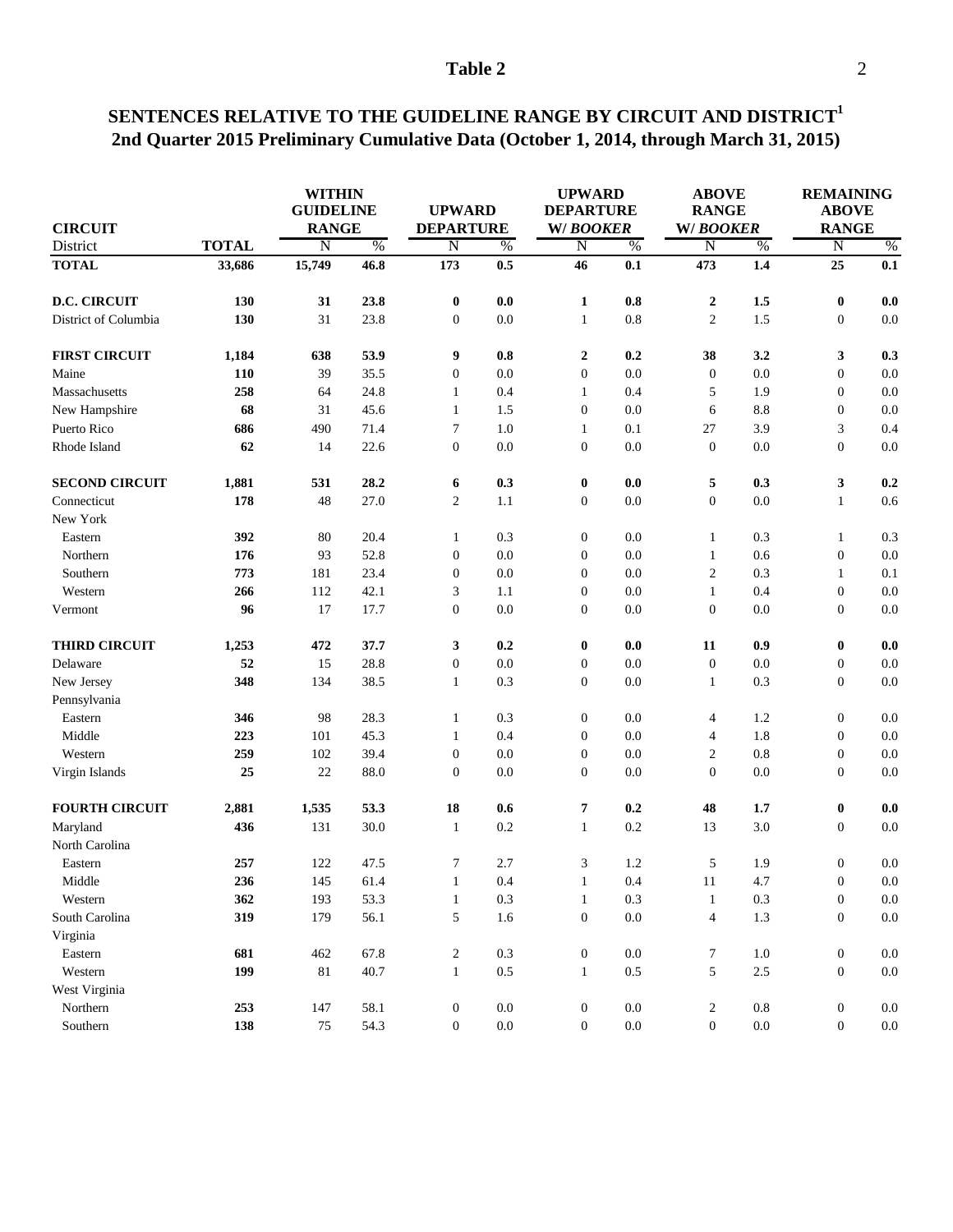|                       | §5K1.1<br><b>SUBSTANTIAL</b><br><b>ASSISTANCE</b> |      |                         | §5K3.1<br><b>EARLY</b><br><b>DISPOSITION</b> |                         | <b>OTHER</b><br><b>GOV'T</b><br><b>SPONSORED</b> |                         | <b>DOWNWARD</b><br><b>DEPARTURE</b> |                         | <b>DOWNWARD</b><br><b>DEPARTURE</b><br>W/BOOKER |          | <b>BELOW</b><br><b>RANGE</b><br>W/BOOKER |                    | <b>REMAINING</b><br><b>BELOW</b> |  |
|-----------------------|---------------------------------------------------|------|-------------------------|----------------------------------------------|-------------------------|--------------------------------------------------|-------------------------|-------------------------------------|-------------------------|-------------------------------------------------|----------|------------------------------------------|--------------------|----------------------------------|--|
|                       |                                                   |      |                         |                                              |                         |                                                  |                         |                                     |                         |                                                 |          |                                          |                    |                                  |  |
| <b>CIRCUIT</b>        |                                                   |      |                         |                                              |                         |                                                  |                         |                                     |                         |                                                 |          |                                          |                    | <b>RANGE</b>                     |  |
| District              | $\overline{\rm N}$                                | $\%$ | $\overline{\mathrm{N}}$ | $\%$                                         | $\overline{\mathrm{N}}$ | $\%$                                             | $\overline{\mathrm{N}}$ | $\%$                                | $\overline{\mathrm{N}}$ | $\%$                                            | N        | $\frac{0}{6}$                            | $\overline{\rm N}$ | $\%$                             |  |
| <b>TOTAL</b>          | 4,285                                             | 12.7 | 3,131                   | 9.3                                          | 2,667                   | 7.9                                              | 709                     | 2.1                                 | 300                     | 0.9                                             | 5,950    | 17.7                                     | 178                | 0.5                              |  |
| <b>D.C. CIRCUIT</b>   | 39                                                | 30.0 | $\boldsymbol{2}$        | 1.5                                          | 18                      | 13.8                                             | $\overline{\mathbf{4}}$ | 3.1                                 | 8                       | 6.2                                             | 23       | 17.7                                     | $\boldsymbol{2}$   | 1.5                              |  |
| District of Columbia  | 39                                                | 30.0 | $\overline{c}$          | 1.5                                          | 18                      | 13.8                                             | $\overline{4}$          | 3.1                                 | 8                       | 6.2                                             | 23       | 17.7                                     | $\overline{2}$     | 1.5                              |  |
| <b>FIRST CIRCUIT</b>  | 108                                               | 9.1  | 11                      | 0.9                                          | 149                     | 12.6                                             | 27                      | 2.3                                 | 10                      | 0.8                                             | 175      | 14.8                                     | 14                 | 1.2                              |  |
| Maine                 | 26                                                | 23.6 | $\boldsymbol{0}$        | 0.0                                          | 5                       | 4.5                                              | $\overline{4}$          | 3.6                                 | 3                       | 2.7                                             | 33       | 30.0                                     | $\boldsymbol{0}$   | 0.0                              |  |
| Massachusetts         | 37                                                | 14.3 | 5                       | 1.9                                          | 66                      | 25.6                                             | 6                       | 2.3                                 | $\overline{4}$          | 1.6                                             | 68       | 26.4                                     | $\mathbf{1}$       | 0.4                              |  |
| New Hampshire         | 9                                                 | 13.2 | $\boldsymbol{0}$        | 0.0                                          | $\overline{7}$          | 10.3                                             | 1                       | 1.5                                 | 1                       | 1.5                                             | 12       | 17.6                                     | $\boldsymbol{0}$   | 0.0                              |  |
| Puerto Rico           | 33                                                | 4.8  | 6                       | 0.9                                          | 40                      | 5.8                                              | 16                      | 2.3                                 | $\sqrt{2}$              | 0.3                                             | 48       | 7.0                                      | 13                 | 1.9                              |  |
| Rhode Island          | 3                                                 | 4.8  | $\boldsymbol{0}$        | 0.0                                          | 31                      | 50.0                                             | $\mathbf{0}$            | 0.0                                 | $\boldsymbol{0}$        | $0.0\,$                                         | 14       | 22.6                                     | $\boldsymbol{0}$   | 0.0                              |  |
| <b>SECOND CIRCUIT</b> | 402                                               | 21.4 | 53                      | 2.8                                          | 83                      | 4.4                                              | 45                      | 2.4                                 | 30                      | 1.6                                             | 714      | 38.0                                     | 9                  | 0.5                              |  |
| Connecticut           | 24                                                | 13.5 | $\mathbf{1}$            | 0.6                                          | 17                      | 9.6                                              | 13                      | 7.3                                 | 3                       | 1.7                                             | 69       | 38.8                                     | $\boldsymbol{0}$   | 0.0                              |  |
| New York              |                                                   |      |                         |                                              |                         |                                                  |                         |                                     |                         |                                                 |          |                                          |                    |                                  |  |
| Eastern               | 90                                                | 23.0 | 36                      | 9.2                                          | 25                      | 6.4                                              | 18                      | 4.6                                 | 10                      | 2.6                                             | 128      | 32.7                                     | $\overline{c}$     | 0.5                              |  |
| Northern              | 41                                                | 23.3 | $\mathbf{1}$            | 0.6                                          | 5                       | 2.8                                              | 1                       | 0.6                                 | 3                       | 1.7                                             | 30       | 17.0                                     | $\mathbf{1}$       | 0.6                              |  |
| Southern              | 148                                               | 19.1 | 15                      | 1.9                                          | 8                       | 1.0                                              | 10                      | 1.3                                 | 10                      | 1.3                                             | 394      | 51.0                                     | $\overline{4}$     | 0.5                              |  |
| Western               | 74                                                | 27.8 | $\mathbf{0}$            | 0.0                                          | 17                      | 6.4                                              | $\boldsymbol{0}$        | 0.0                                 | $\mathbf{1}$            | 0.4                                             | 56       | 21.1                                     | 2                  | 0.8                              |  |
| Vermont               | 25                                                | 26.0 | $\mathbf{0}$            | 0.0                                          | 11                      | 11.5                                             | 3                       | 3.1                                 | 3                       | 3.1                                             | 37       | 38.5                                     | $\boldsymbol{0}$   | 0.0                              |  |
| <b>THIRD CIRCUIT</b>  | 336                                               | 26.8 | 9                       | 0.7                                          | 87                      | 6.9                                              | 16                      | 1.3                                 | 14                      | 1.1                                             | 292      | 23.3                                     | 13                 | 1.0                              |  |
| Delaware              | 11                                                | 21.2 | $\boldsymbol{0}$        | 0.0                                          | 5                       | 9.6                                              | $\mathbf{0}$            | 0.0                                 | $\mathbf{1}$            | 1.9                                             | 20       | 38.5                                     | $\boldsymbol{0}$   | 0.0                              |  |
| New Jersey            | 93                                                | 26.7 | 3                       | 0.9                                          | 25                      | 7.2                                              | 3                       | 0.9                                 | 6                       | 1.7                                             | 79       | 22.7                                     | 3                  | 0.9                              |  |
| Pennsylvania          |                                                   |      |                         |                                              |                         |                                                  |                         |                                     |                         |                                                 |          |                                          |                    |                                  |  |
| Eastern               | 123                                               | 35.5 | $\mathbf{1}$            | 0.3                                          | 21                      | 6.1                                              | $\overline{c}$          | 0.6                                 | 1                       | 0.3                                             | 87       | 25.1                                     | 8                  | 2.3                              |  |
| Middle                | 46                                                | 20.6 | 5                       | 2.2                                          | 10                      | 4.5                                              | 7                       | 3.1                                 | $\overline{c}$          | 0.9                                             | 46       | 20.6                                     | $\mathbf{1}$       | 0.4                              |  |
| Western               | 60                                                | 23.2 | $\boldsymbol{0}$        | 0.0                                          | 26                      | 10.0                                             | $\overline{4}$          | 1.5                                 | $\overline{4}$          | 1.5                                             | 60       | 23.2                                     | $\mathbf{1}$       | 0.4                              |  |
| Virgin Islands        | 3                                                 | 12.0 | $\boldsymbol{0}$        | 0.0                                          | $\theta$                | 0.0                                              | $\mathbf{0}$            | 0.0                                 | $\boldsymbol{0}$        | $0.0\,$                                         | $\theta$ | 0.0                                      | $\boldsymbol{0}$   | 0.0                              |  |
| <b>FOURTH CIRCUIT</b> | 468                                               | 16.2 | 5                       | 0.2                                          | 205                     | 7.1                                              | 43                      | 1.5                                 | 27                      | 0.9                                             | 511      | 17.7                                     | 14                 | 0.5                              |  |
| Maryland              | 124                                               | 28.4 | $\mathbf{0}$            | 0.0                                          | 77                      | 17.7                                             | 6                       | 1.4                                 | 9                       | 2.1                                             | 72       | 16.5                                     | $\overline{2}$     | 0.5                              |  |
| North Carolina        |                                                   |      |                         |                                              |                         |                                                  |                         |                                     |                         |                                                 |          |                                          |                    |                                  |  |
| Eastern               | 76                                                | 29.6 | $\boldsymbol{0}$        | 0.0                                          | 3                       | 1.2                                              | 2                       | 0.8                                 | 1                       | 0.4                                             | 37       | 14.4                                     | $\mathbf{1}$       | 0.4                              |  |
| Middle                | 24                                                | 10.2 | $\overline{0}$          | $0.0\,$                                      | $\overline{4}$          | 1.7                                              | 1                       | 0.4                                 | $\mathbf{1}$            | 0.4                                             | $48\,$   | 20.3                                     | $\overline{0}$     | $0.0\,$                          |  |
| Western               | 79                                                | 21.8 | $\boldsymbol{0}$        | 0.0                                          | 17                      | 4.7                                              | 4                       | 1.1                                 | $\mathbf{1}$            | 0.3                                             | 64       | 17.7                                     | $\mathbf{1}$       | $0.3\,$                          |  |
| South Carolina        | 54                                                | 16.9 | $\mathbf{1}$            | 0.3                                          | $28\,$                  | $8.8\,$                                          | 3                       | 0.9                                 | 3                       | 0.9                                             | 42       | 13.2                                     | $\boldsymbol{0}$   | $0.0\,$                          |  |
| Virginia              |                                                   |      |                         |                                              |                         |                                                  |                         |                                     |                         |                                                 |          |                                          |                    |                                  |  |
| Eastern               | $28\,$                                            | 4.1  | $\mathbf{1}$            | 0.1                                          | 25                      | 3.7                                              | $20\,$                  | 2.9                                 | 3                       | 0.4                                             | 125      | 18.4                                     | 8                  | 1.2                              |  |
| Western               | 44                                                | 22.1 | $\boldsymbol{0}$        | $0.0\,$                                      | 29                      | 14.6                                             | 7                       | $3.5\,$                             | 6                       | 3.0                                             | 24       | 12.1                                     | $\mathbf{1}$       | $0.5\,$                          |  |
| West Virginia         |                                                   |      |                         |                                              |                         |                                                  |                         |                                     |                         |                                                 |          |                                          |                    |                                  |  |
| Northern              | 23                                                | 9.1  | $\mathbf{1}$            | 0.4                                          | 21                      | 8.3                                              | $\boldsymbol{0}$        | $0.0\,$                             | $\overline{\mathbf{c}}$ | 0.8                                             | 57       | 22.5                                     | $\boldsymbol{0}$   | 0.0                              |  |
| Southern              | 16                                                | 11.6 | $\overline{c}$          | $1.4\,$                                      | $\mathbf{1}$            | 0.7                                              | $\boldsymbol{0}$        | $0.0\,$                             | $\mathbf{1}$            | $0.7\,$                                         | 42       | 30.4                                     | 1                  | $0.7\,$                          |  |
|                       |                                                   |      |                         |                                              |                         |                                                  |                         |                                     |                         |                                                 |          |                                          |                    |                                  |  |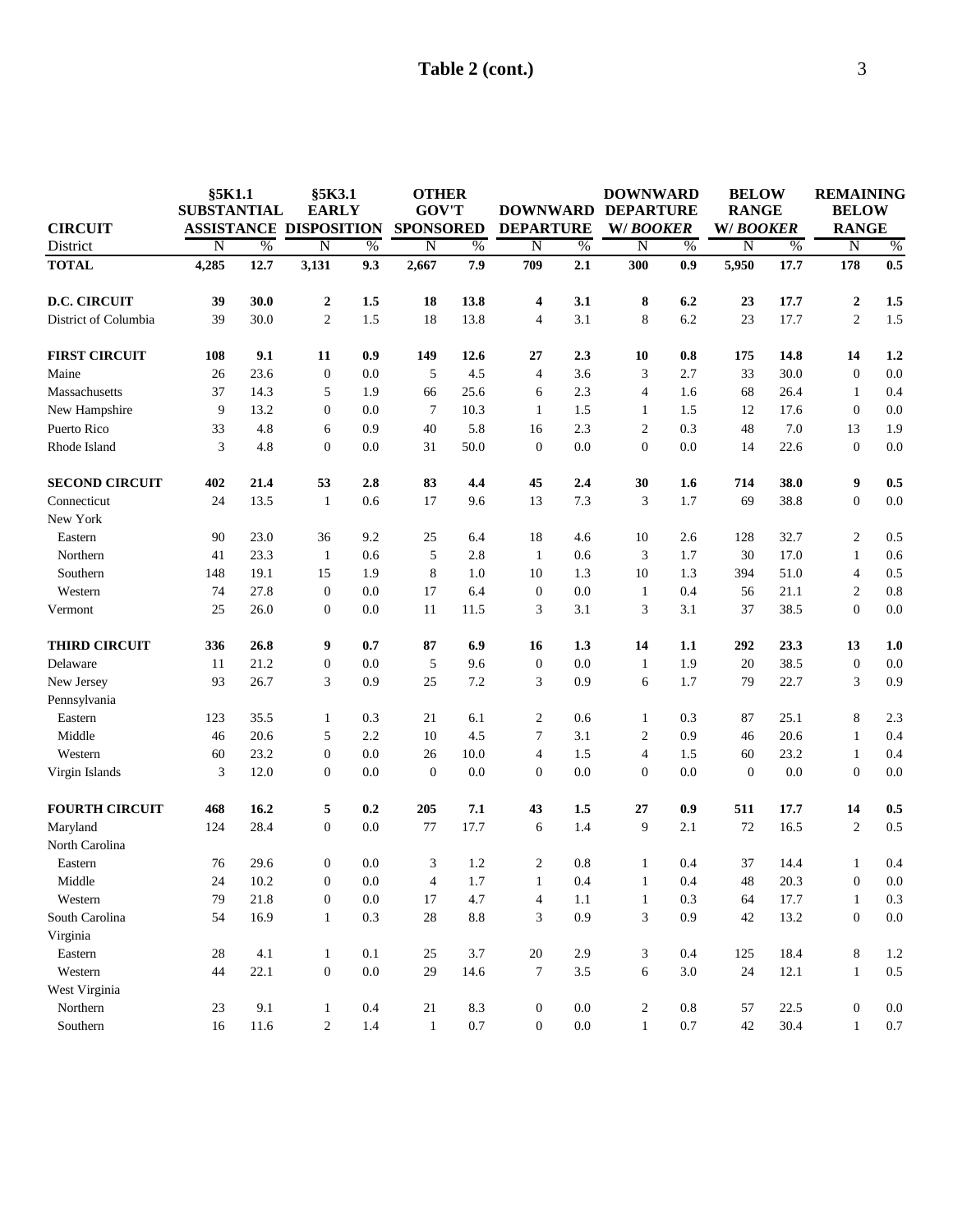**Table 2 (cont.)**

|                        |              | <b>WITHIN</b>    |          |                  |               | <b>UPWARD</b>      |               | <b>ABOVE</b>             |               | <b>REMAINING</b> |                |  |
|------------------------|--------------|------------------|----------|------------------|---------------|--------------------|---------------|--------------------------|---------------|------------------|----------------|--|
|                        |              | <b>GUIDELINE</b> |          | <b>UPWARD</b>    |               | <b>DEPARTURE</b>   |               | <b>RANGE</b>             |               | <b>ABOVE</b>     |                |  |
| <b>CIRCUIT</b>         |              | <b>RANGE</b>     |          | <b>DEPARTURE</b> |               | W/BOOKER           |               | W/BOOKER                 |               | <b>RANGE</b>     |                |  |
| District               | <b>TOTAL</b> | N                | $\%$     | $\overline{N}$   | $\frac{0}{6}$ | $\overline{\rm N}$ | $\frac{0}{6}$ | $\overline{\rm N}$       | $\frac{0}{6}$ | N                | $\%$           |  |
| <b>FIFTH CIRCUIT</b>   | 7,831        | 4,951            | 63.2     | 54               | 0.7           | 15                 | 0.2           | 144                      | 1.8           | 6                | 0.1            |  |
| Louisiana              |              |                  |          |                  |               |                    |               |                          |               |                  |                |  |
| Eastern                | 208          | 120              | 57.7     | $\mathbf{1}$     | 0.5           | $\mathbf{0}$       | 0.0           | 10                       | 4.8           | $\mathbf{0}$     | 0.0            |  |
| Middle                 | 80           | 37               | 46.3     | $\boldsymbol{0}$ | 0.0           | $\mathbf{0}$       | 0.0           | $\boldsymbol{0}$         | 0.0           | $\mathbf{0}$     | 0.0            |  |
| Western                | 104          | 63               | 60.6     | 3                | 2.9           | $\mathbf{0}$       | 0.0           | 5                        | 4.8           | $\overline{c}$   | 1.9            |  |
| Mississippi            |              |                  |          |                  |               |                    |               |                          |               |                  |                |  |
| Northern               | 79           | 39               | 49.4     | $\mathbf{1}$     | 1.3           | $\boldsymbol{0}$   | 0.0           | 3                        | 3.8           | $\mathbf{0}$     | 0.0            |  |
| Southern               | 131          | 82               | 62.6     | 3                | 2.3           | $\mathbf{0}$       | $0.0\,$       | $\overline{\mathcal{A}}$ | 3.1           | $\boldsymbol{0}$ | 0.0            |  |
| Texas                  |              |                  |          |                  |               |                    |               |                          |               |                  |                |  |
| Eastern                | 490          | 286              | 58.4     | 8                | 1.6           | $\boldsymbol{0}$   | 0.0           | 9                        | 1.8           | $\boldsymbol{0}$ | 0.0            |  |
| Northern               | 689          | 406              | 58.9     | 6                | 0.9           | 7                  | 1.0           | 19                       | 2.8           | $\mathbf{0}$     | $0.0\,$        |  |
| Southern               | 3,001        | 1,700            | 56.6     | $26\,$           | 0.9           | 8                  | 0.3           | $28\,$                   | 0.9           | 3                | 0.1            |  |
| Western                | 3,049        | 2,218            | 72.7     | 6                | 0.2           | $\mathbf{0}$       | 0.0           | 66                       | 2.2           | $\mathbf{1}$     | $0.0\,$        |  |
| <b>SIXTH CIRCUIT</b>   | 2,422        | 1,072            | 44.3     | 9                | 0.4           | $\mathbf{2}$       | 0.1           | 29                       | 1.2           | $\pmb{0}$        | 0.0            |  |
| Kentucky               |              |                  |          |                  |               |                    |               |                          |               |                  |                |  |
| Eastern                | 300          | 173              | 57.7     | $\boldsymbol{0}$ | 0.0           | $\boldsymbol{0}$   | $0.0\,$       | 5                        | 1.7           | $\boldsymbol{0}$ | $0.0\,$        |  |
| Western                | 153          | $71\,$           | 46.4     | $\overline{2}$   | 1.3           | $\boldsymbol{0}$   | $0.0\,$       | $\overline{c}$           | 1.3           | $\mathbf{0}$     | $0.0\,$        |  |
| Michigan               |              |                  |          |                  |               |                    |               |                          |               |                  |                |  |
| Eastern                | 392          | 180              | 45.9     | $\mathbf{1}$     | 0.3           | $\boldsymbol{0}$   | 0.0           | 4                        | 1.0           | $\mathbf{0}$     | 0.0            |  |
| Western                | 194          | 109              | 56.2     | 3                | 1.5           | 1                  | 0.5           | 5                        | 2.6           | $\mathbf{0}$     | 0.0            |  |
| Ohio                   |              |                  |          |                  |               |                    |               |                          |               |                  |                |  |
| Northern               | 340          | 140              | 41.2     | $\boldsymbol{0}$ | 0.0           | $\mathbf{0}$       | 0.0           | 1                        | 0.3           | $\mathbf{0}$     | 0.0            |  |
| Southern               | 299          | 91               | 30.4     | $\boldsymbol{0}$ | 0.0           | $\mathbf{0}$       | $0.0\,$       | 4                        | 1.3           | $\mathbf{0}$     | 0.0            |  |
| Tennessee              |              |                  |          |                  |               |                    |               |                          |               |                  |                |  |
| Eastern                | 364          | 183              | 50.3     | $\mathbf{1}$     | 0.3           | $\mathbf{0}$       | 0.0           | $\overline{c}$           | 0.5           | $\boldsymbol{0}$ | $0.0\,$        |  |
| Middle                 | 122          | 38               | 31.1     | $\mathbf{1}$     | 0.8           | $\mathbf{0}$       | 0.0           | $\overline{c}$           | 1.6           | $\boldsymbol{0}$ | $0.0\,$        |  |
| Western                | 258          | 87               | 33.7     | $\mathbf{1}$     | 0.4           | $\mathbf{1}$       | 0.4           | $\overline{4}$           | 1.6           | $\mathbf{0}$     | $0.0\,$        |  |
| <b>SEVENTH CIRCUIT</b> | 1,239        | 467              | 37.7     | $\mathbf{1}$     | 0.1           | 5                  | 0.4           | 18                       | 1.5           | 3                | 0.2            |  |
| Illinois               |              |                  |          |                  |               |                    |               |                          |               |                  |                |  |
| Central                | 175          | 80               | 45.7     | $\boldsymbol{0}$ | 0.0           | $\mathbf{0}$       | 0.0           | 3                        | 1.7           | $\mathbf{0}$     | 0.0            |  |
| Northern               | 354          | 94               | 26.6     | $\boldsymbol{0}$ | 0.0           | $\overline{2}$     | 0.6           | $\overline{\mathbf{4}}$  | 1.1           | $\mathbf{1}$     | 0.3            |  |
| Southern               | 214          | 134              | 62.6     | $\mathbf{0}$     | 0.0           | 3                  | 1.4           | $\mathbf{1}$             | 0.5           | $\mathbf{1}$     | 0.5            |  |
| Indiana                |              |                  |          |                  |               |                    |               |                          |               |                  |                |  |
| Northern               | 142          | 60               | 42.3     | $\boldsymbol{0}$ | $0.0\,$       | $\boldsymbol{0}$   | $0.0\,$       | $\overline{c}$           | 1.4           | $\boldsymbol{0}$ | $0.0\,$        |  |
| Southern               | 167          | 51               | 30.5     | $\boldsymbol{0}$ | $0.0\,$       | $\mathbf{0}$       | $0.0\,$       | 5                        | 3.0           | $\mathbf{1}$     | $0.6\,$        |  |
| Wisconsin              |              |                  |          |                  |               |                    |               |                          |               |                  |                |  |
| Eastern                | 127          | 28               | 22.0     | $\boldsymbol{0}$ | $0.0\,$       | $\mathbf{0}$       | $0.0\,$       | 3                        | 2.4           | $\mathbf{0}$     | 0.0            |  |
| Western                | 60           | 20               | 33.3     | $\mathbf{1}$     | 1.7           | $\boldsymbol{0}$   | 0.0           | $\boldsymbol{0}$         | 0.0           | $\overline{0}$   | $0.0\,$        |  |
| <b>EIGHTH CIRCUIT</b>  | 2,186        | 972              | 44.5     | 12               | 0.5           | $\mathbf{2}$       | 0.1           | 53                       | 2.4           | $\bf{0}$         | $\mathbf{0.0}$ |  |
| Arkansas               |              |                  |          |                  |               |                    |               |                          |               |                  |                |  |
| Eastern                | 151          | 76               | 50.3     | $\boldsymbol{0}$ | $0.0\,$       | $\boldsymbol{0}$   | $0.0\,$       | $\overline{4}$           | $2.6$         | $\boldsymbol{0}$ | $0.0\,$        |  |
| Western                | 166          | 83               | $50.0\,$ | $\boldsymbol{0}$ | $0.0\,$       | $\mathbf{0}$       | $0.0\,$       | 3                        | 1.8           | $\mathbf{0}$     | $0.0\,$        |  |
| Iowa                   |              |                  |          |                  |               |                    |               |                          |               |                  |                |  |
| Northern               | 182          | 106              | 58.2     | 8                | 4.4           | $\boldsymbol{0}$   | $0.0\,$       | 7                        | 3.8           | $\boldsymbol{0}$ | 0.0            |  |
| Southern               | 160          | $52\,$           | 32.5     | $\boldsymbol{0}$ | $0.0\,$       | $\boldsymbol{0}$   | 0.0           | $\overline{c}$           | 1.3           | $\boldsymbol{0}$ | 0.0            |  |
| Minnesota              | 145          | 46               | 31.7     | $\mathbf{1}$     | 0.7           | $\mathbf{1}$       | 0.7           | 5                        | 3.4           | $\mathbf{0}$     | $0.0\,$        |  |
| Missouri               |              |                  |          |                  |               |                    |               |                          |               |                  |                |  |
| Eastern                | 288          | 112              | 38.9     | $\boldsymbol{0}$ | $0.0\,$       | $\mathbf{1}$       | $0.3\,$       | 5                        | 1.7           | $\boldsymbol{0}$ | 0.0            |  |
| Western                | 406          | 163              | 40.1     | $\overline{c}$   | 0.5           | $\boldsymbol{0}$   | $0.0\,$       | $18\,$                   | 4.4           | $\mathbf{0}$     | 0.0            |  |
| Nebraska               | 278          | 128              | 46.0     | $\boldsymbol{0}$ | $0.0\,$       | $\mathbf{0}$       | 0.0           | $\overline{4}$           | 1.4           | $\mathbf{0}$     | $0.0\,$        |  |
|                        |              |                  |          |                  |               |                    |               |                          |               |                  |                |  |
| North Dakota           | 207          | 94               | 45.4     | $\boldsymbol{0}$ | $0.0\,$       | $\boldsymbol{0}$   | 0.0           | $\overline{\mathbf{c}}$  | 1.0           | $\mathbf{0}$     | $0.0\,$        |  |
| South Dakota           | 203          | 112              | 55.2     | $\mathbf{1}$     | $0.5\,$       | $\boldsymbol{0}$   | 0.0           | 3                        | $1.5\,$       | $\mathbf{0}$     | $0.0\,$        |  |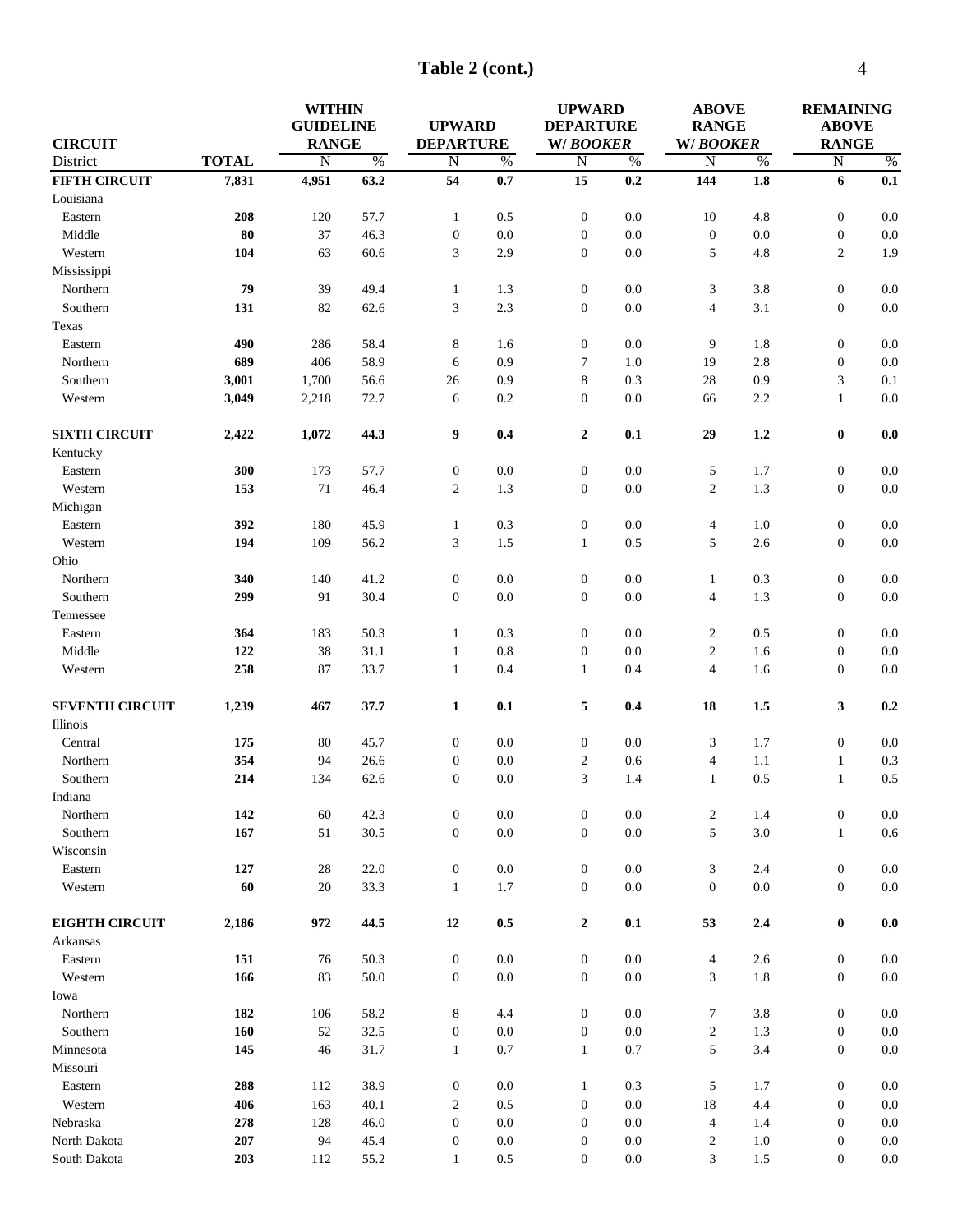| Table 2 (cont.) |  |  |
|-----------------|--|--|
|-----------------|--|--|

| <b>CIRCUIT</b>         | §5K1.1<br><b>SUBSTANTIAL</b> |             | §5K3.1<br><b>EARLY</b><br><b>ASSISTANCE DISPOSITION</b> |                |                  | <b>OTHER</b><br><b>GOV'T</b><br><b>SPONSORED</b> |                         | <b>DOWNWARD DEPARTURE</b><br><b>DEPARTURE</b> |                       | <b>DOWNWARD</b><br>W/BOOKER |                | <b>BELOW</b><br><b>RANGE</b><br>W/BOOKER |                                      | <b>REMAINING</b><br><b>BELOW</b><br><b>RANGE</b> |
|------------------------|------------------------------|-------------|---------------------------------------------------------|----------------|------------------|--------------------------------------------------|-------------------------|-----------------------------------------------|-----------------------|-----------------------------|----------------|------------------------------------------|--------------------------------------|--------------------------------------------------|
| District               | $\overline{N}$               | $\%$        | $\overline{\rm N}$                                      | $\%$           | $\overline{N}$   | $\%$                                             | $\overline{\mathrm{N}}$ | $\%$                                          | N                     | $\%$                        | $\overline{N}$ | $\%$                                     | $\overline{\mathrm{N}}$              | $\%$                                             |
| <b>FIFTH CIRCUIT</b>   | 664                          | 8.5         | 353                                                     | 4.5            | 293              | 3.7                                              | 341                     | 4,4                                           | 24                    | 0.3                         | 934            | 11.9                                     | 52                                   | 0.7                                              |
| Louisiana              |                              |             |                                                         |                |                  |                                                  |                         |                                               |                       |                             |                |                                          |                                      |                                                  |
| Eastern                | 27                           | 13.0        | $\boldsymbol{0}$                                        | 0.0            | $\overline{2}$   | 1.0                                              | $\mathbf{1}$            | 0.5                                           | 2                     | 1.0                         | 42             | 20.2                                     | 3                                    | 1.4                                              |
| Middle                 | 15                           | 18.8        | $\boldsymbol{0}$                                        | 0.0            | $\mathbf{1}$     | 1.3                                              | $\mathbf{0}$            | 0.0                                           | $\boldsymbol{0}$      | 0.0                         | 27             | 33.8                                     | $\boldsymbol{0}$                     | 0.0                                              |
| Western                | 12                           | 11.5        | $\boldsymbol{0}$                                        | 0.0            | $\boldsymbol{0}$ | 0.0                                              | $\mathbf{1}$            | 1.0                                           | $\boldsymbol{0}$      | 0.0                         | 18             | 17.3                                     | $\boldsymbol{0}$                     | $0.0\,$                                          |
| Mississippi            |                              |             |                                                         |                |                  |                                                  |                         |                                               |                       |                             |                |                                          |                                      |                                                  |
| Northern               | 18                           | 22.8        | $\mathbf{1}$                                            | 1.3            | 2                | 2.5                                              | $\mathbf{0}$            | 0.0                                           | $\boldsymbol{0}$      | 0.0                         | 15             | 19.0                                     | $\boldsymbol{0}$                     | $0.0\,$                                          |
| Southern               | 20                           | 15.3        | $\boldsymbol{0}$                                        | 0.0            | $\mathbf{1}$     | 0.8                                              | $\mathbf{0}$            | 0.0                                           | $\boldsymbol{0}$      | 0.0                         | 21             | 16.0                                     | $\boldsymbol{0}$                     | $0.0\,$                                          |
| Texas                  |                              |             |                                                         |                |                  |                                                  |                         |                                               |                       |                             |                |                                          |                                      |                                                  |
| Eastern                | 43                           | 8.8         | 3                                                       | 0.6            | 96               | 19.6                                             | 2                       | 0.4                                           | $\overline{2}$        | 0.4                         | 39             | 8.0                                      | $\overline{2}$                       | 0.4                                              |
| Northern               | 96                           | 13.9        | $\boldsymbol{0}$                                        | 0.0            | 22               | 3.2                                              | 3                       | 0.4                                           | $\mathfrak{2}$        | 0.3                         | 127            | 18.4                                     | $\mathbf{1}$                         | 0.1                                              |
| Southern               | 233                          | 7.8         | 280                                                     | 9.3            | 104              | 3.5                                              | 267                     | 8.9                                           | 10                    | 0.3                         | 341            | 11.4                                     | $\mathbf{1}$                         | $0.0\,$                                          |
| Western                | 200                          | 6.6         | 69                                                      | 2.3            | 65               | 2.1                                              | 67                      | 2.2                                           | 8                     | 0.3                         | 304            | 10.0                                     | 45                                   | $1.5\,$                                          |
| <b>SIXTH CIRCUIT</b>   | 496                          | 20.5        | 7                                                       | 0.3            | 227              | 9.4                                              | 26                      | 1.1                                           | 35                    | 1.4                         | 512            | 21.1                                     | 7                                    | 0.3                                              |
| Kentucky               |                              |             |                                                         |                |                  |                                                  |                         |                                               |                       |                             |                |                                          |                                      |                                                  |
| Eastern                | 33                           | 11.0        | $\boldsymbol{0}$                                        | 0.0            | 12               | 4.0                                              | $\mathbf{1}$            | 0.3                                           | $\boldsymbol{0}$      | 0.0                         | 76             | 25.3                                     | $\boldsymbol{0}$                     | $0.0\,$                                          |
| Western                | 35                           | 22.9        | $\overline{4}$                                          | 2.6            | 25               | 16.3                                             | $\mathbf{1}$            | 0.7                                           | $\mathbf{1}$          | 0.7                         | 11             | 7.2                                      | $\mathbf{1}$                         | 0.7                                              |
| Michigan               |                              |             |                                                         |                |                  |                                                  |                         |                                               |                       |                             |                |                                          |                                      |                                                  |
| Eastern                | 58                           | 14.8        | $\boldsymbol{0}$                                        | 0.0            | 20               | 5.1                                              | 3                       | 0.8                                           | 5                     | 1.3                         | 121            | 30.9                                     | $\boldsymbol{0}$                     | 0.0                                              |
| Western                | 22                           | 11.3        | $\boldsymbol{0}$                                        | 0.0            | $\mathbf{1}$     | 0.5                                              | $\overline{4}$          | 2.1                                           | 9                     | 4.6                         | 40             | 20.6                                     | $\boldsymbol{0}$                     | $0.0\,$                                          |
| Ohio                   |                              |             |                                                         |                |                  |                                                  |                         |                                               |                       |                             |                |                                          |                                      |                                                  |
| Northern               | 87                           | 25.6        | $\boldsymbol{0}$                                        | 0.0            | 20               | 5.9                                              | 5                       | 1.5                                           | 3                     | 0.9                         | 83             | 24.4                                     | $\mathbf{1}$                         | 0.3                                              |
| Southern               | 57                           | 19.1        | $\overline{c}$                                          | 0.7            | 76               | 25.4                                             | 6                       | 2.0                                           | 11                    | 3.7                         | 50             | 16.7                                     | $\sqrt{2}$                           | $0.7\,$                                          |
| Tennessee              |                              |             |                                                         |                |                  |                                                  |                         |                                               |                       |                             |                |                                          |                                      |                                                  |
| Eastern                | 119                          | 32.7        | $\boldsymbol{0}$                                        | 0.0            | 17               | 4.7                                              | $\overline{c}$          | 0.5                                           | 1                     | 0.3                         | 39             | 10.7                                     | $\boldsymbol{0}$                     | $0.0\,$                                          |
| Middle                 | 29                           | 23.8        | $\boldsymbol{0}$                                        | 0.0            | 33               | 27.0                                             | $\overline{2}$          | 1.6                                           | $\overline{4}$        | 3.3                         | 13             | 10.7                                     | $\boldsymbol{0}$                     | $0.0\,$                                          |
| Western                | 56                           | 21.7        | $\mathbf{1}$                                            | 0.4            | 23               | 8.9                                              | $\overline{2}$          | 0.8                                           | 1                     | 0.4                         | 79             | 30.6                                     | 3                                    | 1.2                                              |
| <b>SEVENTH CIRCUIT</b> | 193                          | 15.6        | 5                                                       | 0.4            | 90               | 7.3                                              | 32                      | 2.6                                           | 50                    | 4.0                         | 365            | 29.5                                     | 10                                   | $\bf 0.8$                                        |
| Illinois               |                              |             |                                                         |                |                  |                                                  |                         |                                               |                       |                             |                |                                          |                                      |                                                  |
| Central                | 23                           | 13.1        | $\boldsymbol{0}$                                        | 0.0            | 19               | 10.9                                             | 3                       | 1.7                                           | $\overline{c}$        | 1.1                         | 44             | 25.1                                     | $\mathbf{1}$                         | 0.6                                              |
| Northern               | 53                           | 15.0        | 5                                                       | 1.4            | 9                | 2.5                                              | 9                       | 2.5                                           | 26                    | 7.3                         | 142            | 40.1                                     | 9                                    | $2.5\,$                                          |
| Southern               | 28                           | 13.1        | $\mathbf{0}$                                            | 0.0            | 10               | 4.7                                              | $\overline{4}$          | 1.9                                           | 11                    | 5.1                         | 22             | 10.3                                     | $\boldsymbol{0}$                     | $0.0\,$                                          |
| Indiana                |                              |             |                                                         |                |                  |                                                  |                         |                                               |                       |                             |                |                                          |                                      |                                                  |
| Northern               | 28                           | 19.7        | $\boldsymbol{0}$                                        | 0.0            | 10               | 7.0                                              | $\boldsymbol{2}$        | 1.4                                           | 4                     | 2.8                         | 36             | 25.4                                     | $\boldsymbol{0}$                     | $0.0\,$                                          |
| Southern               | 39                           | 23.4        | $\boldsymbol{0}$                                        | $0.0\,$        | 17               | 10.2                                             | 3                       | 1.8                                           | $\mathbf{1}$          | 0.6                         | 50             | 29.9                                     | $\boldsymbol{0}$                     | $0.0\,$                                          |
| Wisconsin              |                              |             |                                                         |                |                  |                                                  |                         |                                               |                       |                             |                |                                          |                                      |                                                  |
| Eastern<br>Western     | 21<br>$\mathbf{1}$           | 16.5<br>1.7 | $\boldsymbol{0}$<br>$\boldsymbol{0}$                    | 0.0<br>$0.0\,$ | 22<br>$\sqrt{3}$ | 17.3<br>5.0                                      | $\mathbf{0}$<br>11      | 0.0<br>18.3                                   | $\boldsymbol{0}$<br>6 | 0.0<br>10.0                 | 53<br>18       | 41.7<br>30.0                             | $\boldsymbol{0}$<br>$\boldsymbol{0}$ | $0.0\,$<br>$0.0\,$                               |
| <b>EIGHTH CIRCUIT</b>  | 336                          | 15.4        | 35                                                      | 1.6            | 195              | 8.9                                              | 22                      | 1.0                                           | 15                    | $0.7\,$                     | 530            | 24.2                                     | 14                                   | $0.6\,$                                          |
| Arkansas               |                              |             |                                                         |                |                  |                                                  |                         |                                               |                       |                             |                |                                          |                                      |                                                  |
| Eastern                | 21                           | 13.9        | $\boldsymbol{0}$                                        | $0.0\,$        | 5                | 3.3                                              | $\mathbf{0}$            | 0.0                                           | $\overline{c}$        | 1.3                         | 41             | 27.2                                     | $\overline{c}$                       | 1.3                                              |
| Western                | 24                           | 14.5        | $\mathbf{1}$                                            | 0.6            | $\tau$           | 4.2                                              | $\boldsymbol{0}$        | 0.0                                           | $\boldsymbol{0}$      | 0.0                         | 47             | 28.3                                     | $\mathbf{1}$                         | $0.6\,$                                          |
| Iowa                   |                              |             |                                                         |                |                  |                                                  |                         |                                               |                       |                             |                |                                          |                                      |                                                  |
| Northern               | 39                           | 21.4        | $\boldsymbol{0}$                                        | 0.0            | $\overline{c}$   | 1.1                                              | $\mathbf{1}$            | 0.5                                           | $\boldsymbol{0}$      | 0.0                         | 18             | 9.9                                      | $\mathbf{1}$                         | 0.5                                              |
| Southern               | 33                           | 20.6        | $\boldsymbol{0}$                                        | 0.0            | 31               | 19.4                                             | $\boldsymbol{0}$        | $0.0\,$                                       | $\overline{c}$        | 1.3                         | 39             | 24.4                                     | $\mathbf{1}$                         | $0.6\,$                                          |
|                        |                              |             |                                                         |                | 3                | 2.1                                              |                         |                                               |                       |                             |                |                                          |                                      |                                                  |
| Minnesota              | 15                           | 10.3        | $\boldsymbol{0}$                                        | 0.0            |                  |                                                  | $\overline{2}$          | 1.4                                           | $\boldsymbol{2}$      | 1.4                         | 68             | 46.9                                     | $\overline{c}$                       | $1.4\,$                                          |
| Missouri               |                              |             |                                                         |                |                  |                                                  |                         |                                               |                       |                             |                |                                          |                                      |                                                  |
| Eastern                | 39                           | 13.5        | $\boldsymbol{0}$                                        | 0.0            | 37               | 12.8                                             | $\boldsymbol{0}$        | 0.0                                           | 3                     | 1.0                         | 90             | 31.3                                     | $\mathbf{1}$                         | 0.3                                              |
| Western                | 87                           | 21.4        | $\boldsymbol{0}$                                        | 0.0            | 44               | 10.8                                             | $\mathbf{1}$            | 0.2                                           | $\mathbf{1}$          | 0.2                         | 90             | 22.2                                     | $\boldsymbol{0}$                     | $0.0\,$                                          |
| Nebraska               | 18                           | 6.5         | 24                                                      | 8.6            | 27               | 9.7                                              | 5                       | 1.8                                           | $\boldsymbol{2}$      | 0.7                         | 64             | 23.0                                     | 6                                    | $2.2\,$                                          |
| North Dakota           | 52                           | 25.1        | 10                                                      | 4.8            | 14               | 6.8                                              | 3                       | 1.4                                           | $\sqrt{2}$            | 1.0                         | 30             | 14.5                                     | $\boldsymbol{0}$                     | $0.0\,$                                          |
| South Dakota           | 8                            | 3.9         | $\mathbf{0}$                                            | 0.0            | 25               | 12.3                                             | 10                      | 4.9                                           | $\mathbf{1}$          | 0.5                         | 43             | 21.2                                     | $\boldsymbol{0}$                     | $0.0\,$                                          |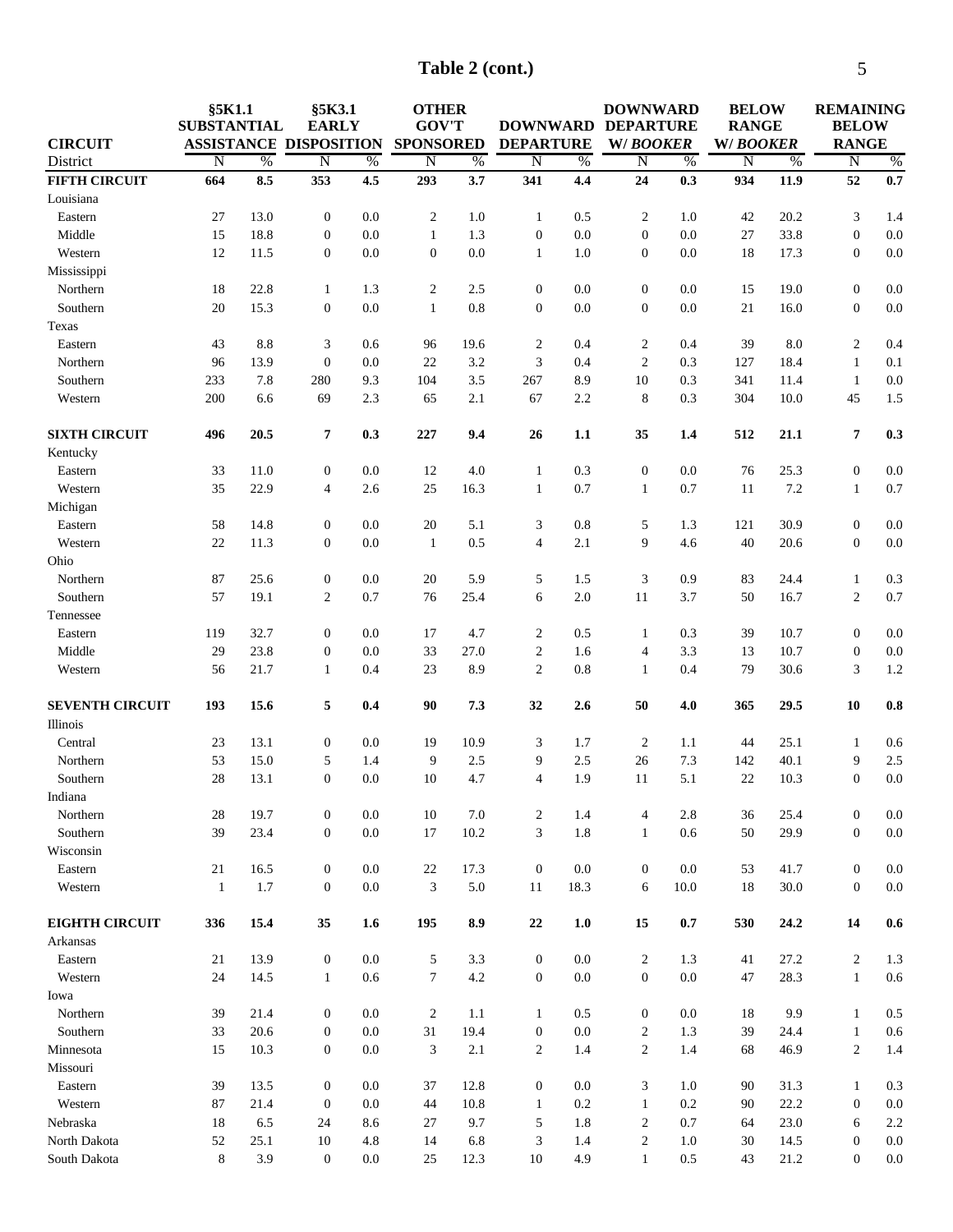**Table 2 (cont.)**

|                          |              | <b>WITHIN</b><br><b>GUIDELINE</b> |      | <b>UPWARD</b>      |               | <b>UPWARD</b><br><b>DEPARTURE</b> |               | <b>ABOVE</b><br><b>RANGE</b> |               | <b>REMAINING</b><br><b>ABOVE</b> |         |
|--------------------------|--------------|-----------------------------------|------|--------------------|---------------|-----------------------------------|---------------|------------------------------|---------------|----------------------------------|---------|
| <b>CIRCUIT</b>           |              | <b>RANGE</b>                      |      | <b>DEPARTURE</b>   |               | <b>W/BOOKER</b>                   |               | <b>W/BOOKER</b>              |               | <b>RANGE</b>                     |         |
| District                 | <b>TOTAL</b> | $\overline{\mathrm{N}}$           | $\%$ | $\overline{\rm N}$ | $\frac{0}{6}$ | $\overline{\mathrm{N}}$           | $\frac{0}{6}$ | $\overline{\mathrm{N}}$      | $\frac{0}{6}$ | N                                | $\%$    |
| <b>NINTH CIRCUIT</b>     | 6,442        | 1,732                             | 26.9 | 44                 | 0.7           | 6                                 | 0.1           | 49                           | 0.8           | $\mathbf{1}$                     | 0.0     |
| Alaska                   | 78           | 25                                | 32.1 | $\boldsymbol{0}$   | 0.0           | $\boldsymbol{0}$                  | 0.0           | $\overline{c}$               | 2.6           | $\boldsymbol{0}$                 | $0.0\,$ |
| Arizona                  | 2,022        | 551                               | 27.3 | 31                 | 1.5           | $\mathbf{1}$                      | 0.0           | 8                            | 0.4           | $\mathbf{1}$                     | 0.0     |
| California               |              |                                   |      |                    |               |                                   |               |                              |               |                                  |         |
| Central                  | 562          | 144                               | 25.6 | $\overline{4}$     | 0.7           | $\boldsymbol{0}$                  | 0.0           | 3                            | 0.5           | $\boldsymbol{0}$                 | 0.0     |
| Eastern                  | 385          | 144                               | 37.4 | 3                  | 0.8           | $\boldsymbol{0}$                  | 0.0           | 5                            | 1.3           | $\mathbf{0}$                     | 0.0     |
| Northern                 | 288          | 106                               | 36.8 | $\boldsymbol{0}$   | 0.0           | $\mathbf{1}$                      | 0.3           | 5                            | 1.7           | $\mathbf{0}$                     | 0.0     |
| Southern                 | 1,719        | 228                               | 13.3 | $\overline{c}$     | 0.1           | $\theta$                          | 0.0           | $\overline{\mathbf{4}}$      | 0.2           | $\mathbf{0}$                     | 0.0     |
| Guam                     | 29           | 16                                | 55.2 | $\mathbf{0}$       | 0.0           | $\theta$                          | 0.0           | $\boldsymbol{0}$             | 0.0           | $\theta$                         | 0.0     |
| Hawaii                   | 130          | 47                                | 36.2 | $\boldsymbol{0}$   | 0.0           | $\mathbf{0}$                      | 0.0           | $\boldsymbol{0}$             | 0.0           | $\boldsymbol{0}$                 | 0.0     |
| Idaho                    | 119          | 47                                | 39.5 | $\boldsymbol{0}$   | 0.0           | 1                                 | 0.8           | $\boldsymbol{0}$             | 0.0           | $\boldsymbol{0}$                 | 0.0     |
| Montana                  | 188          | 77                                | 41.0 | $\boldsymbol{0}$   | 0.0           | $\mathbf{0}$                      | 0.0           | $\mathbf{1}$                 | 0.5           | $\boldsymbol{0}$                 | 0.0     |
| Nevada                   | 265          | 135                               | 50.9 | 1                  | 0.4           | $\mathbf{0}$                      | 0.0           | 6                            | 2.3           | $\boldsymbol{0}$                 | 0.0     |
| Northern Mariana Islands | 5            | 3                                 | 60.0 | $\boldsymbol{0}$   | 0.0           | $\mathbf{0}$                      | 0.0           | $\boldsymbol{0}$             | 0.0           | $\boldsymbol{0}$                 | 0.0     |
| Oregon                   | 252          | 84                                | 33.3 | $\boldsymbol{0}$   | 0.0           | $\boldsymbol{0}$                  | 0.0           | 7                            | 2.8           | $\mathbf{0}$                     | 0.0     |
| Washington               |              |                                   |      |                    |               |                                   |               |                              |               |                                  |         |
| Eastern                  | 175          | 51                                | 29.1 | 3                  | 1.7           | $\mathbf{1}$                      | 0.6           | 5                            | 2.9           | $\mathbf{0}$                     | 0.0     |
| Western                  | 225          | 74                                | 32.9 | $\boldsymbol{0}$   | 0.0           | $\overline{c}$                    | 0.9           | 3                            | 1.3           | $\mathbf{0}$                     | 0.0     |
| <b>TENTH CIRCUIT</b>     | 3,218        | 1,716                             | 53.3 | 15                 | 0.5           | $\boldsymbol{2}$                  | 0.1           | 18                           | 0.6           | 1                                | 0.0     |
| Colorado                 | 171          | 61                                | 35.7 | $\mathbf{0}$       | 0.0           | $\mathbf{0}$                      | 0.0           | 3                            | 1.8           | 1                                | 0.6     |
| Kansas                   | 307          | 110                               | 35.8 | $\mathbf{1}$       | 0.3           | $\mathbf{0}$                      | 0.0           | $\overline{4}$               | 1.3           | $\mathbf{0}$                     | 0.0     |
| New Mexico               | 2,031        | 1,249                             | 61.5 | $\overline{7}$     | 0.3           | $\mathbf{1}$                      | 0.0           | 3                            | 0.1           | $\mathbf{0}$                     | 0.0     |
| Oklahoma                 |              |                                   |      |                    |               |                                   |               |                              |               |                                  |         |
| Eastern                  | 43           | 25                                | 58.1 | $\boldsymbol{0}$   | 0.0           | $\boldsymbol{0}$                  | 0.0           | $\boldsymbol{0}$             | 0.0           | $\mathbf{0}$                     | 0.0     |
| Northern                 | 89           | 35                                | 39.3 | $\mathbf{0}$       | 0.0           | $\overline{0}$                    | 0.0           | $\boldsymbol{0}$             | 0.0           | $\boldsymbol{0}$                 | 0.0     |
| Western                  | 162          | 88                                | 54.3 | $\mathbf{0}$       | 0.0           | $\theta$                          | 0.0           | $\overline{4}$               | 2.5           | $\boldsymbol{0}$                 | 0.0     |
| Utah                     | 266          | 86                                | 32.3 | 6                  | 2.3           | 1                                 | 0.4           | 1                            | 0.4           | $\boldsymbol{0}$                 | 0.0     |
| Wyoming                  | 149          | 62                                | 41.6 | $\mathbf{1}$       | 0.7           | $\overline{0}$                    | 0.0           | 3                            | 2.0           | $\mathbf{0}$                     | 0.0     |
| <b>ELEVENTH CIRCUIT</b>  | 3,019        | 1,632                             | 54.1 | $\mathbf{2}$       | 0.1           | 4                                 | 0.1           | 58                           | 1.9           | 8                                | 0.3     |
| Alabama                  |              |                                   |      |                    |               |                                   |               |                              |               |                                  |         |
| Middle                   | 105          | 55                                | 52.4 | $\boldsymbol{0}$   | 0.0           | 3                                 | 2.9           | 7                            | 6.7           | $\mathfrak{2}$                   | 1.9     |
| Northern                 | 173          | 90                                | 52.0 | $\boldsymbol{0}$   | 0.0           | $\boldsymbol{0}$                  | 0.0           | 5                            | 2.9           | $\mathbf{1}$                     | 0.6     |
| Southern                 | ${\bf 176}$  | 104                               | 59.1 | $\boldsymbol{0}$   | $0.0\,$       | $\boldsymbol{0}$                  | $0.0\,$       | $\boldsymbol{0}$             | $0.0\,$       | $\boldsymbol{0}$                 | $0.0\,$ |
| Florida                  |              |                                   |      |                    |               |                                   |               |                              |               |                                  |         |
| Middle                   | 674          | 285                               | 42.3 | $\mathbf{0}$       | $0.0\,$       | $\boldsymbol{0}$                  | $0.0\,$       | 11                           | 1.6           | $\mathbf{1}$                     | 0.1     |
| Northern                 | 105          | 61                                | 58.1 | $\boldsymbol{0}$   | $0.0\,$       | $\mathbf{1}$                      | $1.0\,$       | $\mathbf{1}$                 | $1.0\,$       | $\boldsymbol{0}$                 | $0.0\,$ |
| Southern                 | 1,047        | 623                               | 59.5 | $\mathbf{1}$       | $0.1\,$       | $\boldsymbol{0}$                  | $0.0\,$       | 15                           | 1.4           | 3                                | $0.3\,$ |
| Georgia                  |              |                                   |      |                    |               |                                   |               |                              |               |                                  |         |
| Middle                   | 175          | 133                               | 76.0 | $\boldsymbol{0}$   | $0.0\,$       | $\boldsymbol{0}$                  | $0.0\,$       | 8                            | 4.6           | $\mathbf{0}$                     | $0.0\,$ |
| Northern                 | 327          | 126                               | 38.5 | 1                  | $0.3\,$       | $\boldsymbol{0}$                  | $0.0\,$       | 7                            | $2.1\,$       | $\mathbf{1}$                     | 0.3     |
| Southern                 | 237          | 155                               | 65.4 | $\boldsymbol{0}$   | $0.0\,$       | $\boldsymbol{0}$                  | $0.0\,$       | $\overline{4}$               | $1.7\,$       | $\boldsymbol{0}$                 | $0.0\,$ |
|                          |              |                                   |      |                    |               |                                   |               |                              |               |                                  |         |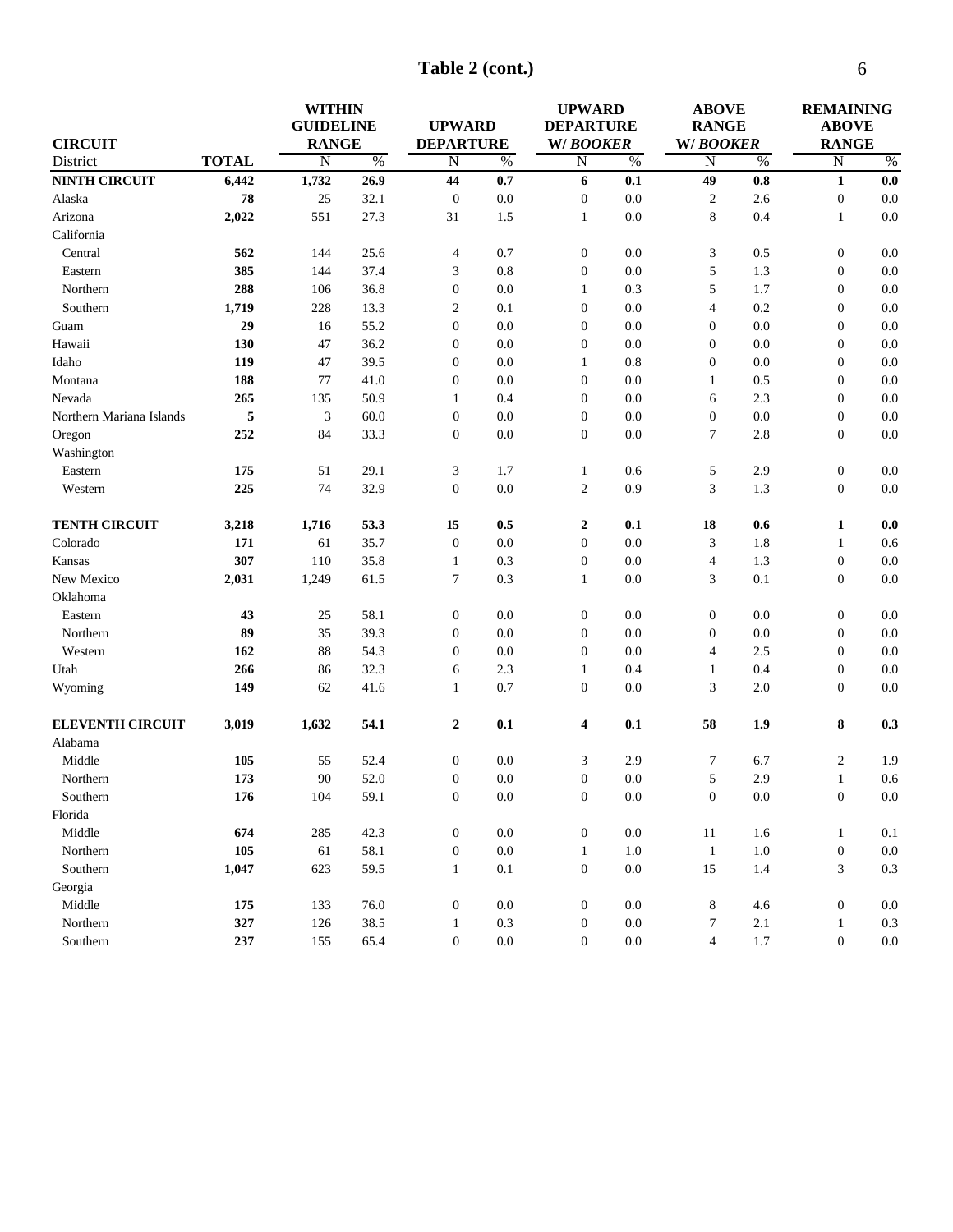| Table 2 (cont.) |
|-----------------|
|                 |

| <b>CIRCUIT</b>           | §5K1.1<br><b>SUBSTANTIAL</b> |               | §5K3.1<br><b>EARLY</b><br><b>ASSISTANCE DISPOSITION</b> |               | <b>OTHER</b><br><b>GOV'T</b><br><b>SPONSORED</b> |               | <b>DEPARTURE</b> |               | <b>DOWNWARD</b><br>DOWNWARD DEPARTURE<br>W/BOOKER |               | <b>BELOW</b><br><b>RANGE</b><br>W/BOOKER |      | <b>REMAINING</b><br><b>BELOW</b><br><b>RANGE</b> |         |
|--------------------------|------------------------------|---------------|---------------------------------------------------------|---------------|--------------------------------------------------|---------------|------------------|---------------|---------------------------------------------------|---------------|------------------------------------------|------|--------------------------------------------------|---------|
| District                 | N                            | $\frac{0}{6}$ | Ñ                                                       | $\frac{0}{6}$ | $\overline{\rm N}$                               | $\frac{0}{6}$ | $\overline{N}$   | $\frac{0}{6}$ | N                                                 | $\frac{0}{6}$ | $\overline{\rm N}$                       | %    | $\overline{\rm N}$                               | $\%$    |
| <b>NINTH CIRCUIT</b>     | 660                          | 10.2          | 2,051                                                   | 31.8          | 851                                              | 13.2          | 102              | 1.6           | 49                                                | $0.8\,$       | 866                                      | 13.4 | 31                                               | 0.5     |
| Alaska                   | 11                           | 14.1          | $\boldsymbol{0}$                                        | 0.0           | 13                                               | 16.7          | $\mathbf{1}$     | 1.3           | $\boldsymbol{0}$                                  | 0.0           | 26                                       | 33.3 | $\boldsymbol{0}$                                 | 0.0     |
| Arizona                  | 98                           | 4.8           | 837                                                     | 41.4          | 245                                              | 12.1          | 9                | 0.4           | $\overline{2}$                                    | 0.1           | 238                                      | 11.8 | $\mathbf{1}$                                     | 0.0     |
| California               |                              |               |                                                         |               |                                                  |               |                  |               |                                                   |               |                                          |      |                                                  |         |
| Central                  | 98                           | 17.4          | 50                                                      | 8.9           | 92                                               | 16.4          | 28               | 5.0           | 22                                                | 3.9           | 101                                      | 18.0 | 20                                               | 3.6     |
| Eastern                  | 79                           | 20.5          | 49                                                      | 12.7          | 43                                               | 11.2          | $\sqrt{2}$       | 0.5           | $\sqrt{2}$                                        | 0.5           | 57                                       | 14.8 | $\mathbf{1}$                                     | 0.3     |
| Northern                 | 32                           | 11.1          | 9                                                       | 3.1           | 70                                               | 24.3          | $\sqrt{2}$       | 0.7           | 3                                                 | 1.0           | 60                                       | 20.8 | $\boldsymbol{0}$                                 | 0.0     |
| Southern                 | 116                          | 6.7           | 1,059                                                   | 61.6          | 109                                              | 6.3           | 51               | 3.0           | 9                                                 | 0.5           | 132                                      | 7.7  | 9                                                | 0.5     |
| Guam                     | 11                           | 37.9          | $\boldsymbol{0}$                                        | 0.0           | $\mathbf{1}$                                     | 3.4           | $\mathbf{0}$     | 0.0           | $\boldsymbol{0}$                                  | 0.0           | $\mathbf{1}$                             | 3.4  | $\boldsymbol{0}$                                 | 0.0     |
| Hawaii                   | 50                           | 38.5          | $\boldsymbol{0}$                                        | 0.0           | 5                                                | 3.8           | 1                | 0.8           | 1                                                 | 0.8           | 26                                       | 20.0 | $\boldsymbol{0}$                                 | 0.0     |
| Idaho                    | 42                           | 35.3          | 8                                                       | 6.7           | 3                                                | 2.5           | $\boldsymbol{0}$ | 0.0           | $\boldsymbol{0}$                                  | 0.0           | 18                                       | 15.1 | $\boldsymbol{0}$                                 | 0.0     |
| Montana                  | 31                           | 16.5          | $\boldsymbol{0}$                                        | 0.0           | 13                                               | 6.9           | $\boldsymbol{0}$ | 0.0           | $\boldsymbol{0}$                                  | 0.0           | 66                                       | 35.1 | $\boldsymbol{0}$                                 | 0.0     |
| Nevada                   | 25                           | 9.4           | 6                                                       | 2.3           | 41                                               | 15.5          | 3                | 1.1           | 6                                                 | 2.3           | 42                                       | 15.8 | $\boldsymbol{0}$                                 | 0.0     |
| Northern Mariana Islands | $\overline{2}$               | 40.0          | $\boldsymbol{0}$                                        | 0.0           | $\mathbf{0}$                                     | 0.0           | $\boldsymbol{0}$ | 0.0           | $\boldsymbol{0}$                                  | 0.0           | $\mathbf{0}$                             | 0.0  | $\mathbf{0}$                                     | 0.0     |
| Oregon                   | 37                           | 14.7          | $\overline{2}$                                          | 0.8           | 80                                               | 31.7          | $\overline{2}$   | 0.8           | $\overline{c}$                                    | 0.8           | 38                                       | 15.1 | $\boldsymbol{0}$                                 | 0.0     |
| Washington               |                              |               |                                                         |               |                                                  |               |                  |               |                                                   |               |                                          |      |                                                  |         |
| Eastern                  | 14                           | 8.0           | 18                                                      | 10.3          | 60                                               | 34.3          | 3                | 1.7           | $\boldsymbol{0}$                                  | 0.0           | 20                                       | 11.4 | $\boldsymbol{0}$                                 | 0.0     |
| Western                  | 14                           | 6.2           | 13                                                      | 5.8           | 76                                               | 33.8          | $\mathbf{0}$     | 0.0           | $\overline{c}$                                    | 0.9           | 41                                       | 18.2 | $\boldsymbol{0}$                                 | 0.0     |
| <b>TENTH CIRCUIT</b>     | 204                          | 6.3           | 578                                                     | 18.0          | 281                                              | 8.7           | 24               | 0.7           | 17                                                | 0.5           | 355                                      | 11.0 | 7                                                | 0.2     |
| Colorado                 | 29                           | 17.0          | 8                                                       | 4.7           | 28                                               | 16.4          | $\mathbf{1}$     | 0.6           | $\mathbf{1}$                                      | 0.6           | 39                                       | 22.8 | $\boldsymbol{0}$                                 | 0.0     |
| Kansas                   | 84                           | 27.4          | 12                                                      | 3.9           | 58                                               | 18.9          | $\sqrt{2}$       | 0.7           | $\boldsymbol{0}$                                  | 0.0           | 35                                       | 11.4 | $\mathbf{1}$                                     | 0.3     |
| New Mexico               | 21                           | 1.0           | 471                                                     | 23.2          | 120                                              | 5.9           | 14               | 0.7           | 14                                                | 0.7           | 128                                      | 6.3  | $\mathfrak z$                                    | 0.1     |
| Oklahoma                 |                              |               |                                                         |               |                                                  |               |                  |               |                                                   |               |                                          |      |                                                  |         |
| Eastern                  | 8                            | 18.6          | $\boldsymbol{0}$                                        | 0.0           | $\overline{4}$                                   | 9.3           | $\mathbf{0}$     | 0.0           | $\boldsymbol{0}$                                  | 0.0           | 6                                        | 14.0 | $\boldsymbol{0}$                                 | 0.0     |
| Northern                 | 15                           | 16.9          | $\boldsymbol{0}$                                        | 0.0           | 6                                                | 6.7           | $\overline{c}$   | 2.2           | 1                                                 | 1.1           | 30                                       | 33.7 | $\boldsymbol{0}$                                 | 0.0     |
| Western                  | 13                           | 8.0           | $\boldsymbol{0}$                                        | 0.0           | $\overline{c}$                                   | 1.2           | 3                | 1.9           | $\boldsymbol{0}$                                  | 0.0           | 52                                       | 32.1 | $\boldsymbol{0}$                                 | $0.0\,$ |
| Utah                     | 8                            | 3.0           | 76                                                      | 28.6          | 43                                               | 16.2          | $\mathbf{1}$     | 0.4           | $\boldsymbol{0}$                                  | 0.0           | 41                                       | 15.4 | $\mathfrak z$                                    | 1.1     |
| Wyoming                  | 26                           | 17.4          | 11                                                      | 7.4           | 20                                               | 13.4          | $\mathbf{1}$     | 0.7           | 1                                                 | 0.7           | 24                                       | 16.1 | $\boldsymbol{0}$                                 | 0.0     |
| <b>ELEVENTH CIRCUIT</b>  | 379                          | 12.6          | 22                                                      | 0.7           | 188                                              | 6.2           | 27               | 0.9           | 21                                                | 0.7           | 673                                      | 22.3 | 5                                                | 0.2     |
| Alabama                  |                              |               |                                                         |               |                                                  |               |                  |               |                                                   |               |                                          |      |                                                  |         |
| Middle                   | 14                           | 13.3          | $\boldsymbol{0}$                                        | 0.0           | 6                                                | 5.7           | $\mathbf{1}$     | 1.0           | $\boldsymbol{0}$                                  | 0.0           | 17                                       | 16.2 | $\boldsymbol{0}$                                 | $0.0\,$ |
| Northern                 | 43                           | 24.9          | $\boldsymbol{0}$                                        | 0.0           | $\overline{2}$                                   | 1.2           | $\mathbf{1}$     | 0.6           | $\mathbf{0}$                                      | 0.0           | 31                                       | 17.9 | $\boldsymbol{0}$                                 | 0.0     |
| Southern                 | 18                           | 10.2          | $\bf{0}$                                                | 0.0           | 1                                                | 0.6           | 2                | 1.1           | $\bf{0}$                                          | $0.0\,$       | 51                                       | 29.0 | $\bf{0}$                                         | 0.0     |
| Florida                  |                              |               |                                                         |               |                                                  |               |                  |               |                                                   |               |                                          |      |                                                  |         |
| Middle                   | 123                          | 18.2          | 14                                                      | 2.1           | 21                                               | 3.1           | 8                | 1.2           | 8                                                 | 1.2           | 202                                      | 30.0 | $\mathbf{1}$                                     | 0.1     |
| Northern                 | 16                           | 15.2          | $\boldsymbol{2}$                                        | 1.9           | -1                                               | 1.0           | $\mathbf{1}$     | $1.0\,$       | $\boldsymbol{0}$                                  | $0.0\,$       | 22                                       | 21.0 | $\boldsymbol{0}$                                 | $0.0\,$ |
| Southern                 | 83                           | 7.9           | $\sqrt{5}$                                              | 0.5           | 50                                               | 4.8           | $\overline{4}$   | 0.4           | 9                                                 | 0.9           | 250                                      | 23.9 | $\overline{4}$                                   | 0.4     |
| Georgia                  |                              |               |                                                         |               |                                                  |               |                  |               |                                                   |               |                                          |      |                                                  |         |
| Middle                   | 19                           | 10.9          | $\mathbf{1}$                                            | 0.6           | 1                                                | 0.6           | $\boldsymbol{2}$ | 1.1           | $\boldsymbol{0}$                                  | 0.0           | 11                                       | 6.3  | $\mathbf{0}$                                     | 0.0     |
| Northern                 | 37                           | 11.3          | $\boldsymbol{0}$                                        | $0.0\,$       | 98                                               | 30.0          | $8\,$            | 2.4           | 4                                                 | 1.2           | 45                                       | 13.8 | $\boldsymbol{0}$                                 | $0.0\,$ |
| Southern                 | 26                           | 11.0          | $\boldsymbol{0}$                                        | $0.0\,$       | 8                                                | 3.4           | $\boldsymbol{0}$ | $0.0\,$       | $\boldsymbol{0}$                                  | $0.0\,$       | 44                                       | 18.6 | $\boldsymbol{0}$                                 | $0.0\,$ |

 $1$  Of the 34,725 cases, 1,039 were excluded because information was missing from the submitted documents that prevented the comparison of the sentence and the guideline range. The information needed to determine the relationship between the sentence imposed and the guideline range was missing in five percent or more of the cases received from: Arizona (27.6%), Eastern North Carolina (11.4%), and Western Louisiana (8.0%). Descriptions of variables used in this table are provided in Appendix A.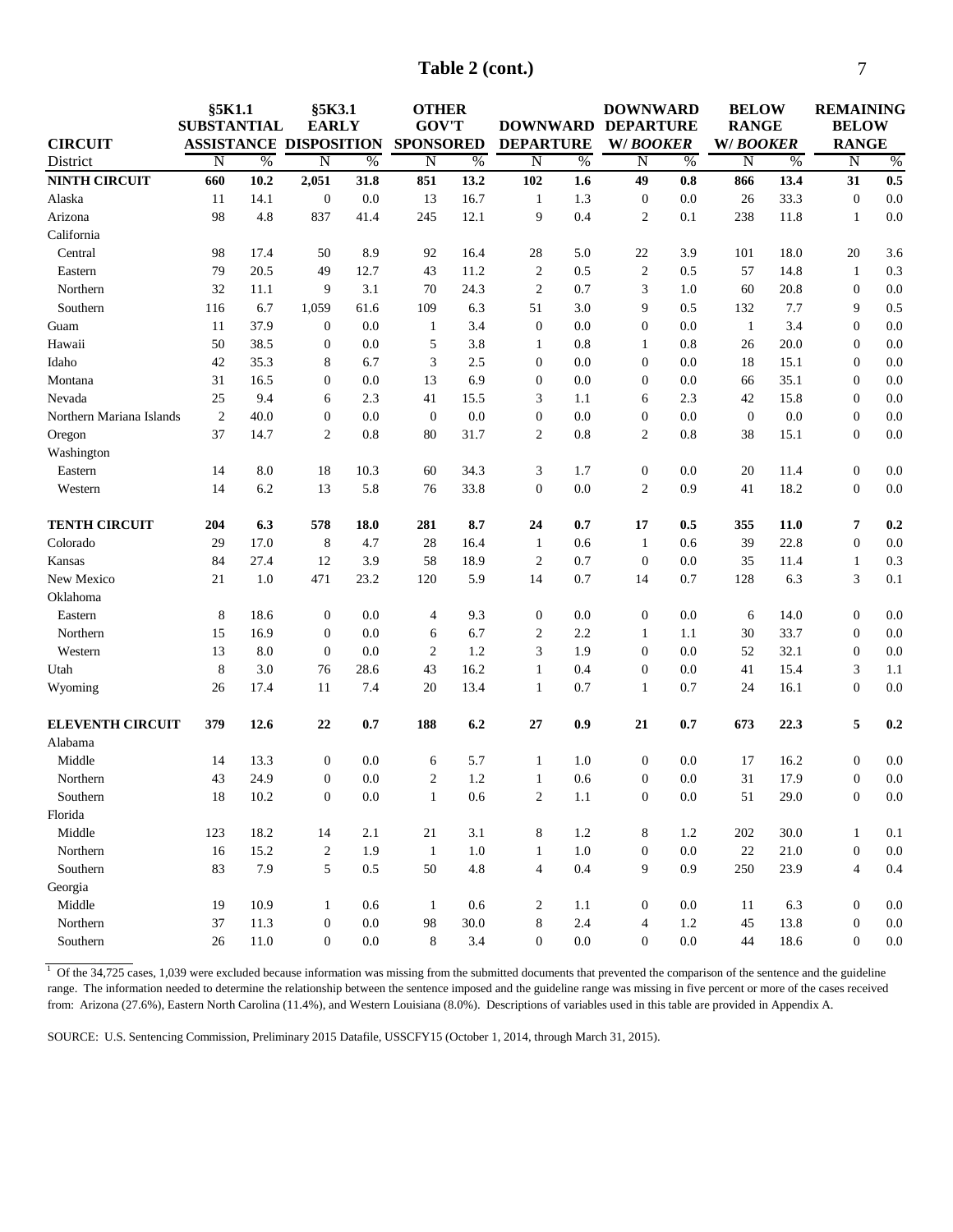### **SENTENCES RELATIVE TO THE GUIDELINE RANGE BY EACH PRIMARY OFFENSE CATEGORY<sup>1</sup> 2nd Quarter 2015 Preliminary Cumulative Data (October 1, 2014, through March 31, 2015)**

|                                           |              | <b>WITHIN</b><br><b>GUIDELINE</b><br><b>RANGE</b> |      | <b>UPWARD</b><br><b>DEPARTURES</b> |      | <b>UPWARD</b><br><b>DEPARTURES</b><br>W/BOOKER |      | <b>ABOVE RANGE</b><br>W/BOOKER |      | <b>REMAINING</b><br><b>ABOVE RANGE</b> |      |
|-------------------------------------------|--------------|---------------------------------------------------|------|------------------------------------|------|------------------------------------------------|------|--------------------------------|------|----------------------------------------|------|
| <b>PRIMARY OFFENSE</b>                    | <b>TOTAL</b> | N                                                 | $\%$ | N                                  | $\%$ | N                                              | $\%$ | N                              | $\%$ | N                                      | $\%$ |
| <b>TOTAL</b>                              | 33,686       | 15,749                                            | 46.8 | 173                                | 0.5  | 46                                             | 0.1  | 473                            | 1.4  | 25                                     | 0.1  |
| <b>Murder</b>                             | 50           | 26                                                | 52.0 | $\sqrt{2}$                         | 4.0  | $\mathbf{0}$                                   | 0.0  | $\overline{0}$                 | 0.0  | $\overline{0}$                         | 0.0  |
| Manslaughter                              | 26           | 11                                                | 42.3 | 5                                  | 19.2 | $\mathbf{1}$                                   | 3.8  | $\overline{4}$                 | 15.4 | $\boldsymbol{0}$                       | 0.0  |
| <b>Kidnapping/Hostage Taking</b>          | 22           | 5                                                 | 22.7 | $\boldsymbol{0}$                   | 0.0  | $\mathbf{1}$                                   | 4.5  | $\mathbf{1}$                   | 4.5  | $\overline{c}$                         | 9.1  |
| <b>Sexual Abuse</b>                       | 263          | 122                                               | 46.4 | 5                                  | 1.9  | $\mathbf{1}$                                   | 0.4  | 8                              | 3.0  | $\boldsymbol{0}$                       | 0.0  |
| <b>Assault</b>                            | 350          | 196                                               | 56.0 | 8                                  | 2.3  | $\overline{c}$                                 | 0.6  | 17                             | 4.9  | $\boldsymbol{0}$                       | 0.0  |
| Robbery                                   | 359          | 179                                               | 49.9 | $\tau$                             | 1.9  | $\sqrt{3}$                                     | 0.8  | 11                             | 3.1  | $\boldsymbol{0}$                       | 0.0  |
| Arson                                     | 29           | 10                                                | 34.5 | $\mathbf{1}$                       | 3.4  | $\boldsymbol{0}$                               | 0.0  | 3                              | 10.3 | $\boldsymbol{0}$                       | 0.0  |
| <b>Drugs - Trafficking</b>                | 10,068       | 3,412                                             | 33.9 | 23                                 | 0.2  | 6                                              | 0.1  | 77                             | 0.8  | $\overline{4}$                         | 0.0  |
| <b>Drugs - Communication Facility</b>     | 142          | 62                                                | 43.7 | $\boldsymbol{0}$                   | 0.0  | $\boldsymbol{0}$                               | 0.0  | 3                              | 2.1  | $\boldsymbol{0}$                       | 0.0  |
| <b>Drugs - Simple Possession</b>          | 223          | 214                                               | 96.0 | $\overline{0}$                     | 0.0  | $\mathbf{0}$                                   | 0.0  | 3                              | 1.3  | $\boldsymbol{0}$                       | 0.0  |
| <b>Firearms</b>                           | 3,483        | 1,831                                             | 52.6 | 44                                 | 1.3  | 10                                             | 0.3  | 110                            | 3.2  | 9                                      | 0.3  |
| Burglary/B&E                              | 14           | 5                                                 | 35.7 | $\mathbf{1}$                       | 7.1  | $\boldsymbol{0}$                               | 0.0  | $\overline{2}$                 | 14.3 | $\boldsymbol{0}$                       | 0.0  |
| <b>Auto Theft</b>                         | 27           | 17                                                | 63.0 | $\boldsymbol{0}$                   | 0.0  | $\boldsymbol{0}$                               | 0.0  | $\mathbf{1}$                   | 3.7  | $\boldsymbol{0}$                       | 0.0  |
| Larceny                                   | 431          | 243                                               | 56.4 | 1                                  | 0.2  | $\boldsymbol{0}$                               | 0.0  | 5                              | 1.2  | $\boldsymbol{0}$                       | 0.0  |
| <b>Fraud</b>                              | 3,468        | 1,395                                             | 40.2 | 10                                 | 0.3  | $\overline{4}$                                 | 0.1  | 45                             | 1.3  | 5                                      | 0.1  |
| <b>Embezzlement</b>                       | 141          | 74                                                | 52.5 | $\boldsymbol{0}$                   | 0.0  | $\boldsymbol{0}$                               | 0.0  | 1                              | 0.7  | $\boldsymbol{0}$                       | 0.0  |
| <b>Forgery/Counterfeiting</b>             | 250          | 149                                               | 59.6 | 1                                  | 0.4  | $\boldsymbol{0}$                               | 0.0  | 8                              | 3.2  | $\mathbf{1}$                           | 0.4  |
| <b>Bribery</b>                            | 84           | 26                                                | 31.0 | $\overline{0}$                     | 0.0  | $\overline{0}$                                 | 0.0  | $\overline{0}$                 | 0.0  | $\boldsymbol{0}$                       | 0.0  |
| Tax                                       | 288          | 80                                                | 27.8 | $\mathbf{1}$                       | 0.3  | $\overline{0}$                                 | 0.0  | 3                              | 1.0  | $\boldsymbol{0}$                       | 0.0  |
| <b>Money Laundering</b>                   | 339          | 98                                                | 28.9 | $\overline{2}$                     | 0.6  | $\boldsymbol{0}$                               | 0.0  | $\mathbf{1}$                   | 0.3  | $\boldsymbol{0}$                       | 0.0  |
| <b>Racketeering/Extortion</b>             | 478          | 172                                               | 36.0 | $\mathbf{1}$                       | 0.2  | $\overline{0}$                                 | 0.0  | 5                              | 1.0  | $\overline{0}$                         | 0.0  |
| <b>Gambling/Lottery</b>                   | 51           | 28                                                | 54.9 | $\boldsymbol{0}$                   | 0.0  | $\boldsymbol{0}$                               | 0.0  | 1                              | 2.0  | $\boldsymbol{0}$                       | 0.0  |
| <b>Civil Rights</b>                       | 29           | 6                                                 | 20.7 | $\boldsymbol{0}$                   | 0.0  | $\boldsymbol{0}$                               | 0.0  | $\mathbf{0}$                   | 0.0  | $\boldsymbol{0}$                       | 0.0  |
| Immigration                               | 10,124       | 5,825                                             | 57.5 | 48                                 | 0.5  | 8                                              | 0.1  | 112                            | 1.1  | 3                                      | 0.0  |
| <b>Child Pornography</b>                  | 920          | 288                                               | 31.3 | $\mathbf{1}$                       | 0.1  | $\overline{c}$                                 | 0.2  | 15                             | 1.6  | $\boldsymbol{0}$                       | 0.0  |
| <b>Prison Offenses</b>                    | 219          | 151                                               | 68.9 | $\boldsymbol{0}$                   | 0.0  | $\mathbf{1}$                                   | 0.5  | $\,$ 8 $\,$                    | 3.7  | $\boldsymbol{0}$                       | 0.0  |
| <b>Administration of Justice Offenses</b> | 552          | 303                                               | 54.9 | $\tau$                             | 1.3  | 5                                              | 0.9  | 17                             | 3.1  | $\overline{0}$                         | 0.0  |
| <b>Environmental/Wildlife</b>             | 69           | 23                                                | 33.3 | $\boldsymbol{0}$                   | 0.0  | $\mathbf{1}$                                   | 1.4  | $\boldsymbol{0}$               | 0.0  | $\boldsymbol{0}$                       | 0.0  |
| <b>National Defense</b>                   | 48           | 10                                                | 20.8 | $\overline{0}$                     | 0.0  | $\mathbf{0}$                                   | 0.0  | $\mathbf{0}$                   | 0.0  | $\overline{0}$                         | 0.0  |
| Antitrust                                 | 12           | $\mathbf{1}$                                      | 8.3  | $\boldsymbol{0}$                   | 0.0  | $\boldsymbol{0}$                               | 0.0  | $\mathbf{0}$                   | 0.0  | $\overline{0}$                         | 0.0  |
| Food & Drug                               | 68           | 45                                                | 66.2 | 3                                  | 4.4  | $\boldsymbol{0}$                               | 0.0  | 1                              | 1.5  | $\boldsymbol{0}$                       | 0.0  |
| <b>Other Miscellaneous Offenses</b>       | 1,059        | 742                                               | 70.1 | $\overline{c}$                     | 0.2  | $\mathbf{1}$                                   | 0.1  | 11                             | 1.0  | $\mathbf{1}$                           | 0.1  |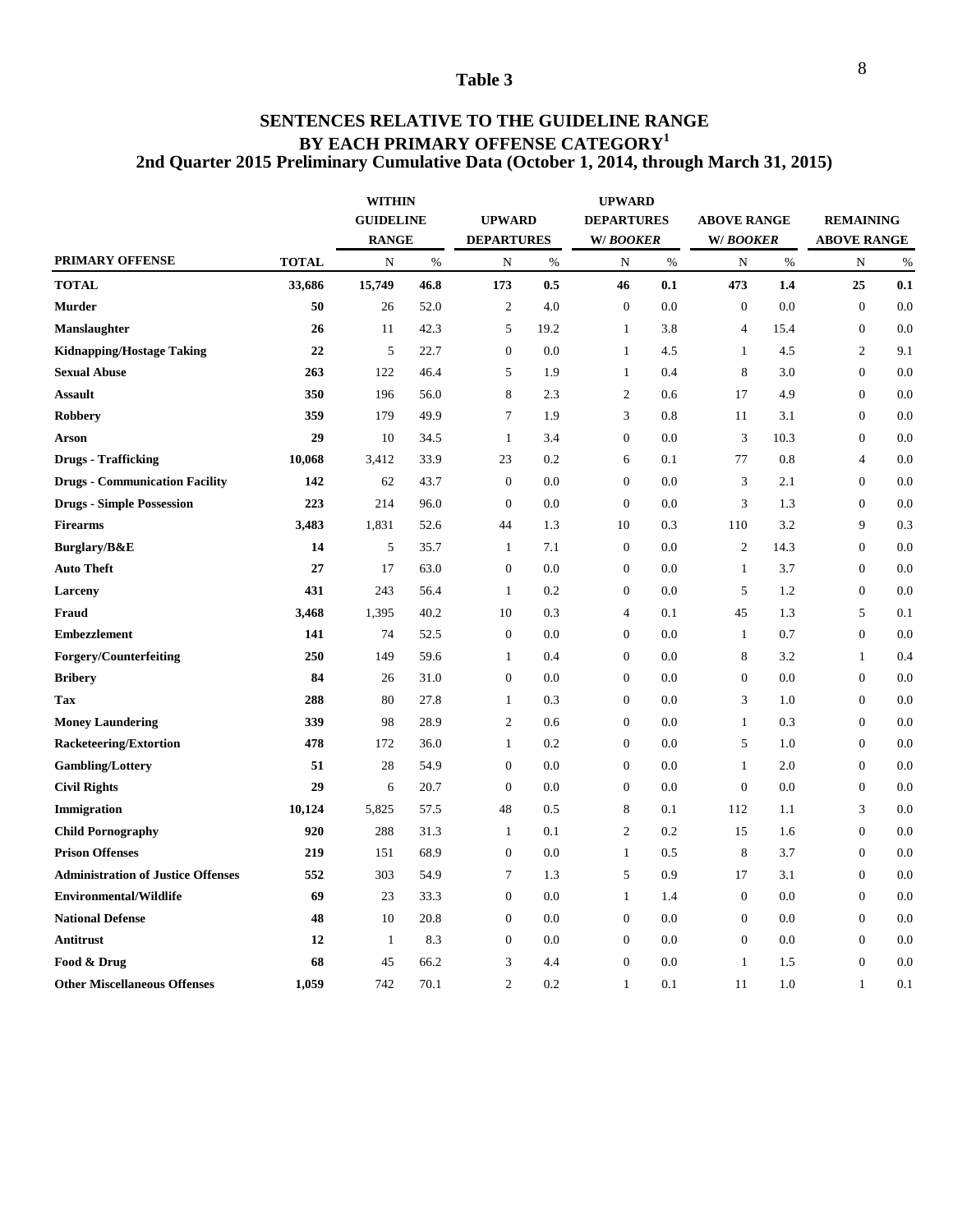### **Table 3 (cont.)**

|                                           | §5K1.1<br><b>SUBSTANTIAL</b> |      | §5K3.1<br><b>EARLY</b> |      | <b>OTHER</b><br><b>GOV'T</b> |      | <b>BELOW</b><br><b>DOWNWARD</b> |      | <b>DOWNWARD</b><br><b>DEPARTURE</b> |      | <b>BELOW</b><br><b>RANGE</b> |      | <b>REMAINING</b><br><b>BELOW</b> |      |
|-------------------------------------------|------------------------------|------|------------------------|------|------------------------------|------|---------------------------------|------|-------------------------------------|------|------------------------------|------|----------------------------------|------|
|                                           | <b>ASSISTANCE</b>            |      | <b>DISPOSITION</b>     |      | <b>SPONSORED</b>             |      | <b>DEPARTURE</b>                |      | W/BOOKER                            |      | W/BOOKER                     |      | <b>RANGE</b>                     |      |
| <b>PRIMARY OFFENSE</b>                    | N                            | $\%$ | N                      | $\%$ | N                            | $\%$ | N                               | $\%$ | N                                   | $\%$ | N                            | $\%$ | N                                | $\%$ |
| <b>TOTAL</b>                              | 4,285                        | 12.7 | 3,131                  | 9.3  | 2,667                        | 7.9  | 709                             | 2.1  | 300                                 | 0.9  | 5,950                        | 17.7 | 178                              | 0.5  |
| <b>Murder</b>                             | 11                           | 22.0 | $\boldsymbol{0}$       | 0.0  | $7\phantom{.0}$              | 14.0 | $\boldsymbol{0}$                | 0.0  | $\theta$                            | 0.0  | 4                            | 8.0  | $\boldsymbol{0}$                 | 0.0  |
| Manslaughter                              | $\theta$                     | 0.0  | $\boldsymbol{0}$       | 0.0  | $\overline{2}$               | 7.7  | $\mathbf{0}$                    | 0.0  | $\mathbf{0}$                        | 0.0  | 3                            | 11.5 | $\boldsymbol{0}$                 | 0.0  |
| <b>Kidnapping/Hostage Taking</b>          | 5                            | 22.7 | $\boldsymbol{0}$       | 0.0  | $\overline{2}$               | 9.1  | $\boldsymbol{0}$                | 0.0  | $\boldsymbol{0}$                    | 0.0  | 6                            | 27.3 | $\boldsymbol{0}$                 | 0.0  |
| <b>Sexual Abuse</b>                       | 26                           | 9.9  | $\boldsymbol{0}$       | 0.0  | 47                           | 17.9 | 3                               | 1.1  | 3                                   | 1.1  | 48                           | 18.3 | $\boldsymbol{0}$                 | 0.0  |
| <b>Assault</b>                            | 3                            | 0.9  | 1                      | 0.3  | 52                           | 14.9 | 5                               | 1.4  | 6                                   | 1.7  | 57                           | 16.3 | 3                                | 0.9  |
| Robbery                                   | 42                           | 11.7 | $\mathbf{1}$           | 0.3  | 32                           | 8.9  | 6                               | 1.7  | 6                                   | 1.7  | 71                           | 19.8 | $\mathbf{1}$                     | 0.3  |
| <b>Arson</b>                              | 10                           | 34.5 | $\boldsymbol{0}$       | 0.0  | 4                            | 13.8 | $\boldsymbol{0}$                | 0.0  | $\boldsymbol{0}$                    | 0.0  | 1                            | 3.4  | $\boldsymbol{0}$                 | 0.0  |
| <b>Drugs - Trafficking</b>                | 2,543                        | 25.3 | 643                    | 6.4  | 1,102                        | 10.9 | 144                             | 1.4  | 115                                 | 1.1  | 1,958                        | 19.4 | 41                               | 0.4  |
| <b>Drugs - Communication Facility</b>     | 21                           | 14.8 | $\mathbf{1}$           | 0.7  | 17                           | 12.0 | 1                               | 0.7  | $\overline{2}$                      | 1.4  | 32                           | 22.5 | 3                                | 2.1  |
| <b>Drugs - Simple Possession</b>          | $\mathbf{0}$                 | 0.0  | $\overline{2}$         | 0.9  | $\overline{2}$               | 0.9  | $\boldsymbol{0}$                | 0.0  | $\boldsymbol{0}$                    | 0.0  | 1                            | 0.4  | 1                                | 0.4  |
| <b>Firearms</b>                           | 360                          | 10.3 | 5                      | 0.1  | 319                          | 9.2  | 62                              | 1.8  | 27                                  | 0.8  | 691                          | 19.8 | 15                               | 0.4  |
| Burglary/B&E                              | 2                            | 14.3 | $\boldsymbol{0}$       | 0.0  | $\mathbf{0}$                 | 0.0  | $\mathbf{0}$                    | 0.0  | $\boldsymbol{0}$                    | 0.0  | 4                            | 28.6 | $\boldsymbol{0}$                 | 0.0  |
| <b>Auto Theft</b>                         | 3                            | 11.1 | $\boldsymbol{0}$       | 0.0  | -1                           | 3.7  | 1                               | 3.7  | $\boldsymbol{0}$                    | 0.0  | 3                            | 11.1 | 1                                | 3.7  |
| Larceny                                   | 30                           | 7.0  | $\boldsymbol{0}$       | 0.0  | 38                           | 8.8  | 7                               | 1.6  | 5                                   | 1.2  | 100                          | 23.2 | $\mathfrak{2}$                   | 0.5  |
| Fraud                                     | 660                          | 19.0 | 1                      | 0.0  | 285                          | 8.2  | 57                              | 1.6  | 42                                  | 1.2  | 930                          | 26.8 | 34                               | 1.0  |
| <b>Embezzlement</b>                       | 10                           | 7.1  | 1                      | 0.7  | 8                            | 5.7  | 4                               | 2.8  | $\boldsymbol{0}$                    | 0.0  | 43                           | 30.5 | $\boldsymbol{0}$                 | 0.0  |
| Forgery/Counterfeiting                    | 17                           | 6.8  | $\boldsymbol{0}$       | 0.0  | 14                           | 5.6  | 5                               | 2.0  | 3                                   | 1.2  | 50                           | 20.0 | 2                                | 0.8  |
| <b>Bribery</b>                            | 23                           | 27.4 | 1                      | 1.2  | 10                           | 11.9 | 2                               | 2.4  | 1                                   | 1.2  | 21                           | 25.0 | $\boldsymbol{0}$                 | 0.0  |
| Tax                                       | 38                           | 13.2 | $\boldsymbol{0}$       | 0.0  | 30                           | 10.4 | 11                              | 3.8  | 9                                   | 3.1  | 112                          | 38.9 | $\overline{4}$                   | 1.4  |
| <b>Money Laundering</b>                   | 79                           | 23.3 | $\boldsymbol{0}$       | 0.0  | 48                           | 14.2 | 9                               | 2.7  | $\overline{4}$                      | 1.2  | 97                           | 28.6 | 1                                | 0.3  |
| <b>Racketeering/Extortion</b>             | 94                           | 19.7 | $\boldsymbol{0}$       | 0.0  | 74                           | 15.5 | 11                              | 2.3  | 8                                   | 1.7  | 109                          | 22.8 | $\overline{4}$                   | 0.8  |
| <b>Gambling/Lottery</b>                   | 6                            | 11.8 | $\mathbf{1}$           | 2.0  | 6                            | 11.8 | $\mathbf 0$                     | 0.0  | $\boldsymbol{0}$                    | 0.0  | 9                            | 17.6 | $\boldsymbol{0}$                 | 0.0  |
| <b>Civil Rights</b>                       | 3                            | 10.3 | $\boldsymbol{0}$       | 0.0  | 6                            | 20.7 | 1                               | 3.4  | $\boldsymbol{0}$                    | 0.0  | 13                           | 44.8 | $\boldsymbol{0}$                 | 0.0  |
| Immigration                               | 130                          | 1.3  | 2,473                  | 24.4 | 210                          | 2.1  | 343                             | 3.4  | 33                                  | 0.3  | 891                          | 8.8  | 48                               | 0.5  |
| <b>Child Pornography</b>                  | 36                           | 3.9  | $\boldsymbol{0}$       | 0.0  | 184                          | 20.0 | 12                              | 1.3  | 16                                  | 1.7  | 361                          | 39.2 | 5                                | 0.5  |
| <b>Prison Offenses</b>                    | 5                            | 2.3  | $\boldsymbol{0}$       | 0.0  | 22                           | 10.0 | 1                               | 0.5  | 1                                   | 0.5  | 30                           | 13.7 | $\boldsymbol{0}$                 | 0.0  |
| <b>Administration of Justice Offenses</b> | 36                           | 6.5  | $\mathbf{1}$           | 0.2  | 51                           | 9.2  | 8                               | 1.4  | 3                                   | 0.5  | 121                          | 21.9 | $\boldsymbol{0}$                 | 0.0  |
| Environmental/Wildlife                    | 11                           | 15.9 | $\boldsymbol{0}$       | 0.0  | $\tau$                       | 10.1 | $\mathbf{0}$                    | 0.0  | 1                                   | 1.4  | 24                           | 34.8 | $\sqrt{2}$                       | 2.9  |
| <b>National Defense</b>                   | 18                           | 37.5 | $\boldsymbol{0}$       | 0.0  | 5                            | 10.4 | 2                               | 4.2  | $\overline{0}$                      | 0.0  | 13                           | 27.1 | $\boldsymbol{0}$                 | 0.0  |
| <b>Antitrust</b>                          | 9                            | 75.0 | $\boldsymbol{0}$       | 0.0  | $\overline{2}$               | 16.7 | $\mathbf{0}$                    | 0.0  | $\overline{0}$                      | 0.0  | $\overline{0}$               | 0.0  | $\overline{0}$                   | 0.0  |
| Food & Drug                               | 6                            | 8.8  | $\boldsymbol{0}$       | 0.0  | 3                            | 4.4  | $\overline{c}$                  | 2.9  | $\overline{4}$                      | 5.9  | 3                            | 4.4  | 1                                | 1.5  |
| <b>Other Miscellaneous Offenses</b>       | 48                           | 4.5  | $\overline{0}$         | 0.0  | 77                           | 7.3  | 12                              | 1.1  | 11                                  | 1.0  | 144                          | 13.6 | 10                               | 0.9  |

 $\frac{1}{1}$  Of the 34,725 cases, 1,039 were excluded because information that was missing from the submitted documents that prevented the comparison of the sentence and the guideline range. Descriptions of variables used in this table are provided in Appendix A.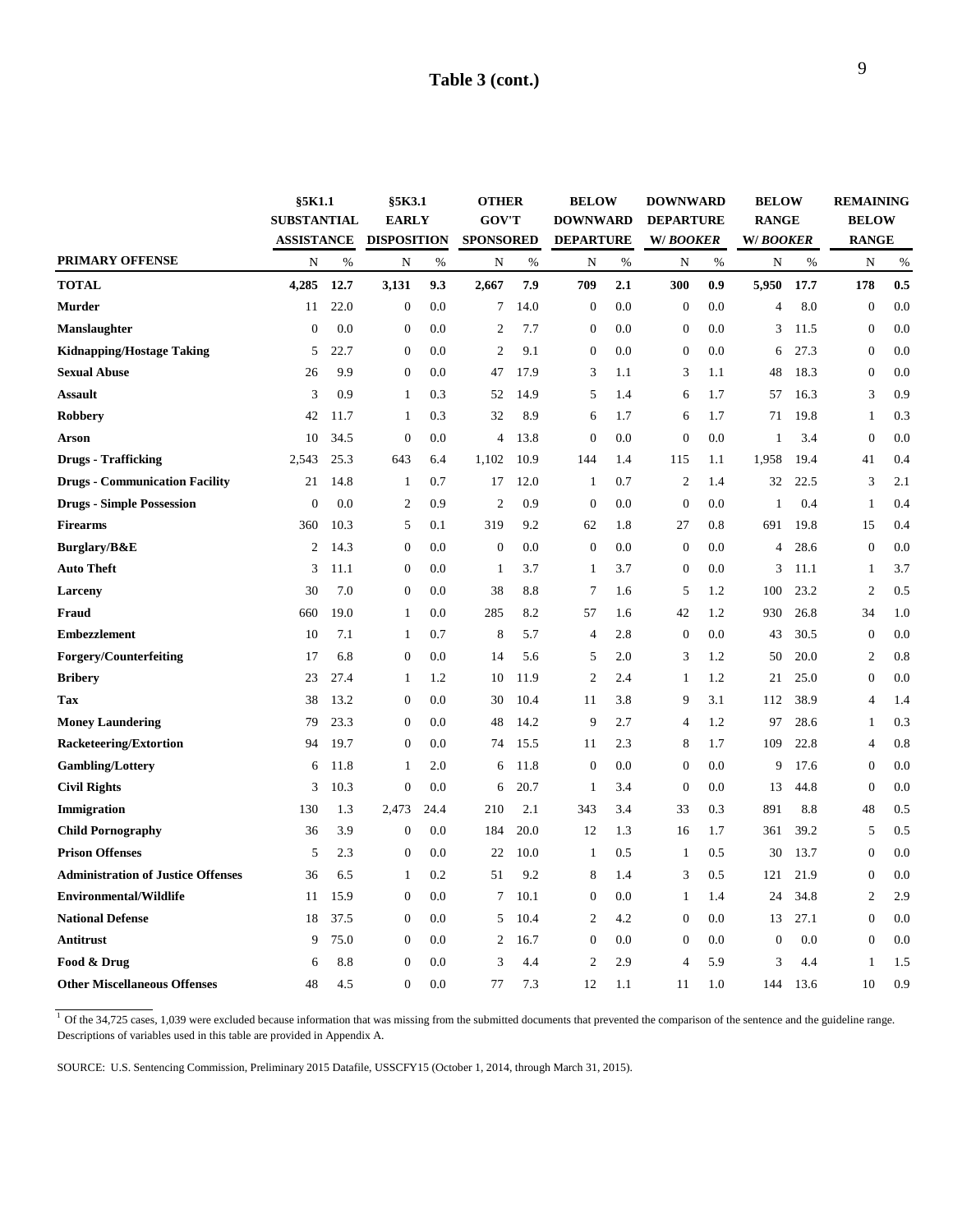### **Figure A**

### **QUARTERLY DATA FOR WITHIN RANGE AND OUT OF RANGE SENTENCES1**





<sup>&</sup>lt;sup>1</sup> Descriptions of variables used in this figure are provided in Appendix A.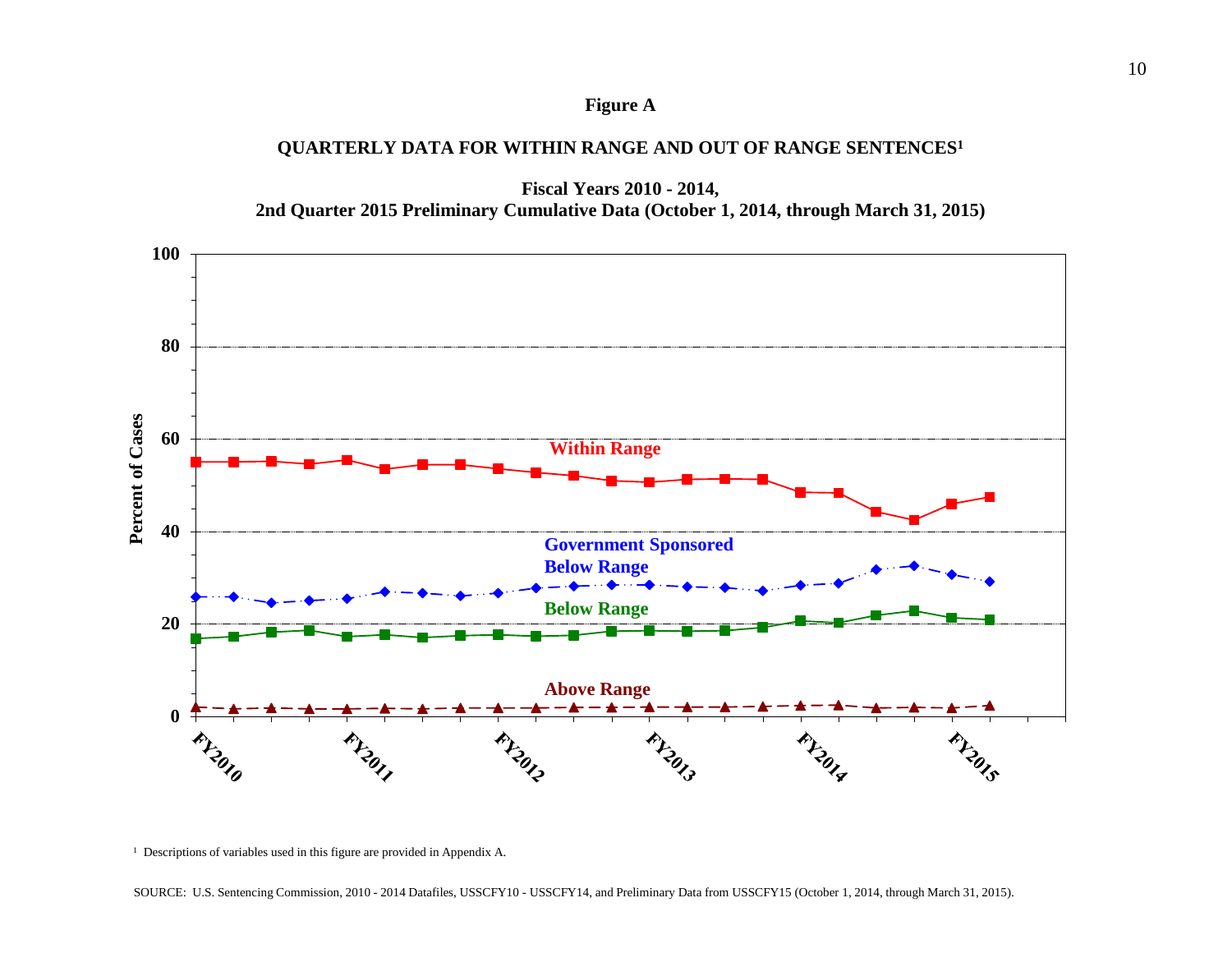### **Figure B**

### **QUARTERLY DATA FOR WITHIN RANGE/GOVERNMENT SPONSORED AND OTHER OUT OF RANGE SENTENCES1**



**Fiscal Years 2010 - 2014,**

<sup>&</sup>lt;sup>1</sup> Descriptions of variables used in this figure are provided in Appendix A.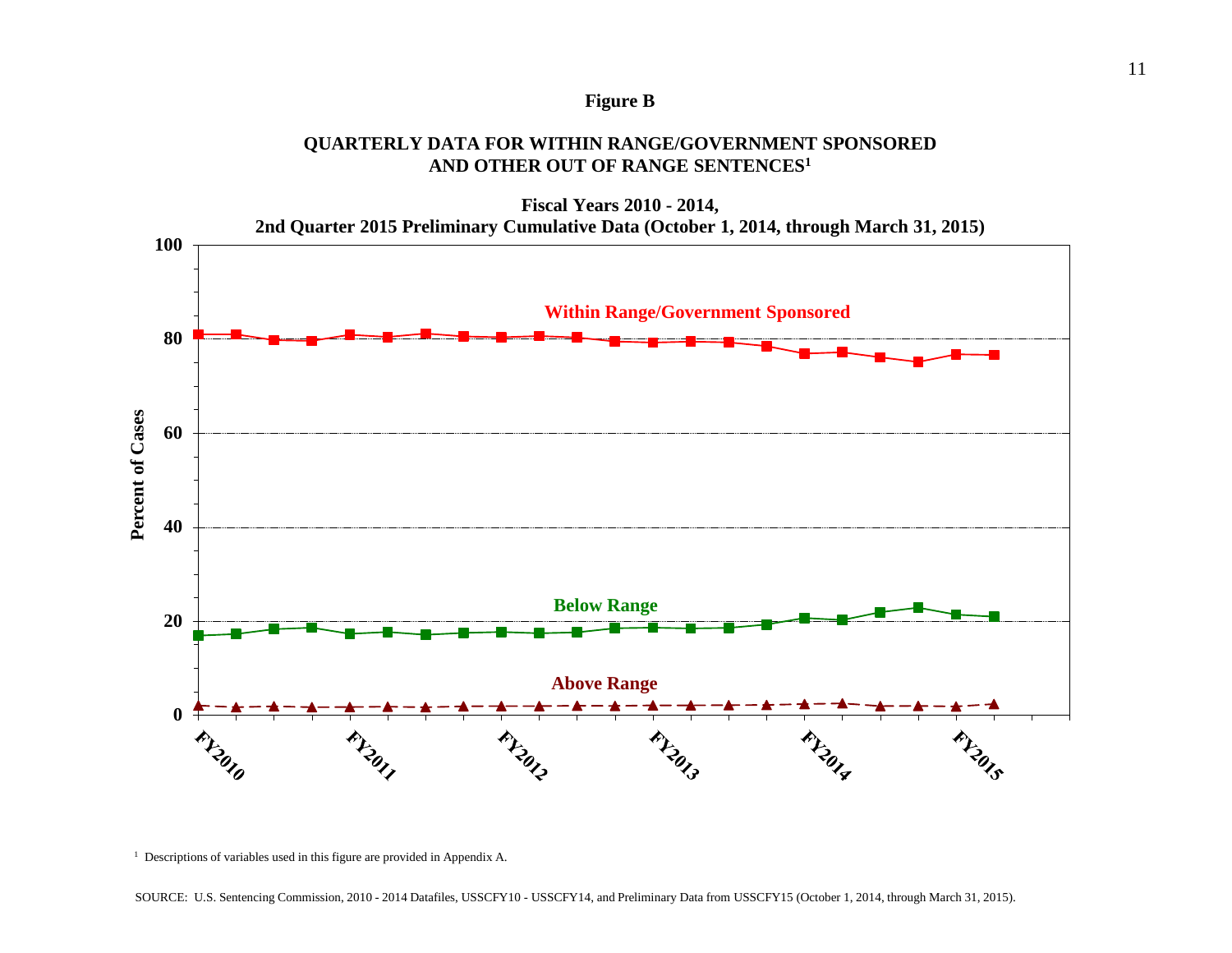## **QUARTERLY DATA FOR WITHIN RANGE AND OUT OF RANGE SENTENCES<sup>1</sup> Fiscal Years 2010 - 2014,**

### **2nd Quarter 2015 Preliminary Cumulative Data (October 1, 2014, through March 31, 2015)**

|                    | <b>WITHIN</b><br><b>GUIDELINE</b>             | <b>GOVERNMENT</b><br><b>SPONSORED</b>         | <b>BELOW</b>             | <b>ABOVE</b>                                        |
|--------------------|-----------------------------------------------|-----------------------------------------------|--------------------------|-----------------------------------------------------|
| <b>FISCAL YEAR</b> | <b>RANGE</b>                                  | <b>BELOW RANGE</b>                            | <b>RANGE</b>             | <b>RANGE</b>                                        |
| Quarter            | $\%$                                          | $\%$                                          | $\%$                     | $\%$                                                |
| <b>FY2010</b>      |                                               |                                               |                          |                                                     |
| 1st Quarter        | 55.1                                          | 25.9                                          | 16.9                     | 2.1                                                 |
| 2nd Quarter        | 55.1                                          | 25.9                                          | 17.3                     | $1.7\,$                                             |
| 3rd Quarter        | 55.2                                          | 24.6                                          | 18.3                     | 1.9                                                 |
| 4th Quarter        | 54.6                                          | 25.1                                          | 18.7                     | 1.7                                                 |
| <b>FY2011</b>      |                                               |                                               |                          |                                                     |
| 1st Quarter        | 55.5                                          | 25.5                                          | 17.3                     | 1.7                                                 |
| 2nd Quarter        | 53.5                                          | 27.0                                          | 17.7                     | 1.8                                                 |
| 3rd Quarter        | 54.5                                          | 26.7                                          | 17.1                     | 1.7                                                 |
| 4th Quarter        | 54.5                                          | 26.1                                          | 17.5                     | 1.9                                                 |
| <b>FY2012</b>      |                                               |                                               |                          |                                                     |
| 1st Quarter        | 53.6                                          | 26.7                                          | 17.7                     | 1.9                                                 |
| 2nd Quarter        | 52.8                                          | 27.8                                          | 17.4                     | 1.9                                                 |
| 3rd Quarter        | 52.1                                          | 28.2                                          | 17.6                     | $2.0\,$                                             |
| 4th Quarter        | 51.0                                          | 28.5                                          | 18.5                     | $2.0\,$                                             |
| <b>FY2013</b>      |                                               |                                               |                          |                                                     |
| 1st Quarter        | 50.7                                          | 28.5                                          | 18.6                     | 2.1                                                 |
| 2nd Quarter        | 51.3                                          | 28.1                                          | 18.5                     | 2.1                                                 |
| 3rd Quarter        | 51.4                                          | 27.9                                          | 18.6                     | 2.1                                                 |
| 4th Quarter        | 51.3                                          | 27.2                                          | 19.3                     | 2.2                                                 |
| <b>FY2014</b>      |                                               |                                               |                          |                                                     |
| 1st Quarter        | 48.5                                          | 28.4                                          | 20.7                     | $2.4\,$                                             |
| 2nd Quarter        | 48.4                                          | 28.8                                          | 20.3                     | 2.5                                                 |
| 3rd Quarter        | 44.3                                          | 31.8                                          | 21.9                     | 1.9                                                 |
| 4th Quarter        | 42.5                                          | 32.6                                          | 22.9                     | 2.0                                                 |
| <b>FY2015</b>      |                                               |                                               |                          |                                                     |
| 1st Quarter        | 46.0                                          | 30.7                                          | 21.4                     | 1.9                                                 |
| 2nd Quarter        | 47.5                                          | 29.2                                          | 21.0                     | $2.4\,$                                             |
| 3rd Quarter        | $\qquad \qquad -$                             | $\overline{\phantom{a}}$                      | $\overline{\phantom{m}}$ | $\hspace{0.05cm} -\hspace{0.05cm} -\hspace{0.05cm}$ |
| 4th Quarter        | $\mathord{\hspace{1pt}\text{--}\hspace{1pt}}$ | $\mathord{\hspace{1pt}\text{--}\hspace{1pt}}$ | $\overline{\phantom{a}}$ | $\mathcal{L}_{\mathcal{F}}$                         |

<sup>1</sup> Descriptions of variables used in this table are provided in Appendix A.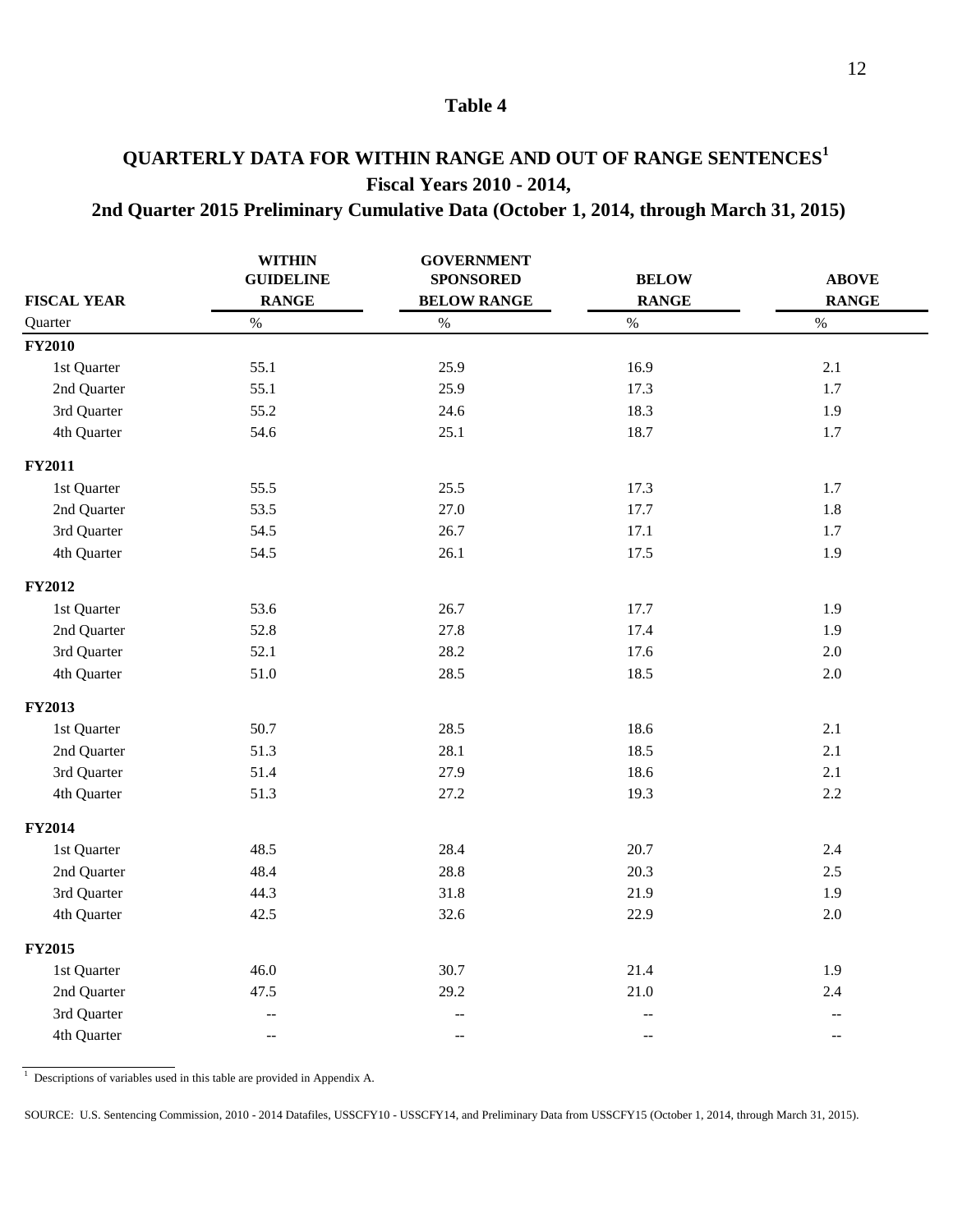### **BY EACH PRIMARY SENTENCING GUIDELINE<sup>1</sup> 2nd Quarter 2015 Preliminary Cumulative Data (October 1, 2014, through March 31, 2015) SENTENCES RELATIVE TO THE GUIDELINE RANGE**

|                  |                  |                      |                                | <b>Upward</b>                      |                       |                       | <b>Downward</b>  |                                    |                          |                     |                     |                        |                                    |
|------------------|------------------|----------------------|--------------------------------|------------------------------------|-----------------------|-----------------------|------------------|------------------------------------|--------------------------|---------------------|---------------------|------------------------|------------------------------------|
|                  |                  | Within               |                                | <b>Departure</b>                   |                       | <b>Above Range</b>    |                  | <b>Government Sponsored</b>        |                          |                     | <b>Departure</b>    |                        | <b>Below Range</b>                 |
|                  |                  | <b>Guideline</b>     | Gdline                         | with                               | with                  | All                   |                  |                                    | Other                    | <b>Gdline</b>       | with                | with                   | All                                |
| <b>Guideline</b> | <b>Total</b>     | Range                |                                | <b>Only Booker</b>                 |                       | <b>Booker Others</b>  |                  | §5K1.1 §5K3.1                      | Gov't                    |                     | <b>Only Booker</b>  | <b>Booker Others</b>   |                                    |
| §2A1.1           | 97               | 46                   | $\boldsymbol{0}$               | $\mathbf{0}$                       | $\boldsymbol{0}$      | $\mathbf{0}$          | 22               | $\boldsymbol{0}$                   | 13                       | $\boldsymbol{0}$    | 1                   | 15                     | $\overline{0}$                     |
| §2A1.2           | 25               | 18                   | $\sqrt{2}$                     | $\mathbf{0}$                       | $\boldsymbol{0}$      | 0                     | $\mathfrak{2}$   | $\boldsymbol{0}$                   | 2                        | $\boldsymbol{0}$    | $\boldsymbol{0}$    | 1                      | $\boldsymbol{0}$                   |
| §2A1.3           | 12               | 5                    | $\mathbf{1}$                   | 1                                  | 3                     | $\overline{0}$        | $\boldsymbol{0}$ | $\boldsymbol{0}$                   | $\mathbf{1}$             | $\boldsymbol{0}$    | $\boldsymbol{0}$    | $\mathbf{1}$           | $\boldsymbol{0}$                   |
| §2A1.4           | 15               | 6                    | 4                              | $\mathbf{0}$                       | 1                     | $\overline{0}$        | $\boldsymbol{0}$ | $\overline{0}$                     | 1                        | $\mathbf{0}$        | $\boldsymbol{0}$    | 3                      | $\boldsymbol{0}$                   |
| §2A1.5           | 14               | 5                    | $\boldsymbol{0}$               | $\overline{0}$                     | $\boldsymbol{0}$      | $\overline{0}$        | 3                | $\overline{0}$                     | 2                        | $\boldsymbol{0}$    | $\boldsymbol{0}$    | 4                      | $\boldsymbol{0}$                   |
| §2A2.1           | 40               | 16                   | $\overline{2}$                 | $\boldsymbol{0}$                   | $\mathbf{0}$          | $\overline{0}$        | 7                | $\overline{0}$                     | 8                        | 1                   | $\boldsymbol{0}$    | 6                      | $\boldsymbol{0}$                   |
| §2A2.2           | 169              | 73                   | $\tau$                         | 2                                  | 12                    | $\overline{0}$        | 4                | $\overline{0}$                     | 29                       | 4                   | 5                   | 32                     | $\mathbf{1}$                       |
| §2A2.3           | 46               | 35                   | 1                              | $\overline{0}$                     | 3                     | $\overline{0}$        | $\mathbf{0}$     | $\boldsymbol{0}$                   | 4                        | $\mathbf{1}$        | $\boldsymbol{0}$    | $\boldsymbol{2}$       | $\boldsymbol{0}$                   |
| §2A2.4           | 67               | 38                   | $\mathbf{0}$                   | $\overline{0}$                     | 2                     | $\mathbf{0}$          | $\mathbf{0}$     | 1                                  | 9                        | $\sqrt{2}$          | 1                   | 12                     | $\boldsymbol{2}$                   |
| §2A3.1           | 55               | 19                   | 3                              | $\overline{0}$                     | $\mathfrak{2}$        | $\boldsymbol{0}$      | 1                | $\boldsymbol{0}$                   | 22                       | $\overline{c}$      | $\boldsymbol{0}$    | 6                      | $\boldsymbol{0}$                   |
| §2A3.2           | 20               | 9                    | $\boldsymbol{0}$               | 1                                  | 2                     | $\overline{0}$        | 1                | $\boldsymbol{0}$                   | $\overline{c}$           | $\boldsymbol{0}$    | 1                   | $\overline{4}$         | $\boldsymbol{0}$                   |
| §2A3.3           | 3                | $\mathfrak{2}$       | $\boldsymbol{0}$               | $\mathbf{0}$                       | $\boldsymbol{0}$      | $\overline{0}$        | $\boldsymbol{0}$ | $\overline{0}$                     | $\boldsymbol{0}$         | $\boldsymbol{0}$    | $\boldsymbol{0}$    | 1                      | $\boldsymbol{0}$                   |
| §2A3.4           | 27               | 17                   | 1                              | $\mathbf{0}$                       | 2                     | $\overline{0}$        | $\boldsymbol{0}$ | $\boldsymbol{0}$                   | 2                        | $\mathbf{1}$        | $\boldsymbol{0}$    | 4                      | $\boldsymbol{0}$                   |
| §2A3.5           | 214              | 134                  | 3                              | 3                                  | 4                     | $\boldsymbol{0}$      | $\overline{2}$   | $\mathbf{1}$                       | 10                       | 3                   | $\overline{2}$      | 52                     | $\boldsymbol{0}$                   |
| §2A4.1           | 42               | 11                   | $\overline{0}$                 | 1                                  | $\overline{2}$        | 2                     | 10               | $\boldsymbol{0}$                   | 6                        | $\overline{0}$      | $\boldsymbol{0}$    | 10                     | $\boldsymbol{0}$                   |
| §2A4.2           | $\bf{0}$         | $\mathbf{0}$         | $\mathbf{0}$                   | $\overline{0}$                     | $\boldsymbol{0}$      | $\overline{0}$        | $\mathbf{0}$     | $\overline{0}$                     | $\mathbf{0}$             | $\mathbf{0}$        | $\boldsymbol{0}$    | $\mathbf{0}$           | $\boldsymbol{0}$                   |
| §2A5.1           | $\bf{0}$         | $\mathbf{0}$         | $\mathbf{0}$                   | $\mathbf{0}$                       | $\mathbf{0}$          | $\overline{0}$        | $\mathbf{0}$     | $\overline{0}$                     | 0                        | $\mathbf{0}$        | $\mathbf{0}$        | $\mathbf{0}$           | $\boldsymbol{0}$                   |
| §2A5.2           | 17               | 8                    | $\mathbf{0}$                   | $\overline{0}$                     | 1                     | $\overline{0}$        | $\mathbf{0}$     | $\mathbf{0}$                       | 2                        | 1                   | $\boldsymbol{0}$    | 4                      | 1                                  |
| §2A5.3           | $\bf{0}$         | $\mathbf{0}$         | $\Omega$                       | $\mathbf{0}$                       | $\mathbf{0}$          | $\mathbf{0}$          | $\Omega$         | $\mathbf{0}$                       | $\overline{0}$           | $\overline{0}$      | $\boldsymbol{0}$    | $\mathbf{0}$           | $\boldsymbol{0}$                   |
| §2A6.1           | 68               | 31                   | $\mathbf{0}$                   | $\mathfrak{2}$                     | 5                     | 0                     | 1                | $\boldsymbol{0}$                   | 10                       | $\mathfrak{2}$      | $\mathfrak{2}$      | 15                     | $\boldsymbol{0}$                   |
| §2A6.2           | 15               | 8                    | 1                              | $\mathbf{0}$                       | 1                     | 0                     | $\overline{0}$   | $\boldsymbol{0}$                   | 5                        | $\overline{0}$      | $\boldsymbol{0}$    | $\mathbf{0}$           | $\mathbf{0}$                       |
| §2B1.1           | 3,857            | 1,628                | 15                             | 3                                  | 47                    | 5                     | 624              | $\mathfrak{2}$                     | 313                      | 73                  | 52                  | 1,057                  | 38                                 |
| §2B1.2           | $\bf{0}$         | $\boldsymbol{0}$     | $\mathbf{0}$                   | $\mathbf{0}$                       | $\boldsymbol{0}$      | $\overline{0}$        | $\boldsymbol{0}$ | $\boldsymbol{0}$                   | $\boldsymbol{0}$         | $\boldsymbol{0}$    | $\boldsymbol{0}$    | $\boldsymbol{0}$       | $\boldsymbol{0}$                   |
| §2B1.3           | $\bf{0}$         | $\boldsymbol{0}$     | $\boldsymbol{0}$               | $\mathbf{0}$                       | $\boldsymbol{0}$      | $\overline{0}$        | $\boldsymbol{0}$ | $\overline{0}$                     | $\boldsymbol{0}$         | $\mathbf{0}$        | $\boldsymbol{0}$    | $\boldsymbol{0}$       | $\boldsymbol{0}$                   |
| §2B1.4           | 12               | $\overline{2}$       | $\overline{0}$                 | $\overline{0}$                     | $\mathbf{0}$          | $\overline{0}$        | 7                | $\boldsymbol{0}$                   | $\boldsymbol{0}$         | $\boldsymbol{0}$    | $\boldsymbol{0}$    | 3                      | $\boldsymbol{0}$                   |
| §2B1.5           | 5                | $\overline{2}$       | $\overline{0}$                 | $\mathbf{0}$                       | $\mathbf{0}$          | $\overline{0}$        | $\mathbf{0}$     | $\overline{0}$                     | 2                        | $\overline{0}$      | $\boldsymbol{0}$    | 1                      | $\boldsymbol{0}$                   |
| $§2B1.6^2$       | ۰.               | --                   |                                | --                                 | $- -$                 | --                    | $- -$            | $\overline{\phantom{a}}$           | $\overline{\phantom{a}}$ | --                  | $\qquad \qquad -$   | --                     |                                    |
| §2B2.1           | 21               | 8                    | 1                              | $\mathbf{0}$                       | 1                     | 0                     | 4                | $\boldsymbol{0}$                   | $\boldsymbol{0}$         | $\boldsymbol{0}$    | 0                   | $\tau$                 | $\boldsymbol{0}$                   |
| §2B2.2           | $\bf{0}$         | $\mathbf{0}$         | $\mathbf{0}$                   | $\mathbf{0}$                       | $\overline{0}$        | $\overline{0}$        | $\overline{0}$   | $\overline{0}$                     | $\boldsymbol{0}$         | $\mathbf{0}$        | $\boldsymbol{0}$    | $\overline{0}$         | $\boldsymbol{0}$                   |
| §2B2.3           | 3                | 3                    | $\mathbf{0}$                   | $\overline{0}$                     | $\mathbf{0}$          | $\overline{0}$        | $\mathbf{0}$     | $\overline{0}$                     | $\mathbf{0}$             | $\mathbf{0}$        | $\boldsymbol{0}$    | $\boldsymbol{0}$       | $\boldsymbol{0}$                   |
| §2B3.1           | 861              | 391                  | 15                             | 3                                  | 35                    | 1                     | 136              | 1                                  | 71                       | 15                  | 13                  | 175                    | 5                                  |
| §2B3.2           | 38               | 6                    | $\overline{0}$                 | $\overline{0}$                     | $\mathbf{1}$          | $\mathbf{0}$          | 8                | $\overline{0}$                     | 10                       | $\boldsymbol{2}$    | 1                   | $\,8\,$                | $\boldsymbol{2}$                   |
| §2B3.3<br>§2B4.1 | 5<br>52          | $\mathfrak{2}$<br>21 | $\mathbf{0}$<br>$\overline{0}$ | $\mathbf{0}$                       | $\mathbf{0}$          | $\boldsymbol{0}$      | 1<br>14          | $\boldsymbol{0}$                   | 1                        | 1                   | $\boldsymbol{0}$    | $\boldsymbol{0}$<br>12 | $\boldsymbol{0}$                   |
|                  | 186              | 111                  | 1                              | $\boldsymbol{0}$<br>$\overline{0}$ | $\boldsymbol{0}$<br>8 | $\boldsymbol{0}$<br>1 | 16               | $\boldsymbol{0}$<br>$\overline{0}$ | 3<br>8                   | 1<br>$\overline{4}$ | 1<br>$\overline{2}$ | 33                     | $\boldsymbol{0}$<br>$\mathfrak{2}$ |
| §2B5.1<br>§2B5.2 | $\bf{0}$         | $\boldsymbol{0}$     | $\boldsymbol{0}$               | $\mathbf{0}$                       | $\boldsymbol{0}$      | $\boldsymbol{0}$      | $\boldsymbol{0}$ | $\boldsymbol{0}$                   | $\boldsymbol{0}$         | $\boldsymbol{0}$    | $\boldsymbol{0}$    | $\mathbf{0}$           | $\boldsymbol{0}$                   |
| §2B5.3           | 56               | 17                   | $\boldsymbol{0}$               | $\overline{0}$                     | $\boldsymbol{0}$      | $\overline{0}$        | 5                | $\boldsymbol{0}$                   | 9                        | $\mathbf{1}$        | 1                   | $22\,$                 | $\mathbf{1}$                       |
| §2B5.4           | $\bf{0}$         | $\boldsymbol{0}$     | $\boldsymbol{0}$               | $\theta$                           | $\boldsymbol{0}$      | $\overline{0}$        | $\boldsymbol{0}$ | $\boldsymbol{0}$                   | $\boldsymbol{0}$         | $\boldsymbol{0}$    | $\boldsymbol{0}$    | $\boldsymbol{0}$       | $\boldsymbol{0}$                   |
| §2B6.1           | $\bf{0}$         | $\boldsymbol{0}$     | $\mathbf{0}$                   | $\overline{0}$                     | $\overline{0}$        | $\overline{0}$        | $\boldsymbol{0}$ | $\boldsymbol{0}$                   | $\boldsymbol{0}$         | $\theta$            | $\boldsymbol{0}$    | $\mathbf{0}$           | $\boldsymbol{0}$                   |
| §2C1.1           | 118              | 27                   | $\boldsymbol{0}$               | $\overline{0}$                     | $\overline{0}$        | $\overline{0}$        | 35               | 1                                  | 21                       | $\mathfrak{2}$      | 1                   | 30                     | $\mathbf{1}$                       |
| §2C1.2           | 8                | $\boldsymbol{2}$     | $\mathbf{0}$                   | $\overline{0}$                     | $\overline{0}$        | $\overline{0}$        | $\overline{4}$   | $\boldsymbol{0}$                   | 1                        | $\overline{0}$      | $\boldsymbol{0}$    | 1                      | $\boldsymbol{0}$                   |
| §2C1.3           | 2                | $\boldsymbol{2}$     | $\mathbf{0}$                   | $\mathbf{0}$                       | $\mathbf{0}$          | $\overline{0}$        | $\mathbf{0}$     | $\overline{0}$                     | $\boldsymbol{0}$         | $\mathbf{0}$        | $\boldsymbol{0}$    | $\boldsymbol{0}$       | $\boldsymbol{0}$                   |
| §2C1.4           | 0                | $\boldsymbol{0}$     | $\boldsymbol{0}$               | $\overline{0}$                     | $\boldsymbol{0}$      | $\overline{0}$        | $\boldsymbol{0}$ | $\boldsymbol{0}$                   | $\boldsymbol{0}$         | $\boldsymbol{0}$    | $\boldsymbol{0}$    | $\boldsymbol{0}$       | $\boldsymbol{0}$                   |
| §2C1.5           | 0                | $\mathbf{0}$         | $\boldsymbol{0}$               | $\overline{0}$                     | $\boldsymbol{0}$      | $\overline{0}$        | $\boldsymbol{0}$ | $\boldsymbol{0}$                   | $\boldsymbol{0}$         | $\boldsymbol{0}$    | $\overline{0}$      | $\boldsymbol{0}$       | $\boldsymbol{0}$                   |
| §2C1.6           | 0                | $\mathbf{0}$         | $\boldsymbol{0}$               | $\boldsymbol{0}$                   | $\boldsymbol{0}$      | $\overline{0}$        | $\boldsymbol{0}$ | $\boldsymbol{0}$                   | $\boldsymbol{0}$         | $\boldsymbol{0}$    | $\boldsymbol{0}$    | $\boldsymbol{0}$       | $\boldsymbol{0}$                   |
| §2C1.7           | 0                | $\mathbf{0}$         | $\boldsymbol{0}$               | $\overline{0}$                     | $\boldsymbol{0}$      | $\boldsymbol{0}$      | $\boldsymbol{0}$ | $\boldsymbol{0}$                   | $\boldsymbol{0}$         | $\boldsymbol{0}$    | $\boldsymbol{0}$    | $\boldsymbol{0}$       | $\boldsymbol{0}$                   |
| §2C1.8           | 8                | 3                    | $\mathbf{0}$                   | $\theta$                           | $\overline{0}$        | 0                     | $\overline{2}$   | $\theta$                           | $\overline{0}$           | $\mathfrak{2}$      | $\overline{0}$      | $\mathbf{1}$           | $\mathbf{0}$                       |
| §2D1.1           | 9,974            | 3,330                | 21                             | $\tau$                             | 83                    | 4                     | 2,501            | 644                                | 1,097                    | 143                 | 116                 | 1,987                  | 41                                 |
| §2D1.2           | 299              | 224                  | $\mathbf{1}$                   | $\theta$                           | $\boldsymbol{2}$      | $\overline{0}$        | 22               | $\boldsymbol{0}$                   | 14                       | $\,8$               | 3                   | 21                     | $\overline{4}$                     |
| §2D1.3           | $\boldsymbol{0}$ | $\boldsymbol{0}$     | $\boldsymbol{0}$               | $\boldsymbol{0}$                   | $\boldsymbol{0}$      | $\boldsymbol{0}$      | $\boldsymbol{0}$ | $\boldsymbol{0}$                   | $\boldsymbol{0}$         | $\boldsymbol{0}$    | $\boldsymbol{0}$    | $\boldsymbol{0}$       | $\boldsymbol{0}$                   |
| §2D1.4           | $\boldsymbol{0}$ | $\boldsymbol{0}$     | $\boldsymbol{0}$               | $\overline{0}$                     | $\boldsymbol{0}$      | $\overline{0}$        | $\boldsymbol{0}$ | $\boldsymbol{0}$                   | $\boldsymbol{0}$         | $\overline{0}$      | $\overline{0}$      | $\boldsymbol{0}$       | $\boldsymbol{0}$                   |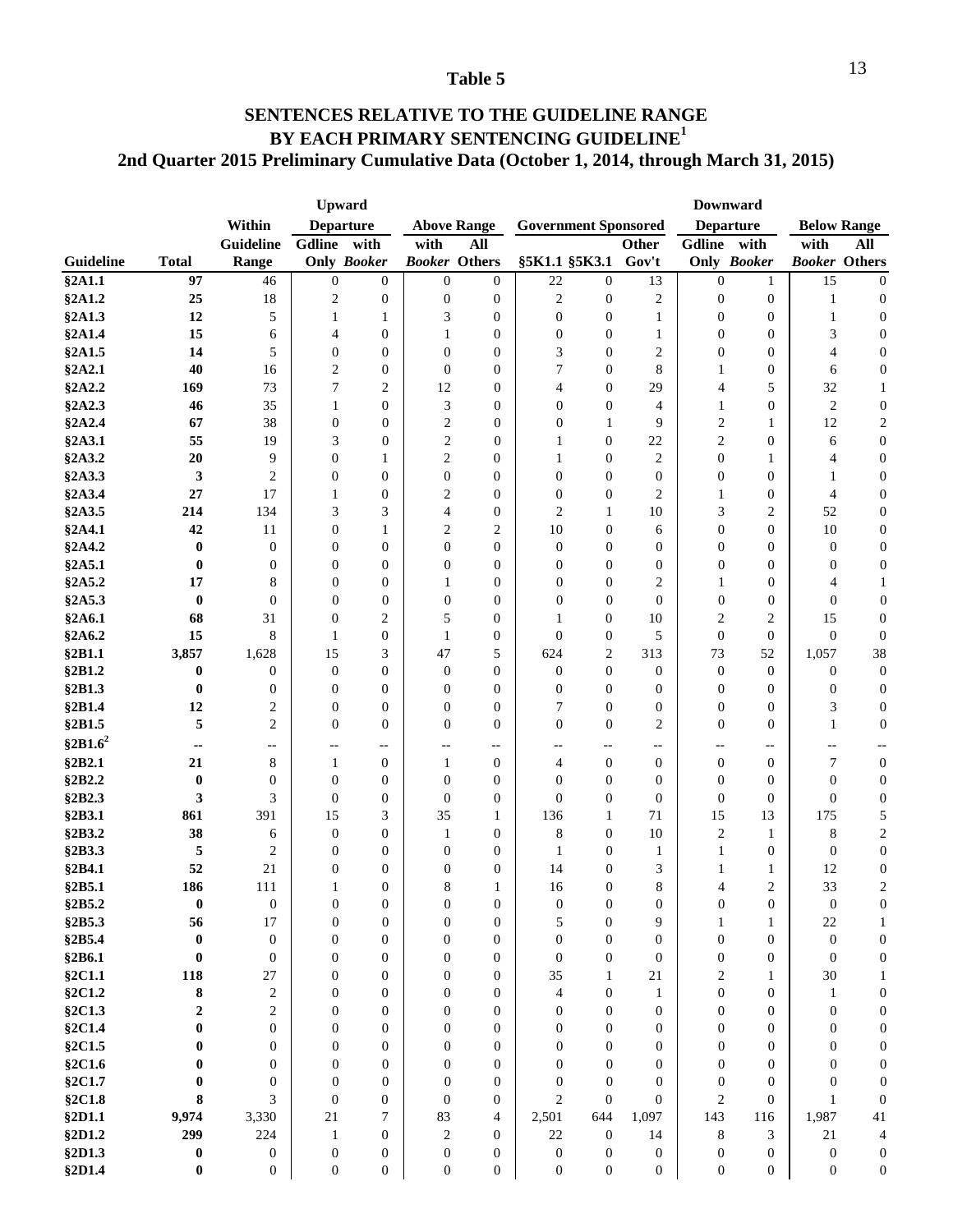|           |                         |                  | <b>Upward</b>    |                    |                      |                    | <b>Government Sponsored</b> |                  | <b>Downward</b>  |                  |                    |                      |                  |
|-----------|-------------------------|------------------|------------------|--------------------|----------------------|--------------------|-----------------------------|------------------|------------------|------------------|--------------------|----------------------|------------------|
|           |                         | Within           | <b>Departure</b> |                    |                      | <b>Above Range</b> |                             |                  |                  | <b>Departure</b> |                    | <b>Below Range</b>   |                  |
|           |                         | Guideline        | Gdline           | with               | with                 | All                |                             |                  | <b>Other</b>     | Gdline with      |                    | with                 | All              |
| Guideline | <b>Total</b>            | Range            |                  | <b>Only Booker</b> | <b>Booker Others</b> |                    |                             | §5K1.1 §5K3.1    | Gov't            |                  | <b>Only Booker</b> | <b>Booker Others</b> |                  |
| §2D1.5    | $\boldsymbol{2}$        | 2                | $\theta$         | $\mathbf{0}$       | $\overline{0}$       | $\overline{0}$     | $\overline{0}$              | $\overline{0}$   | $\boldsymbol{0}$ | $\overline{0}$   | $\boldsymbol{0}$   | $\overline{0}$       | $\boldsymbol{0}$ |
| §2D1.6    | $\bf{0}$                | $\boldsymbol{0}$ | $\boldsymbol{0}$ | $\boldsymbol{0}$   | $\boldsymbol{0}$     | $\boldsymbol{0}$   | $\boldsymbol{0}$            | $\boldsymbol{0}$ | $\boldsymbol{0}$ | $\boldsymbol{0}$ | $\boldsymbol{0}$   | $\boldsymbol{0}$     | $\boldsymbol{0}$ |
| §2D1.7    | 1                       | 1                | $\overline{0}$   | $\mathbf{0}$       | $\boldsymbol{0}$     | $\overline{0}$     | $\boldsymbol{0}$            | $\overline{0}$   | $\boldsymbol{0}$ | $\overline{0}$   | $\boldsymbol{0}$   | $\mathbf{0}$         | $\boldsymbol{0}$ |
| §2D1.8    | 20                      | 6                | $\overline{0}$   | $\overline{0}$     | $\overline{0}$       | $\overline{0}$     | 5                           | $\overline{0}$   | 1                | $\overline{0}$   | 1                  | 7                    | $\boldsymbol{0}$ |
| §2D1.9    | $\bf{0}$                | $\overline{0}$   | $\mathbf{0}$     | $\overline{0}$     | $\overline{0}$       | $\overline{0}$     | $\mathbf{0}$                | $\overline{0}$   | $\boldsymbol{0}$ | $\overline{0}$   | $\boldsymbol{0}$   | $\overline{0}$       | $\boldsymbol{0}$ |
| §2D1.10   | $\overline{\mathbf{4}}$ | 1                | $\boldsymbol{0}$ | $\boldsymbol{0}$   | 0                    | $\boldsymbol{0}$   | 1                           | $\boldsymbol{0}$ | $\mathbf{1}$     | $\overline{0}$   | $\boldsymbol{0}$   | $\mathbf{1}$         | $\boldsymbol{0}$ |
| §2D1.11   | 41                      | 10               | $\boldsymbol{0}$ | $\boldsymbol{0}$   | $\boldsymbol{0}$     | $\boldsymbol{0}$   | 7                           | $\boldsymbol{0}$ | 9                | $\boldsymbol{0}$ | 3                  | 12                   | $\boldsymbol{0}$ |
| §2D1.12   | $\mathbf{1}$            | 1                | $\boldsymbol{0}$ | $\overline{0}$     | $\boldsymbol{0}$     | $\overline{0}$     | $\boldsymbol{0}$            | $\boldsymbol{0}$ | $\boldsymbol{0}$ | $\boldsymbol{0}$ | $\boldsymbol{0}$   | $\boldsymbol{0}$     | $\mathbf{0}$     |
| \$2D1.13  | 1                       | $\mathbf{0}$     | 0                | $\overline{0}$     | $\boldsymbol{0}$     | $\boldsymbol{0}$   | $\boldsymbol{0}$            | $\boldsymbol{0}$ | 1                | $\boldsymbol{0}$ | $\boldsymbol{0}$   | $\boldsymbol{0}$     | $\boldsymbol{0}$ |
| \$2D1.14  | $\bf{0}$                | $\mathbf{0}$     | $\boldsymbol{0}$ | $\mathbf{0}$       | $\boldsymbol{0}$     | $\overline{0}$     | $\overline{0}$              | $\overline{0}$   | $\boldsymbol{0}$ | $\mathbf{0}$     | $\boldsymbol{0}$   | $\mathbf{0}$         | $\mathbf{0}$     |
| §2D2.1    | 102                     | 97               | $\boldsymbol{0}$ | $\mathbf{0}$       | 2                    | $\boldsymbol{0}$   | $\boldsymbol{0}$            | $\boldsymbol{0}$ | 2                | $\boldsymbol{0}$ | $\boldsymbol{0}$   | $\boldsymbol{0}$     | $\mathbf{1}$     |
| §2D2.2    | 22                      | 18               | $\boldsymbol{0}$ | $\overline{0}$     | $\boldsymbol{0}$     | 1                  | $\boldsymbol{0}$            | $\boldsymbol{0}$ | $\boldsymbol{0}$ | $\boldsymbol{0}$ | $\boldsymbol{0}$   | 3                    | $\boldsymbol{0}$ |
| §2D2.3    | $\bf{0}$                | $\mathbf{0}$     | $\mathbf{0}$     | $\overline{0}$     | $\overline{0}$       | $\overline{0}$     | $\mathbf{0}$                | $\overline{0}$   | $\boldsymbol{0}$ | $\mathbf{0}$     | $\boldsymbol{0}$   | $\overline{0}$       | $\boldsymbol{0}$ |
| §2D3.1    | 1                       | 1                | $\overline{0}$   | $\overline{0}$     | $\overline{0}$       | $\overline{0}$     | $\mathbf{0}$                | $\overline{0}$   | $\boldsymbol{0}$ | $\mathbf{0}$     | $\boldsymbol{0}$   | $\overline{0}$       | $\boldsymbol{0}$ |
| §2D3.2    | $\bf{0}$                | $\overline{0}$   | $\mathbf{0}$     | $\overline{0}$     | $\overline{0}$       | $\overline{0}$     | $\Omega$                    | $\overline{0}$   | $\boldsymbol{0}$ | $\mathbf{0}$     | $\boldsymbol{0}$   | $\overline{0}$       | $\boldsymbol{0}$ |
| §2D3.3    | $\bf{0}$                | $\overline{0}$   | $\mathbf{0}$     | $\mathbf{0}$       | $\overline{0}$       | $\boldsymbol{0}$   | $\mathbf{0}$                | $\boldsymbol{0}$ | $\boldsymbol{0}$ | $\overline{0}$   | $\boldsymbol{0}$   | $\overline{0}$       | $\mathbf{0}$     |
| §2D3.4    | $\bf{0}$                | $\overline{0}$   | $\boldsymbol{0}$ | $\mathbf{0}$       | $\boldsymbol{0}$     | $\boldsymbol{0}$   | $\mathbf{0}$                | $\boldsymbol{0}$ | $\boldsymbol{0}$ | $\boldsymbol{0}$ | $\boldsymbol{0}$   | $\boldsymbol{0}$     | $\boldsymbol{0}$ |
| §2D3.5    | $\bf{0}$                | $\mathbf{0}$     | $\boldsymbol{0}$ | $\mathbf{0}$       | $\boldsymbol{0}$     | $\overline{0}$     | $\mathbf{0}$                | $\overline{0}$   | $\overline{0}$   | $\boldsymbol{0}$ | $\boldsymbol{0}$   | $\overline{0}$       | $\mathbf{0}$     |
| §2E1.1    | 56                      | 10               | $\boldsymbol{0}$ | $\mathbf{0}$       | $\boldsymbol{0}$     | $\overline{0}$     | 14                          | $\boldsymbol{0}$ | 11               | 1                | $\boldsymbol{0}$   | 20                   | $\mathbf{0}$     |
| §2E1.2    | 11                      | 6                | 1                | $\mathbf{0}$       | $\boldsymbol{0}$     | $\overline{0}$     | $\overline{c}$              | $\overline{0}$   | 2                | $\boldsymbol{0}$ | $\boldsymbol{0}$   | $\boldsymbol{0}$     | $\mathbf{0}$     |
| §2E1.3    | 1                       | $\overline{0}$   | $\boldsymbol{0}$ | $\mathbf{0}$       | $\boldsymbol{0}$     | $\overline{0}$     | 1                           | $\boldsymbol{0}$ | $\boldsymbol{0}$ | $\boldsymbol{0}$ | $\boldsymbol{0}$   | $\boldsymbol{0}$     | $\boldsymbol{0}$ |
| §2E1.4    | $\overline{\mathbf{4}}$ | $\overline{c}$   | $\overline{0}$   | $\mathbf{0}$       | $\boldsymbol{0}$     | $\overline{0}$     | $\boldsymbol{0}$            | $\boldsymbol{0}$ | 2                | $\boldsymbol{0}$ | $\boldsymbol{0}$   | $\boldsymbol{0}$     | $\boldsymbol{0}$ |
| §2E1.5    | $\bf{0}$                | $\mathbf{0}$     | $\mathbf{0}$     | $\overline{0}$     | $\overline{0}$       | $\overline{0}$     | $\mathbf{0}$                | $\overline{0}$   | $\boldsymbol{0}$ | $\boldsymbol{0}$ | $\boldsymbol{0}$   | $\overline{0}$       | $\boldsymbol{0}$ |
| §2E2.1    | 8                       | $\overline{2}$   | $\mathbf{0}$     | $\boldsymbol{0}$   | $\boldsymbol{0}$     | $\overline{0}$     | 3                           | $\boldsymbol{0}$ | 1                | $\mathbf{1}$     | $\boldsymbol{0}$   | 1                    | $\boldsymbol{0}$ |
| §2E3.1    | 63                      | 34               | $\mathbf{0}$     | 3                  | 2                    | $\overline{0}$     | 8                           | $\overline{0}$   | 5                | $\overline{0}$   | $\boldsymbol{0}$   | 11                   | $\boldsymbol{0}$ |
| §2E3.2    | $\bf{0}$                | $\mathbf{0}$     | $\boldsymbol{0}$ | $\overline{0}$     | $\overline{0}$       | $\boldsymbol{0}$   | $\mathbf{0}$                | $\boldsymbol{0}$ | $\boldsymbol{0}$ | $\boldsymbol{0}$ | $\boldsymbol{0}$   | $\boldsymbol{0}$     | $\mathbf{0}$     |
| §2E3.3    | $\bf{0}$                | $\boldsymbol{0}$ | $\boldsymbol{0}$ | $\boldsymbol{0}$   | $\boldsymbol{0}$     | $\boldsymbol{0}$   | $\boldsymbol{0}$            | $\boldsymbol{0}$ | $\boldsymbol{0}$ | $\boldsymbol{0}$ | $\boldsymbol{0}$   | $\boldsymbol{0}$     | $\boldsymbol{0}$ |
| §2E4.1    | 8                       | 2                | $\boldsymbol{0}$ | $\mathbf{0}$       | $\boldsymbol{0}$     | $\boldsymbol{0}$   | 1                           | $\boldsymbol{0}$ | $\overline{c}$   | $\boldsymbol{0}$ | $\boldsymbol{0}$   | 3                    | $\boldsymbol{0}$ |
| §2E5.1    | 1                       | $\overline{0}$   | $\boldsymbol{0}$ | $\boldsymbol{0}$   | $\boldsymbol{0}$     | $\boldsymbol{0}$   | $\boldsymbol{0}$            | $\boldsymbol{0}$ | $\boldsymbol{0}$ | $\boldsymbol{0}$ | $\boldsymbol{0}$   | 1                    | $\mathbf{0}$     |
| §2E5.2    | $\bf{0}$                | $\overline{0}$   | $\overline{0}$   | $\mathbf{0}$       | $\boldsymbol{0}$     | $\overline{0}$     | $\overline{0}$              | $\boldsymbol{0}$ | $\boldsymbol{0}$ | $\mathbf{0}$     | $\boldsymbol{0}$   | $\boldsymbol{0}$     | $\mathbf{0}$     |
| §2E5.3    | 0                       | $\mathbf{0}$     | $\overline{0}$   | $\mathbf{0}$       | $\boldsymbol{0}$     | $\overline{0}$     | $\boldsymbol{0}$            | $\boldsymbol{0}$ | $\boldsymbol{0}$ | $\mathbf{0}$     | $\mathbf{0}$       | $\boldsymbol{0}$     | $\boldsymbol{0}$ |
| §2E5.4    | $\bf{0}$                | $\overline{0}$   | $\boldsymbol{0}$ | $\overline{0}$     | $\boldsymbol{0}$     | $\boldsymbol{0}$   | $\boldsymbol{0}$            | $\boldsymbol{0}$ | $\boldsymbol{0}$ | $\boldsymbol{0}$ | $\boldsymbol{0}$   | $\boldsymbol{0}$     | $\boldsymbol{0}$ |
| §2E5.5    | $\bf{0}$                | $\mathbf{0}$     | $\overline{0}$   | $\mathbf{0}$       | $\overline{0}$       | $\overline{0}$     | $\mathbf{0}$                | $\overline{0}$   | $\boldsymbol{0}$ | $\overline{0}$   | $\boldsymbol{0}$   | $\overline{0}$       | $\boldsymbol{0}$ |
| §2E5.6    | $\bf{0}$                | $\overline{0}$   | $\overline{0}$   | $\overline{0}$     | $\overline{0}$       | $\overline{0}$     | $\overline{0}$              | $\boldsymbol{0}$ | $\boldsymbol{0}$ | $\boldsymbol{0}$ | $\boldsymbol{0}$   | $\mathbf{0}$         | $\boldsymbol{0}$ |
| §2F1.1    | $\overline{\mathbf{4}}$ | 1                | $\Omega$         | $\theta$           | 1                    | $\overline{0}$     | $\mathbf{1}$                | $\overline{0}$   | $\overline{0}$   | $\overline{0}$   | $\mathbf{0}$       | $\overline{0}$       | $\mathbf{1}$     |
| §2F1.2    | $\bf{0}$                | $\mathbf{0}$     | 0                | 0                  | 0                    | 0                  | 0                           | 0                | $\theta$         | $\mathbf{0}$     | $\theta$           | $\boldsymbol{0}$     | $\theta$         |
| §2G1.1    | 39                      | $18\,$           | $\mathbf{1}$     | $\boldsymbol{0}$   | $\boldsymbol{0}$     | $\boldsymbol{0}$   | 3                           | $\boldsymbol{0}$ | $10\,$           | $\mathbf{0}$     | $\boldsymbol{0}$   | $\tau$               | $\boldsymbol{0}$ |
| §2G1.2    | $\bf{0}$                | $\mathbf{0}$     | $\boldsymbol{0}$ | $\overline{0}$     | $\boldsymbol{0}$     | $\overline{0}$     | $\overline{0}$              | $\boldsymbol{0}$ | $\boldsymbol{0}$ | $\mathbf{0}$     | $\boldsymbol{0}$   | $\boldsymbol{0}$     | $\boldsymbol{0}$ |
| §2G1.3    | 178                     | 81               | $\boldsymbol{0}$ | $\overline{0}$     | 5                    | $\overline{0}$     | 30                          | $\boldsymbol{0}$ | 25               | $\boldsymbol{0}$ | $\mathfrak{2}$     | 35                   | $\boldsymbol{0}$ |
| §2G2.1    | 191                     | 83               | $\overline{0}$   | $\theta$           | 5                    | $\Omega$           | 14                          | $\overline{0}$   | 47               | $\overline{0}$   | 3                  | 36                   | 3                |
| §2G2.2    | 761                     | 221              | $\mathbf{1}$     | $\overline{2}$     | 10                   | $\overline{0}$     | 17                          | $\overline{0}$   | 148              | 12               | 15                 | 333                  | $\sqrt{2}$       |
| §2G2.3    | $\boldsymbol{0}$        | $\boldsymbol{0}$ | $\boldsymbol{0}$ | $\mathbf{0}$       | $\boldsymbol{0}$     | $\overline{0}$     | $\boldsymbol{0}$            | $\overline{0}$   | $\boldsymbol{0}$ | $\mathbf{0}$     | $\boldsymbol{0}$   | $\mathbf{0}$         | $\boldsymbol{0}$ |
| §2G2.4    | $\pmb{0}$               | $\overline{0}$   | $\overline{0}$   | $\theta$           | $\boldsymbol{0}$     | $\overline{0}$     | $\boldsymbol{0}$            | $\overline{0}$   | $\boldsymbol{0}$ | $\theta$         | $\boldsymbol{0}$   | $\mathbf{0}$         | $\boldsymbol{0}$ |
| §2G2.5    | $\bf{0}$                | $\overline{0}$   | $\overline{0}$   | $\overline{0}$     | $\overline{0}$       | $\overline{0}$     | $\mathbf{0}$                | $\overline{0}$   | $\boldsymbol{0}$ | $\overline{0}$   | $\boldsymbol{0}$   | $\boldsymbol{0}$     | $\boldsymbol{0}$ |
| §2G2.6    | 9                       | $\mathbf{1}$     | $\mathbf{0}$     | $\Omega$           | $\overline{0}$       | $\theta$           | 6                           | $\Omega$         | $\overline{0}$   | $\Omega$         | $\overline{0}$     | 2                    | $\boldsymbol{0}$ |
| §2G3.1    | 15                      | 5                | $\mathbf{0}$     | $\overline{0}$     | $\overline{c}$       | $\overline{0}$     | $\mathbf{1}$                | $\overline{0}$   | $\overline{0}$   | $\mathbf{0}$     | $\boldsymbol{0}$   | 6                    | $\mathbf{1}$     |
| §2G3.2    | $\pmb{0}$               | $\overline{0}$   | $\boldsymbol{0}$ | $\overline{0}$     | $\boldsymbol{0}$     | $\overline{0}$     | $\boldsymbol{0}$            | $\mathbf{0}$     | $\boldsymbol{0}$ | $\mathbf{0}$     | $\boldsymbol{0}$   | $\overline{0}$       | $\boldsymbol{0}$ |
| §2H1.1    | 30                      | 8                | $\boldsymbol{0}$ | $\overline{0}$     | $\boldsymbol{0}$     | $\overline{0}$     | 3                           | $\mathbf{0}$     | $\overline{4}$   | $\mathbf{1}$     | $\mathbf{0}$       | 14                   | $\boldsymbol{0}$ |
| §2H1.2    | $\pmb{0}$               | $\overline{0}$   | $\boldsymbol{0}$ | $\mathbf{0}$       | $\boldsymbol{0}$     | $\overline{0}$     | $\boldsymbol{0}$            | $\boldsymbol{0}$ | $\boldsymbol{0}$ | $\boldsymbol{0}$ | $\boldsymbol{0}$   | $\boldsymbol{0}$     | $\boldsymbol{0}$ |
| §2H1.3    | $\bf{0}$                | $\mathbf{0}$     | $\overline{0}$   | $\mathbf{0}$       | $\overline{0}$       | $\overline{0}$     | $\overline{0}$              | $\overline{0}$   | $\boldsymbol{0}$ | $\mathbf{0}$     | $\mathbf{0}$       | $\mathbf{0}$         | $\boldsymbol{0}$ |
| §2H1.4    | $\bf{0}$                | $\mathbf{0}$     | $\boldsymbol{0}$ | $\mathbf{0}$       | $\boldsymbol{0}$     | $\overline{0}$     | $\boldsymbol{0}$            | $\overline{0}$   | $\boldsymbol{0}$ | $\mathbf{0}$     | $\boldsymbol{0}$   | $\overline{0}$       | $\boldsymbol{0}$ |
| §2H1.5    | $\bf{0}$                | $\theta$         | $\boldsymbol{0}$ | $\overline{0}$     | 0                    | $\overline{0}$     | $\boldsymbol{0}$            | $\overline{0}$   | $\boldsymbol{0}$ | $\mathbf{0}$     | $\boldsymbol{0}$   | $\overline{0}$       | $\boldsymbol{0}$ |
| §2H2.1    | 3                       | $\overline{c}$   | $\mathbf{0}$     | $\overline{0}$     | 1                    | $\overline{0}$     | $\mathbf{0}$                | $\overline{0}$   | $\boldsymbol{0}$ | $\mathbf{0}$     | $\boldsymbol{0}$   | $\overline{0}$       | $\boldsymbol{0}$ |
| §2H3.1    | 1                       | $\overline{0}$   | $\overline{0}$   | $\overline{0}$     | $\overline{0}$       | $\overline{0}$     | $\mathbf{1}$                | $\overline{0}$   | $\boldsymbol{0}$ | $\mathbf{0}$     | $\boldsymbol{0}$   | $\overline{0}$       | $\boldsymbol{0}$ |
| §2H3.2    | $\boldsymbol{0}$        | $\overline{0}$   | $\boldsymbol{0}$ | $\overline{0}$     | $\overline{0}$       | $\overline{0}$     | $\overline{0}$              | $\mathbf{0}$     | $\boldsymbol{0}$ | $\overline{0}$   | $\boldsymbol{0}$   | $\overline{0}$       | $\boldsymbol{0}$ |
|           |                         |                  |                  |                    |                      |                    |                             |                  |                  | $\mathbf{0}$     |                    | $\overline{0}$       | $\boldsymbol{0}$ |
| §2H3.3    | $\mathbf{1}$            | $\mathbf{1}$     | $\boldsymbol{0}$ | $\boldsymbol{0}$   | $\overline{0}$       | $\boldsymbol{0}$   | $\mathbf{0}$                | $\boldsymbol{0}$ | $\boldsymbol{0}$ |                  | $\mathbf{0}$       |                      |                  |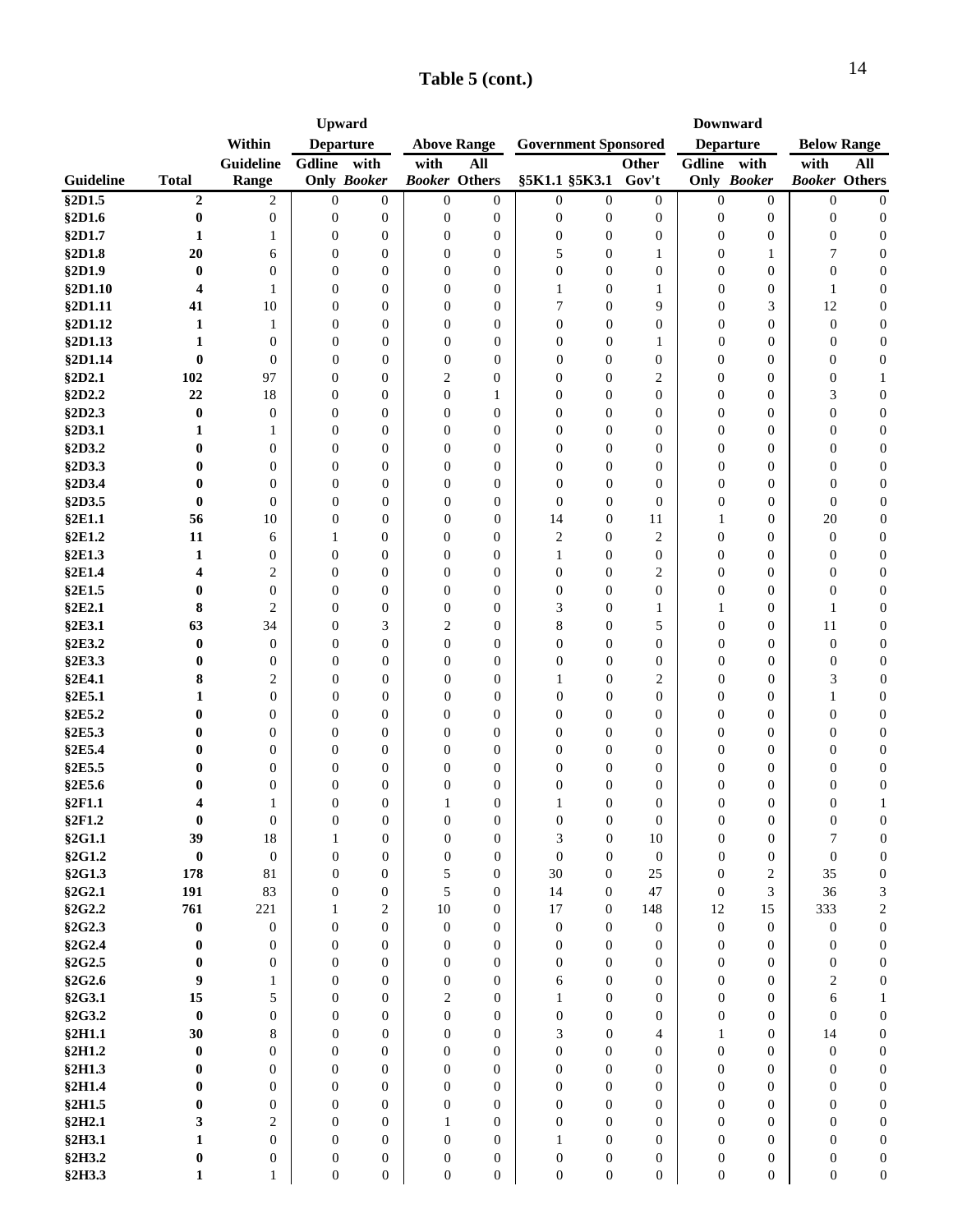|              |                  |                          |                  | <b>Upward</b>      |                  |                      |                  |                             |                  |                  | <b>Downward</b>    |                          |                      |
|--------------|------------------|--------------------------|------------------|--------------------|------------------|----------------------|------------------|-----------------------------|------------------|------------------|--------------------|--------------------------|----------------------|
|              |                  | Within                   |                  | <b>Departure</b>   |                  | <b>Above Range</b>   |                  | <b>Government Sponsored</b> |                  |                  | <b>Departure</b>   |                          | <b>Below Range</b>   |
|              |                  | Guideline                | Gdline           | with               | with             | <b>All</b>           |                  |                             | Other            | Gdline with      |                    | with                     | All                  |
| Guideline    | <b>Total</b>     | Range                    |                  | <b>Only Booker</b> |                  | <b>Booker</b> Others |                  | §5K1.1 §5K3.1               | Gov't            |                  | <b>Only Booker</b> |                          | <b>Booker Others</b> |
| §2H4.1       | 5                | 1                        | $\overline{0}$   | $\overline{0}$     | $\overline{0}$   | $\mathbf{0}$         | 1                | $\mathbf{0}$                | $\mathfrak{2}$   | $\overline{0}$   | $\mathbf{0}$       | 1                        | $\boldsymbol{0}$     |
| §2H4.2       | $\bf{0}$         | $\boldsymbol{0}$         | $\boldsymbol{0}$ | $\boldsymbol{0}$   | $\boldsymbol{0}$ | $\boldsymbol{0}$     | $\boldsymbol{0}$ | $\boldsymbol{0}$            | $\boldsymbol{0}$ | $\boldsymbol{0}$ | $\boldsymbol{0}$   | $\boldsymbol{0}$         | $\boldsymbol{0}$     |
| §2J1.1       | $\bf{0}$         | $\boldsymbol{0}$         | $\overline{0}$   | $\overline{0}$     | $\mathbf{0}$     | $\mathbf{0}$         | $\mathbf{0}$     | $\mathbf{0}$                | $\boldsymbol{0}$ | $\boldsymbol{0}$ | $\boldsymbol{0}$   | $\overline{0}$           | $\boldsymbol{0}$     |
|              |                  |                          |                  |                    |                  |                      |                  |                             |                  |                  |                    |                          |                      |
| §2J1.2       | 73               | 28                       | $\overline{0}$   | $\overline{0}$     | $\mathbf{0}$     | $\mathbf{0}$         | 14               | $\mathbf{0}$                | $\overline{7}$   | $\overline{c}$   | $\boldsymbol{0}$   | 22                       | $\boldsymbol{0}$     |
| §2J1.3       | 15               | 4                        | $\overline{0}$   | $\overline{0}$     | $\mathbf{0}$     | $\mathbf{0}$         | 5                | $\mathbf{0}$                | $\overline{2}$   | $\overline{0}$   | $\mathbf{0}$       | $\overline{4}$           | $\boldsymbol{0}$     |
| §2J1.4       | 9                | 9                        | $\mathbf{0}$     | $\boldsymbol{0}$   | $\mathbf{0}$     | $\mathbf{0}$         | $\mathbf{0}$     | $\overline{0}$              | $\mathbf{0}$     | 0                | $\mathbf{0}$       | $\boldsymbol{0}$         | $\boldsymbol{0}$     |
| §2J1.5       | $\mathbf{1}$     | 1                        | $\boldsymbol{0}$ | $\boldsymbol{0}$   | $\boldsymbol{0}$ | $\mathbf{0}$         | $\mathbf{0}$     | $\overline{0}$              | $\boldsymbol{0}$ | $\overline{0}$   | $\boldsymbol{0}$   | $\boldsymbol{0}$         | $\boldsymbol{0}$     |
| §2J1.6       | 23               | 17                       | $\mathfrak{2}$   | $\overline{0}$     | $\boldsymbol{0}$ | $\mathbf{0}$         | $\boldsymbol{0}$ | $\overline{0}$              | $\overline{2}$   | $\boldsymbol{0}$ | $\boldsymbol{0}$   | $\mathfrak{2}$           | $\boldsymbol{0}$     |
| §2J1.7       | $\bf{0}$         | $\boldsymbol{0}$         | $\boldsymbol{0}$ | $\boldsymbol{0}$   | $\boldsymbol{0}$ | $\mathbf{0}$         | $\boldsymbol{0}$ | $\overline{0}$              | $\mathbf{0}$     | $\overline{0}$   | $\boldsymbol{0}$   | $\boldsymbol{0}$         | $\boldsymbol{0}$     |
| §2J1.8       | $\bf{0}$         | $\overline{0}$           | $\boldsymbol{0}$ | $\mathbf{0}$       | $\mathbf{0}$     | $\mathbf{0}$         | $\theta$         | $\mathbf{0}$                | $\overline{0}$   | $\overline{0}$   | $\overline{0}$     | $\overline{0}$           | $\boldsymbol{0}$     |
| §2J1.9       | 0                | $\overline{0}$           | $\boldsymbol{0}$ | $\overline{0}$     | $\overline{0}$   | $\mathbf{0}$         | $\overline{0}$   | $\mathbf{0}$                | $\boldsymbol{0}$ | $\overline{0}$   | $\overline{0}$     | $\overline{0}$           | $\boldsymbol{0}$     |
| §2K1.1       | 1                | 1                        | $\overline{0}$   | $\overline{0}$     | $\overline{0}$   | $\mathbf{0}$         | $\theta$         | $\mathbf{0}$                | $\boldsymbol{0}$ | $\Omega$         | $\boldsymbol{0}$   | $\overline{0}$           | $\boldsymbol{0}$     |
| §2K1.2       | $\bf{0}$         | $\mathbf{0}$             | $\overline{0}$   | $\overline{0}$     | $\theta$         | $\mathbf{0}$         | $\theta$         | $\mathbf{0}$                | $\bf{0}$         | $\overline{0}$   | $\theta$           | $\overline{0}$           | $\boldsymbol{0}$     |
| §2K1.3       | 11               | 5                        | $\overline{0}$   | $\overline{0}$     | $\overline{0}$   | $\mathbf{0}$         | $\overline{0}$   | $\mathbf{0}$                | 5                | $\Omega$         | $\overline{0}$     | 1                        | $\boldsymbol{0}$     |
| §2K1.4       | 35               | 12                       | 1                | $\overline{0}$     | 6                | $\overline{0}$       | 11               | $\theta$                    | 5                | $\theta$         | $\overline{0}$     | $\mathbf{0}$             | $\boldsymbol{0}$     |
| §2K1.5       | $\bf{0}$         | $\mathbf{0}$             | $\mathbf{0}$     | $\overline{0}$     | $\mathbf{0}$     | $\mathbf{0}$         | $\boldsymbol{0}$ | $\mathbf{0}$                | $\overline{0}$   | $\mathbf{0}$     | $\mathbf{0}$       | $\mathbf{0}$             | $\boldsymbol{0}$     |
| §2K1.6       | $\bf{0}$         | $\mathbf{0}$             | $\boldsymbol{0}$ | $\overline{0}$     | $\overline{0}$   | $\mathbf{0}$         | $\mathbf{0}$     | $\overline{0}$              | $\mathbf{0}$     | $\mathbf{0}$     | $\mathbf{0}$       | $\boldsymbol{0}$         | $\boldsymbol{0}$     |
| §2K1.7       | $\bf{0}$         | $\mathbf{0}$             | $\boldsymbol{0}$ | $\boldsymbol{0}$   | $\boldsymbol{0}$ | $\mathbf{0}$         | $\overline{0}$   | $\boldsymbol{0}$            | $\overline{0}$   | $\mathbf{0}$     | $\mathbf{0}$       | $\boldsymbol{0}$         | $\boldsymbol{0}$     |
| §2K2.1       | 2,594            | 1,391                    | 25               | 7                  | 60               | 5                    | 226              | 4                           | 239              | 50               | 20                 | 555                      | 12                   |
| §2K2.2       | $\bf{0}$         | $\mathbf{0}$             | $\boldsymbol{0}$ | $\overline{0}$     | $\boldsymbol{0}$ | $\mathbf{0}$         | $\boldsymbol{0}$ | $\mathbf{0}$                | $\theta$         | $\overline{0}$   | $\theta$           | $\boldsymbol{0}$         | $\mathbf{0}$         |
|              |                  |                          |                  |                    |                  |                      |                  |                             |                  |                  |                    |                          |                      |
| §2K2.3       | 0                | $\boldsymbol{0}$         | $\boldsymbol{0}$ | $\overline{0}$     | $\boldsymbol{0}$ | $\mathbf{0}$         | $\boldsymbol{0}$ | $\theta$                    | $\boldsymbol{0}$ | $\boldsymbol{0}$ | $\mathbf{0}$       | $\boldsymbol{0}$         | $\boldsymbol{0}$     |
| $\S 2K2.4^3$ |                  | $\overline{\phantom{a}}$ | --               | $\sim$ $\sim$      | --               | $- -$                | $-$              | $-$                         | $\overline{a}$   | $-$              | $-$                | $\overline{\phantom{a}}$ | $- -$                |
| §2K2.5       | 4                | $\overline{c}$           | $\boldsymbol{0}$ | 2                  | $\boldsymbol{0}$ | $\mathbf{0}$         | $\overline{0}$   | $\mathbf{0}$                | $\boldsymbol{0}$ | $\mathbf{0}$     | $\overline{0}$     | $\boldsymbol{0}$         | $\boldsymbol{0}$     |
| §2K2.6       | 6                | 4                        | $\boldsymbol{0}$ | $\overline{0}$     | $\boldsymbol{0}$ | $\mathbf{0}$         | $\theta$         | $\mathbf{0}$                | 1                | $\mathbf{0}$     | $\boldsymbol{0}$   | 1                        | $\boldsymbol{0}$     |
| §2K3.1       | $\bf{0}$         | $\mathbf{0}$             | $\overline{0}$   | $\overline{0}$     | $\overline{0}$   | $\mathbf{0}$         | $\overline{0}$   | $\mathbf{0}$                | $\boldsymbol{0}$ | $\theta$         | $\boldsymbol{0}$   | $\overline{0}$           | $\boldsymbol{0}$     |
| §2K3.2       | $\bf{0}$         | $\mathbf{0}$             | $\overline{0}$   | $\overline{0}$     | $\overline{0}$   | $\overline{0}$       | $\overline{0}$   | $\overline{0}$              | $\overline{0}$   | $\overline{0}$   | $\boldsymbol{0}$   | $\overline{0}$           | $\boldsymbol{0}$     |
| §2L1.1       | 1,105            | 409                      | 18               | $\mathbf{1}$       | $\overline{0}$   | $\mathbf{1}$         | 87               | 422                         | 45               | 7                | 3                  | 105                      | $\tau$               |
| §2L1.2       | 7,780            | 4,541                    | 28               | $\tau$             | 112              | $\mathfrak{2}$       | 34               | 1,841                       | 143              | 310              | 28                 | 707                      | 27                   |
| \$2L1.3      | $\bf{0}$         | $\boldsymbol{0}$         | $\boldsymbol{0}$ | $\boldsymbol{0}$   | $\boldsymbol{0}$ | $\mathbf{0}$         | $\boldsymbol{0}$ | $\mathbf{0}$                | $\boldsymbol{0}$ | $\mathbf{0}$     | $\boldsymbol{0}$   | $\boldsymbol{0}$         | $\boldsymbol{0}$     |
| §2L2.1       | 103              | 50                       | 1                | $\boldsymbol{0}$   | $\boldsymbol{0}$ | $\mathbf{0}$         | 13               | $\boldsymbol{0}$            | 15               | $\overline{0}$   | $\boldsymbol{0}$   | 21                       | 3                    |
| \$2L2.2      | 511              | 377                      | 1                | $\boldsymbol{0}$   | $\mathfrak{2}$   | $\mathbf{0}$         | 1                | 46                          | 10               | 20               | $\mathfrak{2}$     | 50                       | $\boldsymbol{2}$     |
| \$2L2.3      | $\bf{0}$         | $\boldsymbol{0}$         | $\boldsymbol{0}$ | $\boldsymbol{0}$   | $\boldsymbol{0}$ | $\mathbf{0}$         | $\boldsymbol{0}$ | $\boldsymbol{0}$            | $\boldsymbol{0}$ | $\boldsymbol{0}$ | $\overline{0}$     | $\boldsymbol{0}$         | $\boldsymbol{0}$     |
| \$2L2.4      | 0                | $\overline{0}$           | $\boldsymbol{0}$ | $\overline{0}$     | $\mathbf{0}$     | $\mathbf{0}$         | $\overline{0}$   | $\mathbf{0}$                | $\boldsymbol{0}$ | $\mathbf{0}$     | $\mathbf{0}$       | $\theta$                 | $\boldsymbol{0}$     |
| §2L2.5       | 0                | $\overline{0}$           | $\boldsymbol{0}$ | $\overline{0}$     | $\mathbf{0}$     | $\mathbf{0}$         | $\overline{0}$   | $\overline{0}$              | $\boldsymbol{0}$ | $\overline{0}$   | $\theta$           | $\overline{0}$           | $\boldsymbol{0}$     |
| §2M1.1       | $\bf{0}$         | $\overline{0}$           | $\overline{0}$   | $\overline{0}$     | $\overline{0}$   | $\theta$             | $\theta$         | $\mathbf{0}$                | $\overline{0}$   | $\overline{0}$   | $\overline{0}$     | $\overline{0}$           | $\boldsymbol{0}$     |
| §2M2.1       | $\boldsymbol{0}$ | $\boldsymbol{0}$         | $\boldsymbol{0}$ | 0                  | $\overline{0}$   | $\boldsymbol{0}$     | $\overline{0}$   | $\mathbf{0}$                | $\overline{0}$   | $\mathbf{0}$     | $\boldsymbol{0}$   | 0                        | $\boldsymbol{0}$     |
| §2M2.2       | $\bf{0}$         | $\boldsymbol{0}$         | $\boldsymbol{0}$ | $\overline{0}$     | $\overline{0}$   | $\theta$             | $\theta$         | $\theta$                    | $\mathbf{0}$     | $\overline{0}$   | $\overline{0}$     | $\mathbf{0}$             | $\boldsymbol{0}$     |
| §2M2.3       | $\bf{0}$         | $\mathbf{0}$             | $\overline{0}$   | $\overline{0}$     | $\mathbf{0}$     | $\theta$             | $\mathbf{0}$     | $\theta$                    | $\mathbf{0}$     | $\overline{0}$   | $\overline{0}$     | $\mathbf{0}$             | $\boldsymbol{0}$     |
| §2M2.4       | $\bf{0}$         | $\mathbf{0}$             | $\boldsymbol{0}$ | $\boldsymbol{0}$   | $\boldsymbol{0}$ | $\theta$             | $\boldsymbol{0}$ | $\boldsymbol{0}$            | $\mathbf{0}$     | $\overline{0}$   | $\boldsymbol{0}$   | $\boldsymbol{0}$         | $\boldsymbol{0}$     |
| §2M3.1       | 0                | 0                        | $\boldsymbol{0}$ | $\boldsymbol{0}$   | $\boldsymbol{0}$ | $\mathbf{0}$         | $\boldsymbol{0}$ | $\boldsymbol{0}$            | $\mathbf{0}$     | $\overline{0}$   | $\boldsymbol{0}$   | $\boldsymbol{0}$         | $\boldsymbol{0}$     |
|              |                  |                          |                  |                    | $\boldsymbol{0}$ | $\mathbf{0}$         |                  |                             |                  |                  |                    |                          |                      |
| §2M3.2       | 0                | $\boldsymbol{0}$         | $\boldsymbol{0}$ | $\boldsymbol{0}$   |                  |                      | $\boldsymbol{0}$ | $\boldsymbol{0}$            | $\mathbf{0}$     | $\boldsymbol{0}$ | $\boldsymbol{0}$   | $\boldsymbol{0}$         | $\boldsymbol{0}$     |
| §2M3.3       | $\bf{0}$         | $\boldsymbol{0}$         | $\boldsymbol{0}$ | $\boldsymbol{0}$   | $\boldsymbol{0}$ | $\boldsymbol{0}$     | $\boldsymbol{0}$ | $\mathbf{0}$                | $\boldsymbol{0}$ | $\overline{0}$   | $\boldsymbol{0}$   | $\boldsymbol{0}$         | $\boldsymbol{0}$     |
| §2M3.4       | 0                | $\mathbf{0}$             | $\boldsymbol{0}$ | $\overline{0}$     | $\boldsymbol{0}$ | $\theta$             | $\boldsymbol{0}$ | $\mathbf{0}$                | $\boldsymbol{0}$ | $\overline{0}$   | $\boldsymbol{0}$   | $\overline{0}$           | $\boldsymbol{0}$     |
| §2M3.5       | 0                | $\boldsymbol{0}$         | $\boldsymbol{0}$ | $\overline{0}$     | $\boldsymbol{0}$ | $\mathbf{0}$         | $\boldsymbol{0}$ | $\mathbf{0}$                | $\mathbf{0}$     | $\overline{0}$   | $\boldsymbol{0}$   | $\overline{0}$           | $\boldsymbol{0}$     |
| §2M3.6       | $\bf{0}$         | $\mathbf{0}$             | $\boldsymbol{0}$ | $\boldsymbol{0}$   | $\boldsymbol{0}$ | $\mathbf{0}$         | $\overline{0}$   | $\theta$                    | $\mathbf{0}$     | $\overline{0}$   | $\boldsymbol{0}$   | $\overline{0}$           | $\boldsymbol{0}$     |
| §2M3.7       | 0                | 0                        | $\boldsymbol{0}$ | $\boldsymbol{0}$   | $\boldsymbol{0}$ | $\overline{0}$       | $\boldsymbol{0}$ | $\theta$                    | $\overline{0}$   | $\overline{0}$   | 0                  | $\mathbf{0}$             | $\boldsymbol{0}$     |
| §2M3.8       | $\bf{0}$         | 0                        | $\boldsymbol{0}$ | $\boldsymbol{0}$   | $\mathbf{0}$     | $\theta$             | $\mathbf{0}$     | $\theta$                    | $\mathbf{0}$     | $\Omega$         | $\overline{0}$     | $\mathbf{0}$             | $\boldsymbol{0}$     |
| §2M3.9       | $\bf{0}$         | $\mathbf{0}$             | $\mathbf{0}$     | $\overline{0}$     | $\mathbf{0}$     | $\theta$             | $\mathbf{0}$     | $\mathbf{0}$                | $\mathbf{0}$     | $\overline{0}$   | $\overline{0}$     | $\mathbf{0}$             | $\boldsymbol{0}$     |
| §2M4.1       | $\bf{0}$         | $\boldsymbol{0}$         | $\boldsymbol{0}$ | $\boldsymbol{0}$   | $\boldsymbol{0}$ | $\mathbf{0}$         | $\boldsymbol{0}$ | $\boldsymbol{0}$            | $\mathbf{0}$     | $\overline{0}$   | $\boldsymbol{0}$   | $\boldsymbol{0}$         | $\boldsymbol{0}$     |
| §2M5.1       | 14               | 3                        | $\boldsymbol{0}$ | $\boldsymbol{0}$   | $\boldsymbol{0}$ | $\mathbf{0}$         | 9                | $\boldsymbol{0}$            | $\theta$         | $\overline{0}$   | $\overline{0}$     | $\mathfrak{2}$           | $\boldsymbol{0}$     |
| §2M5.2       | 48               | 15                       | $\boldsymbol{0}$ | $\boldsymbol{0}$   | 1                | $\mathbf{0}$         | 13               | $\boldsymbol{0}$            | 4                | 1                | $\overline{0}$     | 14                       | $\boldsymbol{0}$     |
| §2M5.3       | 5                | $\mathbf{1}$             | $\boldsymbol{0}$ | $\boldsymbol{0}$   | $\boldsymbol{0}$ | $\mathbf{0}$         | $\boldsymbol{2}$ | $\mathbf{0}$                | $\boldsymbol{0}$ | $\overline{0}$   | $\overline{0}$     | $\boldsymbol{2}$         | $\boldsymbol{0}$     |
| §2M6.1       | 7                | 1                        | $\boldsymbol{0}$ | $\overline{0}$     | $\boldsymbol{0}$ | $\mathbf{0}$         | $\mathbf{1}$     | $\mathbf{0}$                | 4                | $\overline{0}$   | $\mathbf{0}$       | $\mathbf{1}$             | $\boldsymbol{0}$     |
| §2M6.2       | $\boldsymbol{0}$ | $\boldsymbol{0}$         | $\boldsymbol{0}$ | $\overline{0}$     | $\boldsymbol{0}$ | $\mathbf{0}$         | $\boldsymbol{0}$ | $\mathbf{0}$                | $\boldsymbol{0}$ | $\overline{0}$   | $\boldsymbol{0}$   | $\boldsymbol{0}$         | $\boldsymbol{0}$     |
| §2N1.1       | 1                | $\boldsymbol{0}$         | $\boldsymbol{0}$ | $\boldsymbol{0}$   | $\boldsymbol{0}$ | $\boldsymbol{0}$     | $\boldsymbol{0}$ | $\boldsymbol{0}$            | $\boldsymbol{0}$ | $\boldsymbol{0}$ | $\boldsymbol{0}$   | 1                        | $\boldsymbol{0}$     |
| §2N1.2       | $\mathbf{1}$     | $\overline{0}$           | $\boldsymbol{0}$ | $\boldsymbol{0}$   | $\boldsymbol{0}$ | $\overline{0}$       | $\boldsymbol{0}$ | $\mathbf{0}$                | $\overline{0}$   | $\overline{0}$   | $\overline{0}$     |                          | $\boldsymbol{0}$     |
|              |                  |                          |                  |                    |                  |                      |                  |                             |                  |                  |                    | $\mathbf{1}$             |                      |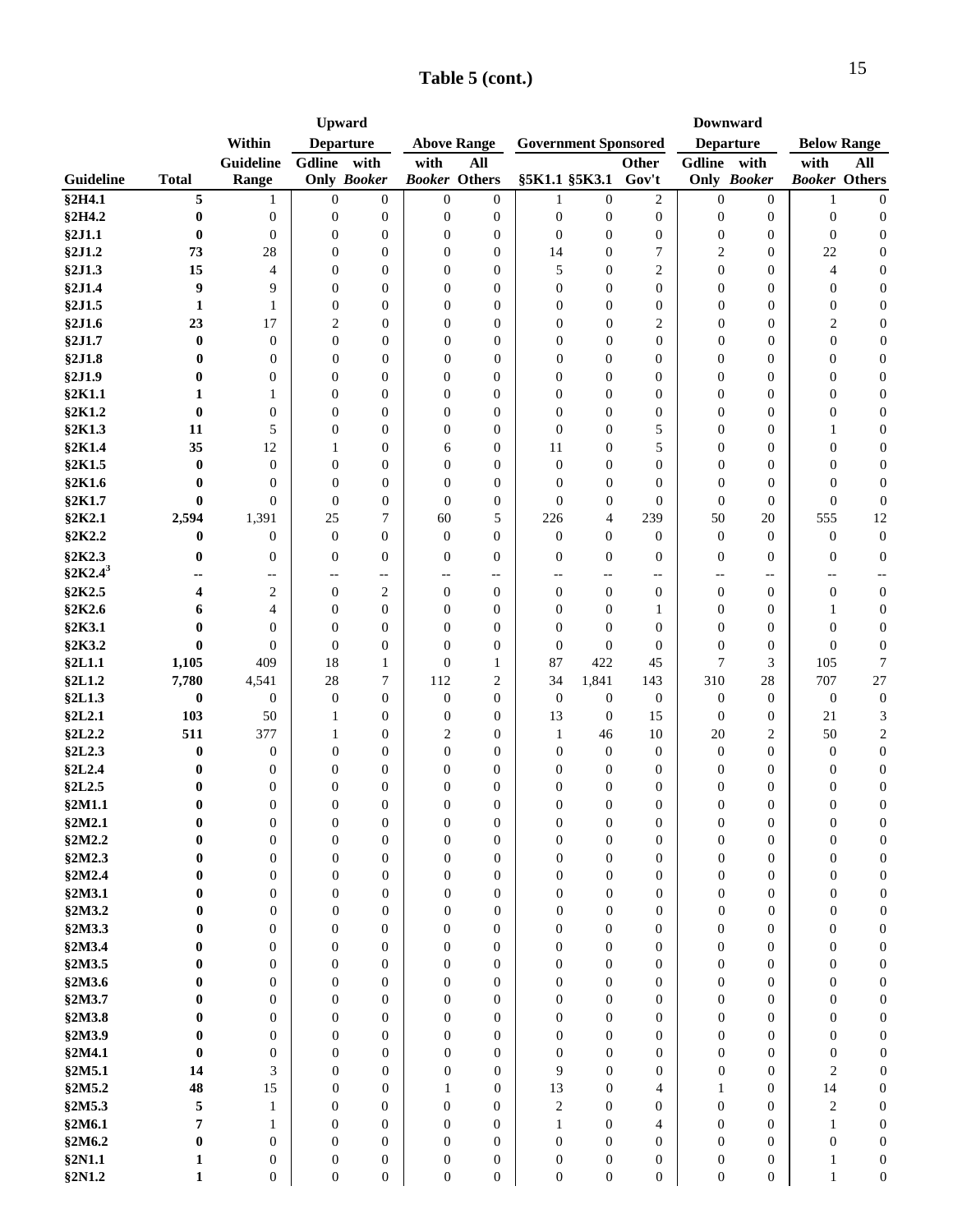| Table 5 (cont.) |  |
|-----------------|--|
|-----------------|--|

|              |                  |                  |                  | <b>Upward</b>      |                      |                    |                  |                             |                  |                  | <b>Downward</b>  |                      |                    |
|--------------|------------------|------------------|------------------|--------------------|----------------------|--------------------|------------------|-----------------------------|------------------|------------------|------------------|----------------------|--------------------|
|              |                  | Within           |                  | <b>Departure</b>   |                      | <b>Above Range</b> |                  | <b>Government Sponsored</b> |                  | <b>Departure</b> |                  |                      | <b>Below Range</b> |
|              |                  | Guideline        | Gdline           | with               | with                 | All                |                  |                             | <b>Other</b>     | Gdline           | with             | with                 | All                |
| Guideline    | <b>Total</b>     | Range            |                  | <b>Only Booker</b> | <b>Booker Others</b> |                    |                  | §5K1.1 §5K3.1               | Gov't            |                  | Only Booker      | <b>Booker Others</b> |                    |
| §2N1.3       | $\bf{0}$         | $\boldsymbol{0}$ | $\boldsymbol{0}$ | 0                  | $\mathbf{0}$         | $\overline{0}$     | $\boldsymbol{0}$ | $\mathbf{0}$                | $\boldsymbol{0}$ | $\boldsymbol{0}$ | $\theta$         | $\boldsymbol{0}$     | $\boldsymbol{0}$   |
| §2N2.1       | 33               | 32               | $\boldsymbol{0}$ | $\boldsymbol{0}$   | $\boldsymbol{0}$     | $\boldsymbol{0}$   | $\boldsymbol{0}$ | $\boldsymbol{0}$            | $\boldsymbol{0}$ | 1                | $\boldsymbol{0}$ | 0                    | $\boldsymbol{0}$   |
| §2N3.1       | $\bf{0}$         | $\boldsymbol{0}$ | $\boldsymbol{0}$ | $\boldsymbol{0}$   | $\boldsymbol{0}$     | $\boldsymbol{0}$   | $\boldsymbol{0}$ | $\boldsymbol{0}$            | $\boldsymbol{0}$ | $\boldsymbol{0}$ | $\boldsymbol{0}$ | $\boldsymbol{0}$     | $\boldsymbol{0}$   |
| §2P1.1       | 124              | 89               | $\boldsymbol{0}$ | 1                  | 5                    | $\mathbf{0}$       | 2                | $\boldsymbol{0}$            | $\tau$           | $\boldsymbol{0}$ | 1                | 19                   | $\boldsymbol{0}$   |
| §2P1.2       | 60               | 43               | $\boldsymbol{0}$ | $\overline{0}$     | $\overline{c}$       | $\mathbf{0}$       | $\boldsymbol{2}$ | $\mathbf{0}$                | 6                | $\boldsymbol{0}$ | $\boldsymbol{0}$ | $\tau$               | $\boldsymbol{0}$   |
| §2P1.3       | $\bf{0}$         | $\boldsymbol{0}$ | $\mathbf{0}$     | $\overline{0}$     | $\overline{0}$       | $\theta$           | $\boldsymbol{0}$ | $\mathbf{0}$                | $\boldsymbol{0}$ | $\boldsymbol{0}$ | $\boldsymbol{0}$ | $\boldsymbol{0}$     | $\boldsymbol{0}$   |
| §2P1.4       | $\bf{0}$         | 0                | $\mathbf{0}$     | $\overline{0}$     | $\mathbf{0}$         | $\theta$           | $\mathbf{0}$     | $\mathbf{0}$                | $\boldsymbol{0}$ | $\overline{0}$   | $\boldsymbol{0}$ | $\boldsymbol{0}$     | $\boldsymbol{0}$   |
| §2Q1.1       | $\bf{0}$         | 0                | $\mathbf{0}$     | $\overline{0}$     | $\mathbf{0}$         | $\theta$           | $\boldsymbol{0}$ | $\overline{0}$              | $\boldsymbol{0}$ | $\overline{0}$   | $\boldsymbol{0}$ | $\boldsymbol{0}$     | $\boldsymbol{0}$   |
| §2Q1.2       | 17               | 4                | $\mathbf{0}$     | $\boldsymbol{0}$   | $\overline{0}$       | $\mathbf{0}$       | 4                | $\mathbf{0}$                | 5                | $\overline{0}$   | $\boldsymbol{0}$ | 4                    | $\boldsymbol{0}$   |
| §2Q1.3       | 17               | 6                | $\mathbf{0}$     | $\mathbf{0}$       | $\overline{0}$       | $\mathbf{0}$       | 2                | $\overline{0}$              | $\mathbf{1}$     | $\mathbf{0}$     | $\overline{0}$   | 8                    | $\boldsymbol{0}$   |
| §2Q1.4       | $\bf{0}$         | $\overline{0}$   | 0                | $\boldsymbol{0}$   | $\mathbf{0}$         | $\boldsymbol{0}$   | $\theta$         | $\boldsymbol{0}$            | $\boldsymbol{0}$ | $\boldsymbol{0}$ | $\boldsymbol{0}$ | $\boldsymbol{0}$     | $\boldsymbol{0}$   |
| §2Q1.5       | $\bf{0}$         | $\mathbf{0}$     | $\boldsymbol{0}$ | $\boldsymbol{0}$   | $\boldsymbol{0}$     | $\mathbf{0}$       | $\overline{0}$   | $\boldsymbol{0}$            | $\boldsymbol{0}$ | $\boldsymbol{0}$ | $\boldsymbol{0}$ | $\boldsymbol{0}$     | $\boldsymbol{0}$   |
| §2Q1.6       | $\bf{0}$         | $\mathbf{0}$     | $\boldsymbol{0}$ | $\boldsymbol{0}$   | $\boldsymbol{0}$     | $\boldsymbol{0}$   | $\overline{0}$   | $\mathbf{0}$                | $\boldsymbol{0}$ | $\boldsymbol{0}$ | $\boldsymbol{0}$ | $\boldsymbol{0}$     | $\boldsymbol{0}$   |
| §2Q2.1       | 48               | 13               | $\boldsymbol{0}$ | $\boldsymbol{0}$   | $\boldsymbol{0}$     | $\boldsymbol{0}$   | 11               | $\boldsymbol{0}$            | 4                | $\boldsymbol{0}$ | 1                | 17                   | $\boldsymbol{2}$   |
| §2Q2.2       | $\bf{0}$         | $\overline{0}$   | $\boldsymbol{0}$ | $\overline{0}$     | $\mathbf{0}$         | $\theta$           | $\boldsymbol{0}$ | $\mathbf{0}$                | $\mathbf{0}$     | $\overline{0}$   | $\boldsymbol{0}$ | $\boldsymbol{0}$     | $\boldsymbol{0}$   |
| §2R1.1       | 5                | $\overline{0}$   | $\boldsymbol{0}$ | $\overline{0}$     | $\mathbf{0}$         | $\mathbf{0}$       | 5                | $\mathbf{0}$                | $\mathbf{0}$     | $\boldsymbol{0}$ | $\boldsymbol{0}$ | $\boldsymbol{0}$     | $\boldsymbol{0}$   |
| §2S1.1       | 517              | 132              | 3                | $\overline{0}$     | 3                    | $\theta$           | 170              | $\mathbf{0}$                | 75               | 9                | 6                | 117                  | 2                  |
| §2S1.2       | $\bf{0}$         | $\boldsymbol{0}$ | $\mathbf{0}$     | $\overline{0}$     | $\mathbf{0}$         | $\overline{0}$     | $\mathbf{0}$     | $\mathbf{0}$                | $\mathbf{0}$     | $\boldsymbol{0}$ | $\boldsymbol{0}$ | $\boldsymbol{0}$     | $\boldsymbol{0}$   |
| §2S1.3       | 93               | 35               | $\mathbf{0}$     | $\overline{0}$     | $\mathbf{0}$         | $\mathbf{0}$       | 7                | $\mathbf{0}$                | 18               | 3                | 1                | 29                   | $\boldsymbol{0}$   |
| §2S1.4       | $\bf{0}$         | $\mathbf{0}$     | $\mathbf{0}$     | $\overline{0}$     | $\mathbf{0}$         | $\mathbf{0}$       | $\theta$         | $\mathbf{0}$                | $\theta$         | $\overline{0}$   | $\theta$         | $\boldsymbol{0}$     | $\boldsymbol{0}$   |
| §2T1.1       | 243              | 66               | $\mathbf{0}$     | $\boldsymbol{0}$   | 2                    | $\mathbf{0}$       | 42               | $\bf{0}$                    | 26               | 9                | 8                | 87                   | 3                  |
| §2T1.2       | $\bf{0}$         | $\boldsymbol{0}$ | $\boldsymbol{0}$ | $\boldsymbol{0}$   | $\boldsymbol{0}$     | $\mathbf{0}$       | $\boldsymbol{0}$ | $\mathbf{0}$                | $\boldsymbol{0}$ | $\boldsymbol{0}$ | $\boldsymbol{0}$ | $\mathbf{0}$         | $\boldsymbol{0}$   |
| §2T1.3       | $\bf{0}$         | $\boldsymbol{0}$ | $\boldsymbol{0}$ | $\boldsymbol{0}$   | $\boldsymbol{0}$     | $\boldsymbol{0}$   | $\mathbf{0}$     | $\mathbf{0}$                | $\mathbf{0}$     | $\boldsymbol{0}$ | $\boldsymbol{0}$ | $\boldsymbol{0}$     | $\boldsymbol{0}$   |
| §2T1.4       | 85               | 20               | 1                | $\boldsymbol{0}$   | 1                    | $\boldsymbol{0}$   | 18               | $\boldsymbol{0}$            | 4                | 2                | 1                | 38                   | $\boldsymbol{0}$   |
| §2T1.5       | $\bf{0}$         | $\mathbf{0}$     | $\boldsymbol{0}$ | $\overline{0}$     | $\mathbf{0}$         | $\mathbf{0}$       | $\boldsymbol{0}$ | $\mathbf{0}$                | $\boldsymbol{0}$ | $\boldsymbol{0}$ | $\boldsymbol{0}$ | $\boldsymbol{0}$     | $\boldsymbol{0}$   |
| §2T1.6       | 23               | 1                | $\mathbf{0}$     | $\overline{0}$     | $\theta$             | $\mathbf{0}$       | 1                | $\mathbf{0}$                | $\overline{2}$   | 1                | 1                | 16                   | $\mathbf{1}$       |
| §2T1.7       | $\bf{0}$         | $\boldsymbol{0}$ | $\mathbf{0}$     | $\overline{0}$     | $\mathbf{0}$         | $\theta$           | $\mathbf{0}$     | $\mathbf{0}$                | $\boldsymbol{0}$ | $\overline{0}$   | $\boldsymbol{0}$ | $\boldsymbol{0}$     | $\boldsymbol{0}$   |
| §2T1.8       | 0                | $\boldsymbol{0}$ | $\mathbf{0}$     | $\overline{0}$     | $\mathbf{0}$         | $\theta$           | $\mathbf{0}$     | $\mathbf{0}$                | $\bf{0}$         | 0                | $\boldsymbol{0}$ | $\boldsymbol{0}$     | $\boldsymbol{0}$   |
| §2T1.9       | 8                | 4                | $\mathbf{0}$     | $\boldsymbol{0}$   | 1                    | $\mathbf{0}$       | $\overline{0}$   | $\mathbf{0}$                | $\overline{c}$   | 1                | $\boldsymbol{0}$ | $\boldsymbol{0}$     | $\boldsymbol{0}$   |
| §2T2.1       | 0                | $\mathbf{0}$     | $\boldsymbol{0}$ | $\boldsymbol{0}$   | $\mathbf{0}$         | $\mathbf{0}$       | $\mathbf{0}$     | $\mathbf{0}$                | $\mathbf{0}$     | $\mathbf{0}$     | $\mathbf{0}$     | $\overline{0}$       | $\boldsymbol{0}$   |
| §2T2.2       | 0                | $\boldsymbol{0}$ | $\overline{0}$   | $\boldsymbol{0}$   | $\mathbf{0}$         | $\boldsymbol{0}$   | $\theta$         | $\boldsymbol{0}$            | $\boldsymbol{0}$ | $\boldsymbol{0}$ | $\mathbf{0}$     | $\boldsymbol{0}$     | $\boldsymbol{0}$   |
| §2T3.1       | 4                | 1                | $\boldsymbol{0}$ | $\boldsymbol{0}$   | 1                    | $\mathbf{0}$       | $\overline{0}$   | $\boldsymbol{0}$            | $\overline{2}$   | $\boldsymbol{0}$ | $\mathbf{0}$     | $\boldsymbol{0}$     | $\boldsymbol{0}$   |
| §2T3.2       | 0                | $\boldsymbol{0}$ | $\boldsymbol{0}$ | $\boldsymbol{0}$   | $\boldsymbol{0}$     | $\boldsymbol{0}$   | $\mathbf{0}$     | $\boldsymbol{0}$            | $\boldsymbol{0}$ | $\boldsymbol{0}$ | $\boldsymbol{0}$ | $\boldsymbol{0}$     | $\boldsymbol{0}$   |
| §2T4.1       | $\bf{0}$         | 0                | $\boldsymbol{0}$ | $\boldsymbol{0}$   | $\boldsymbol{0}$     | $\boldsymbol{0}$   | $\boldsymbol{0}$ | $\boldsymbol{0}$            | $\boldsymbol{0}$ | $\boldsymbol{0}$ | $\boldsymbol{0}$ | $\boldsymbol{0}$     | $\boldsymbol{0}$   |
| §2X1.1       | 11               | 5                | $\mathbf{0}$     | $\overline{0}$     | $\mathbf{1}$         | $\mathbf{0}$       | 4                | $\mathbf{0}$                | $\mathbf{0}$     | $\overline{0}$   | $\overline{0}$   | $\mathbf{1}$         | $\boldsymbol{0}$   |
| §2X2.1       | $\pmb{0}$        | $\boldsymbol{0}$ | $\boldsymbol{0}$ | $\boldsymbol{0}$   | $\boldsymbol{0}$     | $\mathbf{0}$       | $\mathbf{0}$     | $\boldsymbol{0}$            | $\boldsymbol{0}$ | $\boldsymbol{0}$ | $\mathbf{0}$     | $\boldsymbol{0}$     | $\boldsymbol{0}$   |
| §2X3.1       | 51               | 23               | $\boldsymbol{0}$ | $\overline{0}$     | $\boldsymbol{0}$     | $\mathbf{0}$       | 9                | $\mathbf{0}$                | 7                | 0                | 1                | 11                   | $\boldsymbol{0}$   |
| §2X4.1       | 159              | 86               | 2                | $\boldsymbol{0}$   | 7                    | $\mathbf{0}$       | 13               | $\mathbf{0}$                | 21               | 1                | $\mathbf{0}$     | 29                   | $\boldsymbol{0}$   |
| §2X5.1       | $\boldsymbol{0}$ | $\boldsymbol{0}$ | $\mathbf{0}$     | $\overline{0}$     | $\mathbf{0}$         | $\mathbf{0}$       | $\boldsymbol{0}$ | $\Omega$                    | $\mathbf{0}$     | $\overline{0}$   | $\mathbf{0}$     | $\boldsymbol{0}$     | $\boldsymbol{0}$   |
| §2X5.2       | 91               | 81               | $\mathbf{0}$     | $\overline{0}$     | 4                    | $\mathbf{0}$       | $\mathbf{0}$     | $\mathbf{0}$                | 1                | $\mathbf{0}$     | $\overline{0}$   | 3                    | $\boldsymbol{2}$   |
| §2X6.1       | $\bf{0}$         | $\boldsymbol{0}$ | $\mathbf{0}$     | 0                  | $\mathbf{0}$         | $\mathbf{0}$       | $\theta$         | $\mathbf{0}$                | $\boldsymbol{0}$ | $\mathbf{0}$     | $\mathbf{0}$     | $\overline{0}$       | $\boldsymbol{0}$   |
| §2X7.1       | 1                | 1                | $\boldsymbol{0}$ | $\boldsymbol{0}$   | $\boldsymbol{0}$     | $\boldsymbol{0}$   | $\theta$         | $\boldsymbol{0}$            | $\boldsymbol{0}$ | $\boldsymbol{0}$ | $\mathbf{0}$     | $\boldsymbol{0}$     | $\boldsymbol{0}$   |
| §2X7.2       | $\bf{0}$         | $\overline{0}$   | $\boldsymbol{0}$ | $\boldsymbol{0}$   | $\mathbf{0}$         | $\boldsymbol{0}$   | 0                | $\mathbf{0}$                | $\overline{0}$   | $\boldsymbol{0}$ | $\overline{0}$   | $\mathbf{0}$         | $\boldsymbol{0}$   |
| <b>TOTAL</b> | 31,972           | 14,388           | 164              | 46                 | 453                  | 22                 | 4,257            | 2,963                       | 2,614            | 701              | 299              | 5,898                | 167                |

 $1$  Of the 34,725 cases, 2,753 were excluded due to one or both of the following reasons: information was missing from the submitted documents that prevented the comparison of the sentence and the guideline range (1,039) or missing guideline applied (2,734). Descriptions of variables used in this table are provided in Appendix A.

 $^2$  In 517 cases, the defendant was convicted of one or more counts of violating 18 U.S.C. § 1028A. By statute, the punishment for this crime must be served consecutively to any other punishment; therefore, in these 517 cases the conviction for this crime did not affect the guideline calculation for the underlying offense.

 $3 \text{ In } 1,086 \text{ cases, the defendant was convicted of one or more counts of violating 18 U.S.C. § 924(c). By statue, the punishment for this crime must be served.}$ consecutively to any other punishment; therefore, in these 1,086 cases the conviction for this crime did not affect the guideline calculation for the underlying offense.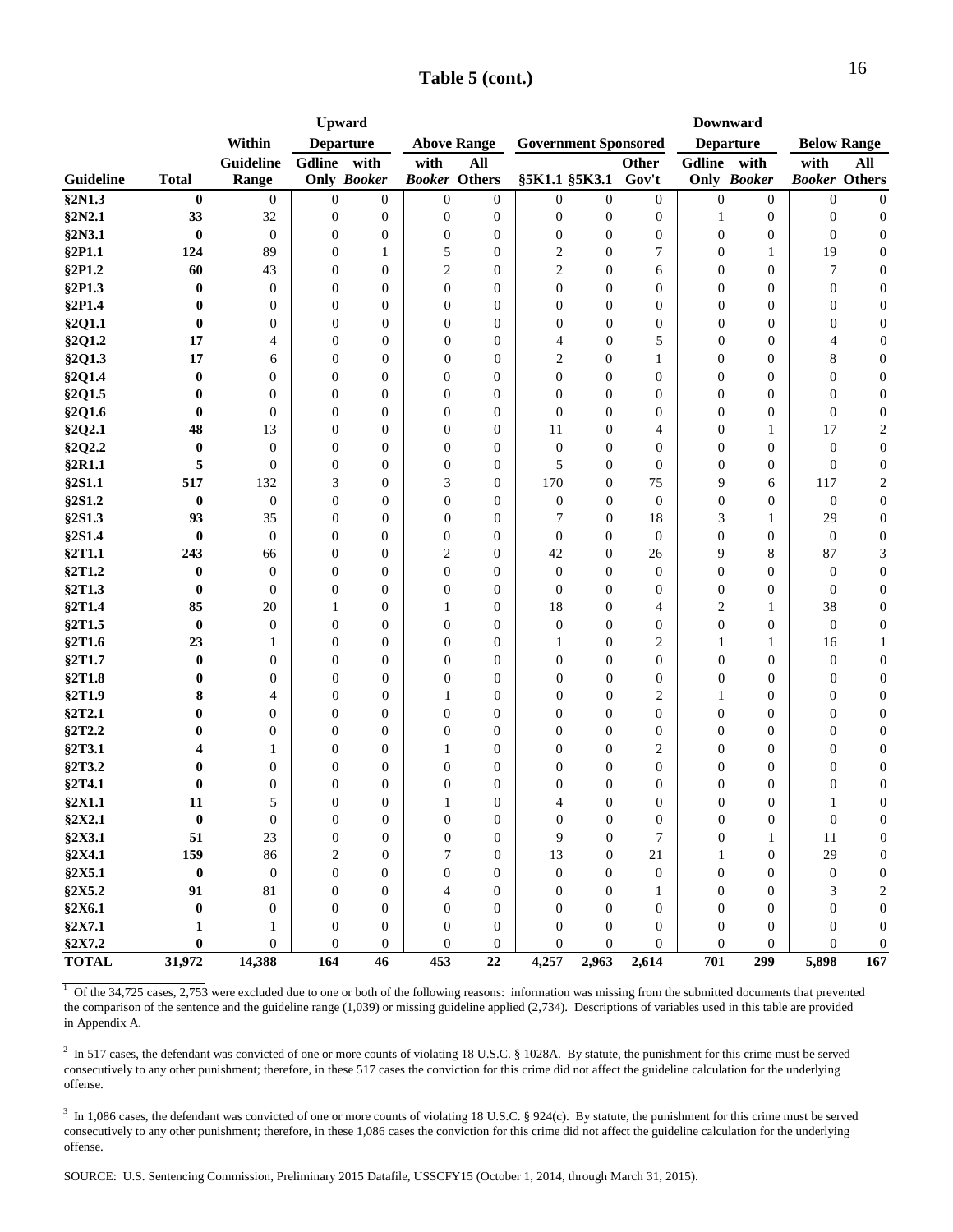### **ATTRIBUTION CATEGORY FOR CASES OUTSIDE OF THE GUIDELINE RANGE1 2nd Quarter 2015 Preliminary Cumulative Data (October 1, 2014, through March 31, 2015)**

|                                                    |              | <b>Pursuant to a Plea Agreement</b> |      |                       |      |                          |      |                         |      |                        |     |  |  |
|----------------------------------------------------|--------------|-------------------------------------|------|-----------------------|------|--------------------------|------|-------------------------|------|------------------------|-----|--|--|
|                                                    |              |                                     |      |                       |      |                          |      | Plea w/Departure        |      | <b>Plea Agreement</b>  |     |  |  |
|                                                    |              | §5K1.1                              |      | §5K3.1                |      | <b>Binding Plea</b>      |      | Court                   |      | <b>States Gov't</b>    |     |  |  |
|                                                    | <b>TOTAL</b> | <b>Plea Agreement</b>               |      | <b>Plea Agreement</b> |      | <b>Accepted by Court</b> |      | <b>Finds Reasonable</b> |      | <b>Will Not Oppose</b> |     |  |  |
|                                                    | <b>CASES</b> | N                                   | %    | N                     | $\%$ | N                        | %    | N                       | $\%$ | $\mathbf N$            | %   |  |  |
| <b>TOTAL</b>                                       | 17,937       | 2,492                               | 13.9 | 2,981                 | 16.6 | 1,993                    | 11.1 | 1,330                   | 7,4  | 277                    | 1.5 |  |  |
| <b>Above Range</b>                                 | 717          | $\mathbf{1}$                        | 0.1  | $\mathbf{1}$          | 0.1  | <b>160</b>               | 22.3 | 59                      | 8.2  | $\bf{0}$               | 0.0 |  |  |
| Upward Departure From Guideline Range              | 173          | $\boldsymbol{0}$                    | 0.0  | $\boldsymbol{0}$      | 0.0  | 68                       | 39.3 | 21                      | 12.1 | $\boldsymbol{0}$       | 0.0 |  |  |
| Upward Departure With Booker/18 U.S.C. § 3553      | 46           | $\boldsymbol{0}$                    | 0.0  | $\boldsymbol{0}$      | 0.0  | 6                        | 13.0 | $\mathbf{1}$            | 2.2  | $\boldsymbol{0}$       | 0.0 |  |  |
| Above Guideline Range With Booker/18 U.S.C. § 3553 | 473          | $\overline{0}$                      | 0.0  | $\overline{0}$        | 0.0  | 85                       | 18.0 | 37                      | 7.8  | $\overline{0}$         | 0.0 |  |  |
| All Remaining Cases Above Guideline Range          | 25           | 1                                   | 4.0  | $\mathbf{1}$          | 4.0  | $\mathbf{1}$             | 4.0  | $\overline{0}$          | 0.0  | $\boldsymbol{0}$       | 0.0 |  |  |
| <b>Government Sponsored Below Range</b>            | 10,083       | 2,491                               | 24.7 | 2,980                 | 29.6 | 1,833                    | 18.2 | 1,271                   | 12.6 | 277                    | 2.7 |  |  |
| §5K1.1 Substantial Assistance Departure            | 4,285        | 2,491                               | 58.1 | 89                    | 2.1  | 91                       | 2.1  | 125                     | 2.9  | 24                     | 0.6 |  |  |
| §5K3.1 Early Disposition Program Departure         | 3,131        | 0                                   | 0.0  | 2,891                 | 92.3 | 641                      | 20.5 | 351                     | 11.2 | 43                     | 1.4 |  |  |
| Other Government Sponsored Below Range             | 2,667        | $\overline{0}$                      | 0.0  | $\boldsymbol{0}$      | 0.0  | 1,101                    | 41.3 | 795                     | 29.8 | 210                    | 7.9 |  |  |
| <b>Non-Government Sponsored Below Range</b>        | 7,137        | $\bf{0}$                            | 0.0  | $\bf{0}$              | 0.0  | $\bf{0}$                 | 0.0  | $\mathbf{0}$            | 0.0  | $\bf{0}$               | 0.0 |  |  |
| Downward Departure From Guideline Range            | 709          | $\overline{0}$                      | 0.0  | $\boldsymbol{0}$      | 0.0  | $\mathbf{0}$             | 0.0  | $\overline{0}$          | 0.0  | $\mathbf{0}$           | 0.0 |  |  |
| Downward Departure With Booker/18 U.S.C. § 3553    | 300          | $\overline{0}$                      | 0.0  | $\overline{0}$        | 0.0  | $\boldsymbol{0}$         | 0.0  | $\mathbf{0}$            | 0.0  | $\boldsymbol{0}$       | 0.0 |  |  |
| Below Guideline Range With Booker/18 U.S.C. § 3553 | 5,950        | $\overline{0}$                      | 0.0  | $\boldsymbol{0}$      | 0.0  | $\boldsymbol{0}$         | 0.0  | $\overline{0}$          | 0.0  | $\boldsymbol{0}$       | 0.0 |  |  |
| All Remaining Cases Below Guideline Range          | 178          | $\overline{0}$                      | 0.0  | $\overline{0}$        | 0.0  | $\boldsymbol{0}$         | 0.0  | $\overline{0}$          | 0.0  | $\overline{0}$         | 0.0 |  |  |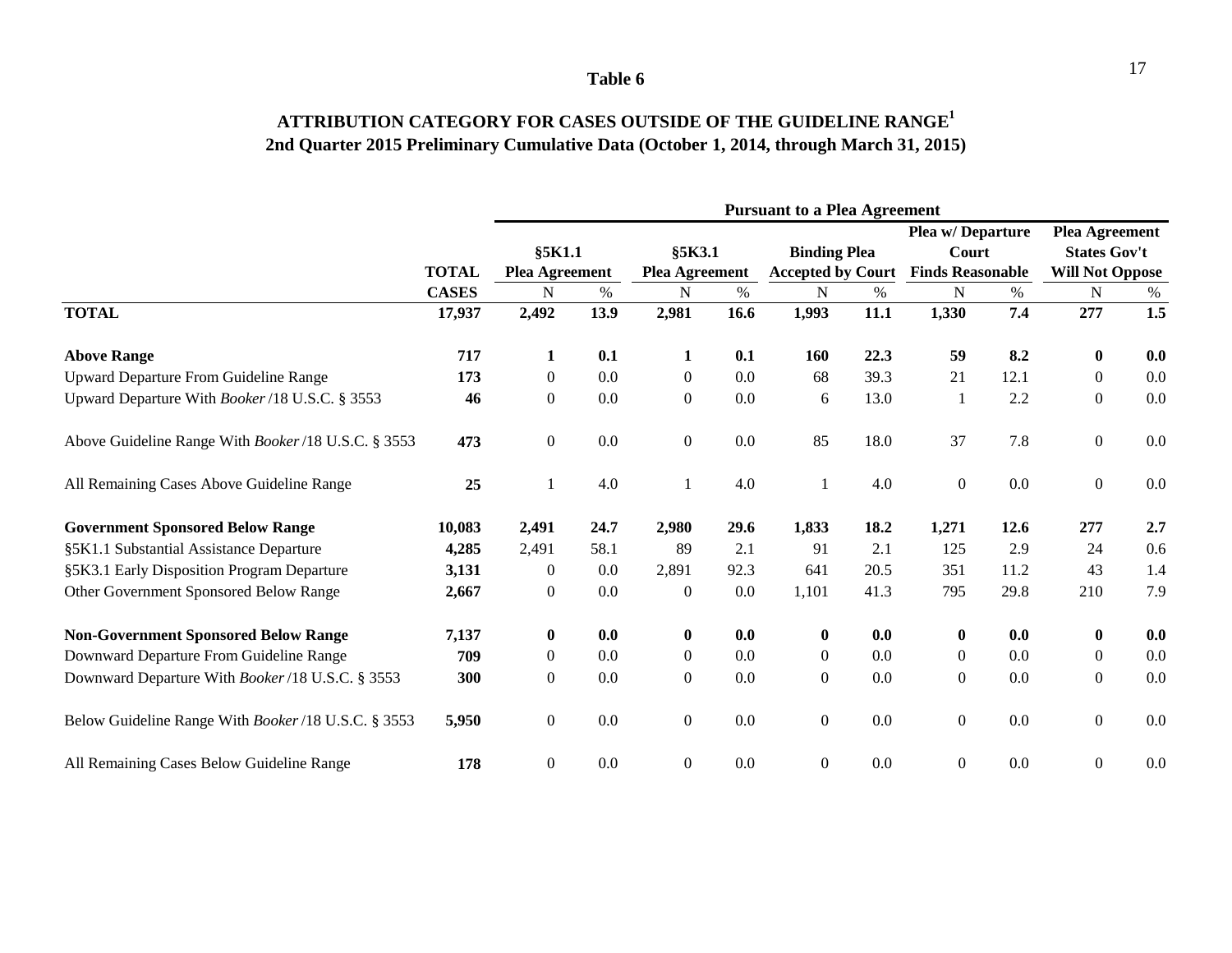### **Table 6 (cont.)**

|                                                        |                |      |                  |         |                  |      | <b>Pursuant to a Motion Not in a Plea Agreement</b> |      |                        |      |                |      |                       |      |
|--------------------------------------------------------|----------------|------|------------------|---------|------------------|------|-----------------------------------------------------|------|------------------------|------|----------------|------|-----------------------|------|
|                                                        | §5K1.1         |      | §5K3.1           |         | Other            |      | <b>Defense Motion/</b>                              |      | <b>Defense Motion/</b> |      | Other than     |      |                       |      |
|                                                        | Government     |      | Government       |         | Government       |      | Government                                          |      | Government             |      | a Plea/Motion  |      | <b>No Information</b> |      |
|                                                        | <b>Motion</b>  |      | <b>Motion</b>    |         | <b>Motion</b>    |      | Did Not Object                                      |      | Did Object             |      | by Parties     |      | <b>Available</b>      |      |
|                                                        | N              | $\%$ | N                | $\%$    | N                | $\%$ | N                                                   | $\%$ | N                      | $\%$ | N              | %    | N                     | $\%$ |
| <b>TOTAL</b>                                           | 1,732          | 9.7  | 65               | 0.4     | 1,118            | 6.2  | 3,003                                               | 16.7 | 2,475                  | 13.8 | 2,871          | 16.0 | 1,605                 | 8.9  |
| <b>Above Range</b>                                     | 2              | 0.3  | 0                | 0.0     | 122              | 17.0 | 8                                                   | 1.1  | $\mathbf{3}$           | 0.4  | 325            | 45.3 | 85                    | 11.9 |
| Upward Departure From Guideline Range                  | $\overline{0}$ | 0.0  | $\boldsymbol{0}$ | 0.0     | 30               | 17.3 | 1                                                   | 0.6  | $\boldsymbol{0}$       | 0.0  | 59             | 34.1 | 16                    | 9.2  |
| Upward Departure With Booker/<br>18 U.S.C. § 3553      | $\overline{0}$ | 0.0  | $\boldsymbol{0}$ | 0.0     | 16               | 34.8 | $\boldsymbol{0}$                                    | 0.0  | $\boldsymbol{0}$       | 0.0  | 28             | 60.9 | -1                    | 2.2  |
| Above Guideline Range With Booker/<br>18 U.S.C. § 3553 | $\overline{0}$ | 0.0  | $\boldsymbol{0}$ | 0.0     | 74               | 15.6 | 6                                                   | 1.3  | $\mathfrak{Z}$         | 0.6  | 236            | 49.9 | 49                    | 10.4 |
| All Remaining Cases Above Guideline Range              | $\overline{2}$ | 8.0  | $\boldsymbol{0}$ | $0.0\,$ | $\overline{2}$   | 8.0  |                                                     | 4.0  | $\boldsymbol{0}$       | 0.0  | $\overline{2}$ | 8.0  | 19                    | 76.0 |
| <b>Government Sponsored Below Range</b>                | 1,730          | 17.2 | 65               | 0.6     | 996              | 9.9  | 842                                                 | 8.4  | 565                    | 5.6  | 496            | 4.9  | 215                   | 2.1  |
| §5K1.1 Substantial Assistance Departure                | 1,730          | 40.4 | 9                | 0.2     | 263              | 6.1  | 384                                                 | 9.0  | 213                    | 5.0  | 279            | 6.5  | 67                    | 1.6  |
| §5K3.1 Early Disposition Program Departure             | $\overline{0}$ | 0.0  | 56               | 1.8     | 86               | 2.7  | 161                                                 | 5.1  | 224                    | 7.2  | 66             | 2.1  | 84                    | 2.7  |
| Other Government Sponsored Below Range                 | $\overline{0}$ | 0.0  | $\overline{0}$   | 0.0     | 647              | 24.3 | 297                                                 | 11.1 | 128                    | 4.8  | 151            | 5.7  | 64                    | 2.4  |
| <b>Non-Government Sponsored Below Range</b>            | $\bf{0}$       | 0.0  | $\bf{0}$         | 0.0     | $\bf{0}$         | 0.0  | 2,153                                               | 30.2 | 1,907                  | 26.7 | 2,050          | 28.7 | 1,305                 | 18.3 |
| Downward Departure From Guideline Range                | $\overline{0}$ | 0.0  | 0                | 0.0     | $\boldsymbol{0}$ | 0.0  | 358                                                 | 50.5 | 117                    | 16.5 | 163            | 23.0 | 87                    | 12.3 |
| Downward Departure With Booker/<br>18 U.S.C. § 3553    | $\Omega$       | 0.0  | $\overline{0}$   | 0.0     | $\boldsymbol{0}$ | 0.0  | 96                                                  | 32.0 | 99                     | 33.0 | 121            | 40.3 | 39                    | 13.0 |
| Below Guideline Range With Booker/<br>18 U.S.C. § 3553 | $\overline{0}$ | 0.0  | $\boldsymbol{0}$ | 0.0     | $\boldsymbol{0}$ | 0.0  | 1,699                                               | 28.6 | 1,688                  | 28.4 | 1,759          | 29.6 | 1,011                 | 17.0 |
| All Remaining Cases Below Guideline Range              | $\overline{0}$ | 0.0  | $\theta$         | 0.0     | $\overline{0}$   | 0.0  | $\overline{0}$                                      | 0.0  | 3                      | 1.7  | 7              | 3.9  | 168                   | 94.4 |

 $<sup>1</sup>$  Multiple attributions may be made on the SOR. Therefore, the numbers reported in this table may exceed the number of total cases. For example, among SORs with an attribution, 3,419 cases indicated more than</sup> one attribution. Note that only outside of the range cases are included in this table. Descriptions of variables used in this table are provided in Appendix A.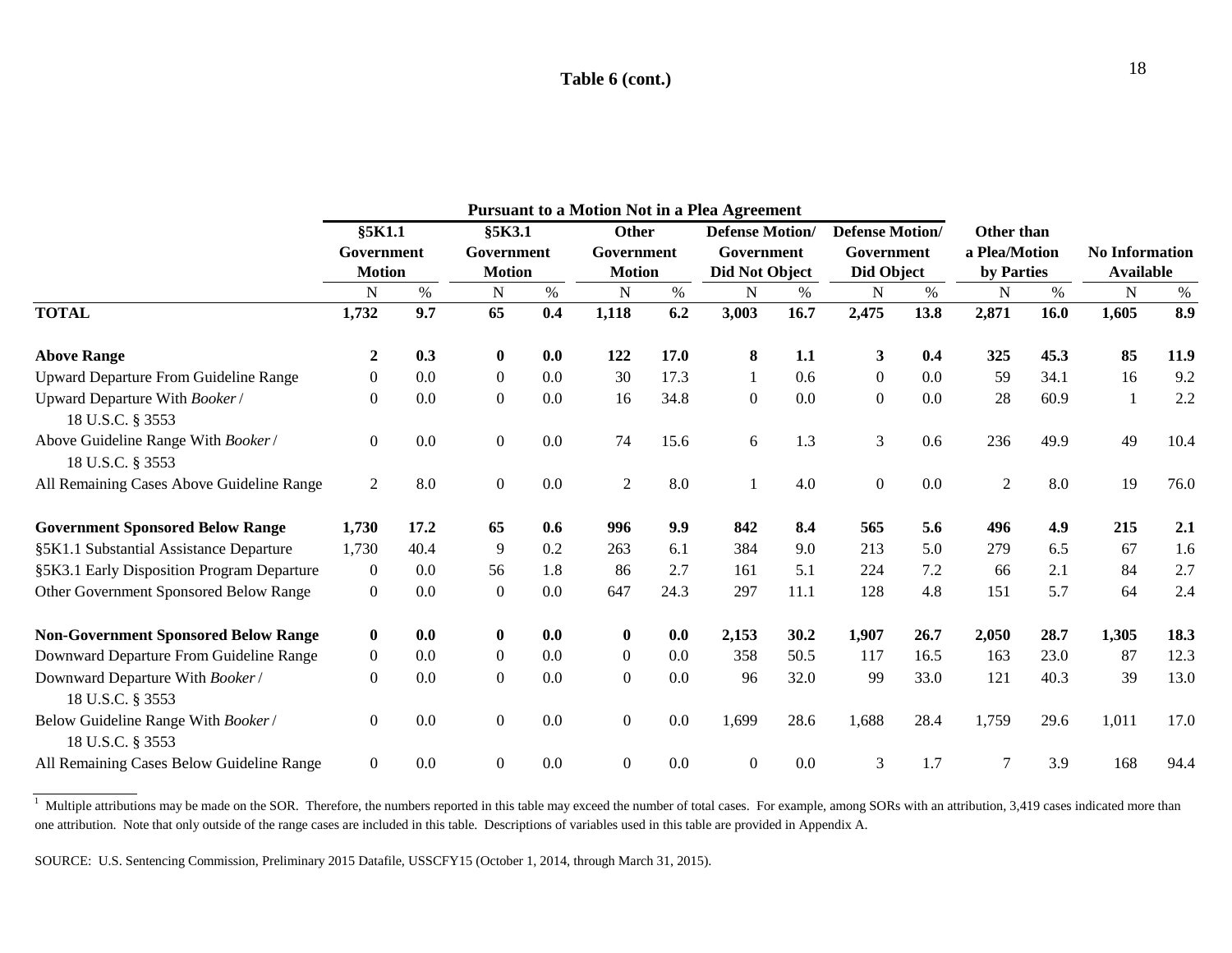### **§5K1.1 SUBSTANTIAL ASSISTANCE DEPARTURE CASES: DEGREE OF DECREASE FOR OFFENDERS IN EACH PRIMARY OFFENSE CATEGORY1 2nd Quarter 2015 Preliminary Cumulative Data (October 1, 2014, through March 31, 2015)**

|                                           |                  | Median<br><b>Sentence</b> | <b>Median Decrease</b><br>in Months From | <b>Median Percent</b><br><b>Decrease From</b> |
|-------------------------------------------|------------------|---------------------------|------------------------------------------|-----------------------------------------------|
| <b>PRIMARY OFFENSE</b>                    | ${\bf N}$        | in Months                 | <b>Guideline Minimum</b>                 | <b>Guideline Minimum</b>                      |
| <b>TOTAL</b>                              | 4,077            | 33                        | 30                                       | 50.0                                          |
| <b>Murder</b>                             | 6                | 112                       | 194                                      | 60.6                                          |
| Manslaughter                              | $\boldsymbol{0}$ | $\overline{\phantom{a}}$  | $-$                                      |                                               |
| <b>Kidnapping/Hostage Taking</b>          | 3                | 120                       | 47                                       | 40.0                                          |
| <b>Sexual Abuse</b>                       | 26               | 72                        | 58                                       | 45.6                                          |
| <b>Assault</b>                            | 3                | 60                        | 10                                       | 15.8                                          |
| <b>Robbery</b>                            | 42               | 46                        | 21                                       | 28.5                                          |
| <b>Arson</b>                              | 10               | 52                        | 20                                       | 39.8                                          |
| <b>Drugs - Trafficking</b>                | 2,413            | 42                        | 40                                       | 48.2                                          |
| <b>Drugs - Communication Facility</b>     | 21               | $\mathbf{1}$              | 24                                       | 95.6                                          |
| <b>Drugs - Simple Possession</b>          | $\mathbf{0}$     | $-$                       | $-$                                      | $\overline{a}$                                |
| <b>Firearms</b>                           | 339              | 48                        | 33                                       | 43.3                                          |
| Burglary/B&E                              | $\overline{c}$   | --                        | --                                       | $\overline{a}$                                |
| <b>Auto Theft</b>                         | 3                | $\mathbf{1}$              | 9                                        | 90.0                                          |
| Larceny                                   | 30               | 8                         | 18                                       | 67.1                                          |
| <b>Fraud</b>                              | 635              | 12                        | 21                                       | 73.8                                          |
| <b>Embezzlement</b>                       | 10               | 10                        | 12                                       | 73.4                                          |
| <b>Forgery/Counterfeiting</b>             | 17               | 13                        | 7                                        | 31.5                                          |
| <b>Bribery</b>                            | 23               | $\mathbf{0}$              | 24                                       | 99.9                                          |
| <b>Tax</b>                                | 38               | $\theta$                  | 15                                       | 100.0                                         |
| <b>Money Laundering</b>                   | 78               | 15                        | 25                                       | 60.7                                          |
| <b>Racketeering/Extortion</b>             | 86               | 25                        | 23                                       | 49.4                                          |
| <b>Gambling/Lottery</b>                   | 6                | 1                         | $\tau$                                   | 91.7                                          |
| <b>Civil Rights</b>                       | 3                | 9                         | 66                                       | 88.5                                          |
| Immigration                               | 126              | 13                        | 10                                       | 45.6                                          |
| <b>Child Pornography</b>                  | 34               | 140                       | 69                                       | 35.9                                          |
| <b>Prison Offenses</b>                    | 5                | 7                         | 10                                       | 53.3                                          |
| <b>Administration of Justice Offenses</b> | 34               | $\mathbf{0}$              | 10                                       | 100.0                                         |
| <b>Environmental/Wildlife</b>             | 11               | $\theta$                  | 18                                       | 99.7                                          |
| <b>National Defense</b>                   | 16               | 14                        | 32                                       | 67.0                                          |
| Antitrust                                 | 6                | 15                        | 16                                       | 52.3                                          |
| Food & Drug                               | 6                | $\boldsymbol{0}$          | 18                                       | 100.0                                         |
| <b>Other Miscellaneous Offenses</b>       | 45               | $\theta$                  | 15                                       | 99.8                                          |

<sup>&</sup>lt;sup>1</sup> Of the 34,725 cases, 4,285 received a §5K1.1 substantial assistance departure. Of these, 4,115 cases had complete guideline application information. Due to an inability to calculate the extent of departure for cases with a guideline minimum of life, an additional 37 cases were also excluded from this table. Of the remaining 4,078 cases, one was excluded due to missing sentence information. Note that the information presented in this table does include sentences of probation, but does not include any time of alternative confinement as described in USSG §5C1.1. Descriptions of variables used in this table are provided in Appendix A.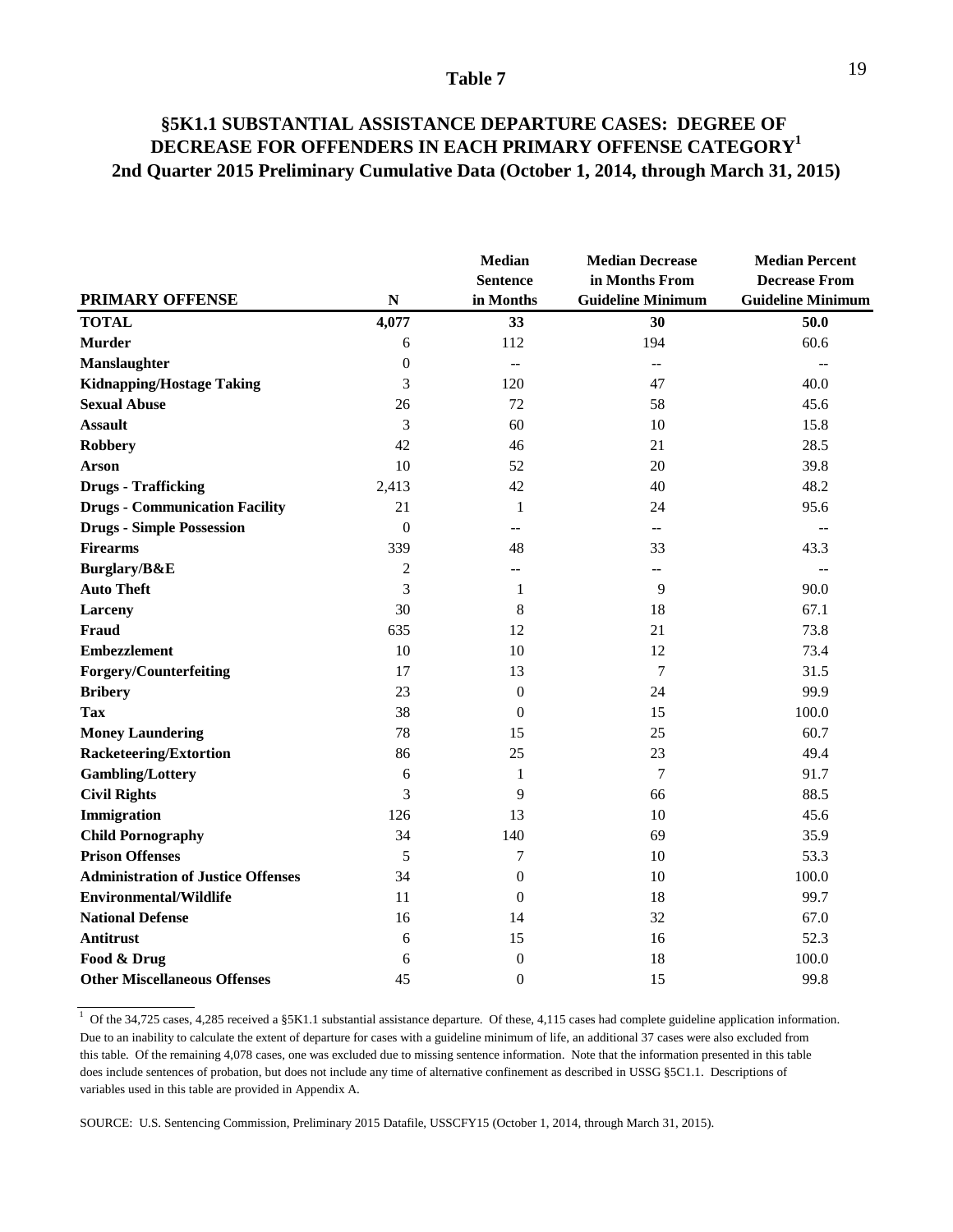### **§5K3.1 EARLY DISPOSITION PROGRAM DEPARTURE CASES: DEGREE OF DECREASE FOR OFFENDERS IN EACH PRIMARY OFFENSE CATEGORY1 2nd Quarter 2015 Preliminary Cumulative Data (October 1, 2014, through March 31, 2015)**

|                                           |                  | <b>Median</b><br><b>Sentence</b> | <b>Median Decrease</b><br>in Months From | <b>Median Percent</b><br><b>Decrease From</b> |
|-------------------------------------------|------------------|----------------------------------|------------------------------------------|-----------------------------------------------|
| <b>PRIMARY OFFENSE</b>                    | ${\bf N}$        | in Months                        | <b>Guideline Minimum</b>                 | <b>Guideline Minimum</b>                      |
| <b>TOTAL</b>                              | 2,885            | 12                               | $\bf 8$                                  | 41.8                                          |
| <b>Murder</b>                             | $\boldsymbol{0}$ |                                  |                                          |                                               |
| Manslaughter                              | $\overline{0}$   | $-$                              |                                          |                                               |
| <b>Kidnapping/Hostage Taking</b>          | 0                |                                  |                                          |                                               |
| <b>Sexual Abuse</b>                       | 0                |                                  |                                          |                                               |
| <b>Assault</b>                            | 1                |                                  |                                          |                                               |
| <b>Robbery</b>                            | 1                |                                  |                                          |                                               |
| <b>Arson</b>                              | $\overline{0}$   | $\overline{a}$                   |                                          |                                               |
| <b>Drugs - Trafficking</b>                | 595              | 24                               | 26                                       | 52.9                                          |
| <b>Drugs - Communication Facility</b>     | $\mathbf{1}$     | $-$                              |                                          |                                               |
| <b>Drugs - Simple Possession</b>          | 1                | $\qquad \qquad -$                | --                                       | $\overline{a}$                                |
| <b>Firearms</b>                           | 5                | 30                               | 20                                       | 40.0                                          |
| Burglary/B&E                              | $\overline{0}$   |                                  |                                          |                                               |
| <b>Auto Theft</b>                         | 0                | --                               |                                          |                                               |
| Larceny                                   | 0                |                                  |                                          |                                               |
| Fraud                                     | 1                |                                  |                                          |                                               |
| <b>Embezzlement</b>                       | 1                |                                  |                                          |                                               |
| <b>Forgery/Counterfeiting</b>             | $\boldsymbol{0}$ |                                  |                                          |                                               |
| <b>Bribery</b>                            | 1                |                                  |                                          |                                               |
| Tax                                       | $\overline{0}$   |                                  |                                          |                                               |
| <b>Money Laundering</b>                   | $\boldsymbol{0}$ |                                  |                                          |                                               |
| <b>Racketeering/Extortion</b>             | 0                |                                  |                                          |                                               |
| <b>Gambling/Lottery</b>                   | $\overline{0}$   |                                  |                                          |                                               |
| <b>Civil Rights</b>                       | 0                | $-$                              |                                          |                                               |
| Immigration                               | 2,277            | 10                               | 6                                        | 40.0                                          |
| <b>Child Pornography</b>                  | $\overline{0}$   |                                  |                                          |                                               |
| <b>Prison Offenses</b>                    | $\overline{0}$   |                                  |                                          |                                               |
| <b>Administration of Justice Offenses</b> | 1                |                                  |                                          |                                               |
| <b>Environmental/Wildlife</b>             | 0                |                                  |                                          |                                               |
| <b>National Defense</b>                   | $\theta$         |                                  |                                          |                                               |
| Antitrust                                 | 0                |                                  |                                          |                                               |
| Food & Drug                               | 0                |                                  |                                          |                                               |
| <b>Other Miscellaneous Offenses</b>       | $\theta$         |                                  |                                          |                                               |

<sup>1</sup> Of the 34,725 cases, 3,131 received a §5K3.1 early disposition program departure. Of these, 2,886 cases had complete guideline application information. Of these cases, one was excluded due to missing sentence information. Note that the information presented in this table does include sentences of probation, but does not include any time of alternative confinement as described in USSG §5C1.1. Descriptions of variables used in this table are provided in Appendix A.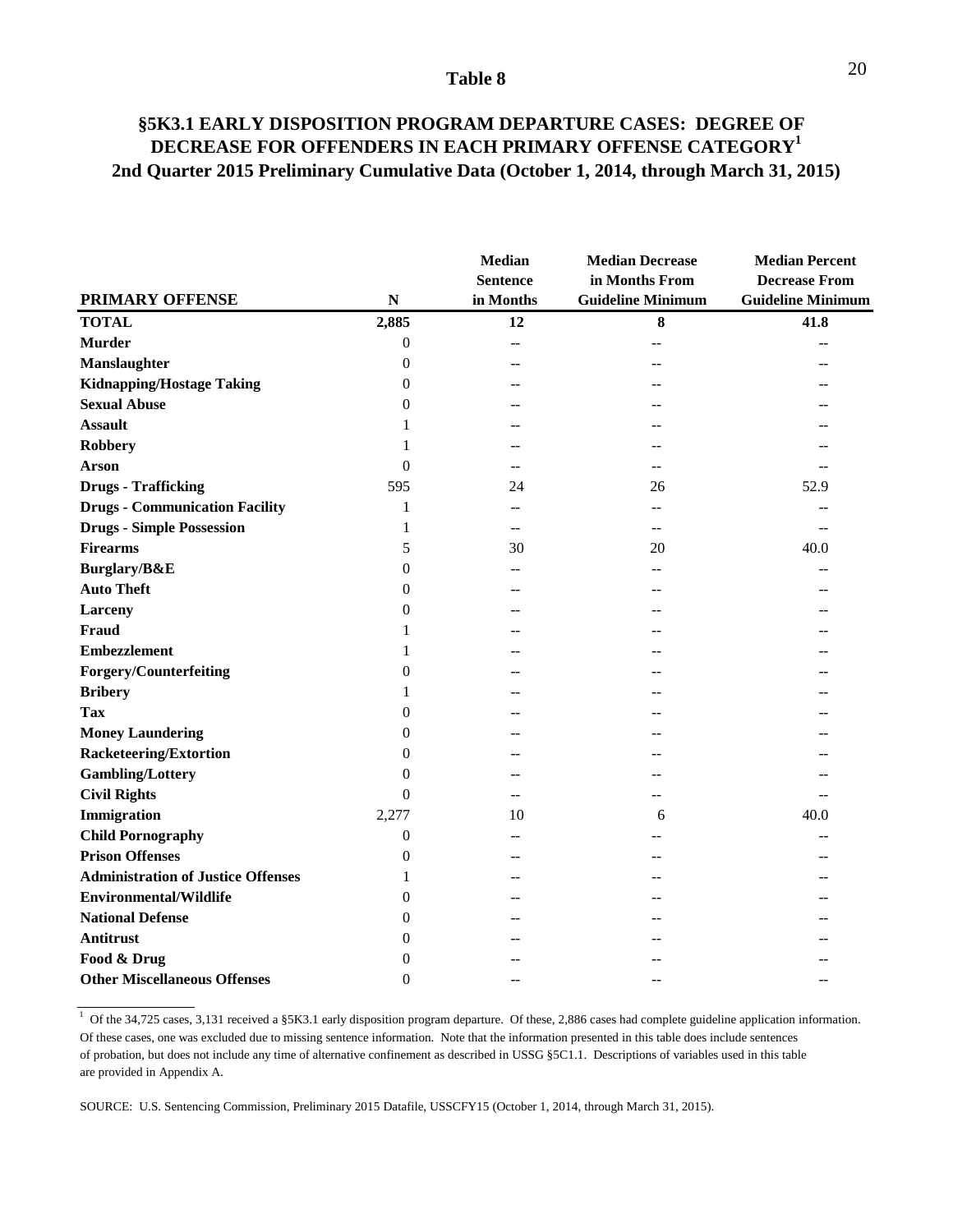### **OTHER GOVERNMENT SPONSORED BELOW RANGE CASES: DEGREE OF DECREASE FOR OFFENDERS IN EACH PRIMARY OFFENSE CATEGORY1 2nd Quarter 2015 Preliminary Cumulative Data (October 1, 2014, through March 31, 2015)**

|                                           |                  | <b>Median</b><br><b>Sentence</b>              | <b>Median Decrease</b><br>in Months From | <b>Median Percent</b><br><b>Decrease From</b> |  |
|-------------------------------------------|------------------|-----------------------------------------------|------------------------------------------|-----------------------------------------------|--|
| <b>PRIMARY OFFENSE</b>                    | ${\bf N}$        | in Months                                     | <b>Guideline Minimum</b>                 | <b>Guideline Minimum</b>                      |  |
| <b>TOTAL</b>                              | 2,539            | 36                                            | 20                                       | 40.5                                          |  |
| <b>Murder</b>                             | 5                | 108                                           | 51                                       | 30.0                                          |  |
| Manslaughter                              | $\overline{c}$   | --                                            |                                          |                                               |  |
| <b>Kidnapping/Hostage Taking</b>          | $\mathbf{1}$     | $\mathord{\hspace{1pt}\text{--}\hspace{1pt}}$ | $-$                                      |                                               |  |
| <b>Sexual Abuse</b>                       | 43               | 120                                           | 55                                       | 38.4                                          |  |
| <b>Assault</b>                            | 48               | 15                                            | 15                                       | 56.0                                          |  |
| <b>Robbery</b>                            | 29               | 57                                            | 17                                       | 20.5                                          |  |
| <b>Arson</b>                              | $\overline{4}$   | 30                                            | 5                                        | 26.8                                          |  |
| <b>Drugs - Trafficking</b>                | 1,070            | 60                                            | 28                                       | 35.7                                          |  |
| <b>Drugs - Communication Facility</b>     | 14               | 14                                            | 18                                       | 55.0                                          |  |
| <b>Drugs - Simple Possession</b>          | $\overline{c}$   | $\overline{a}$                                | $-$                                      | $-$                                           |  |
| <b>Firearms</b>                           | 302              | 51                                            | 17                                       | 27.0                                          |  |
| Burglary/B&E                              | $\boldsymbol{0}$ | $-$                                           |                                          |                                               |  |
| <b>Auto Theft</b>                         | 1                | $- -$                                         | --                                       |                                               |  |
| Larceny                                   | 37               | $\theta$                                      | 10                                       | 100.0                                         |  |
| <b>Fraud</b>                              | 272              | 14                                            | 13                                       | 55.4                                          |  |
| <b>Embezzlement</b>                       | $\overline{7}$   | 18                                            | 9                                        | 35.1                                          |  |
| <b>Forgery/Counterfeiting</b>             | 12               | $\boldsymbol{0}$                              | 15                                       | 99.9                                          |  |
| <b>Bribery</b>                            | 9                | 5                                             | 18                                       | 83.3                                          |  |
| <b>Tax</b>                                | 30               | 6                                             | 13                                       | 76.4                                          |  |
| <b>Money Laundering</b>                   | 45               | 11                                            | 18                                       | 75.0                                          |  |
| <b>Racketeering/Extortion</b>             | 66               | 24                                            | 18                                       | 47.3                                          |  |
| <b>Gambling/Lottery</b>                   | 5                | $\mathbf{0}$                                  | $\,8\,$                                  | 100.0                                         |  |
| <b>Civil Rights</b>                       | 5                | 24                                            | 9                                        | 37.8                                          |  |
| Immigration                               | 200              | 15                                            | 11                                       | 40.0                                          |  |
| <b>Child Pornography</b>                  | 182              | 68                                            | 51                                       | 42.9                                          |  |
| <b>Prison Offenses</b>                    | 14               | 12                                            | 7                                        | 48.0                                          |  |
| <b>Administration of Justice Offenses</b> | 50               | 7                                             | 12                                       | 72.0                                          |  |
| <b>Environmental/Wildlife</b>             | 7                | $\theta$                                      | 12                                       | 100.0                                         |  |
| <b>National Defense</b>                   | 5                | 12                                            | 18                                       | 59.9                                          |  |
| <b>Antitrust</b>                          | 1                | $-$                                           | --                                       |                                               |  |
| Food & Drug                               | $\overline{2}$   |                                               | --                                       |                                               |  |
| <b>Other Miscellaneous Offenses</b>       | 69               | $\overline{0}$                                | 12                                       | 100.0                                         |  |

<sup>&</sup>lt;sup>1</sup> Of the 34,725 cases, 2,667 received an other government sponsored downward departure. Of these, 2,569 cases had complete guideline application information. Due to an inability to calculate the extent of departure for cases with a guideline minimum of life, an additional 28 cases were also excluded from this table. Of the remaining 2,541 cases, two were excluded due to missing sentence information. Note that the information presented in this table does include sentences of probation, but does not include any time of alternative confinement as described in USSG §5C1.1. Descriptions of variables used in this table are provided in Appendix A.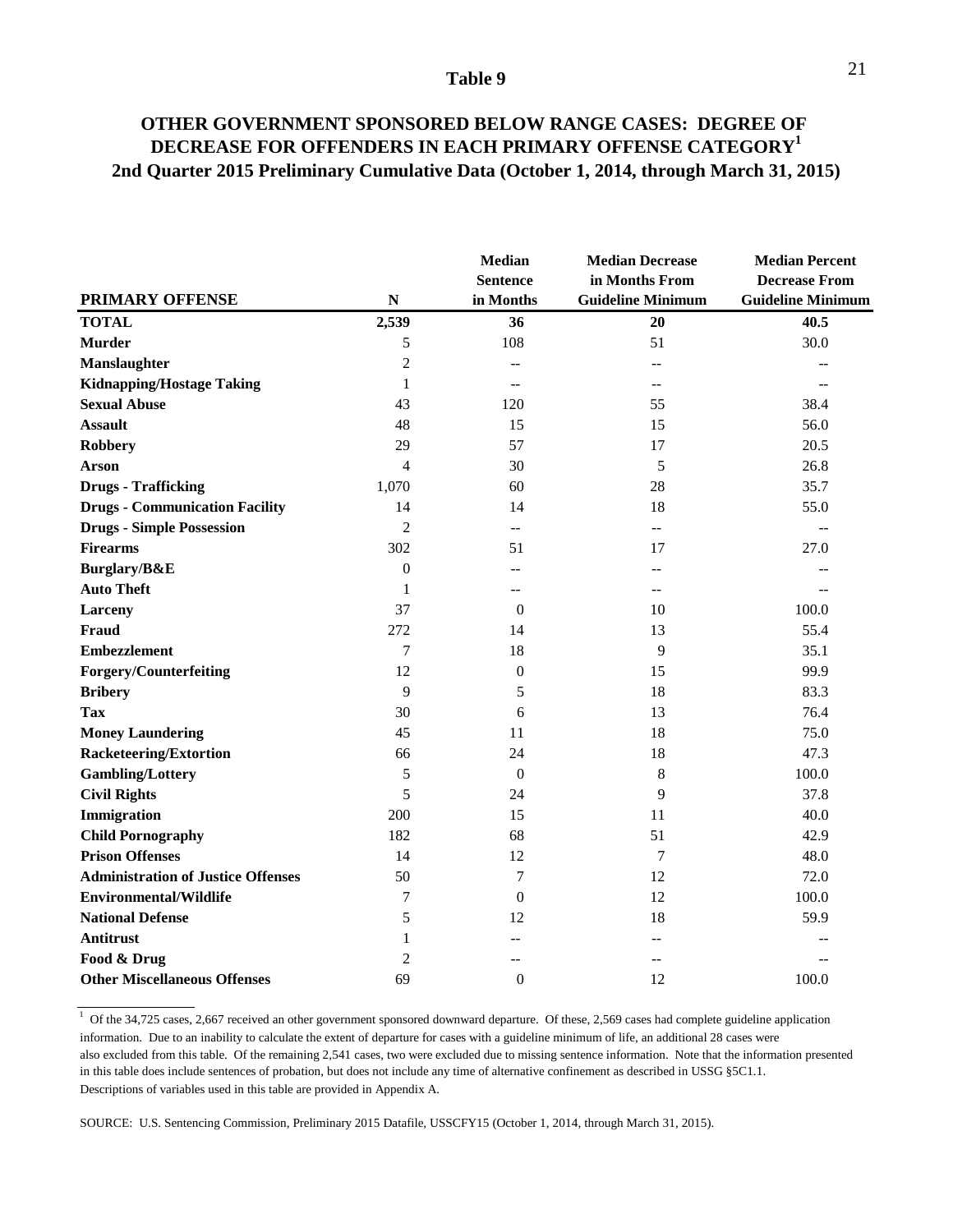### **DOWNWARD DEPARTURES FROM GUIDELINE RANGE: DEGREE OF DECREASE FOR OFFENDERS IN EACH PRIMARY OFFENSE CATEGORY1 2nd Quarter 2015 Preliminary Cumulative Data (October 1, 2014, through March 31, 2015)**

|                                           |                  | <b>Median</b><br><b>Sentence</b> | <b>Median Decrease</b><br>in Months From | <b>Median Percent</b><br><b>Decrease From</b> |  |
|-------------------------------------------|------------------|----------------------------------|------------------------------------------|-----------------------------------------------|--|
| <b>PRIMARY OFFENSE</b>                    | ${\bf N}$        | in Months                        | <b>Guideline Minimum</b>                 | <b>Guideline Minimum</b>                      |  |
| <b>TOTAL</b>                              | 690              | 24                               | 12                                       | 35.1                                          |  |
| <b>Murder</b>                             | $\boldsymbol{0}$ | $-$                              |                                          |                                               |  |
| <b>Manslaughter</b>                       | $\Omega$         |                                  |                                          |                                               |  |
| <b>Kidnapping/Hostage Taking</b>          | $\overline{0}$   | $-$                              |                                          |                                               |  |
| <b>Sexual Abuse</b>                       | 3                | 12                               | 6                                        | 38.1                                          |  |
| <b>Assault</b>                            | 5                | 24                               | 4                                        | 14.6                                          |  |
| <b>Robbery</b>                            | 6                | 33                               | 13                                       | 24.4                                          |  |
| <b>Arson</b>                              | $\theta$         | $\overline{a}$                   | $-$                                      | $\overline{a}$                                |  |
| <b>Drugs - Trafficking</b>                | 137              | 58                               | 17                                       | 28.1                                          |  |
| <b>Drugs - Communication Facility</b>     | $\mathbf{1}$     | $-$                              | $-$                                      | $-$                                           |  |
| <b>Drugs - Simple Possession</b>          | $\boldsymbol{0}$ | $-$                              | --                                       | --                                            |  |
| <b>Firearms</b>                           | 62               | 32                               | 12                                       | 25.2                                          |  |
| Burglary/B&E                              | $\theta$         | $-$                              |                                          |                                               |  |
| <b>Auto Theft</b>                         | 1                | $- -$                            | --                                       |                                               |  |
| <b>Larceny</b>                            | 7                | 4                                | 8                                        | 66.7                                          |  |
| <b>Fraud</b>                              | 57               | 18                               | 15                                       | 61.9                                          |  |
| <b>Embezzlement</b>                       | 4                | $\overline{2}$                   | 8                                        | 88.7                                          |  |
| <b>Forgery/Counterfeiting</b>             | 5                | 8                                | 12                                       | 84.2                                          |  |
| <b>Bribery</b>                            | $\overline{2}$   |                                  |                                          | $\overline{a}$                                |  |
| <b>Tax</b>                                | 11               | $\overline{0}$                   | 15                                       | 100.0                                         |  |
| <b>Money Laundering</b>                   | 9                | 18                               | 9                                        | 35.1                                          |  |
| <b>Racketeering/Extortion</b>             | 11               | 33                               | 12                                       | 35.3                                          |  |
| <b>Gambling/Lottery</b>                   | $\boldsymbol{0}$ | $-$                              |                                          |                                               |  |
| <b>Civil Rights</b>                       | 0                | $-$                              | $-$                                      |                                               |  |
| Immigration                               | 334              | 21                               | 12                                       | 35.1                                          |  |
| <b>Child Pornography</b>                  | 12               | 30                               | 60                                       | 69.1                                          |  |
| <b>Prison Offenses</b>                    | $\boldsymbol{0}$ | $\overline{a}$                   | $- -$                                    | $\overline{a}$                                |  |
| <b>Administration of Justice Offenses</b> | 8                | 14                               | 9                                        | 31.3                                          |  |
| <b>Environmental/Wildlife</b>             | $\overline{0}$   | --                               |                                          |                                               |  |
| <b>National Defense</b>                   | $\overline{2}$   | $\overline{a}$                   |                                          |                                               |  |
| Antitrust                                 | $\overline{0}$   |                                  |                                          |                                               |  |
| Food & Drug                               | 2                |                                  |                                          |                                               |  |
| <b>Other Miscellaneous Offenses</b>       | 11               | $\theta$                         | $\overline{7}$                           | 100.0                                         |  |

 $1$  Of the 34,725 cases, 709 received a downward departure from the guideline range. Of these, 691 cases had complete guideline application information. Due to an inability to calculate the extent of departure for cases with a guideline minimum of life, one additional case was also excluded from this table. Note that the information presented in this table does include sentences of probation, but does not include any time of alternative confinement as described in USSG §5C1.1. Descriptions of variables used in this table are provided in Appendix A.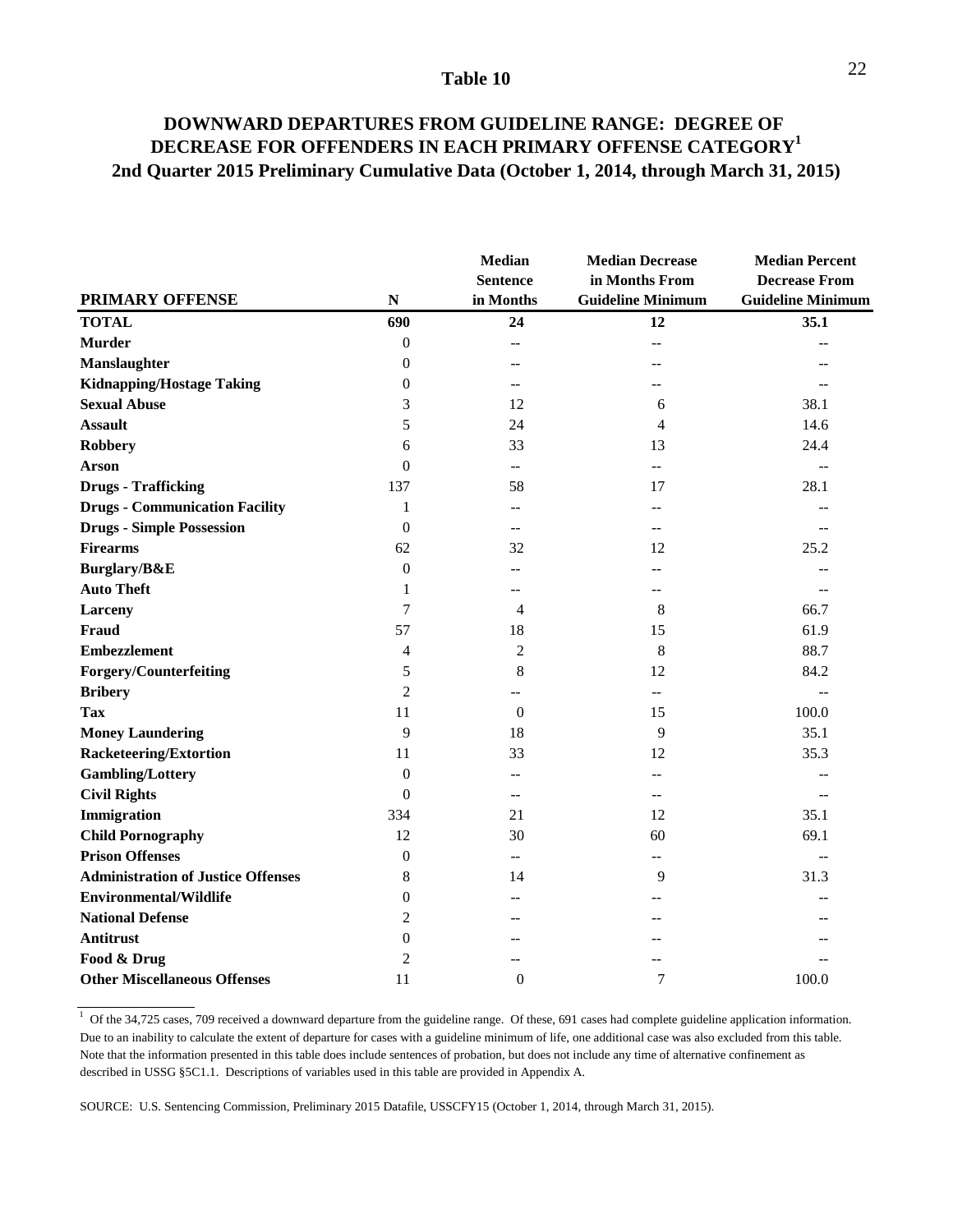### **DOWNWARD DEPARTURES WITH** *BOOKER* **/18 U.S.C. § 3553: DEGREE OF DECREASE FOR OFFENDERS IN EACH PRIMARY OFFENSE CATEGORY1 2nd Quarter 2015 Preliminary Cumulative Data (October 1, 2014, through March 31, 2015)**

|                                           |                  | <b>Median</b><br><b>Sentence</b>              | <b>Median Decrease</b><br>in Months From | <b>Median Percent</b><br><b>Decrease From</b> |
|-------------------------------------------|------------------|-----------------------------------------------|------------------------------------------|-----------------------------------------------|
| <b>PRIMARY OFFENSE</b>                    | $\mathbf N$      | in Months                                     | <b>Guideline Minimum</b>                 | <b>Guideline Minimum</b>                      |
| <b>TOTAL</b>                              | 291              | 30                                            | 22                                       | 42.9                                          |
| <b>Murder</b>                             | $\boldsymbol{0}$ | $-$                                           | $-$                                      |                                               |
| Manslaughter                              | $\boldsymbol{0}$ | $-$                                           |                                          |                                               |
| <b>Kidnapping/Hostage Taking</b>          | $\boldsymbol{0}$ | $\mathord{\hspace{1pt}\text{--}\hspace{1pt}}$ | $-$                                      |                                               |
| <b>Sexual Abuse</b>                       | 3                | 180                                           | 46                                       | 23.4                                          |
| <b>Assault</b>                            | 6                | 16                                            | 14                                       | 47.4                                          |
| <b>Robbery</b>                            | 6                | 84                                            | 17                                       | 28.8                                          |
| <b>Arson</b>                              | $\theta$         | $\overline{a}$                                | $-$                                      | $-$                                           |
| <b>Drugs - Trafficking</b>                | 109              | 51                                            | 31                                       | 36.2                                          |
| <b>Drugs - Communication Facility</b>     | $\overline{c}$   | $-$                                           |                                          |                                               |
| <b>Drugs - Simple Possession</b>          | $\mathbf{0}$     | $-$                                           | $-$                                      |                                               |
| <b>Firearms</b>                           | 27               | 48                                            | 19                                       | 33.3                                          |
| Burglary/B&E                              | $\theta$         | $-$                                           |                                          |                                               |
| <b>Auto Theft</b>                         | $\boldsymbol{0}$ | $\overline{a}$                                | $\overline{a}$                           |                                               |
| <b>Larceny</b>                            | 5                | $\theta$                                      | 12                                       | 100.0                                         |
| <b>Fraud</b>                              | 41               | 12                                            | 16                                       | 65.7                                          |
| <b>Embezzlement</b>                       | $\boldsymbol{0}$ | $\overline{a}$                                | $\overline{a}$                           |                                               |
| <b>Forgery/Counterfeiting</b>             | 3                | $\overline{4}$                                | 20                                       | 83.3                                          |
| <b>Bribery</b>                            | 1                |                                               | $- -$                                    |                                               |
| <b>Tax</b>                                | 9                | $\boldsymbol{0}$                              | 17                                       | 100.0                                         |
| <b>Money Laundering</b>                   | 4                | 6                                             | 19                                       | 89.1                                          |
| <b>Racketeering/Extortion</b>             | 7                | 60                                            | 66                                       | 43.7                                          |
| <b>Gambling/Lottery</b>                   | $\theta$         | $-$                                           |                                          |                                               |
| <b>Civil Rights</b>                       | $\overline{0}$   | $-$                                           | $-$                                      |                                               |
| Immigration                               | 33               | 18                                            | 16                                       | 46.7                                          |
| <b>Child Pornography</b>                  | 16               | 71                                            | 51                                       | 29.0                                          |
| <b>Prison Offenses</b>                    | 1                | $-$                                           | $- -$                                    | $-$                                           |
| <b>Administration of Justice Offenses</b> | 3                | 5                                             | 10                                       | 69.4                                          |
| <b>Environmental/Wildlife</b>             | 1                |                                               |                                          |                                               |
| <b>National Defense</b>                   | $\theta$         |                                               |                                          |                                               |
| Antitrust                                 | $\boldsymbol{0}$ | --                                            | --                                       | $\overline{a}$                                |
| Food & Drug                               | 4                | 4                                             | 36                                       | 93.3                                          |
| <b>Other Miscellaneous Offenses</b>       | 10               | 6                                             | 18                                       | 85.3                                          |

1 Of the 34,725 cases, 300 received a downward departure from the guideline range with *Booker*/18 U.S.C § 3553. Of these, 291 cases had complete guideline application information. Note that the information presented in this table does include sentences of probation, but does not include any time of alternative confinement as described in USSG §5C1.1. Descriptions of variables used in this table are provided in Appendix A.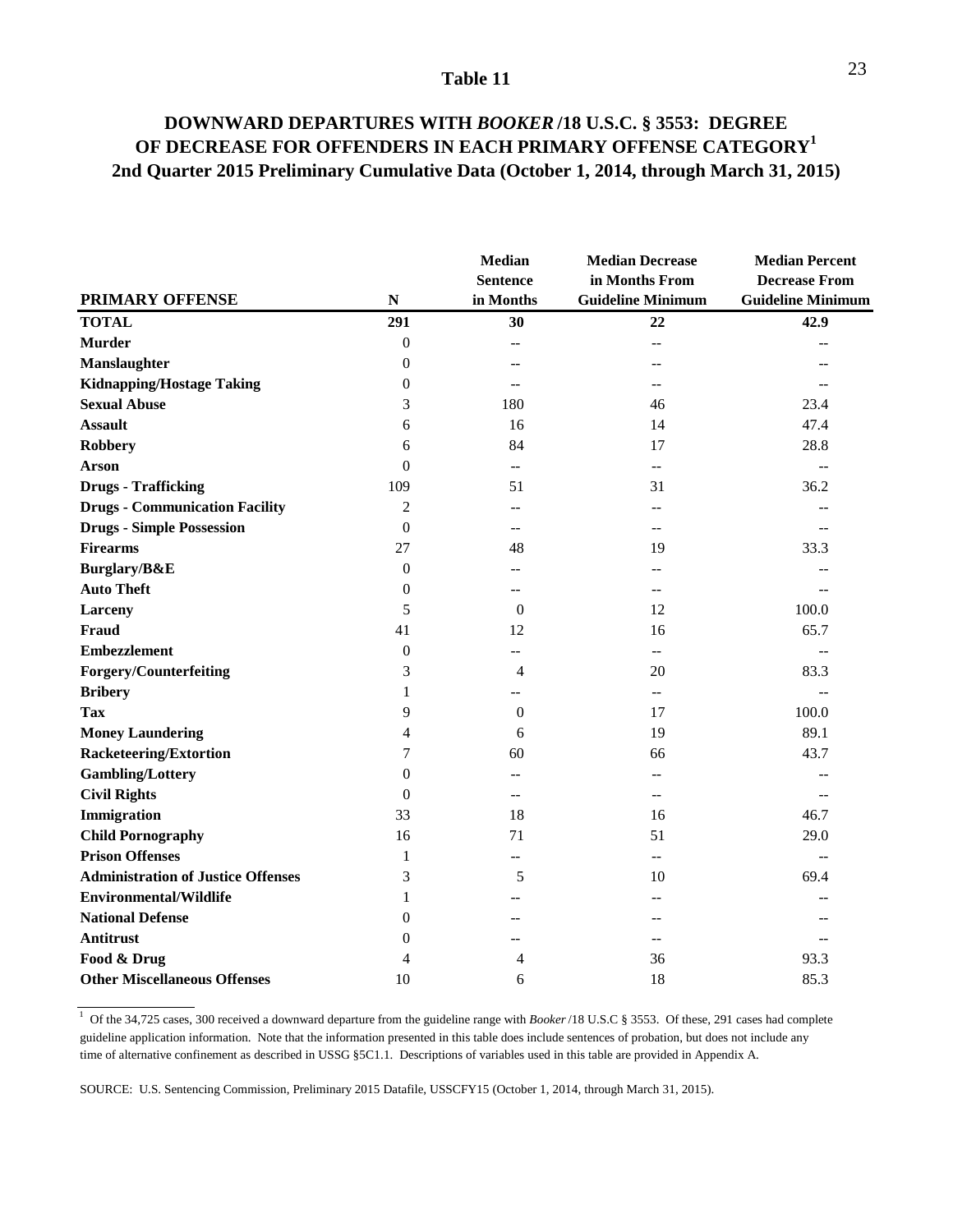### **BELOW GUIDELINE RANGE WITH** *BOOKER* **/18 U.S.C. § 3553: DEGREE OF DECREASE FOR OFFENDERS IN EACH PRIMARY OFFENSE CATEGORY1 2nd Quarter 2015 Preliminary Cumulative Data (October 1, 2014, through March 31, 2015)**

|                                           |                  | <b>Median</b><br><b>Sentence</b> | <b>Median Decrease</b><br>in Months From | <b>Median Percent</b><br><b>Decrease From</b> |  |
|-------------------------------------------|------------------|----------------------------------|------------------------------------------|-----------------------------------------------|--|
| <b>PRIMARY OFFENSE</b>                    | ${\bf N}$        | in Months                        | <b>Guideline Minimum</b>                 | <b>Guideline Minimum</b>                      |  |
| <b>TOTAL</b>                              | 5,768            | 27                               | 14                                       | 36.2                                          |  |
| <b>Murder</b>                             | $\overline{c}$   | $\overline{a}$                   | $\overline{\phantom{0}}$                 | $\overline{\phantom{a}}$                      |  |
| <b>Manslaughter</b>                       | 3                | 16                               | 14                                       | 46.7                                          |  |
| <b>Kidnapping/Hostage Taking</b>          | 6                | 154                              | 56                                       | 22.0                                          |  |
| <b>Sexual Abuse</b>                       | 46               | 84                               | 26                                       | 25.6                                          |  |
| <b>Assault</b>                            | 55               | 12                               | 9                                        | 50.0                                          |  |
| <b>Robbery</b>                            | 71               | 42                               | 22                                       | 27.3                                          |  |
| <b>Arson</b>                              | $\mathbf{0}$     | $\overline{a}$                   | --                                       | $-$                                           |  |
| <b>Drugs - Trafficking</b>                | 1,879            | 45                               | 19                                       | 29.8                                          |  |
| <b>Drugs - Communication Facility</b>     | 32               | 19                               | 12                                       | 46.4                                          |  |
| <b>Drugs - Simple Possession</b>          | $\mathbf{0}$     | $\overline{\phantom{a}}$         | $-$                                      | $-$                                           |  |
| <b>Firearms</b>                           | 681              | 40                               | 14                                       | 24.3                                          |  |
| Burglary/B&E                              | 3                | $\tau$                           | 5                                        | 30.0                                          |  |
| <b>Auto Theft</b>                         | 3                | 90                               | 18                                       | 20.0                                          |  |
| Larceny                                   | 100              | $\mathbf{0}$                     | 10                                       | 100.0                                         |  |
| <b>Fraud</b>                              | 909              | 15                               | 12                                       | 50.0                                          |  |
| <b>Embezzlement</b>                       | 41               | $\boldsymbol{0}$                 | 9                                        | 99.9                                          |  |
| <b>Forgery/Counterfeiting</b>             | 50               | 1                                | 11                                       | 95.7                                          |  |
| <b>Bribery</b>                            | 20               | 12                               | 12                                       | 51.6                                          |  |
| <b>Tax</b>                                | 111              | 6                                | 12                                       | 70.0                                          |  |
| <b>Money Laundering</b>                   | 93               | 16                               | 18                                       | 50.0                                          |  |
| <b>Racketeering/Extortion</b>             | 106              | 36                               | 17                                       | 30.7                                          |  |
| <b>Gambling/Lottery</b>                   | 9                | $\boldsymbol{0}$                 | 9                                        | 100.0                                         |  |
| <b>Civil Rights</b>                       | 13               | 5                                | 12                                       | 75.0                                          |  |
| Immigration                               | 856              | 18                               | 10                                       | 35.1                                          |  |
| <b>Child Pornography</b>                  | 355              | 78                               | 60                                       | 41.7                                          |  |
| <b>Prison Offenses</b>                    | 26               | 12                               | 6                                        | 32.9                                          |  |
| <b>Administration of Justice Offenses</b> | 121              | 6                                | 10                                       | 60.0                                          |  |
| <b>Environmental/Wildlife</b>             | 23               | 1                                | 12                                       | 91.7                                          |  |
| <b>National Defense</b>                   | 13               | 24                               | 33                                       | 50.0                                          |  |
| <b>Antitrust</b>                          | $\boldsymbol{0}$ | $\overline{a}$                   | --                                       | $\overline{a}$                                |  |
| Food & Drug                               | 3                | 6                                | 6                                        | 85.4                                          |  |
| <b>Other Miscellaneous Offenses</b>       | 138              | 1                                | 10                                       | 91.7                                          |  |

<sup>1</sup> Of the 34,725 cases, 5,950 were sentenced below the guideline range with *Booker*/18 U.S.C § 3553. Of these, 5,792 cases had complete guideline application information. Due to an inability to calculate the extent of departure for cases with a guideline minimum of life, an additional 22 cases were also excluded from this table. Of the remaining 5,770 cases, two were excluded due to missing sentence information. Note that the information presented in this table does include sentences of probation, but does not include any time of alternative confinement as described in USSG §5C1.1. Descriptions of variables used in this table are provided in Appendix A.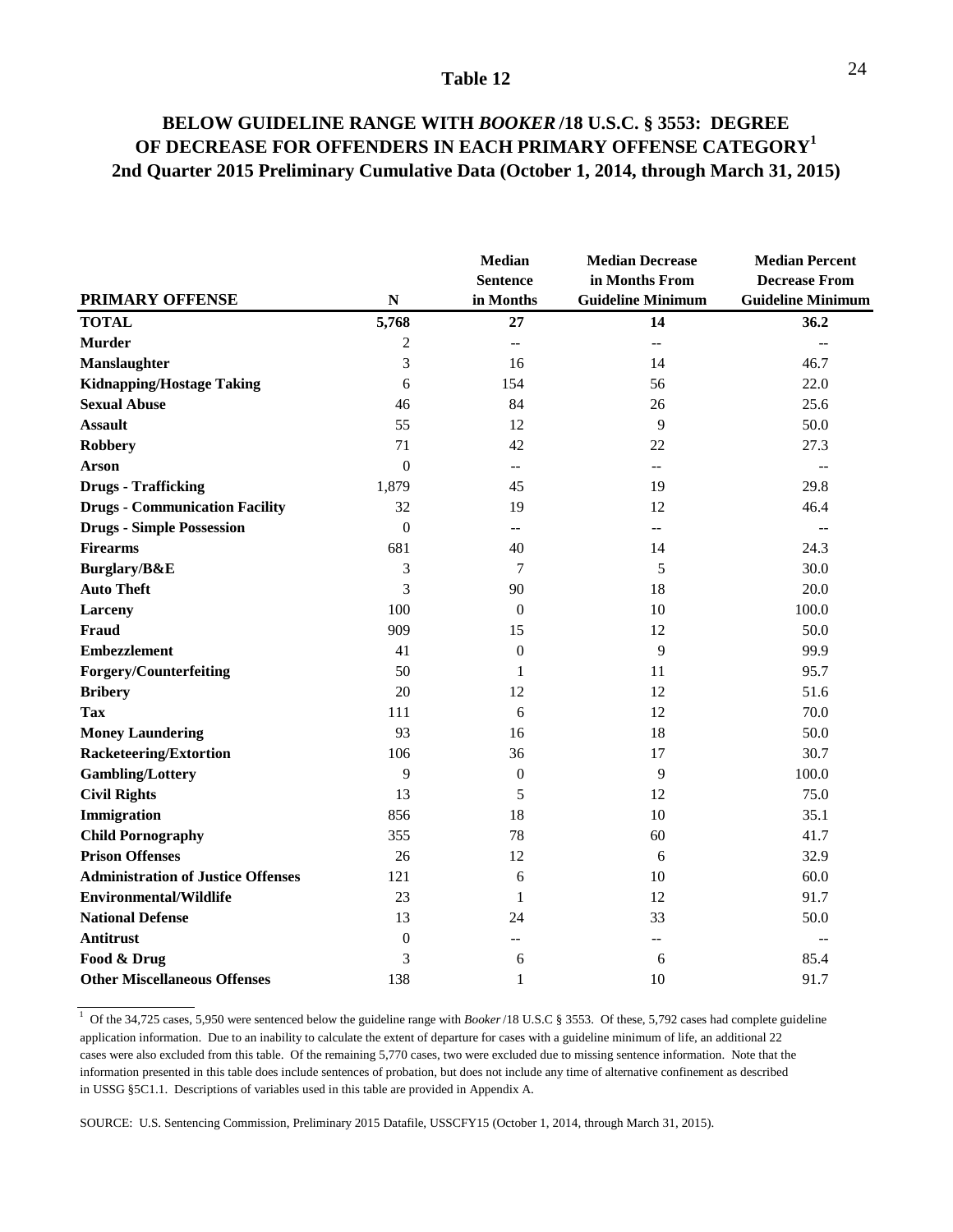### **ALL REMAINING BELOW GUIDELINE RANGE CASES: DEGREE OF DECREASE FOR OFFENDERS IN EACH PRIMARY OFFENSE CATEGORY1 2nd Quarter 2015 Preliminary Cumulative Data (October 1, 2014, through March 31, 2015)**

|                                           |                  | Median<br><b>Sentence</b> | <b>Median Decrease</b><br>in Months From | <b>Median Percent</b><br><b>Decrease From</b> |
|-------------------------------------------|------------------|---------------------------|------------------------------------------|-----------------------------------------------|
| <b>PRIMARY OFFENSE</b>                    | $\mathbf N$      | in Months                 | <b>Guideline Minimum</b>                 | <b>Guideline Minimum</b>                      |
| <b>TOTAL</b>                              | 157              | 6                         | 8                                        | 67.0                                          |
| <b>Murder</b>                             | $\boldsymbol{0}$ | $-$                       |                                          |                                               |
| Manslaughter                              | $\theta$         | --                        |                                          |                                               |
| <b>Kidnapping/Hostage Taking</b>          | $\boldsymbol{0}$ |                           |                                          |                                               |
| <b>Sexual Abuse</b>                       | $\theta$         |                           |                                          |                                               |
| <b>Assault</b>                            | $\overline{2}$   |                           |                                          |                                               |
| <b>Robbery</b>                            | 1                |                           |                                          |                                               |
| <b>Arson</b>                              | $\theta$         | $-$                       |                                          |                                               |
| <b>Drugs - Trafficking</b>                | 37               | 60                        | 24                                       | 33.3                                          |
| <b>Drugs - Communication Facility</b>     | 3                | 42                        | 6                                        | 25.0                                          |
| <b>Drugs - Simple Possession</b>          | 1                | --                        |                                          |                                               |
| <b>Firearms</b>                           | 14               | 35                        | 8                                        | 30.8                                          |
| Burglary/B&E                              | $\boldsymbol{0}$ | $-1$                      |                                          |                                               |
| <b>Auto Theft</b>                         | 1                | --                        |                                          |                                               |
| <b>Larceny</b>                            | $\overline{2}$   | $-$                       |                                          |                                               |
| <b>Fraud</b>                              | 34               | $\theta$                  | 8                                        | 100.0                                         |
| <b>Embezzlement</b>                       | $\boldsymbol{0}$ | --                        |                                          |                                               |
| <b>Forgery/Counterfeiting</b>             | 2                | $-1$                      |                                          |                                               |
| <b>Bribery</b>                            | $\overline{0}$   | --                        |                                          |                                               |
| <b>Tax</b>                                | 4                | 5                         | 12                                       | 70.9                                          |
| <b>Money Laundering</b>                   | 1                |                           | $-$                                      |                                               |
| <b>Racketeering/Extortion</b>             | 4                | 33                        | 16                                       | 33.9                                          |
| <b>Gambling/Lottery</b>                   | 0                |                           |                                          |                                               |
| <b>Civil Rights</b>                       | $\theta$         | $-$                       |                                          |                                               |
| Immigration                               | 37               | $\Omega$                  | 2                                        | 100.0                                         |
| <b>Child Pornography</b>                  | 4                | 216                       | 139                                      | 39.1                                          |
| <b>Prison Offenses</b>                    | $\boldsymbol{0}$ | $-$                       |                                          |                                               |
| <b>Administration of Justice Offenses</b> | $\theta$         | $-$                       |                                          |                                               |
| <b>Environmental/Wildlife</b>             | $\overline{2}$   | $-$                       |                                          |                                               |
| <b>National Defense</b>                   | $\overline{0}$   |                           |                                          |                                               |
| Antitrust                                 | $\overline{0}$   |                           |                                          |                                               |
| Food & Drug                               | $\theta$         |                           |                                          |                                               |
| <b>Other Miscellaneous Offenses</b>       | 8                | $\Omega$                  | 9                                        | 100.0                                         |

<sup>1</sup> Of the 34,725 cases, 178 were otherwise sentenced below the guideline range. Of these, 157 cases had complete guideline application information. Note that the information presented in this table does include sentences of probation, but does not include any time of alternative confinement as described in USSG §5C1.1. Descriptions of variables used in this table are provided in Appendix A.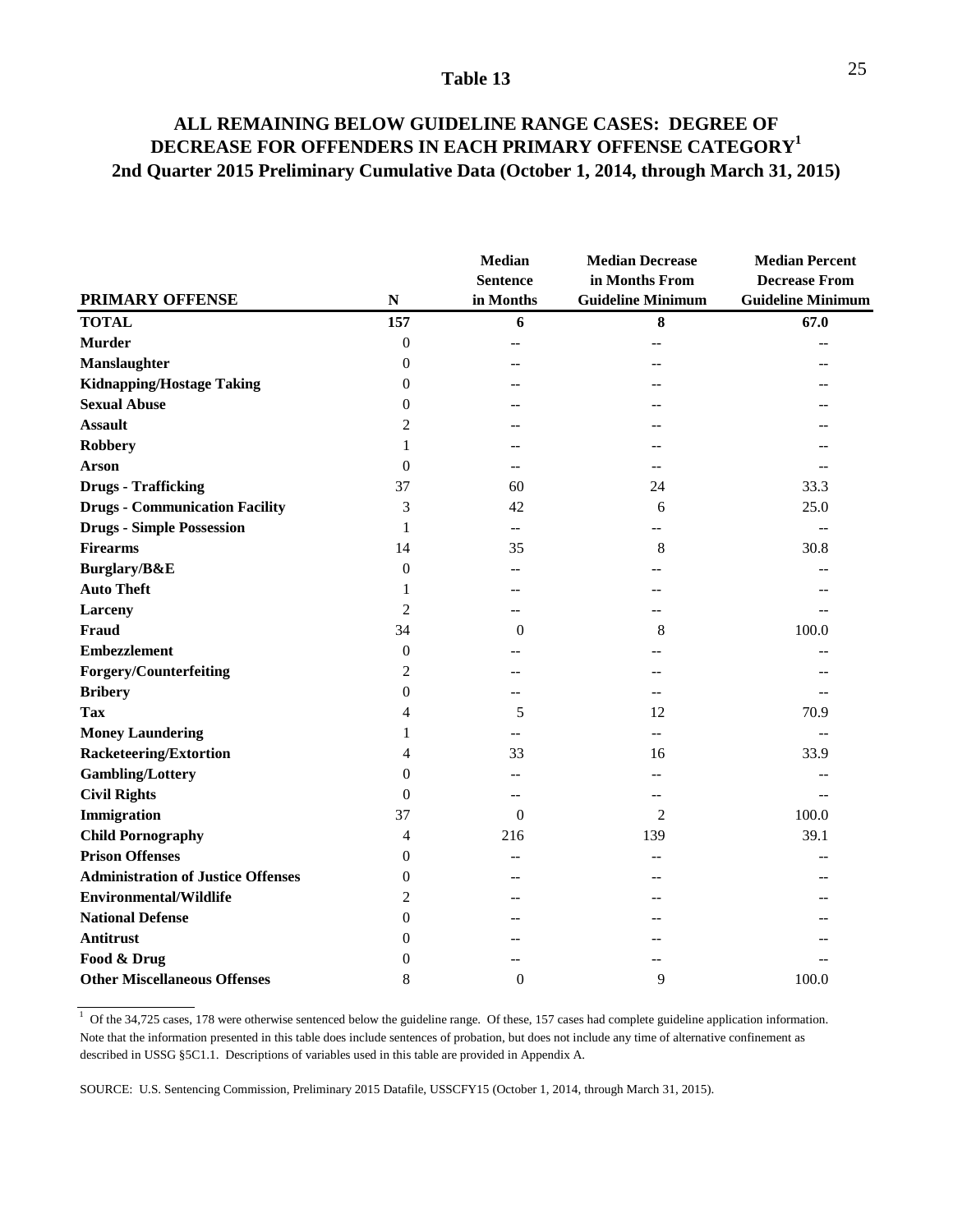### **UPWARD DEPARTURES FROM GUIDELINE RANGE: DEGREE OF INCREASE FOR OFFENDERS IN EACH PRIMARY OFFENSE CATEGORY1 2nd Quarter 2015 Preliminary Cumulative Data (October 1, 2014, through March 31, 2015)**

|                                           |                  | <b>Median</b><br><b>Sentence</b> | <b>Median Increase</b><br>in Months From | <b>Median Percent</b><br><b>Increase From</b> |
|-------------------------------------------|------------------|----------------------------------|------------------------------------------|-----------------------------------------------|
| <b>PRIMARY OFFENSE</b>                    | ${\bf N}$        | in Months                        | <b>Guideline Maximum</b>                 | <b>Guideline Maximum</b>                      |
| <b>TOTAL</b>                              | 159              | 51                               | 14                                       | 31.7                                          |
| <b>Murder</b>                             | 1                | $\overline{\phantom{a}}$         | $\overline{a}$                           | $-$                                           |
| Manslaughter                              | 5                | 46                               | 9                                        | 27.3                                          |
| <b>Kidnapping/Hostage Taking</b>          | 0                | $\overline{\phantom{a}}$         | --                                       | $-$                                           |
| <b>Sexual Abuse</b>                       | 5                | 240                              | 45                                       | 73.8                                          |
| <b>Assault</b>                            | 8                | 102                              | 29                                       | 33.8                                          |
| <b>Robbery</b>                            | 7                | 84                               | 8                                        | 35.2                                          |
| <b>Arson</b>                              | 1                | $-$                              |                                          | $\overline{a}$                                |
| <b>Drugs - Trafficking</b>                | 22               | 72                               | 17                                       | 39.6                                          |
| <b>Drugs - Communication Facility</b>     | $\theta$         | $-$                              | $-$                                      | --                                            |
| <b>Drugs - Simple Possession</b>          | $\theta$         | $\overline{a}$                   |                                          | $-$                                           |
| <b>Firearms</b>                           | 34               | 87                               | 16                                       | 24.8                                          |
| Burglary/B&E                              | 1                | --                               |                                          |                                               |
| <b>Auto Theft</b>                         | $\theta$         | --                               |                                          |                                               |
| <b>Larceny</b>                            | 1                | $-$                              | $-$                                      |                                               |
| <b>Fraud</b>                              | 10               | 41                               | 14                                       | 37.8                                          |
| <b>Embezzlement</b>                       | $\boldsymbol{0}$ | $-1$                             |                                          |                                               |
| <b>Forgery/Counterfeiting</b>             | 1                | --                               |                                          |                                               |
| <b>Bribery</b>                            | $\overline{0}$   |                                  |                                          |                                               |
| <b>Tax</b>                                | 1                |                                  |                                          |                                               |
| <b>Money Laundering</b>                   | $\overline{c}$   | $-1$                             |                                          |                                               |
| <b>Racketeering/Extortion</b>             | 1                |                                  |                                          |                                               |
| <b>Gambling/Lottery</b>                   | 0                | --                               |                                          |                                               |
| <b>Civil Rights</b>                       | $\theta$         | --                               |                                          |                                               |
| Immigration                               | 48               | 30                               | 7                                        | 30.8                                          |
| <b>Child Pornography</b>                  | 1                | $\overline{a}$                   |                                          |                                               |
| <b>Prison Offenses</b>                    | 0                | $-$                              |                                          | $-$                                           |
| <b>Administration of Justice Offenses</b> | 7                | 36                               | 18                                       | 62.2                                          |
| <b>Environmental/Wildlife</b>             | $\overline{0}$   | $-$                              |                                          |                                               |
| <b>National Defense</b>                   | $\overline{0}$   |                                  |                                          |                                               |
| Antitrust                                 | 0                |                                  |                                          |                                               |
| Food & Drug                               | 1                |                                  |                                          |                                               |
| <b>Other Miscellaneous Offenses</b>       | $\overline{c}$   |                                  |                                          | $-1$                                          |

 $1$  Of the 34,725 cases, 173 received an upward departure from the guideline range. Of these, 161 cases had complete guideline application information. Due to an inability to calculate the extent of departure for cases with a sentence of life, one additional case was also excluded from this table. Furthermore, one case was excluded due to several logical criteria. Note that the information presented in this table does not include any time of alternative confinement as described in USSG §5C1.1. Descriptions of variables used in this table are provided in Appendix A.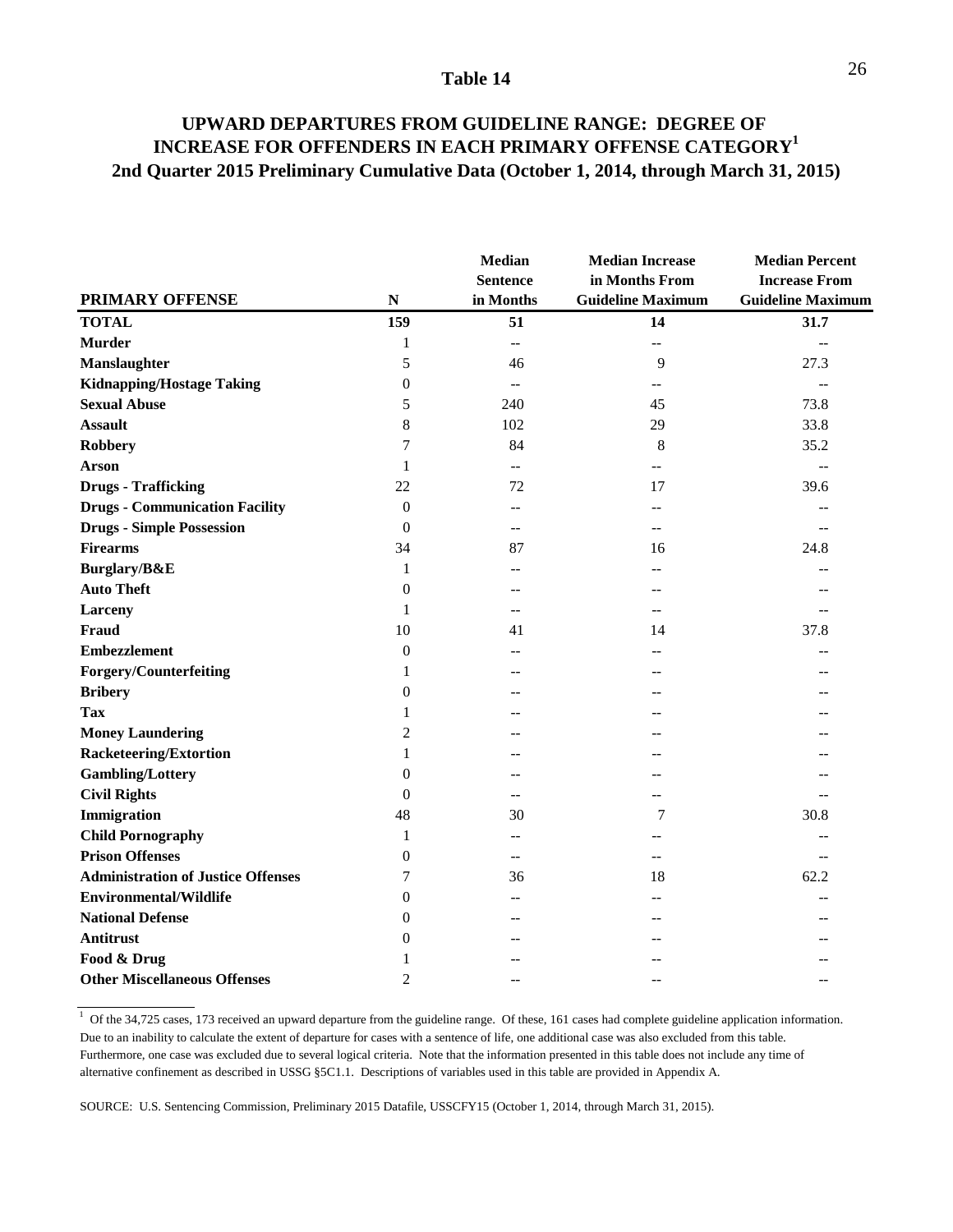### **UPWARD DEPARTURES WITH** *BOOKER* **/18 U.S.C. § 3553: DEGREE OF INCREASE FOR OFFENDERS IN EACH PRIMARY OFFENSE CATEGORY1 2nd Quarter 2015 Preliminary Cumulative Data (October 1, 2014, through March 31, 2015)**

| <b>PRIMARY OFFENSE</b>                    | ${\bf N}$        | <b>Median</b><br><b>Sentence</b><br>in Months | <b>Median Increase</b><br>in Months From<br><b>Guideline Maximum</b> | <b>Median Percent</b><br><b>Increase From</b><br><b>Guideline Maximum</b> |
|-------------------------------------------|------------------|-----------------------------------------------|----------------------------------------------------------------------|---------------------------------------------------------------------------|
| <b>TOTAL</b>                              | 44               | 63                                            | 15                                                                   | 48.7                                                                      |
| <b>Murder</b>                             | $\theta$         | $\overline{\phantom{0}}$                      | $-$                                                                  |                                                                           |
| Manslaughter                              | 1                | --                                            |                                                                      |                                                                           |
| <b>Kidnapping/Hostage Taking</b>          | $\Omega$         | --                                            |                                                                      |                                                                           |
| <b>Sexual Abuse</b>                       |                  |                                               |                                                                      |                                                                           |
| <b>Assault</b>                            | 2                | $\overline{a}$                                |                                                                      |                                                                           |
| <b>Robbery</b>                            | 3                | 100                                           | 24                                                                   | 42.1                                                                      |
| <b>Arson</b>                              | $\overline{0}$   | --                                            |                                                                      | $-$                                                                       |
| <b>Drugs - Trafficking</b>                | 6                | 63                                            | 15                                                                   | 42.3                                                                      |
| <b>Drugs - Communication Facility</b>     | $\overline{0}$   | --                                            |                                                                      | $-$                                                                       |
| <b>Drugs - Simple Possession</b>          | $\overline{0}$   | $\overline{a}$                                | $-$                                                                  | $-$                                                                       |
| <b>Firearms</b>                           | 10               | 78                                            | 15                                                                   | 38.2                                                                      |
| Burglary/B&E                              | $\boldsymbol{0}$ | $-1$                                          |                                                                      |                                                                           |
| <b>Auto Theft</b>                         | $\overline{0}$   | --                                            |                                                                      |                                                                           |
| <b>Larceny</b>                            | $\overline{0}$   | --                                            | --                                                                   |                                                                           |
| <b>Fraud</b>                              | 4                | 72                                            | 17                                                                   | 32.7                                                                      |
| <b>Embezzlement</b>                       | $\overline{0}$   | $-$                                           |                                                                      |                                                                           |
| <b>Forgery/Counterfeiting</b>             | 0                | --                                            |                                                                      |                                                                           |
| <b>Bribery</b>                            | $\Omega$         |                                               |                                                                      |                                                                           |
| <b>Tax</b>                                | 0                | --                                            |                                                                      |                                                                           |
| <b>Money Laundering</b>                   | 0                |                                               |                                                                      |                                                                           |
| <b>Racketeering/Extortion</b>             | 0                |                                               |                                                                      |                                                                           |
| <b>Gambling/Lottery</b>                   | 0                | --                                            |                                                                      |                                                                           |
| <b>Civil Rights</b>                       | 0                | $-$                                           |                                                                      |                                                                           |
| Immigration                               | 8                | 32                                            | 9                                                                    | 39.8                                                                      |
| <b>Child Pornography</b>                  | 1                | $-$                                           |                                                                      |                                                                           |
| <b>Prison Offenses</b>                    |                  | $-$                                           |                                                                      |                                                                           |
| <b>Administration of Justice Offenses</b> | 5                | 60                                            | 44                                                                   | 275.0                                                                     |
| <b>Environmental/Wildlife</b>             | 1                | $-$                                           |                                                                      |                                                                           |
| <b>National Defense</b>                   | 0                | --                                            |                                                                      |                                                                           |
| Antitrust                                 | 0                |                                               |                                                                      |                                                                           |
| Food & Drug                               | 0                |                                               |                                                                      |                                                                           |
| <b>Other Miscellaneous Offenses</b>       | 1                |                                               |                                                                      |                                                                           |

<sup>1</sup> Of the 34,725 cases, 46 received an upward departure from the guideline range with *Booker*/18 U.S.C § 3553. Of these, 45 cases had complete guideline application information. Due to an inability to calculate the extent of departure for cases with a sentence of life, one additional case was also excluded from this table. Note that the information presented in this table does not include any time of alternative confinement as described in USSG §5C1.1. Descriptions of variables used in this table are provided in Appendix A.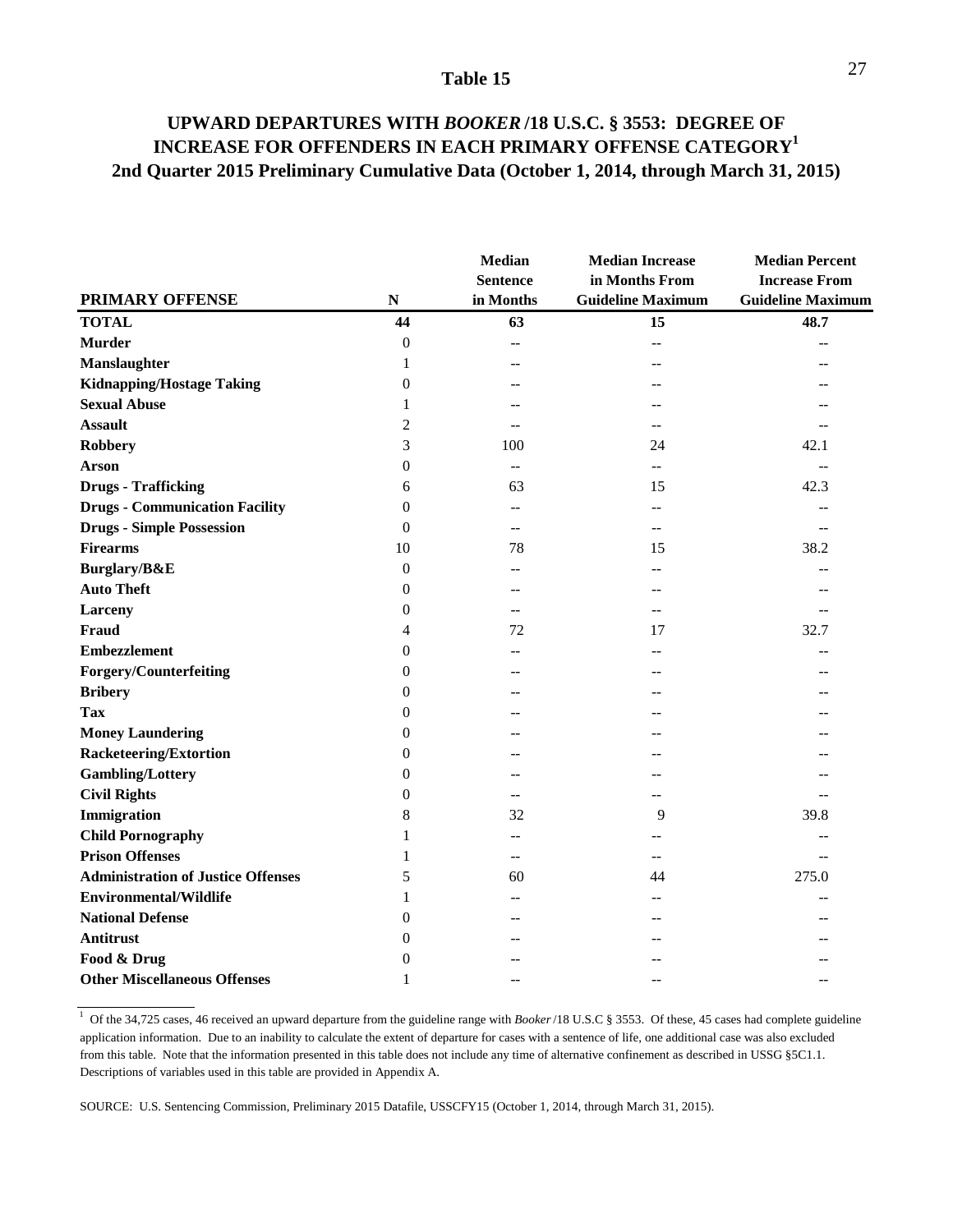### **ABOVE GUIDELINE RANGE WITH** *BOOKER* **/18 U.S.C. § 3553: DEGREE OF INCREASE FOR OFFENDERS IN EACH PRIMARY OFFENSE CATEGORY1 2nd Quarter 2015 Preliminary Cumulative Data (October 1, 2014, through March 31, 2015)**

|                                           |                  | <b>Median</b><br><b>Sentence</b> | <b>Median Increase</b><br>in Months From      | <b>Median Percent</b><br><b>Increase From</b> |
|-------------------------------------------|------------------|----------------------------------|-----------------------------------------------|-----------------------------------------------|
| <b>PRIMARY OFFENSE</b>                    | ${\bf N}$        | in Months                        | <b>Guideline Maximum</b>                      | <b>Guideline Maximum</b>                      |
| <b>TOTAL</b>                              | 437              | 60                               | 14                                            | 38.0                                          |
| <b>Murder</b>                             | $\boldsymbol{0}$ | $\overline{a}$                   | $\overline{a}$                                | $\sim$                                        |
| Manslaughter                              | 4                | 105                              | 27                                            | 29.9                                          |
| <b>Kidnapping/Hostage Taking</b>          | 1                | $\overline{\phantom{a}}$         | $\mathord{\hspace{1pt}\text{--}\hspace{1pt}}$ | $-$                                           |
| <b>Sexual Abuse</b>                       | 7                | 96                               | 24                                            | 40.4                                          |
| <b>Assault</b>                            | 17               | 60                               | 14                                            | 46.3                                          |
| <b>Robbery</b>                            | 9                | 120                              | 42                                            | 53.8                                          |
| <b>Arson</b>                              | 3                | 96                               | 36                                            | 60.0                                          |
| <b>Drugs - Trafficking</b>                | 73               | 78                               | 19                                            | 30.4                                          |
| <b>Drugs - Communication Facility</b>     | 3                | 42                               | 12                                            | 60.0                                          |
| <b>Drugs - Simple Possession</b>          | $\overline{2}$   | $\overline{a}$                   | $-$                                           | $\overline{a}$                                |
| <b>Firearms</b>                           | 90               | 120                              | 24                                            | 33.3                                          |
| Burglary/B&E                              | 2                | $-$                              |                                               |                                               |
| <b>Auto Theft</b>                         | 1                | $-$                              | --                                            |                                               |
| <b>Larceny</b>                            | 4                | 21                               | 7                                             | 31.3                                          |
| <b>Fraud</b>                              | 44               | 60                               | 17                                            | 41.9                                          |
| <b>Embezzlement</b>                       | 1                | $-$                              | $-$                                           | $\overline{\phantom{a}}$                      |
| <b>Forgery/Counterfeiting</b>             | 8                | 36                               | 15                                            | 50.0                                          |
| <b>Bribery</b>                            | $\overline{0}$   | --                               |                                               |                                               |
| <b>Tax</b>                                | $\overline{c}$   | $-$                              |                                               |                                               |
| <b>Money Laundering</b>                   | 1                | $-$                              | $-$                                           |                                               |
| <b>Racketeering/Extortion</b>             | 3                | 144                              | 22                                            | 11.7                                          |
| <b>Gambling/Lottery</b>                   | 1                | $-$                              |                                               |                                               |
| <b>Civil Rights</b>                       | $\mathbf{0}$     | $-$                              |                                               |                                               |
| Immigration                               | 112              | 21                               | 5                                             | 42.9                                          |
| <b>Child Pornography</b>                  | 15               | 192                              | 29                                            | 27.0                                          |
| <b>Prison Offenses</b>                    | 7                | 24                               | 7                                             | 71.4                                          |
| <b>Administration of Justice Offenses</b> | 16               | 33                               | 11                                            | 66.7                                          |
| <b>Environmental/Wildlife</b>             | $\overline{0}$   | $-$                              |                                               | $\sim$                                        |
| <b>National Defense</b>                   | $\overline{0}$   | $-$                              |                                               |                                               |
| Antitrust                                 | $\overline{0}$   | --                               |                                               |                                               |
| Food & Drug                               | 1                | --                               |                                               |                                               |
| <b>Other Miscellaneous Offenses</b>       | 10               | 47                               | 14                                            | 57.1                                          |

1 Of the 34,725 cases, 473 were sentenced above the guideline range with *Booker*/18 U.S.C § 3553. Of these, 446 cases had complete guideline application information. Due to an inability to calculate the extent of departure for cases with a sentence of life, an additional two cases were also excluded from this table. Furthermore, seven cases were excluded due to several logical criteria. Note that the information presented in this table does not include any time of alternative confinement as described in USSG §5C1.1. Descriptions of variables used in this table are provided in Appendix A.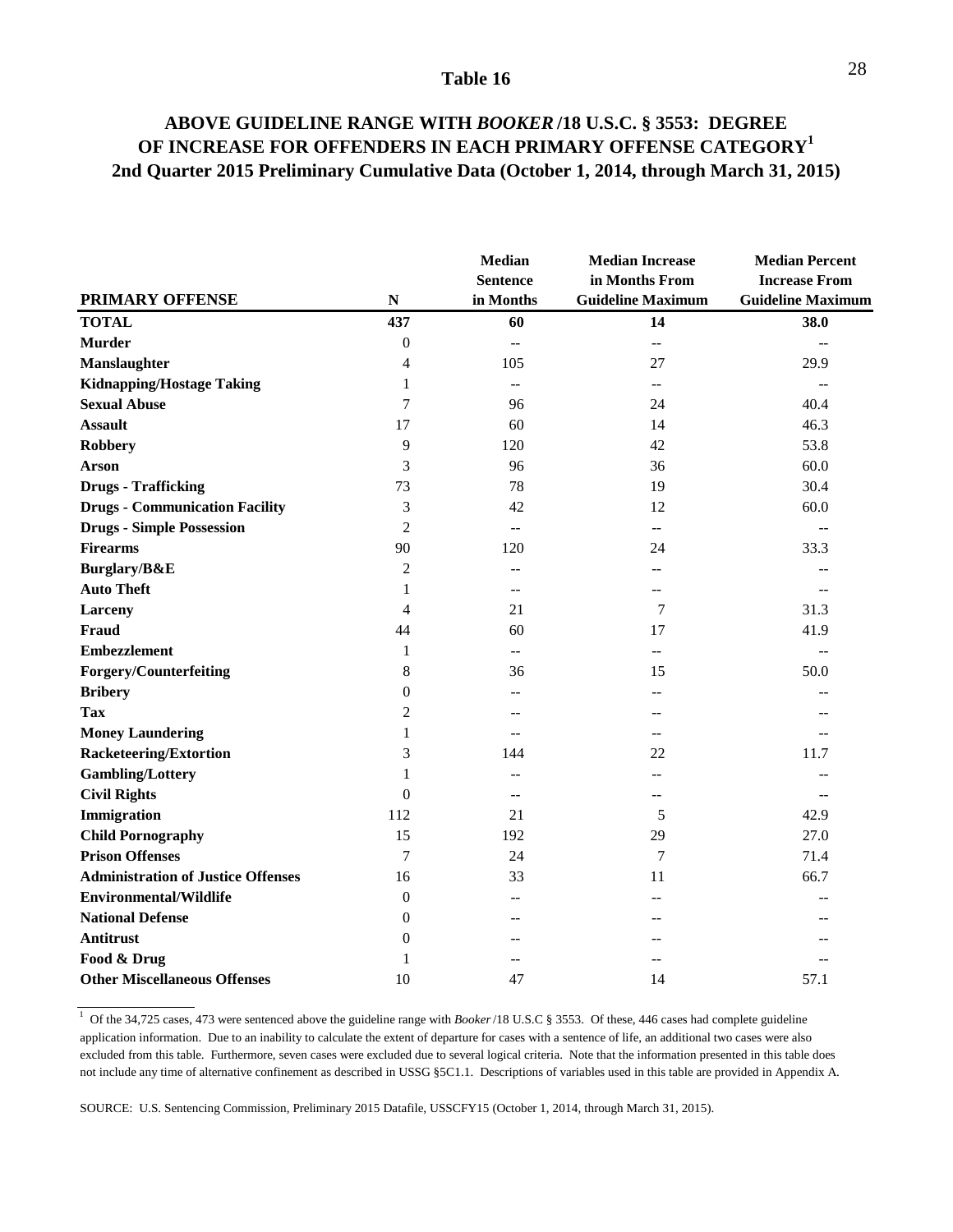### **ALL REMAINING ABOVE GUIDELINE RANGE CASES: DEGREE OF INCREASE FOR OFFENDERS IN EACH PRIMARY OFFENSE CATEGORY1 2nd Quarter 2015 Preliminary Cumulative Data (October 1, 2014, through March 31, 2015)**

|                                           |                  | <b>Median</b><br><b>Sentence</b> | <b>Median Increase</b><br>in Months From | <b>Median Percent</b><br><b>Increase From</b> |
|-------------------------------------------|------------------|----------------------------------|------------------------------------------|-----------------------------------------------|
| <b>PRIMARY OFFENSE</b>                    | ${\bf N}$        | in Months                        | <b>Guideline Maximum</b>                 | <b>Guideline Maximum</b>                      |
| <b>TOTAL</b>                              | 11               | 32                               | ${\bf 8}$                                | 33.3                                          |
| <b>Murder</b>                             | $\boldsymbol{0}$ | $-$                              |                                          |                                               |
| <b>Manslaughter</b>                       | $\theta$         |                                  |                                          |                                               |
| <b>Kidnapping/Hostage Taking</b>          | 1                | $-$                              |                                          |                                               |
| <b>Sexual Abuse</b>                       | $\overline{0}$   |                                  |                                          |                                               |
| <b>Assault</b>                            | $\overline{0}$   | --                               |                                          |                                               |
| <b>Robbery</b>                            | 0                |                                  |                                          |                                               |
| <b>Arson</b>                              | $\overline{0}$   |                                  |                                          |                                               |
| <b>Drugs - Trafficking</b>                | 2                |                                  |                                          |                                               |
| <b>Drugs - Communication Facility</b>     | $\boldsymbol{0}$ | $-$                              |                                          |                                               |
| <b>Drugs - Simple Possession</b>          | 0                | --                               |                                          | $-$                                           |
| <b>Firearms</b>                           | 3                | 42                               | 15                                       | 55.6                                          |
| Burglary/B&E                              | $\overline{0}$   | $-$                              |                                          |                                               |
| <b>Auto Theft</b>                         | 0                | --                               |                                          |                                               |
| Larceny                                   | 0                | --                               |                                          |                                               |
| <b>Fraud</b>                              | 1                |                                  |                                          |                                               |
| <b>Embezzlement</b>                       | $\overline{0}$   |                                  |                                          |                                               |
| Forgery/Counterfeiting                    | 1                |                                  |                                          |                                               |
| <b>Bribery</b>                            | $\overline{0}$   |                                  |                                          |                                               |
| <b>Tax</b>                                | 0                |                                  |                                          |                                               |
| <b>Money Laundering</b>                   | 0                | --                               |                                          |                                               |
| <b>Racketeering/Extortion</b>             | 0                | --                               |                                          |                                               |
| <b>Gambling/Lottery</b>                   | 0                |                                  |                                          |                                               |
| <b>Civil Rights</b>                       | 0                | $-$                              |                                          |                                               |
| <b>Immigration</b>                        | 3                | 32                               | 8                                        | 33.3                                          |
| <b>Child Pornography</b>                  | $\overline{0}$   | --                               |                                          |                                               |
| <b>Prison Offenses</b>                    | 0                |                                  |                                          |                                               |
| <b>Administration of Justice Offenses</b> | $\theta$         |                                  |                                          |                                               |
| <b>Environmental/Wildlife</b>             | 0                | --                               |                                          |                                               |
| <b>National Defense</b>                   | $\overline{0}$   |                                  |                                          |                                               |
| Antitrust                                 | 0                |                                  |                                          |                                               |
| Food & Drug                               | 0                |                                  |                                          |                                               |
| <b>Other Miscellaneous Offenses</b>       | $\theta$         |                                  |                                          |                                               |

 $1$  Of the 34,725 cases, 25 were otherwise sentenced above the guideline range. Of these, 20 cases had complete guideline application information. Furthermore, nine cases were excluded due to several logical criteria. Note that the information presented in this table does not include any time of alternative confinement as described in USSG §5C1.1. Descriptions of variables used in this table are provided in Appendix A.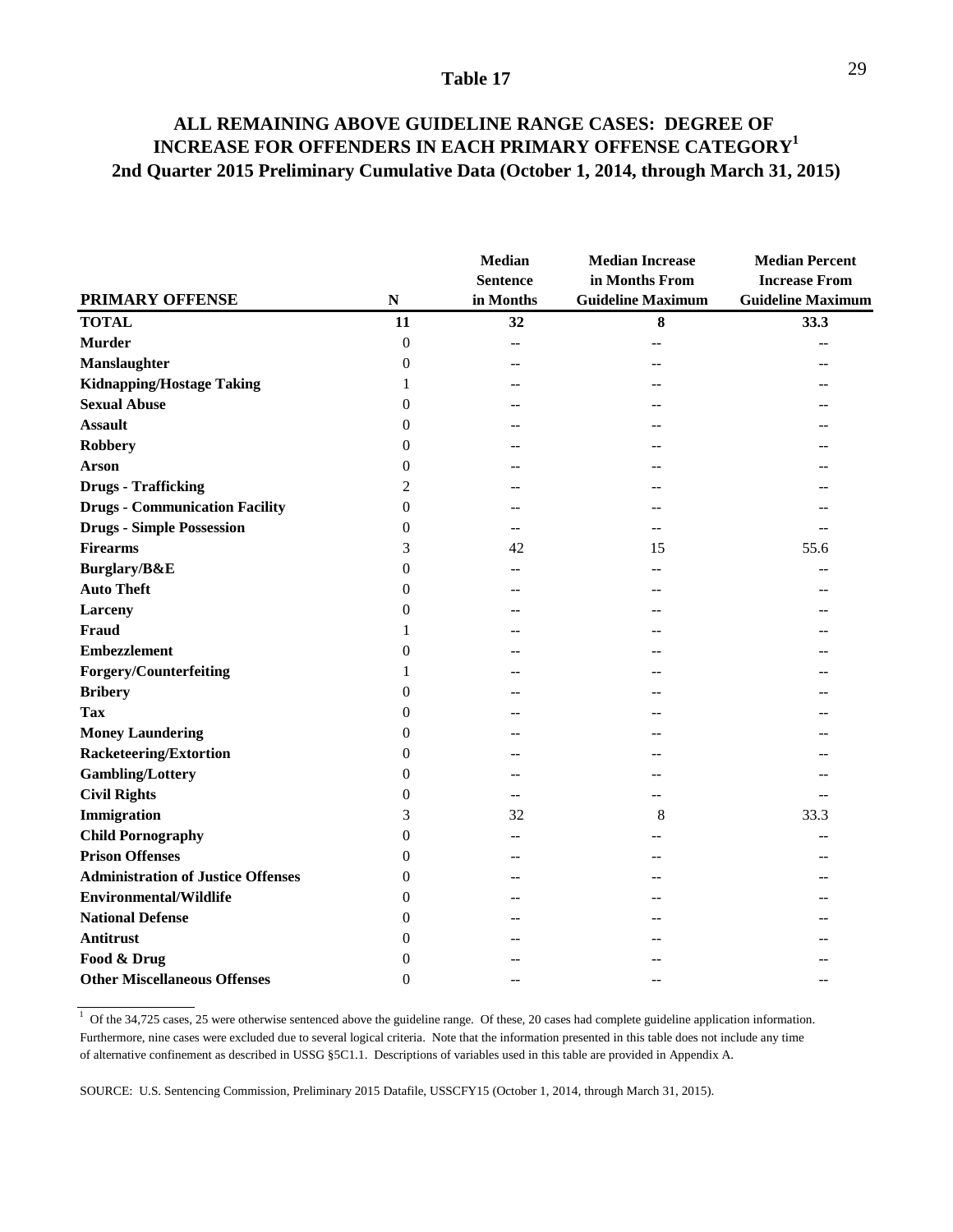### **OFFENDERS RECEIVING SENTENCING OPTIONS IN EACH PRIMARY OFFENSE CATEGORY1 2nd Quarter 2015 Preliminary Cumulative Data (October 1, 2014, through March 31, 2015)**

|                                           |              |        | <b>TOTAL</b><br><b>RECEIVING</b><br><b>IMPRISONMENT</b><br><b>Prison Only</b> |             |       | <b>Prison/Community</b><br><b>Split Sentence</b> |      | <b>TOTAL</b><br><b>RECEIVING</b><br><b>PROBATION</b> |      | <b>Probation and</b><br><b>Confinement</b> |      | <b>Probation</b><br>Only |      |
|-------------------------------------------|--------------|--------|-------------------------------------------------------------------------------|-------------|-------|--------------------------------------------------|------|------------------------------------------------------|------|--------------------------------------------|------|--------------------------|------|
| <b>PRIMARY OFFENSE</b>                    | <b>TOTAL</b> | N      | $\%$                                                                          | $\mathbf N$ | $\%$  | N                                                | $\%$ | $\mathbf N$                                          | $\%$ | $\mathbf N$                                | $\%$ | $\mathbf N$              | $\%$ |
| <b>TOTAL</b>                              | 34,465       | 31,178 | 90.5                                                                          | 30,178      | 87.6  | 1,000                                            | 2.9  | 3,287                                                | 9.5  | 911                                        | 2.6  | 2,376                    | 6.9  |
| Murder                                    | 50           | 50     | 100.0                                                                         | 50          | 100.0 | $\mathbf{0}$                                     | 0.0  | $\mathbf{0}$                                         | 0.0  | $\boldsymbol{0}$                           | 0.0  | $\boldsymbol{0}$         | 0.0  |
| Manslaughter                              | 26           | 24     | 92.3                                                                          | 23          | 88.5  |                                                  | 3.8  | 2                                                    | 7.7  |                                            | 3.8  |                          | 3.8  |
| <b>Kidnapping/Hostage Taking</b>          | 23           | 23     | 100.0                                                                         | 23          | 100.0 | $\theta$                                         | 0.0  | $\theta$                                             | 0.0  | $\overline{0}$                             | 0.0  | $\boldsymbol{0}$         | 0.0  |
| <b>Sexual Abuse</b>                       | 263          | 262    | 99.6                                                                          | 249         | 94.7  | 13                                               | 4.9  | -1                                                   | 0.4  | $\boldsymbol{0}$                           | 0.0  | -1                       | 0.4  |
| <b>Assault</b>                            | 371          | 316    | 85.2                                                                          | 290         | 78.2  | 26                                               | 7.0  | 55                                                   | 14.8 | 13                                         | 3.5  | 42                       | 11.3 |
| <b>Robbery</b>                            | 359          | 349    | 97.2                                                                          | 330         | 91.9  | 19                                               | 5.3  | 10                                                   | 2.8  | 4                                          | 1.1  | 6                        | 1.7  |
| Arson                                     | 29           | 28     | 96.6                                                                          | 28          | 96.6  | $\theta$                                         | 0.0  | -1                                                   | 3.4  | $\overline{0}$                             | 0.0  | -1                       | 3.4  |
| <b>Drugs - Trafficking</b>                | 10,075       | 9,637  | 95.7                                                                          | 9,326       | 92.6  | 311                                              | 3.1  | 438                                                  | 4.3  | 152                                        | 1.5  | 286                      | 2.8  |
| <b>Drugs - Communication Facility</b>     | 142          | 112    | 78.9                                                                          | 107         | 75.4  | 5                                                | 3.5  | 30                                                   | 21.1 | 9                                          | 6.3  | 21                       | 14.8 |
| <b>Drugs - Simple Possession</b>          | 922          | 792    | 85.9                                                                          | 789         | 85.6  | 3                                                | 0.3  | 130                                                  | 14.1 | 6                                          | 0.7  | 124                      | 13.4 |
| <b>Firearms</b>                           | 3,489        | 3,337  | 95.6                                                                          | 3,228       | 92.5  | 109                                              | 3.1  | 152                                                  | 4.4  | 61                                         | 1.7  | 91                       | 2.6  |
| Burglary/B&E                              | 14           | 12     | 85.7                                                                          | 10          | 71.4  | $\overline{2}$                                   | 14.3 | 2                                                    | 14.3 | $\Omega$                                   | 0.0  | $\overline{c}$           | 14.3 |
| <b>Auto Theft</b>                         | 27           | 24     | 88.9                                                                          | 23          | 85.2  | $\mathbf{1}$                                     | 3.7  | 3                                                    | 11.1 |                                            | 3.7  | $\sqrt{2}$               | 7.4  |
| Larceny                                   | 428          | 216    | 50.5                                                                          | 189         | 44.2  | 27                                               | 6.3  | 212                                                  | 49.5 | 41                                         | 9.6  | 171                      | 40.0 |
| Fraud                                     | 3,589        | 2,794  | 77.8                                                                          | 2,588       | 72.1  | 206                                              | 5.7  | 795                                                  | 22.2 | 275                                        | 7.7  | 520                      | 14.5 |
| <b>Embezzlement</b>                       | 140          | 65     | 46.4                                                                          | 53          | 37.9  | 12                                               | 8.6  | 75                                                   | 53.6 | 16                                         | 11.4 | 59                       | 42.1 |
| Forgery/Counterfeiting                    | 247          | 198    | 80.2                                                                          | 177         | 71.7  | 21                                               | 8.5  | 49                                                   | 19.8 | 22                                         | 8.9  | 27                       | 10.9 |
| <b>Bribery</b>                            | 84           | 61     | 72.6                                                                          | 58          | 69.0  | 3                                                | 3.6  | 23                                                   | 27.4 | 10                                         | 11.9 | 13                       | 15.5 |
| Tax                                       | 289          | 183    | 63.3                                                                          | 161         | 55.7  | 22                                               | 7.6  | 106                                                  | 36.7 | 44                                         | 15.2 | 62                       | 21.5 |
| <b>Money Laundering</b>                   | 338          | 254    | 75.1                                                                          | 236         | 69.8  | 18                                               | 5.3  | 84                                                   | 24.9 | 33                                         | 9.8  | 51                       | 15.1 |
| <b>Racketeering/Extortion</b>             | 478          | 446    | 93.3                                                                          | 423         | 88.5  | 23                                               | 4.8  | 32                                                   | 6.7  | 10                                         | 2.1  | 22                       | 4.6  |
| Gambling/Lottery                          | 51           | 25     | 49.0                                                                          | 14          | 27.5  | 11                                               | 21.6 | 26                                                   | 51.0 | 10                                         | 19.6 | 16                       | 31.4 |
| <b>Civil Rights</b>                       | 29           | 24     | 82.8                                                                          | 22          | 75.9  | $\overline{c}$                                   | 6.9  | 5                                                    | 17.2 | 3                                          | 10.3 | 2                        | 6.9  |
| Immigration                               | 10,173       | 9,808  | 96.4                                                                          | 9,751       | 95.9  | 57                                               | 0.6  | 365                                                  | 3.6  | 53                                         | 0.5  | 312                      | 3.1  |
| <b>Child Pornography</b>                  | 919          | 904    | 98.4                                                                          | 892         | 97.1  | 12                                               | 1.3  | 15                                                   | 1.6  | 6                                          | 0.7  | 9                        | 1.0  |
| <b>Prison Offenses</b>                    | 222          | 212    | 95.5                                                                          | 205         | 92.3  | $\tau$                                           | 3.2  | 10                                                   | 4.5  | $\overline{2}$                             | 0.9  | 8                        | 3.6  |
| <b>Administration of Justice Offenses</b> | 552          | 425    | 77.0                                                                          | 390         | 70.7  | 35                                               | 6.3  | 127                                                  | 23.0 | 37                                         | 6.7  | 90                       | 16.3 |
| <b>Environmental/Wildlife</b>             | 72           | 31     | 43.1                                                                          | 25          | 34.7  | 6                                                | 8.3  | 41                                                   | 56.9 | 8                                          | 11.1 | 33                       | 45.8 |
| <b>National Defense</b>                   | 48           | 41     | 85.4                                                                          | 41          | 85.4  | $\theta$                                         | 0.0  | $\overline{7}$                                       | 14.6 | $\overline{c}$                             | 4.2  | 5                        | 10.4 |
| Antitrust                                 | 12           | 10     | 83.3                                                                          | 10          | 83.3  | $\theta$                                         | 0.0  | $\overline{2}$                                       | 16.7 | $\Omega$                                   | 0.0  | $\sqrt{2}$               | 16.7 |
| Food & Drug                               | 65           | 21     | 32.3                                                                          | 19          | 29.2  | $\overline{2}$                                   | 3.1  | 44                                                   | 67.7 | 6                                          | 9.2  | 38                       | 58.5 |
| <b>Other Miscellaneous Offenses</b>       | 939          | 494    | 52.6                                                                          | 448         | 47.7  | 46                                               | 4.9  | 445                                                  | 47.4 | 86                                         | 9.2  | 359                      | 38.2 |

<sup>1</sup> Of the 34,725 cases, 260 were excluded due to one of the following reasons: the offender received neither imprisonment nor probation (255), or missing sentencing information (5). Descriptions of variables used in this table are provided in Appendix A.

<sup>2</sup> Prison/Community Split Sentence includes all cases in which offenders received prison and conditions of confinement as described in USSG §5C1.1.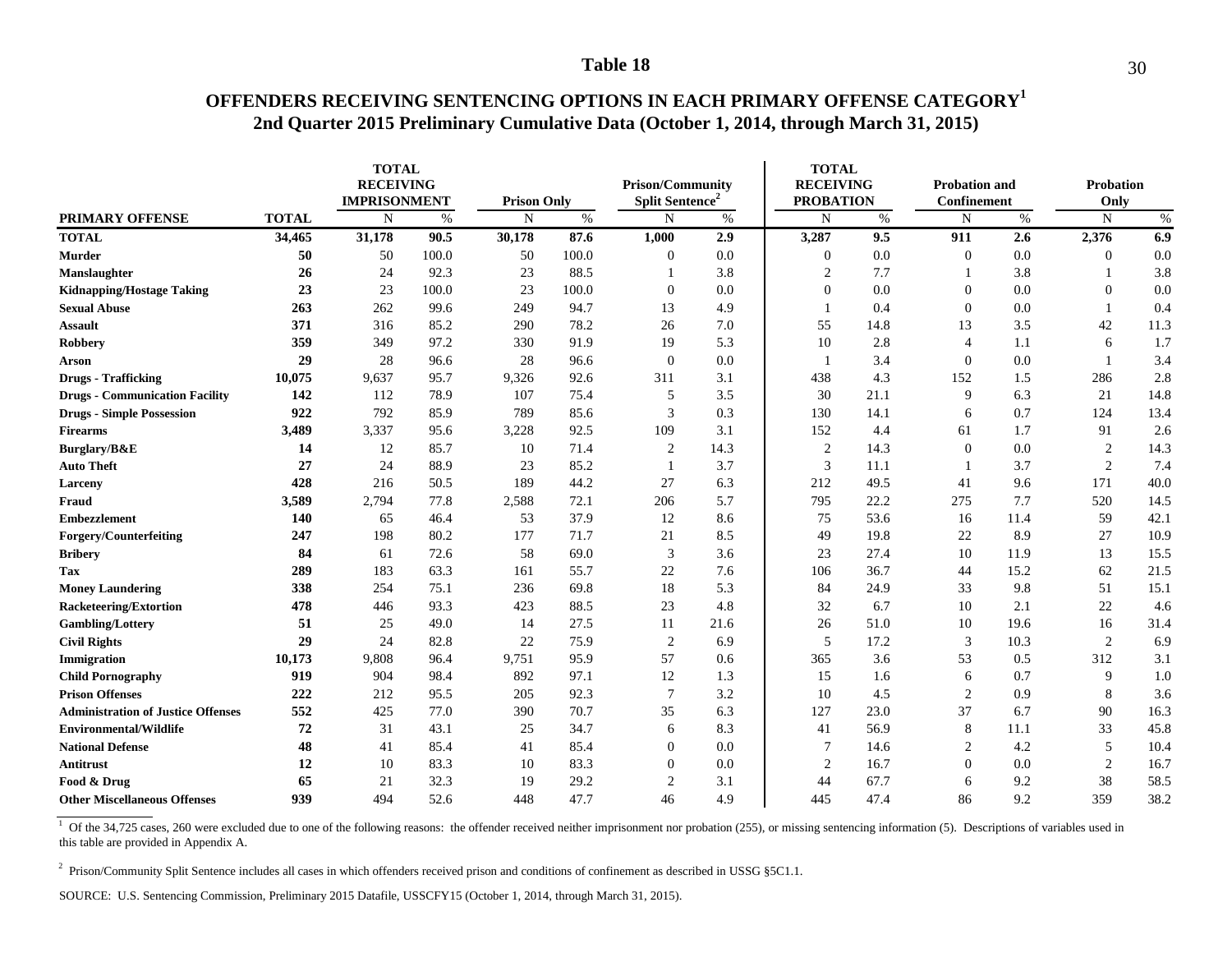|                                           | Mean          | Median           |           |
|-------------------------------------------|---------------|------------------|-----------|
| PRIMARY OFFENSE                           | <b>Months</b> | <b>Months</b>    | ${\bf N}$ |
| <b>TOTAL</b>                              | 45            | 24               | 34,725    |
| <b>Murder</b>                             | 279           | 282              | 50        |
| Manslaughter                              | 66            | 56               | 26        |
| <b>Kidnapping/Hostage Taking</b>          | 230           | 240              | 23        |
| <b>Sexual Abuse</b>                       | 124           | 120              | 263       |
| <b>Assault</b>                            | 31            | 16               | 373       |
| <b>Robbery</b>                            | 80            | 60               | 359       |
| <b>Arson</b>                              | 111           | 60               | 29        |
| <b>Drugs - Trafficking</b>                | 65            | 50               | 10,075    |
| <b>Drugs - Communication Facility</b>     | 28            | 22               | 142       |
| <b>Drugs - Simple Possession</b>          | 5             | 6                | 940       |
| <b>Firearms</b>                           | 81            | 60               | 3,492     |
| Burglary/B&E                              | 36            | 18               | 14        |
| <b>Auto Theft</b>                         | 60            | $27\,$           | 27        |
| Larceny                                   | 11            | 3                | 449       |
| Fraud                                     | 28            | 15               | 3,596     |
| <b>Embezzlement</b>                       | 9             | 3                | 144       |
| Forgery/Counterfeiting                    | 16            | 12               | 250       |
| <b>Bribery</b>                            | 24            | 18               | 84        |
| <b>Tax</b>                                | 15            | 12               | 289       |
| <b>Money Laundering</b>                   | 29            | 18               | 339       |
| <b>Racketeering/Extortion</b>             | 72            | 50               | 478       |
| <b>Gambling/Lottery</b>                   | 6             | 6                | 51        |
| <b>Civil Rights</b>                       | 35            | 12               | 29        |
| Immigration                               | 15            | 10               | 10,177    |
| <b>Child Pornography</b>                  | 165           | 96               | 920       |
| <b>Prison Offenses</b>                    | 13            | 12               | 222       |
| <b>Administration of Justice Offenses</b> | 17            | 12               | 556       |
| <b>Environmental/Wildlife</b>             | 6             | $\boldsymbol{0}$ | 76        |
| <b>National Defense</b>                   | 43            | 24               | 48        |
| <b>Antitrust</b>                          | 45            | 15               | 12        |
| Food & Drug                               | 4             | $\overline{0}$   | 73        |
| <b>Other Miscellaneous Offenses</b>       | 17            | $\boldsymbol{0}$ | 1,119     |

### **SENTENCE LENGTH IN EACH PRIMARY OFFENSE CATEGORY<sup>1</sup> 2nd Quarter 2015 Preliminary Cumulative Data (October 1, 2014, through March 31, 2015)**

 $\frac{1}{1}$  Sentences of probation only are included in this table as zero months of imprisonment. In addition, the information presented in this table includes time of confinement as described in USSG §5C1.1. Descriptions of variables used in this table are provided in Appendix A.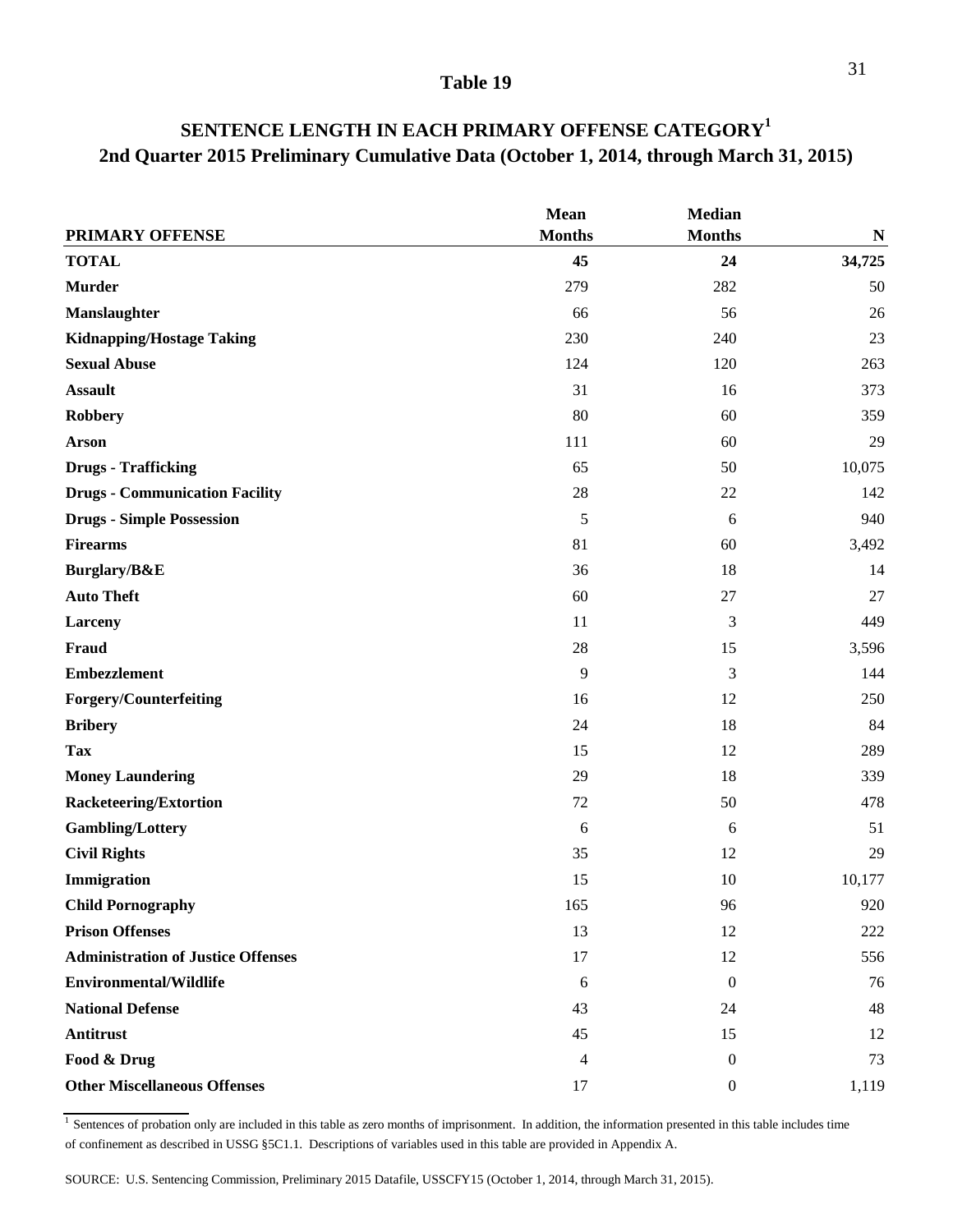### **Figure C**

### **AVERAGE SENTENCE LENGTH AND AVERAGE GUIDELINE MINIMUM QUARTERLY DATA FOR ALL CASES1**



<sup>&</sup>lt;sup>1</sup> Cases with guideline minimums of life or probation were included in the guideline minimum average computations as 470 months and zero months, respectively. In turn, cases with sentences of 470 months or greater (including life) or probation were included in the sentence average computations as 470 months and zero months, respectively. In addition, the information presented in this table includes time of confinement as described in USSG §5C1.1. Guideline minimums account for applicable statutory mandatory penalties. Descriptions of variables used in this figure are provided in Appendix A.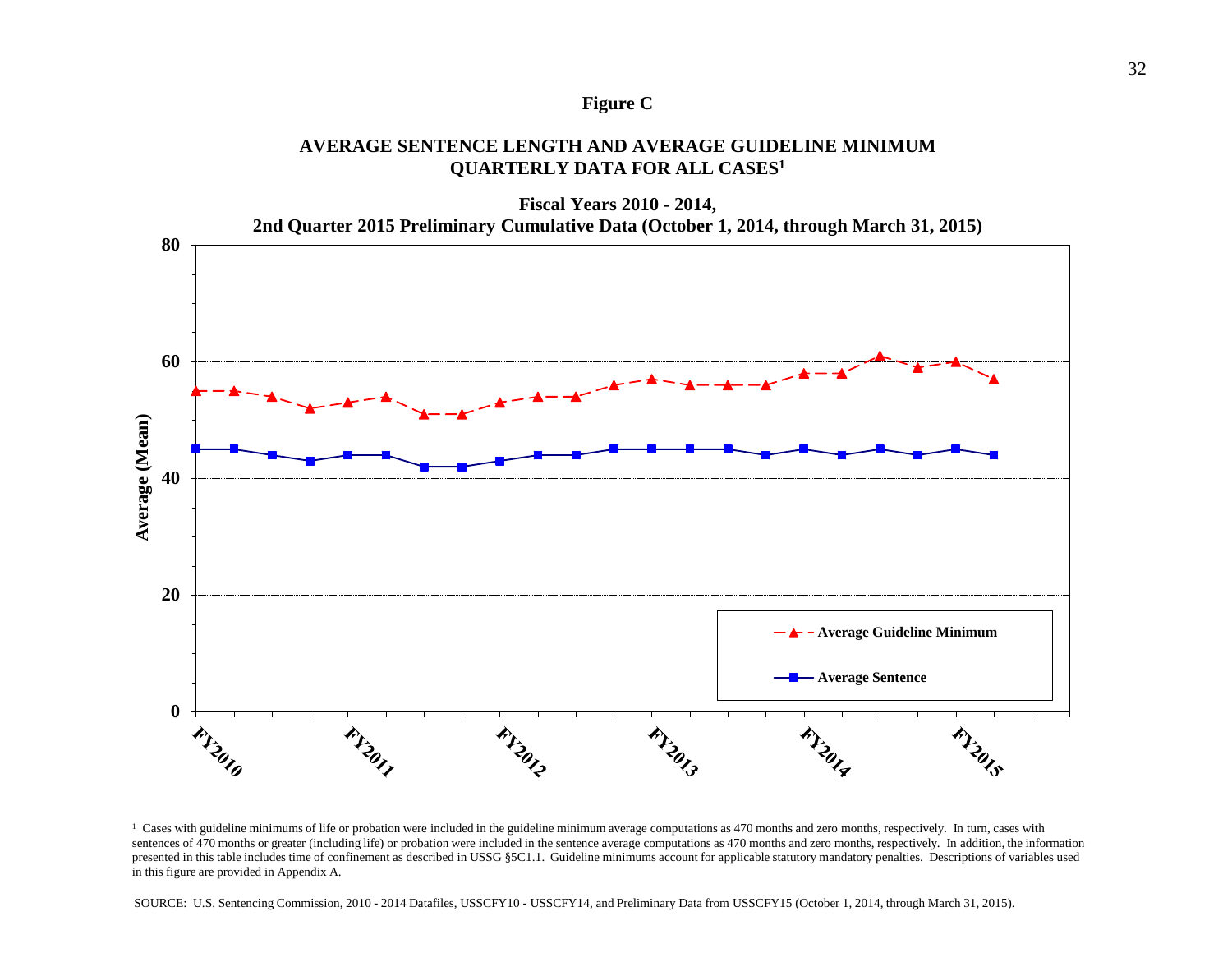### **Figure D**

### **AVERAGE SENTENCE LENGTH AND AVERAGE GUIDELINE MINIMUM QUARTERLY DATA FOR §2B1.1 OFFENDERS (THEFT, PROPERTY DESTRUCTION, AND FRAUD)1**



<sup>1</sup> Figure includes only cases with a primary sentencing guideline of USSG §2B1.1 (Larceny, Embezzlement, and Other Forms of Theft; Offenses Involving Stolen Property; Property Damage or Destruction; Fraud and Deceit; Forgery; Offenses Involving Altered or Counterfeit Instruments Other than Counterfeit Bearer Obligation of the United States). Additionally, cases with an amendment year prior to 2001 were excluded from this figure because prior to this time fraud cases were reported separately as USSG §2F1.1. Cases with guideline minimums of life or probation were included in the guideline minimum average computations as 470 months and zero months, respectively. In turn, cases with sentences of 470 months or greater (including life) or probation were included in the sentence average computations as 470 months and zero months, respectively. In addition, the information presented in this table includes time of confinement as described in USSG §5C1.1. Guideline minimums account for applicable statutory mandatory penalties. Descriptions of variables used in this figure are provided in Appendix A.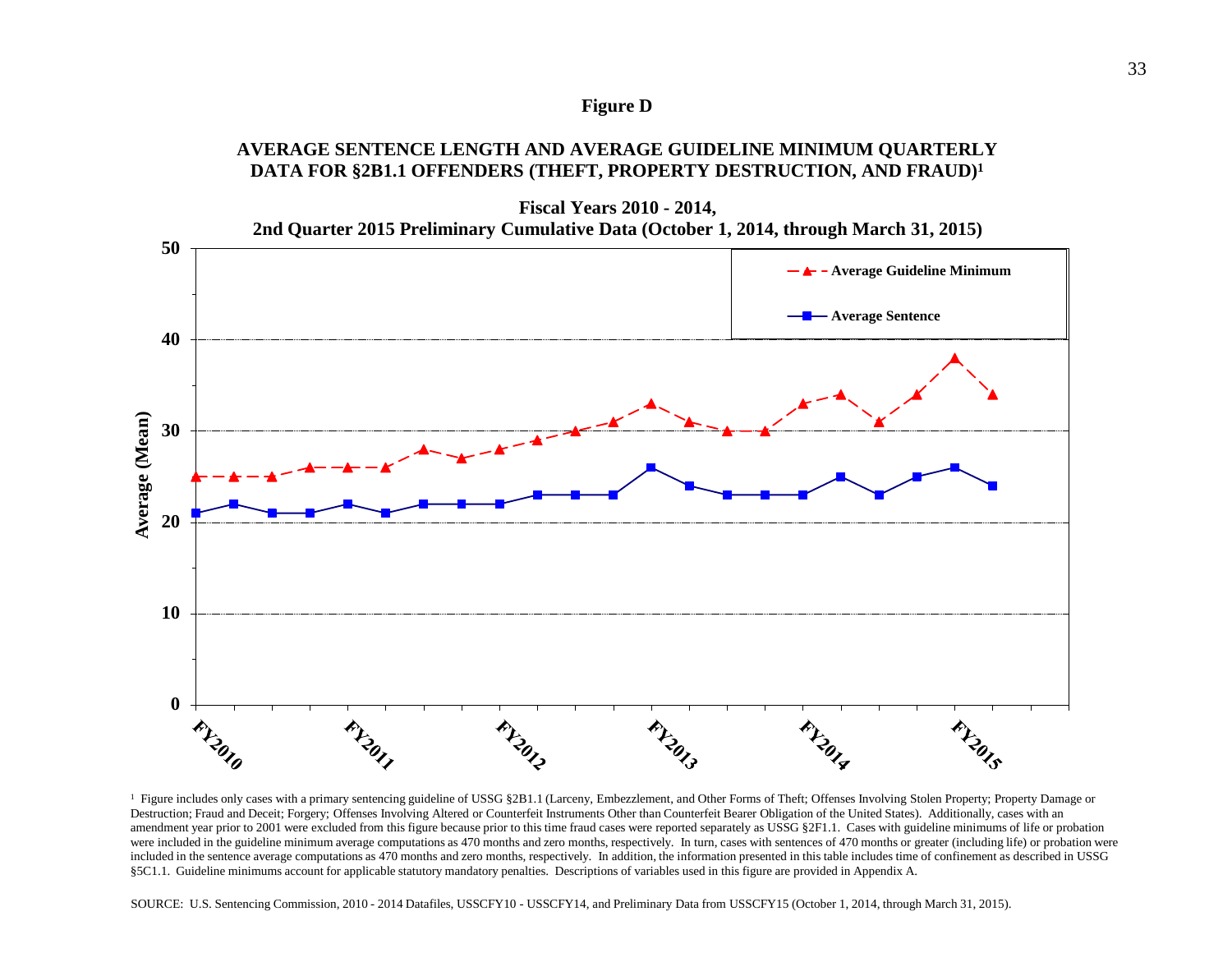#### **Figure E**

### **AVERAGE SENTENCE LENGTH AND AVERAGE GUIDELINE MINIMUM QUARTERLY DATA FOR §2K2.1 OFFENDERS (UNLAWFUL POSSESSION OF OR TRANSACTION IN FIREARMS)1**



<sup>1</sup> Figure includes only cases with a primary sentencing guideline of USSG §2K2.1 (Unlawful Receipt, Possession, or Transportation of Firearms or Ammunition; Prohibited Transactions Involving Firearms or Ammunition). Cases with guideline minimums of life or probation were included in the guideline minimum average computations as 470 months and zero months, respectively. In turn, cases with sentences of 470 months or greater (including life) or probation were included in the sentence average computations as 470 months and zero months, respectively. In addition, the information presented in this table includes time of confinement as described in USSG §5C1.1. Guideline minimums account for applicable statutory mandatory penalties. Descriptions of variables used in this figure are provided in Appendix A.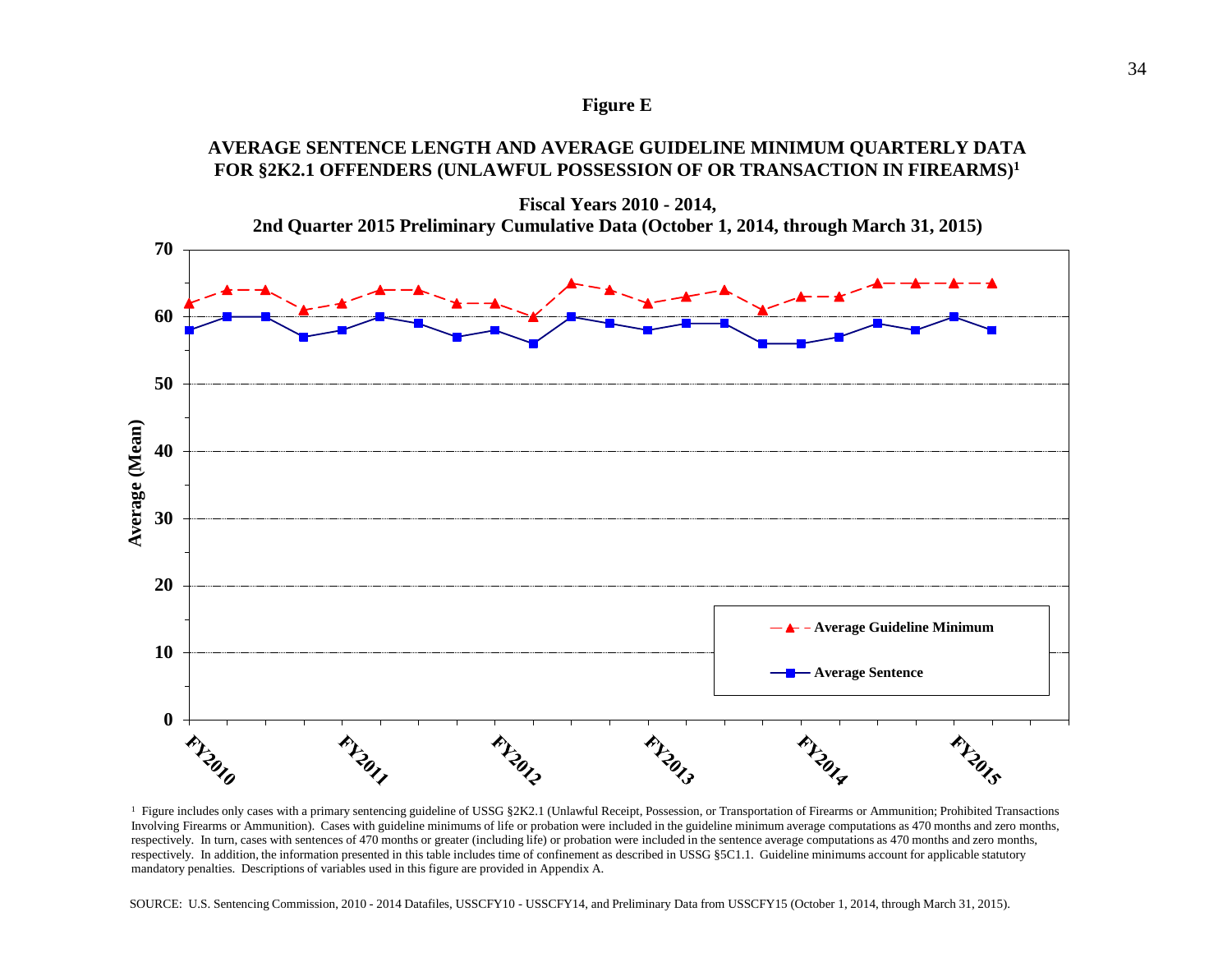#### **Figure F**

### **AVERAGE SENTENCE LENGTH AND AVERAGE GUIDELINE MINIMUM QUARTERLY DATA FOR §2L1.1 OFFENDERS (ALIEN SMUGGLING)1**

**Fiscal Years 2010 - 2014,**

**2nd Quarter 2015 Preliminary Cumulative Data (October 1, 2014, through March 31, 2015)**



<sup>1</sup> Figure includes only cases with a primary sentencing guideline of USSG §2L1.1 (Smuggling, Transporting, or Harboring an Unlawful Alien). Cases with guideline minimums of life or probation were included in the guideline minimum average computations as 470 months and zero months, respectively. In turn, cases with sentences of 470 months or greater (including life) or probation were included in the sentence average computations as 470 months and zero months, respectively. In addition, the information presented in this table includes time of confinement as described in USSG §5C1.1. Guideline minimums account for applicable statutory mandatory penalties. Descriptions of variables used in this figure are provided in Appendix A.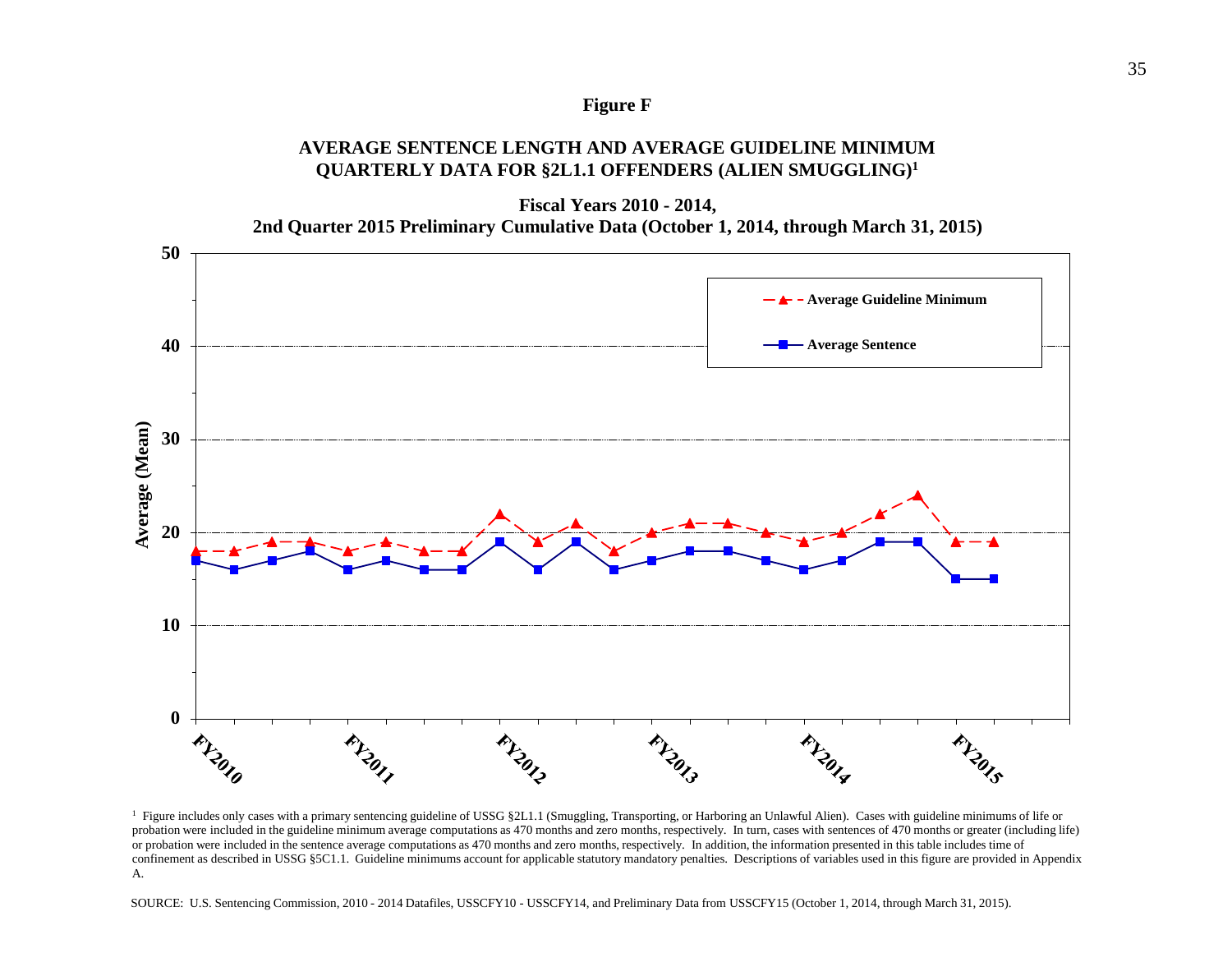#### **Figure G**

### **AVERAGE SENTENCE LENGTH AND AVERAGE GUIDELINE MINIMUM QUARTERLY DATA FOR §2L1.2 OFFENDERS (UNLAWFUL ENTERING OR REMAINING IN THE UNITED STATES)1**



<sup>&</sup>lt;sup>1</sup> Figure includes only cases with a primary sentencing guideline of USSG §2L1.2. Cases with guideline minimums of life or probation were included in the guideline minimum average computations as 470 months and zero months, respectively. In turn, cases with sentences of 470 months or greater (including life) or probation were included in the sentence average computations as 470 months and zero months, respectively. In addition, the information presented in this table includes time of confinement as described in USSG §5C1.1. Guideline minimums account for applicable statutory mandatory penalties. Descriptions of variables used in this figure are provided in Appendix A.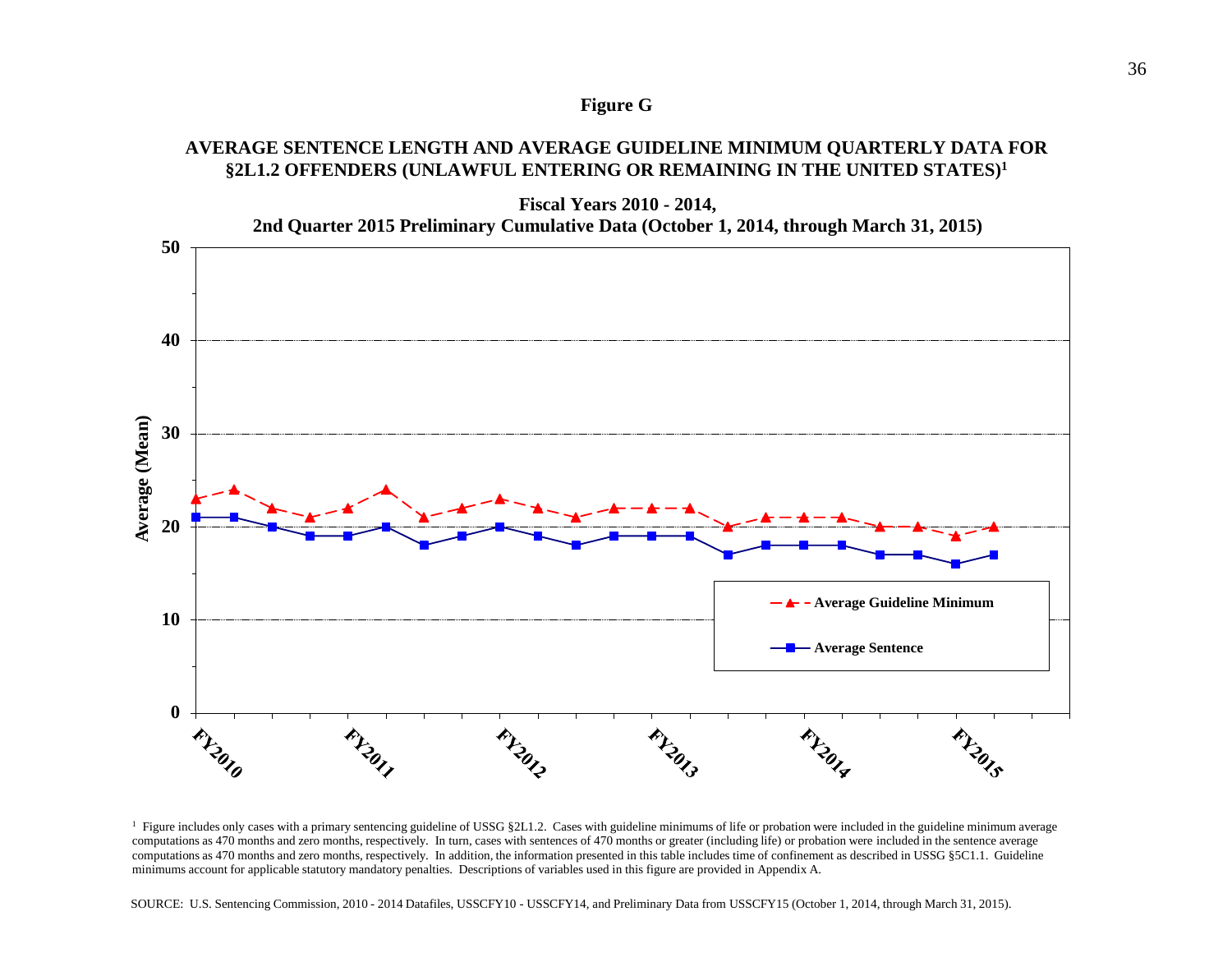#### **Figure H**

### **AVERAGE SENTENCE LENGTH AND AVERAGE GUIDELINE MINIMUM QUARTERLY DATA FOR §2D1.1 OFFENDERS (UNLAWFUL DRUG TRAFFICKING OR MANUFACTURING)1**



<sup>1</sup> Figure includes only cases with a primary sentencing guideline of USSG §2D1.1 (Unlawful Manufacturing, Importing, Exporting, or Trafficking (Including Possession with Intent to Commit These Offenses); Attempt or Conspiracy). Cases with guideline minimums of life or probation were included in the guideline minimum average computations as 470 months and zero months, respectively. In turn, cases with sentences of 470 months or greater (including life) or probation were included in the sentence average computations as 470 months and zero months, respectively. In addition, the information presented in this table includes time of confinement as described in USSG §5C1.1. Guideline minimums account for applicable statutory mandatory penalties. Descriptions of variables used in this figure are provided in Appendix A.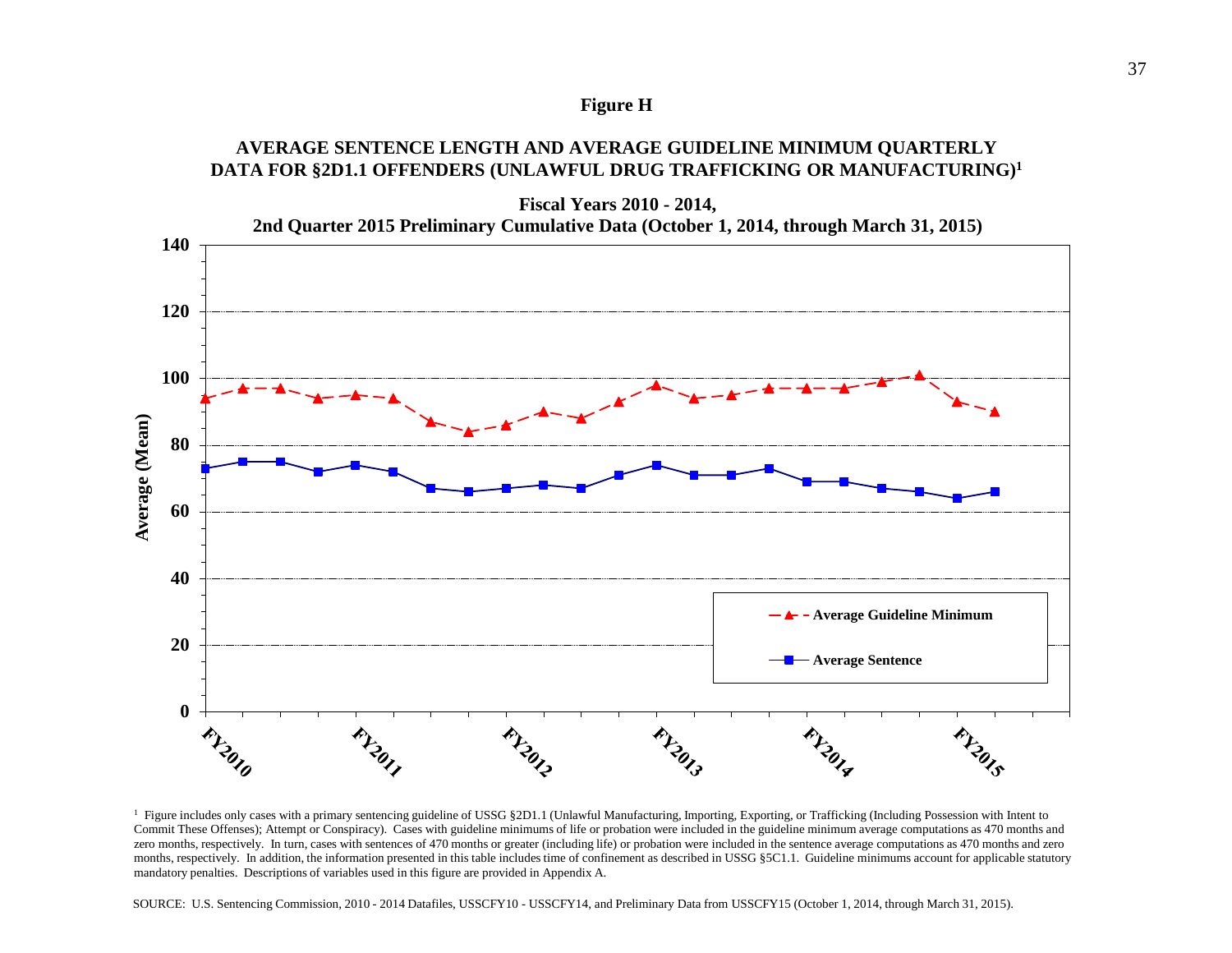#### **Figure I**

### **AVERAGE SENTENCE LENGTH FOR EACH DRUG TYPE1**



<sup>&</sup>lt;sup>1</sup> Only cases sentenced under USSG §§2D1.1 (Drug Trafficking), 2D1.2 (Protected Locations), 2D1.5 (Continuing Criminal Enterprise), 2D1.6 (Use of Communication Facility), 2D1.8 (Rent/Manage Drug Establishment), or 2D2.1 (Simple Possession) are depicted in this figure. Cases with guideline minimums of life or probation were included in the guideline minimum average computations as 470 months and zero months, respectively. In turn, cases with sentences of 470 months or greater (including life) or probation were included in the sentence average computations as 470 months and zero months, respectively. In addition, the information presented in this table includes time of confinement as described in USSG §5C1.1. Guideline minimums account for applicable statutory mandatory penalties. Descriptions of variables used in this figure are provided in Appendix A.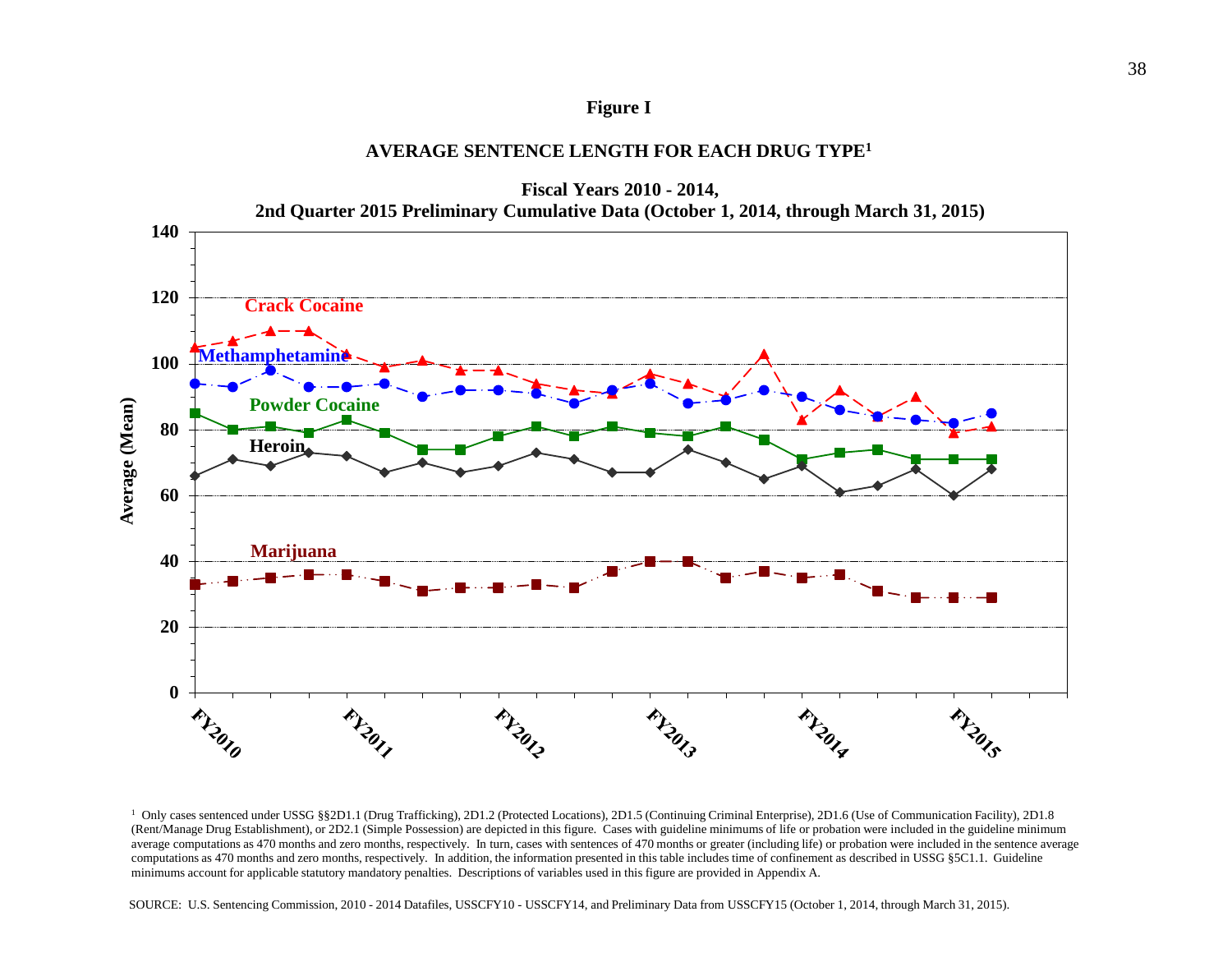### **2nd Quarter 2015 Preliminary Cumulative Data (October 1, 2014, through March 31, 2015) WITHIN RANGE CASES: POSITION OF SENTENCE FOR OFFENDERS IN EACH PRIMARY OFFENSE CATEGORY<sup>1</sup>**

|                                           |                         | Guideline<br><b>Minimum</b> |       | <b>Lower Half</b><br>of Range |       | <b>Midpoint</b><br>of Range |      | <b>Upper Half</b><br>of Range |      | <b>Guideline</b><br><b>Maximum</b> |      |
|-------------------------------------------|-------------------------|-----------------------------|-------|-------------------------------|-------|-----------------------------|------|-------------------------------|------|------------------------------------|------|
| PRIMARY OFFENSE                           | <b>TOTAL</b>            | $\mathbf N$                 | $\%$  | $\mathbf N$                   | $\%$  | ${\bf N}$                   | $\%$ | ${\bf N}$                     | $\%$ | ${\bf N}$                          | $\%$ |
| <b>TOTAL</b>                              | 13,275                  | 6,380                       | 48.1  | 2,981                         | 22.5  | 1,225                       | 9.2  | 1,107                         | 8.3  | 1,582                              | 11.9 |
| <b>Murder</b>                             | 16                      | 7                           | 43.8  | $\overline{4}$                | 25.0  | $\mathbf{1}$                | 6.3  | $\mathbf{1}$                  | 6.3  | $\mathfrak{Z}$                     | 18.8 |
| <b>Manslaughter</b>                       | 11                      | $\overline{4}$              | 36.4  | $\boldsymbol{0}$              | 0.0   | $\boldsymbol{0}$            | 0.0  | $\overline{2}$                | 18.2 | $\sqrt{5}$                         | 45.5 |
| <b>Kidnapping/Hostage Taking</b>          | $\overline{2}$          | $\mathbf{0}$                | 0.0   | $\overline{2}$                | 100.0 | $\boldsymbol{0}$            | 0.0  | $\boldsymbol{0}$              | 0.0  | $\mathbf{0}$                       | 0.0  |
| <b>Sexual Abuse</b>                       | 97                      | 36                          | 37.1  | 22                            | 22.7  | 9                           | 9.3  | 11                            | 11.3 | 19                                 | 19.6 |
| <b>Assault</b>                            | 156                     | 84                          | 53.8  | 12                            | 7.7   | 16                          | 10.3 | 13                            | 8.3  | 31                                 | 19.9 |
| Robbery                                   | 173                     | 77                          | 44.5  | 34                            | 19.7  | 11                          | 6.4  | 20                            | 11.6 | 31                                 | 17.9 |
| <b>Arson</b>                              | 5                       | $\mathbf{1}$                | 20.0  | $\overline{2}$                | 40.0  | $\mathbf{1}$                | 20.0 | $\boldsymbol{0}$              | 0.0  | $\mathbf{1}$                       | 20.0 |
| <b>Drugs</b> - Trafficking                | 2,931                   | 1,865                       | 63.6  | 427                           | 14.6  | 209                         | 7.1  | 177                           | 6.0  | 253                                | 8.6  |
| <b>Drugs - Communication Facility</b>     | 43                      | $22\,$                      | 51.2  | 10                            | 23.3  | $\boldsymbol{0}$            | 0.0  | $\mathfrak z$                 | 7.0  | 8                                  | 18.6 |
| <b>Drugs - Simple Possession</b>          | 71                      | 49                          | 69.0  | 9                             | 12.7  | 5                           | 7.0  | $\overline{2}$                | 2.8  | 6                                  | 8.5  |
| <b>Firearms</b>                           | 1,585                   | 855                         | 53.9  | 228                           | 14.4  | 167                         | 10.5 | 117                           | 7.4  | 218                                | 13.8 |
| Burglary/B&E                              | $\overline{\mathbf{4}}$ | $\mathbf{1}$                | 25.0  | $\mathbf{1}$                  | 25.0  | $\overline{c}$              | 50.0 | $\mathbf{0}$                  | 0.0  | $\overline{0}$                     | 0.0  |
| <b>Auto Theft</b>                         | 15                      | $\,$ 8 $\,$                 | 53.3  | $\mathbf{1}$                  | 6.7   | $\mathfrak{Z}$              | 20.0 | $\mathbf{1}$                  | 6.7  | $\mathbf{2}$                       | 13.3 |
| Larceny                                   | 189                     | 128                         | 67.7  | 23                            | 12.2  | 11                          | 5.8  | $\boldsymbol{7}$              | 3.7  | $20\,$                             | 10.6 |
| Fraud                                     | 1,249                   | 725                         | 58.0  | 205                           | 16.4  | 96                          | 7.7  | 84                            | 6.7  | 139                                | 11.1 |
| <b>Embezzlement</b>                       | 68                      | 55                          | 80.9  | 5                             | 7.4   | $\overline{4}$              | 5.9  | $\mathbf{1}$                  | 1.5  | 3                                  | 4.4  |
| <b>Forgery/Counterfeiting</b>             | 139                     | 69                          | 49.6  | 19                            | 13.7  | 15                          | 10.8 | 11                            | 7.9  | 25                                 | 18.0 |
| <b>Bribery</b>                            | 23                      | 11                          | 47.8  | 3                             | 13.0  | 5                           | 21.7 | $\mathbf{1}$                  | 4.3  | $\mathfrak 3$                      | 13.0 |
| Tax                                       | 70                      | 50                          | 71.4  | $\overline{c}$                | 2.9   | $\sqrt{5}$                  | 7.1  | $\mathbf{1}$                  | 1.4  | 12                                 | 17.1 |
| <b>Money Laundering</b>                   | 87                      | 52                          | 59.8  | 11                            | 12.6  | $\overline{7}$              | 8.0  | 9                             | 10.3 | 8                                  | 9.2  |
| <b>Racketeering/Extortion</b>             | 147                     | 65                          | 44.2  | 30                            | 20.4  | 16                          | 10.9 | 17                            | 11.6 | 19                                 | 12.9 |
| <b>Gambling/Lottery</b>                   | 23                      | 13                          | 56.5  | 2                             | 8.7   | $\overline{2}$              | 8.7  | 3                             | 13.0 | 3                                  | 13.0 |
| <b>Civil Rights</b>                       | $\overline{\mathbf{4}}$ | $\mathbf{1}$                | 25.0  | $\mathbf{0}$                  | 0.0   | $\mathbf{0}$                | 0.0  | $\mathbf{1}$                  | 25.0 | $\overline{2}$                     | 50.0 |
| Immigration                               | 5,128                   | 1,601                       | 31.2  | 1,777                         | 34.7  | 554                         | 10.8 | 560                           | 10.9 | 636                                | 12.4 |
| <b>Child Pornography</b>                  | 224                     | 134                         | 59.8  | 20                            | 8.9   | 13                          | 5.8  | 17                            | 7.6  | 40                                 | 17.9 |
| <b>Prison Offenses</b>                    | 136                     | 52                          | 38.2  | 36                            | 26.5  | 19                          | 14.0 | 14                            | 10.3 | 15                                 | 11.0 |
| <b>Administration of Justice Offenses</b> | 281                     | 152                         | 54.1  | 30                            | 10.7  | 27                          | 9.6  | 18                            | 6.4  | 54                                 | 19.2 |
| <b>Environmental/Wildlife</b>             | 16                      | 12                          | 75.0  | $\mathbf{1}$                  | 6.3   | $\mathbf{1}$                | 6.3  | $\mathbf{1}$                  | 6.3  | $\mathbf{1}$                       | 6.3  |
| <b>National Defense</b>                   | 9                       | 5                           | 55.6  | $\mathbf{1}$                  | 11.1  | $\mathbf{1}$                | 11.1 | $\mathbf{1}$                  | 11.1 | $\mathbf{1}$                       | 11.1 |
| Antitrust                                 | $\mathbf{1}$            | $\mathbf{1}$                | 100.0 | $\boldsymbol{0}$              | 0.0   | $\boldsymbol{0}$            | 0.0  | $\boldsymbol{0}$              | 0.0  | $\boldsymbol{0}$                   | 0.0  |
| Food & Drug                               | 40                      | 32                          | 80.0  | 3                             | 7.5   | $\overline{2}$              | 5.0  | $\overline{2}$                | 5.0  | $\mathbf{1}$                       | 2.5  |
| <b>Other Miscellaneous Offenses</b>       | 332                     | 213                         | 64.2  | 61                            | 18.4  | 23                          | 6.9  | 12                            | 3.6  | 23                                 | 6.9  |

 $1$  Of the 34,725 cases, 15,749 were sentenced within the applicable guideline range. Of those, 14,170 cases had complete guideline application information. An additional 895 cases were excluded due to several logical criteria. Descriptions of variables used in this table are provided in Appendix A.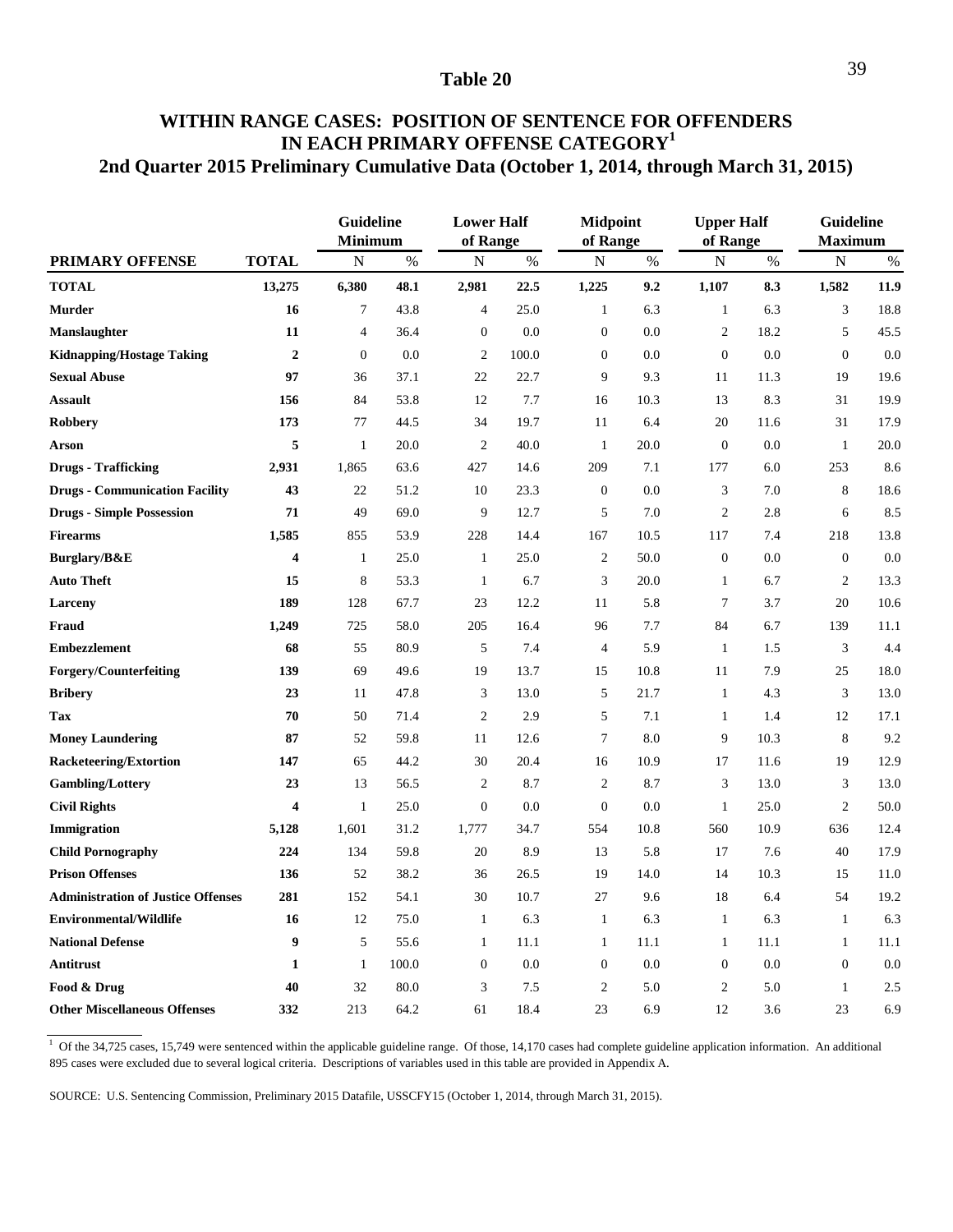### **Figure J**

### **OFFENDERS IN EACH PRIMARY OFFENSE CATEGORY1**

**2nd Quarter 2015 Preliminary Cumulative Data (October 1, 2014, through March 31, 2015)**



<sup>1</sup> Of the 34,725 guideline cases, three drug cases were excluded from this figure due to missing information on drug type. The Drug category includes the following offense types: trafficking, use of a communication facility, and simple possession. The Non-Fraud White Collar category includes the following offense types: embezzlement, forgery/counterfeiting, bribery, money laundering, and tax. Descriptions of variables used in this figure are provided in Appendix A.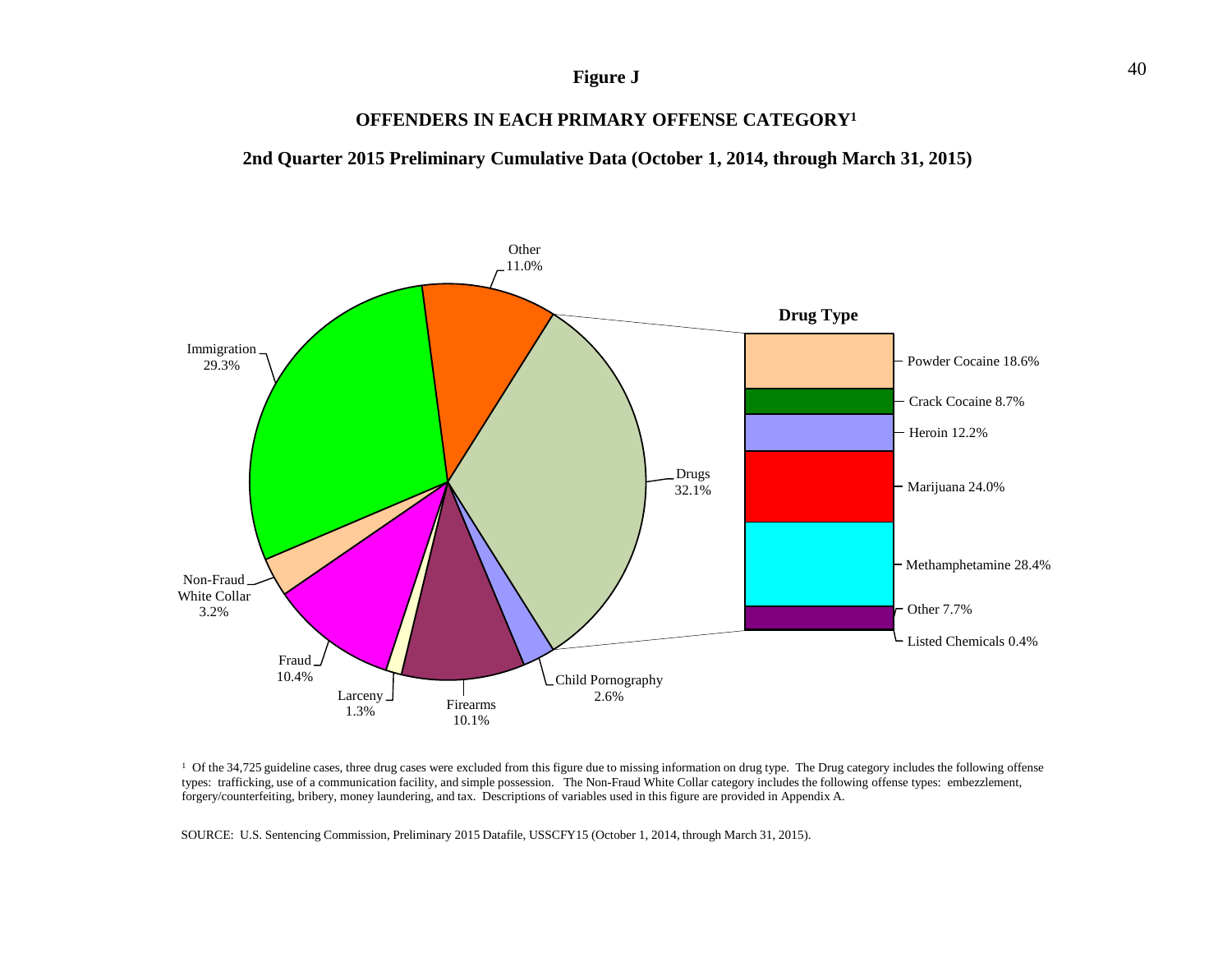| <b>PRIMARY OFFENSE</b>                    | N      | $\frac{0}{0}$ |
|-------------------------------------------|--------|---------------|
| <b>TOTAL</b>                              | 34,725 | 100.0         |
| <b>Murder</b>                             | 50     | 0.1           |
| <b>Manslaughter</b>                       | 26     | 0.1           |
| <b>Kidnapping/Hostage Taking</b>          | 23     | 0.1           |
| <b>Sexual Abuse</b>                       | 263    | 0.8           |
| <b>Assault</b>                            | 373    | 1.1           |
| <b>Robbery</b>                            | 359    | 1.0           |
| <b>Arson</b>                              | 29     | 0.1           |
| <b>Drugs - Trafficking</b>                | 10,075 | 29.0          |
| <b>Drugs - Communication Facility</b>     | 142    | 0.4           |
| <b>Drugs - Simple Possession</b>          | 940    | 2.7           |
| <b>Firearms</b>                           | 3,492  | 10.1          |
| Burglary/B&E                              | 14     | 0.0           |
| <b>Auto Theft</b>                         | 27     | 0.1           |
| Larceny                                   | 449    | 1.3           |
| Fraud                                     | 3,596  | 10.4          |
| <b>Embezzlement</b>                       | 144    | 0.4           |
| <b>Forgery/Counterfeiting</b>             | 250    | 0.7           |
| <b>Bribery</b>                            | 84     | 0.2           |
| <b>Tax</b>                                | 289    | 0.8           |
| <b>Money Laundering</b>                   | 339    | 1.0           |
| <b>Racketeering/Extortion</b>             | 478    | 1.4           |
| <b>Gambling/Lottery</b>                   | 51     | 0.1           |
| <b>Civil Rights</b>                       | 29     | 0.1           |
| Immigration                               | 10,177 | 29.3          |
| <b>Child Pornography</b>                  | 920    | 2.6           |
| <b>Prison Offenses</b>                    | 222    | 0.6           |
| <b>Administration of Justice Offenses</b> | 556    | 1.6           |
| <b>Environmental/Wildlife</b>             | 76     | 0.2           |
| <b>National Defense</b>                   | 48     | 0.1           |
| <b>Antitrust</b>                          | 12     | 0.0           |
| Food & Drug                               | 73     | 0.2           |
| <b>Other Miscellaneous Offenses</b>       | 1,119  | 3.2           |

### **2nd Quarter 2015 Preliminary Cumulative Data (October 1, 2014, through March 31, 2015) GUIDELINE OFFENDERS IN EACH PRIMARY OFFENSE CATEGORY1**

<sup>&</sup>lt;sup>1</sup> Descriptions of variables used in this table are provided in Appendix A.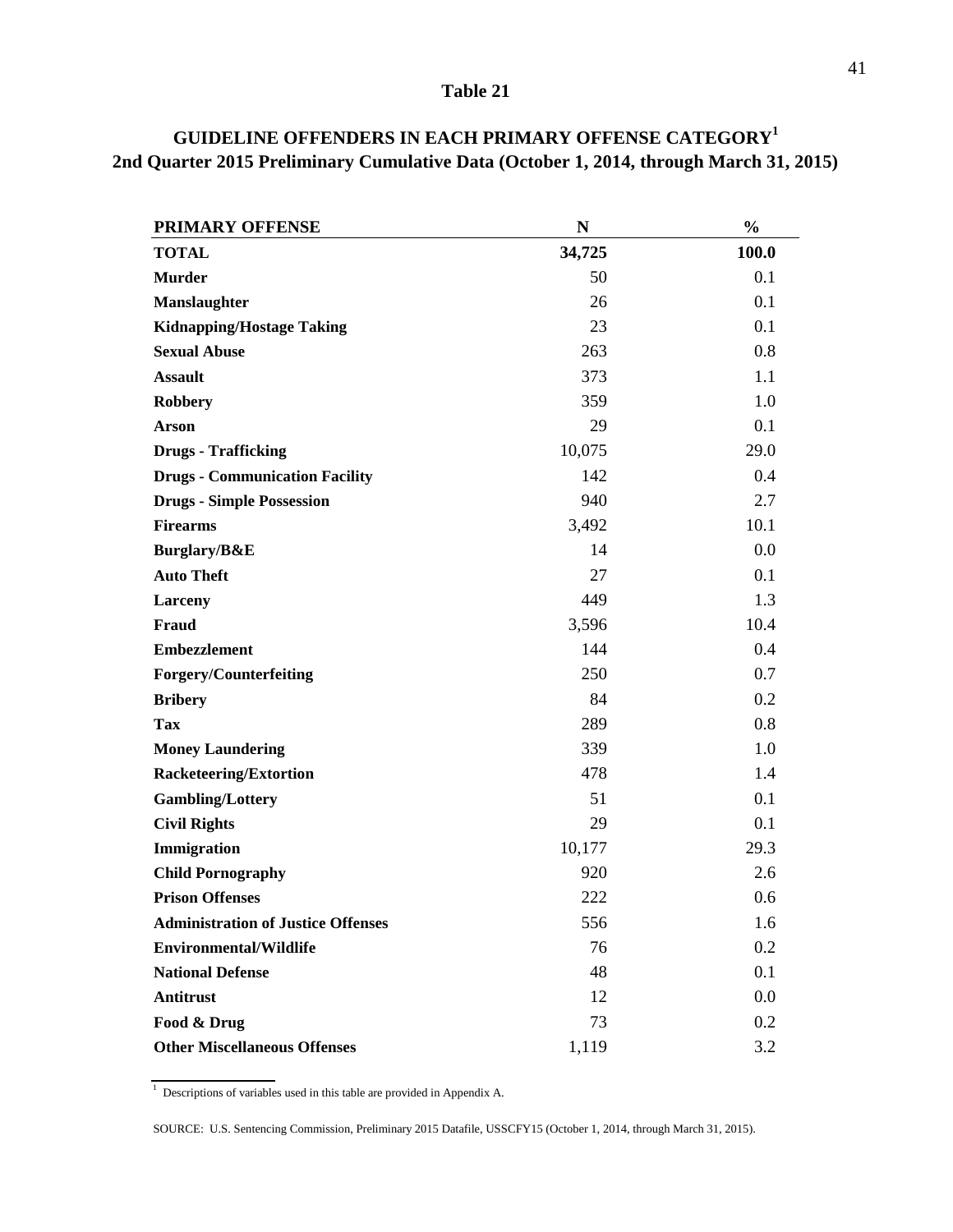|                                           |              | <b>PLEA</b> |       | <b>TRIAL</b>     |      |  |
|-------------------------------------------|--------------|-------------|-------|------------------|------|--|
| PRIMARY OFFENSE                           | <b>TOTAL</b> | $\mathbf N$ | $\%$  | $\mathbf N$      | $\%$ |  |
| <b>TOTAL</b>                              | 34,725       | 33,706      | 97.1  | 1,019            | 2.9  |  |
| <b>Murder</b>                             | 50           | 36          | 72.0  | 14               | 28.0 |  |
| Manslaughter                              | 26           | 25          | 96.2  | 1                | 3.8  |  |
| <b>Kidnapping/Hostage Taking</b>          | 23           | 19          | 82.6  | 4                | 17.4 |  |
| <b>Sexual Abuse</b>                       | 263          | 240         | 91.3  | 23               | 8.7  |  |
| <b>Assault</b>                            | 373          | 353         | 94.6  | 20               | 5.4  |  |
| Robbery                                   | 359          | 347         | 96.7  | 12               | 3.3  |  |
| <b>Arson</b>                              | 29           | 24          | 82.8  | 5                | 17.2 |  |
| <b>Drugs - Trafficking</b>                | 10,075       | 9,808       | 97.3  | 267              | 2.7  |  |
| <b>Drugs - Communication Facility</b>     | 142          | 142         | 100.0 | $\boldsymbol{0}$ | 0.0  |  |
| <b>Drugs - Simple Possession</b>          | 940          | 937         | 99.7  | 3                | 0.3  |  |
| <b>Firearms</b>                           | 3,492        | 3,306       | 94.7  | 186              | 5.3  |  |
| Burglary/B&E                              | 14           | 13          | 92.9  | 1                | 7.1  |  |
| <b>Auto Theft</b>                         | 27           | 25          | 92.6  | $\overline{2}$   | 7.4  |  |
| Larceny                                   | 449          | 436         | 97.1  | 13               | 2.9  |  |
| Fraud                                     | 3,596        | 3,363       | 93.5  | 233              | 6.5  |  |
| <b>Embezzlement</b>                       | 144          | 141         | 97.9  | 3                | 2.1  |  |
| Forgery/Counterfeiting                    | 250          | 247         | 98.8  | 3                | 1.2  |  |
| <b>Bribery</b>                            | 84           | 79          | 94.0  | 5                | 6.0  |  |
| <b>Tax</b>                                | 289          | 271         | 93.8  | 18               | 6.2  |  |
| <b>Money Laundering</b>                   | 339          | 322         | 95.0  | 17               | 5.0  |  |
| <b>Racketeering/Extortion</b>             | 478          | 445         | 93.1  | 33               | 6.9  |  |
| <b>Gambling/Lottery</b>                   | 51           | 50          | 98.0  | 1                | 2.0  |  |
| <b>Civil Rights</b>                       | 29           | 24          | 82.8  | 5                | 17.2 |  |
| Immigration                               | 10,177       | 10,125      | 99.5  | 52               | 0.5  |  |
| <b>Child Pornography</b>                  | 920          | 890         | 96.7  | $30\,$           | 3.3  |  |
| <b>Prison Offenses</b>                    | 222          | 219         | 98.6  | 3                | 1.4  |  |
| <b>Administration of Justice Offenses</b> | 556          | 533         | 95.9  | 23               | 4.1  |  |
| <b>Environmental/Wildlife</b>             | 76           | 67          | 88.2  | $\overline{9}$   | 11.8 |  |
| <b>National Defense</b>                   | 48           | 43          | 89.6  | 5                | 10.4 |  |
| <b>Antitrust</b>                          | 12           | 11          | 91.7  | 1                | 8.3  |  |
| Food & Drug                               | 73           | 73          | 100.0 | $\boldsymbol{0}$ | 0.0  |  |
| <b>Other Miscellaneous Offenses</b>       | 1,119        | 1,092       | 97.6  | $27\,$           | 2.4  |  |

### **GUILTY PLEAS AND TRIALS IN EACH PRIMARY OFFENSE CATEGORY1 2nd Quarter 2015 Preliminary Cumulative Data (October 1, 2014, through March 31, 2015)**

 $\frac{1}{1}$  Descriptions of variables used in this table are provided in Appendix A.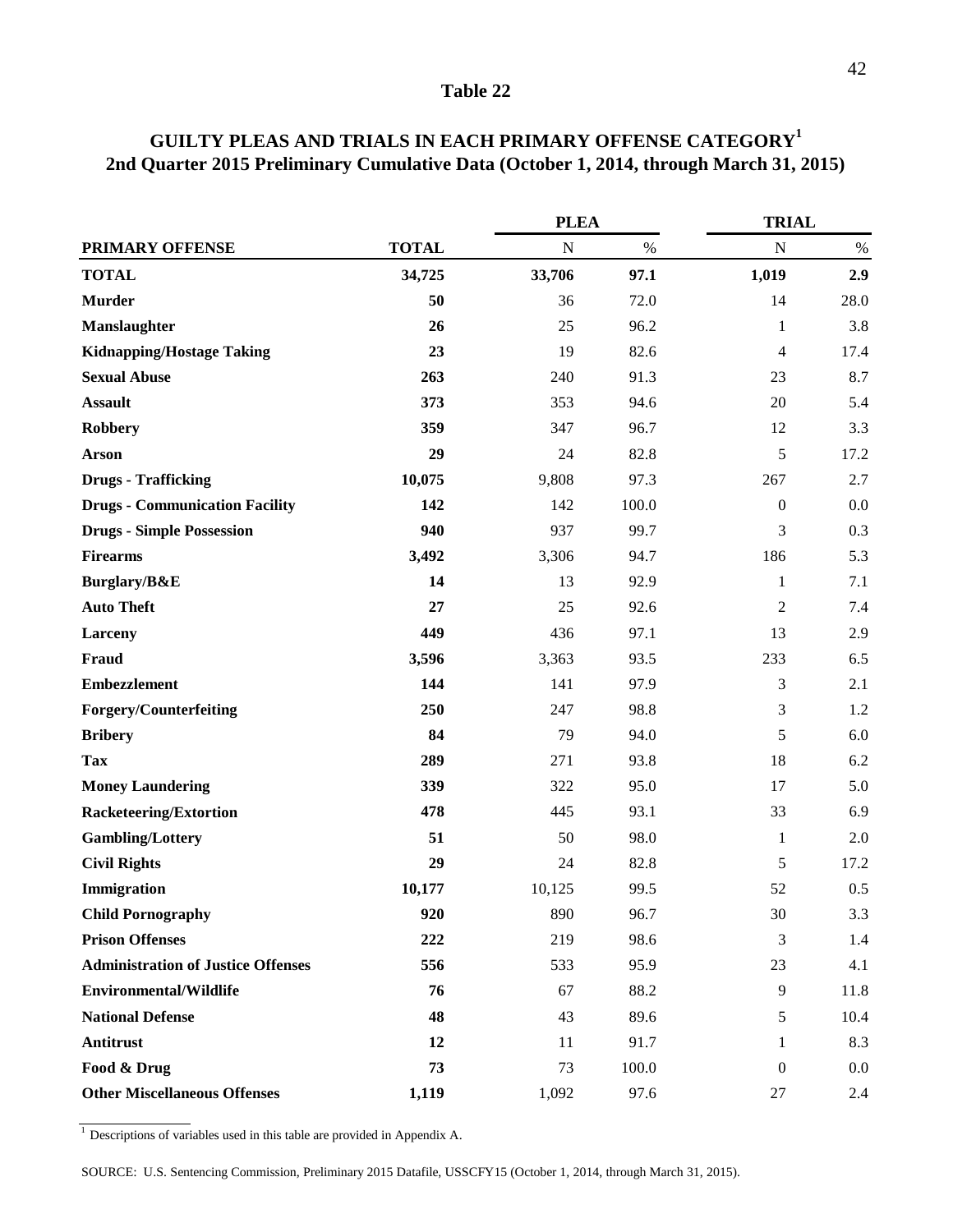### **Figure K**

### **QUARTERLY DATA FOR GUILTY PLEAS AND TRIALS1**



**Fiscal Years 2010 - 2014,**

<sup>&</sup>lt;sup>1</sup> Descriptions of variables used in this figure are provided in Appendix A.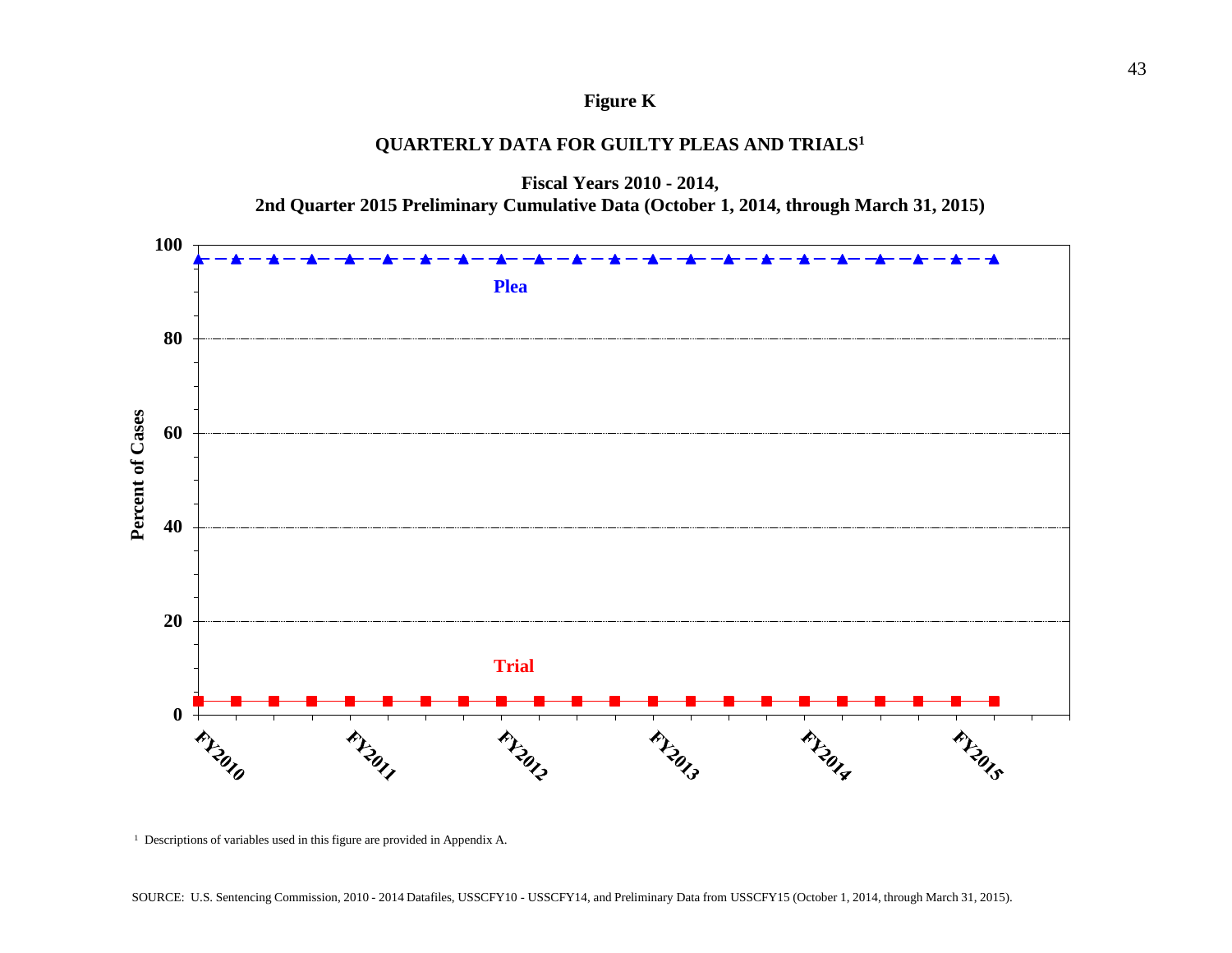|                                           |              | <b>WHITE</b>   |      |                  | <b>BLACK</b> |                  | <b>HISPANIC</b> |                | <b>OTHER</b> |  |
|-------------------------------------------|--------------|----------------|------|------------------|--------------|------------------|-----------------|----------------|--------------|--|
| <b>PRIMARY OFFENSE</b>                    | <b>TOTAL</b> | N              | $\%$ | N                | $\%$         | N                | $\%$            | $\mathbf N$    | $\%$         |  |
| <b>TOTAL</b>                              | 34,169       | 8,158          | 23.9 | 6,828            | 20.0         | 17,771           | 52.0            | 1,412          | 4.1          |  |
| <b>Murder</b>                             | 50           | $\overline{9}$ | 18.0 | 10               | 20.0         | 14               | 28.0            | 17             | 34.0         |  |
| Manslaughter                              | 26           | 5              | 19.2 | 2                | 7.7          | $\overline{2}$   | 7.7             | 17             | 65.4         |  |
| <b>Kidnapping/Hostage Taking</b>          | 23           | 5              | 21.7 | $\overline{4}$   | 17.4         | 13               | 56.5            | 1              | 4.3          |  |
| <b>Sexual Abuse</b>                       | 263          | 92             | 35.0 | 75               | 28.5         | 32               | 12.2            | 64             | 24.3         |  |
| <b>Assault</b>                            | 366          | 98             | 26.8 | 43               | 11.7         | 51               | 13.9            | 174            | 47.5         |  |
| <b>Robbery</b>                            | 355          | 150            | 42.3 | 137              | 38.6         | 48               | 13.5            | 20             | 5.6          |  |
| Arson                                     | 29           | 15             | 51.7 | $\overline{4}$   | 13.8         | 6                | 20.7            | $\overline{4}$ | 13.8         |  |
| <b>Drugs - Trafficking</b>                | 10,065       | 2,539          | 25.2 | 2,418            | 24.0         | 4,804            | 47.7            | 304            | 3.0          |  |
| <b>Drugs - Communication Facility</b>     | 142          | 45             | 31.7 | 55               | 38.7         | 39               | 27.5            | 3              | 2.1          |  |
| <b>Drugs - Simple Possession</b>          | 887          | 83             | 9.4  | 57               | 6.4          | 731              | 82.4            | 16             | 1.8          |  |
| <b>Firearms</b>                           | 3,485        | 905            | 26.0 | 1,675            | 48.1         | 801              | 23.0            | 104            | 3.0          |  |
| Burglary/B&E                              | 14           | 6              | 42.9 | $\mathbf{1}$     | 7.1          | $\mathfrak{Z}$   | 21.4            | 4              | 28.6         |  |
| <b>Auto Theft</b>                         | 27           | 8              | 29.6 | 5                | 18.5         | 11               | 40.7            | 3              | $11.1\,$     |  |
| Larceny                                   | 417          | 194            | 46.5 | 115              | 27.6         | 68               | 16.3            | 40             | 9.6          |  |
| Fraud                                     | 3,572        | 1,516          | 42.4 | 1,117            | 31.3         | 723              | 20.2            | 216            | $6.0\,$      |  |
| <b>Embezzlement</b>                       | 140          | 89             | 63.6 | 35               | 25.0         | $\tau$           | 5.0             | 9              | 6.4          |  |
| Forgery/Counterfeiting                    | 245          | 103            | 42.0 | 87               | 35.5         | 43               | 17.6            | 12             | 4.9          |  |
| <b>Bribery</b>                            | 84           | 29             | 34.5 | 21               | 25.0         | 22               | 26.2            | 12             | 14.3         |  |
| <b>Tax</b>                                | 288          | 187            | 64.9 | 48               | 16.7         | 36               | 12.5            | 17             | 5.9          |  |
| <b>Money Laundering</b>                   | 338          | 146            | 43.2 | 49               | 14.5         | 117              | 34.6            | 26             | $7.7\,$      |  |
| <b>Racketeering/Extortion</b>             | 477          | 136            | 28.5 | 176              | 36.9         | 138              | 28.9            | 27             | 5.7          |  |
| <b>Gambling/Lottery</b>                   | 51           | 30             | 58.8 | 4                | 7.8          | 3                | 5.9             | 14             | 27.5         |  |
| <b>Civil Rights</b>                       | 29           | 13             | 44.8 | 6                | 20.7         | $\,$ 8 $\,$      | 27.6            | $\overline{c}$ | 6.9          |  |
| Immigration                               | 10,008       | 183            | 1.8  | 168              | 1.7          | 9,592            | 95.8            | 65             | 0.6          |  |
| <b>Child Pornography</b>                  | 917          | 765            | 83.4 | 45               | 4.9          | 84               | 9.2             | 23             | 2.5          |  |
| <b>Prison Offenses</b>                    | 219          | 50             | 22.8 | 78               | 35.6         | 64               | 29.2            | 27             | 12.3         |  |
| <b>Administration of Justice Offenses</b> | 552          | 217            | 39.3 | 143              | 25.9         | 126              | 22.8            | 66             | 12.0         |  |
| <b>Environmental/Wildlife</b>             | 74           | 52             | 70.3 | $\overline{c}$   | 2.7          | $10\,$           | 13.5            | 10             | 13.5         |  |
| <b>National Defense</b>                   | 48           | 22             | 45.8 | $\boldsymbol{2}$ | 4.2          | 14               | 29.2            | 10             | 20.8         |  |
| Antitrust                                 | 12           | $\sqrt{2}$     | 16.7 | 3                | 25.0         | $\boldsymbol{0}$ | $0.0\,$         | 7              | 58.3         |  |
| Food & Drug                               | 71           | 52             | 73.2 | $\overline{c}$   | $2.8\,$      | 11               | 15.5            | 6              | 8.5          |  |
| <b>Other Miscellaneous Offenses</b>       | 895          | 412            | 46.0 | 241              | 26.9         | 150              | 16.8            | 92             | 10.3         |  |

### **RACE OF OFFENDERS IN EACH PRIMARY OFFENSE CATEGORY1 2nd Quarter 2015 Preliminary Cumulative Data (October 1, 2014, through March 31, 2015)**

<sup>1</sup> Of the 34,725 cases, 556 were excluded due to missing information on offender's race. Descriptions of variables used in this table are provided in Appendix A.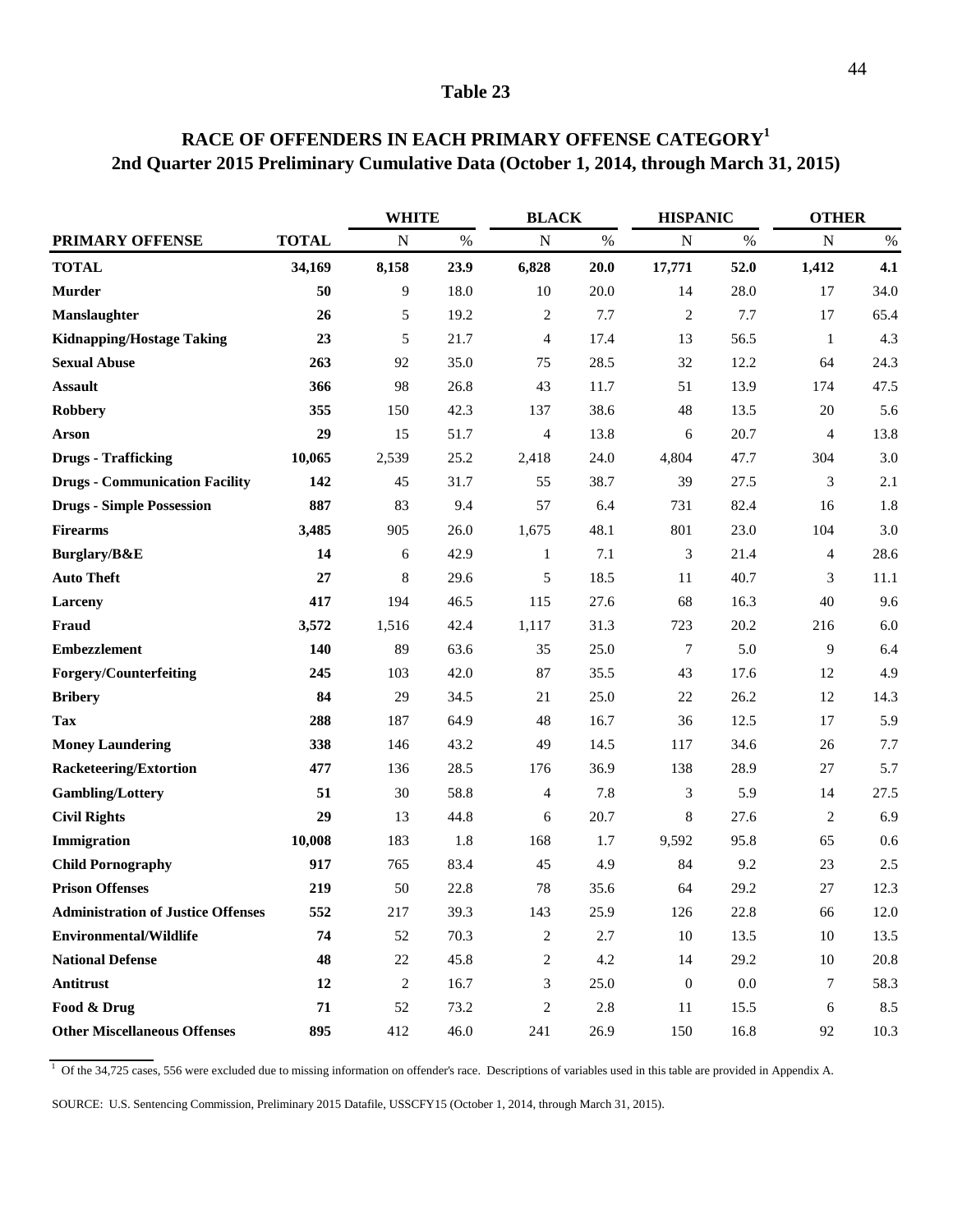|                                           |              | <b>MALE</b> |       | <b>FEMALE</b>    |      |
|-------------------------------------------|--------------|-------------|-------|------------------|------|
| PRIMARY OFFENSE                           | <b>TOTAL</b> | ${\bf N}$   | $\%$  | ${\bf N}$        | $\%$ |
| <b>TOTAL</b>                              | 34,597       | 29,783      | 86.1  | 4,814            | 13.9 |
| <b>Murder</b>                             | 50           | 47          | 94.0  | 3                | 6.0  |
| Manslaughter                              | 26           | 20          | 76.9  | 6                | 23.1 |
| <b>Kidnapping/Hostage Taking</b>          | 23           | 21          | 91.3  | $\overline{c}$   | 8.7  |
| <b>Sexual Abuse</b>                       | 263          | 239         | 90.9  | 24               | 9.1  |
| <b>Assault</b>                            | 372          | 319         | 85.8  | 53               | 14.2 |
| <b>Robbery</b>                            | 359          | 324         | 90.3  | 35               | 9.7  |
| <b>Arson</b>                              | 29           | 25          | 86.2  | 4                | 13.8 |
| <b>Drugs - Trafficking</b>                | 10,074       | 8,492       | 84.3  | 1,582            | 15.7 |
| <b>Drugs - Communication Facility</b>     | 142          | 115         | 81.0  | 27               | 19.0 |
| <b>Drugs - Simple Possession</b>          | 919          | 844         | 91.8  | 75               | 8.2  |
| <b>Firearms</b>                           | 3,490        | 3,375       | 96.7  | 115              | 3.3  |
| Burglary/B&E                              | 14           | 14          | 100.0 | $\boldsymbol{0}$ | 0.0  |
| <b>Auto Theft</b>                         | 27           | 26          | 96.3  | 1                | 3.7  |
| Larceny                                   | 446          | 254         | 57.0  | 192              | 43.0 |
| Fraud                                     | 3,593        | 2,485       | 69.2  | 1,108            | 30.8 |
| <b>Embezzlement</b>                       | 144          | 61          | 42.4  | 83               | 57.6 |
| <b>Forgery/Counterfeiting</b>             | 247          | 184         | 74.5  | 63               | 25.5 |
| <b>Bribery</b>                            | 84           | 72          | 85.7  | 12               | 14.3 |
| <b>Tax</b>                                | 289          | 213         | 73.7  | 76               | 26.3 |
| <b>Money Laundering</b>                   | 339          | 257         | 75.8  | 82               | 24.2 |
| <b>Racketeering/Extortion</b>             | 478          | 413         | 86.4  | 65               | 13.6 |
| <b>Gambling/Lottery</b>                   | 51           | 41          | 80.4  | 10               | 19.6 |
| <b>Civil Rights</b>                       | 29           | 26          | 89.7  | 3                | 10.3 |
| Immigration                               | 10,137       | 9,437       | 93.1  | 700              | 6.9  |
| <b>Child Pornography</b>                  | 920          | 900         | 97.8  | 20               | 2.2  |
| <b>Prison Offenses</b>                    | 222          | 200         | 90.1  | 22               | 9.9  |
| <b>Administration of Justice Offenses</b> | 555          | 416         | 75.0  | 139              | 25.0 |
| <b>Environmental/Wildlife</b>             | 76           | 68          | 89.5  | 8                | 10.5 |
| <b>National Defense</b>                   | 48           | 47          | 97.9  | 1                | 2.1  |
| <b>Antitrust</b>                          | 12           | 12          | 100.0 | $\boldsymbol{0}$ | 0.0  |
| Food & Drug                               | 73           | 50          | 68.5  | 23               | 31.5 |
| <b>Other Miscellaneous Offenses</b>       | 1,066        | 786         | 73.7  | 280              | 26.3 |

### **GENDER OF OFFENDERS IN EACH PRIMARY OFFENSE CATEGORY1 2nd Quarter 2015 Preliminary Cumulative Data (October 1, 2014, through March 31, 2015)**

 $1$  Of the 34,725 cases, 128 were excluded due to missing information on offender's gender. Descriptions of variables used in this table are provided in Appendix A.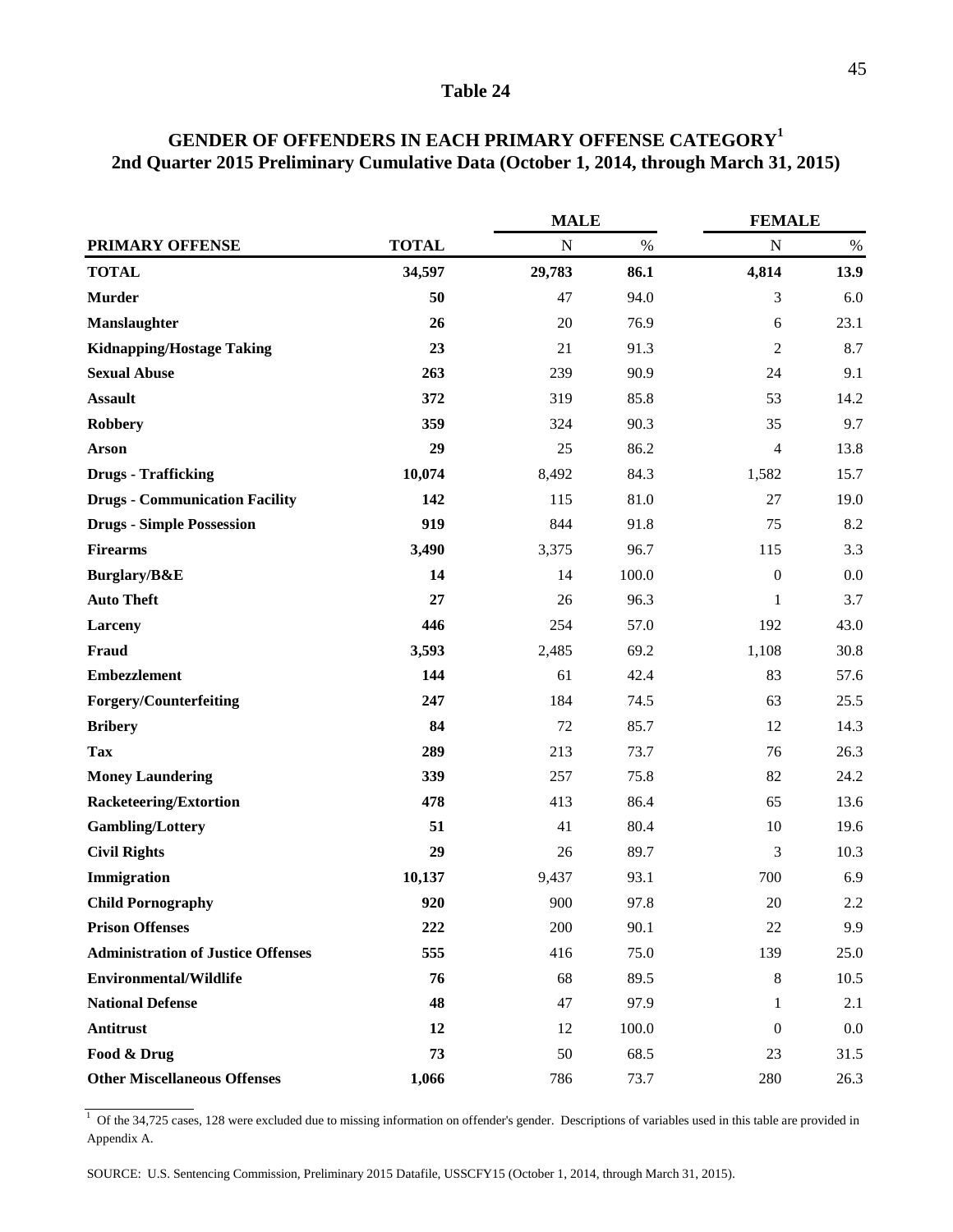|                       | White     |       | <b>Black</b> |       | <b>Hispanic</b> |       | <b>Other</b> |       |
|-----------------------|-----------|-------|--------------|-------|-----------------|-------|--------------|-------|
| <b>Gender and Age</b> | ${\bf N}$ | $\%$  | ${\bf N}$    | $\%$  | ${\bf N}$       | $\%$  | $\mathbf N$  | $\%$  |
| <b>Males</b>          | 6,465     | 100.0 | 5,815        | 100.0 | 16,041          | 100.0 | 1,110        | 100.0 |
| <b>Under 21</b>       | 60        | 0.9   | 137          | 2.4   | 680             | 4.2   | 29           | 2.6   |
| $21 - 25$             | 534       | 8.3   | 873          | 15.0  | 2,353           | 14.7  | 144          | 13.0  |
| $26 - 30$             | 850       | 13.1  | 1,187        | 20.4  | 3,108           | 19.4  | 177          | 15.9  |
| $31 - 35$             | 978       | 15.1  | 1,165        | 20.0  | 3,198           | 19.9  | 181          | 16.3  |
| $36 - 40$             | 876       | 13.5  | 931          | 16.0  | 2,595           | 16.2  | 161          | 14.5  |
| $41 - 50$             | 1,535     | 23.7  | 1,015        | 17.5  | 3,007           | 18.7  | 232          | 20.9  |
| Over 50               | 1,632     | 25.2  | 507          | 8.7   | 1,100           | 6.9   | 186          | 16.8  |
| <b>Females</b>        | 1,690     | 100.0 | 1,013        | 100.0 | 1,719           | 100.0 | 302          | 100.0 |
| <b>Under 21</b>       | 23        | 1.4   | 13           | 1.3   | 83              | 4.8   | 5            | 1.7   |
| $21 - 25$             | 157       | 9.3   | 149          | 14.7  | 313             | 18.2  | 32           | 10.6  |
| $26 - 30$             | 236       | 14.0  | 199          | 19.6  | 317             | 18.4  | 42           | 13.9  |
| $31 - 35$             | 285       | 16.9  | 181          | 17.9  | 300             | 17.5  | 47           | 15.6  |
| $36 - 40$             | 232       | 13.7  | 128          | 12.6  | 252             | 14.7  | 47           | 15.6  |
| $41 - 50$             | 367       | 21.7  | 207          | 20.4  | 290             | 16.9  | 71           | 23.5  |
| Over 50               | 390       | 23.1  | 136          | 13.4  | 164             | 9.5   | 58           | 19.2  |

### **AGE, RACE, AND GENDER OF OFFENDERS<sup>1</sup> 2nd Quarter 2015 Preliminary Cumulative Data (October 1, 2014, through March 31, 2015)**

<sup>1</sup> Of the 34,725 cases, 570 were excluded due to one or more of the following reasons: missing information on offender's race (556), missing information on offender's gender (128), or missing information on offender's age (46). Descriptions of variables used in this table are provided in Appendix A.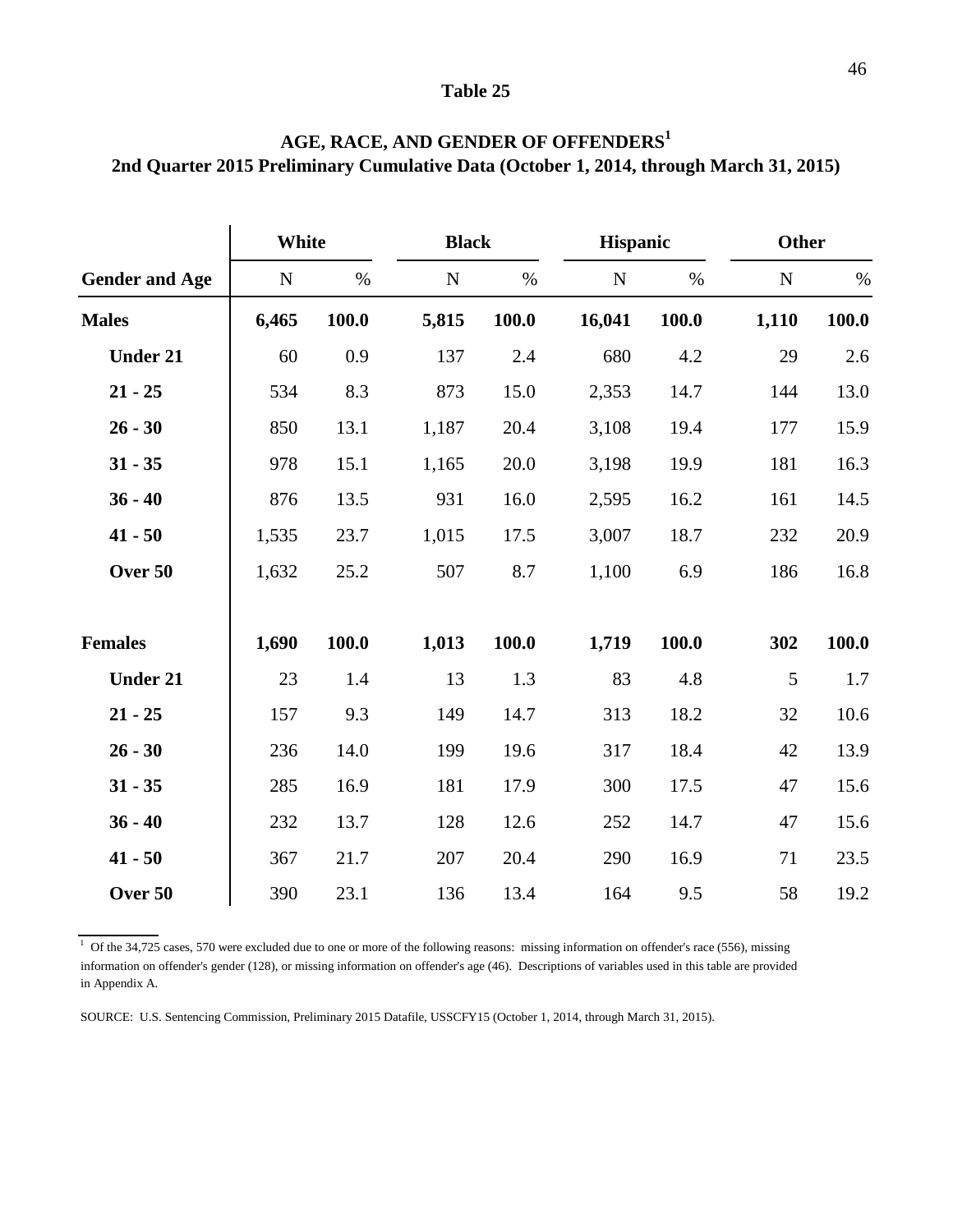|                                           |              | <b>U.S. CITIZEN</b> |       | NON-U.S. CITIZEN |      |  |
|-------------------------------------------|--------------|---------------------|-------|------------------|------|--|
| <b>PRIMARY OFFENSE</b>                    | <b>TOTAL</b> | $\mathbf N$         | $\%$  | $\mathbf N$      | $\%$ |  |
| <b>TOTAL</b>                              | 34,400       | 20,253              | 58.9  | 14,147           | 41.1 |  |
| <b>Murder</b>                             | 50           | 42                  | 84.0  | 8                | 16.0 |  |
| Manslaughter                              | 26           | 25                  | 96.2  | $\mathbf{1}$     | 3.8  |  |
| <b>Kidnapping/Hostage Taking</b>          | 23           | 15                  | 65.2  | 8                | 34.8 |  |
| <b>Sexual Abuse</b>                       | 263          | 247                 | 93.9  | 16               | 6.1  |  |
| <b>Assault</b>                            | 370          | 341                 | 92.2  | 29               | 7.8  |  |
| <b>Robbery</b>                            | 357          | 348                 | 97.5  | 9                | 2.5  |  |
| <b>Arson</b>                              | 29           | 28                  | 96.6  | 1                | 3.4  |  |
| <b>Drugs - Trafficking</b>                | 10,063       | 7,539               | 74.9  | 2,524            | 25.1 |  |
| <b>Drugs - Communication Facility</b>     | 142          | 119                 | 83.8  | 23               | 16.2 |  |
| <b>Drugs - Simple Possession</b>          | 904          | 209                 | 23.1  | 695              | 76.9 |  |
| <b>Firearms</b>                           | 3,484        | 3,270               | 93.9  | 214              | 6.1  |  |
| Burglary/B&E                              | 14           | 14                  | 100.0 | $\boldsymbol{0}$ | 0.0  |  |
| <b>Auto Theft</b>                         | 27           | 19                  | 70.4  | 8                | 29.6 |  |
| Larceny                                   | 433          | 400                 | 92.4  | 33               | 7.6  |  |
| Fraud                                     | 3,575        | 2,950               | 82.5  | 625              | 17.5 |  |
| <b>Embezzlement</b>                       | 141          | 136                 | 96.5  | 5                | 3.5  |  |
| <b>Forgery/Counterfeiting</b>             | 249          | 227                 | 91.2  | 22               | 8.8  |  |
| <b>Bribery</b>                            | 84           | 75                  | 89.3  | 9                | 10.7 |  |
| <b>Tax</b>                                | 287          | 262                 | 91.3  | 25               | 8.7  |  |
| <b>Money Laundering</b>                   | 337          | 251                 | 74.5  | 86               | 25.5 |  |
| <b>Racketeering/Extortion</b>             | 476          | 411                 | 86.3  | 65               | 13.7 |  |
| <b>Gambling/Lottery</b>                   | 48           | 44                  | 91.7  | 4                | 8.3  |  |
| <b>Civil Rights</b>                       | 29           | 26                  | 89.7  | 3                | 10.3 |  |
| Immigration                               | 10,166       | 691                 | 6.8   | 9,475            | 93.2 |  |
| <b>Child Pornography</b>                  | 920          | 893                 | 97.1  | 27               | 2.9  |  |
| <b>Prison Offenses</b>                    | 216          | 201                 | 93.1  | 15               | 6.9  |  |
| <b>Administration of Justice Offenses</b> | 553          | 475                 | 85.9  | 78               | 14.1 |  |
| <b>Environmental/Wildlife</b>             | 74           | 65                  | 87.8  | 9                | 12.2 |  |
| <b>National Defense</b>                   | 48           | 23                  | 47.9  | 25               | 52.1 |  |
| <b>Antitrust</b>                          | 12           | 5                   | 41.7  | 7                | 58.3 |  |
| Food & Drug                               | 70           | 63                  | 90.0  | 7                | 10.0 |  |
| <b>Other Miscellaneous Offenses</b>       | 930          | 839                 | 90.2  | 91               | 9.8  |  |

### **CITIZENSHIP OF OFFENDERS IN EACH PRIMARY OFFENSE CATEGORY1 2nd Quarter 2015 Preliminary Cumulative Data (October 1, 2014, through March 31, 2015)**

 $1$  Of the 34,725 cases, 325 were excluded due to missing information on the offender's citizenship status. Descriptions of variables used in this table are provided in Appendix A.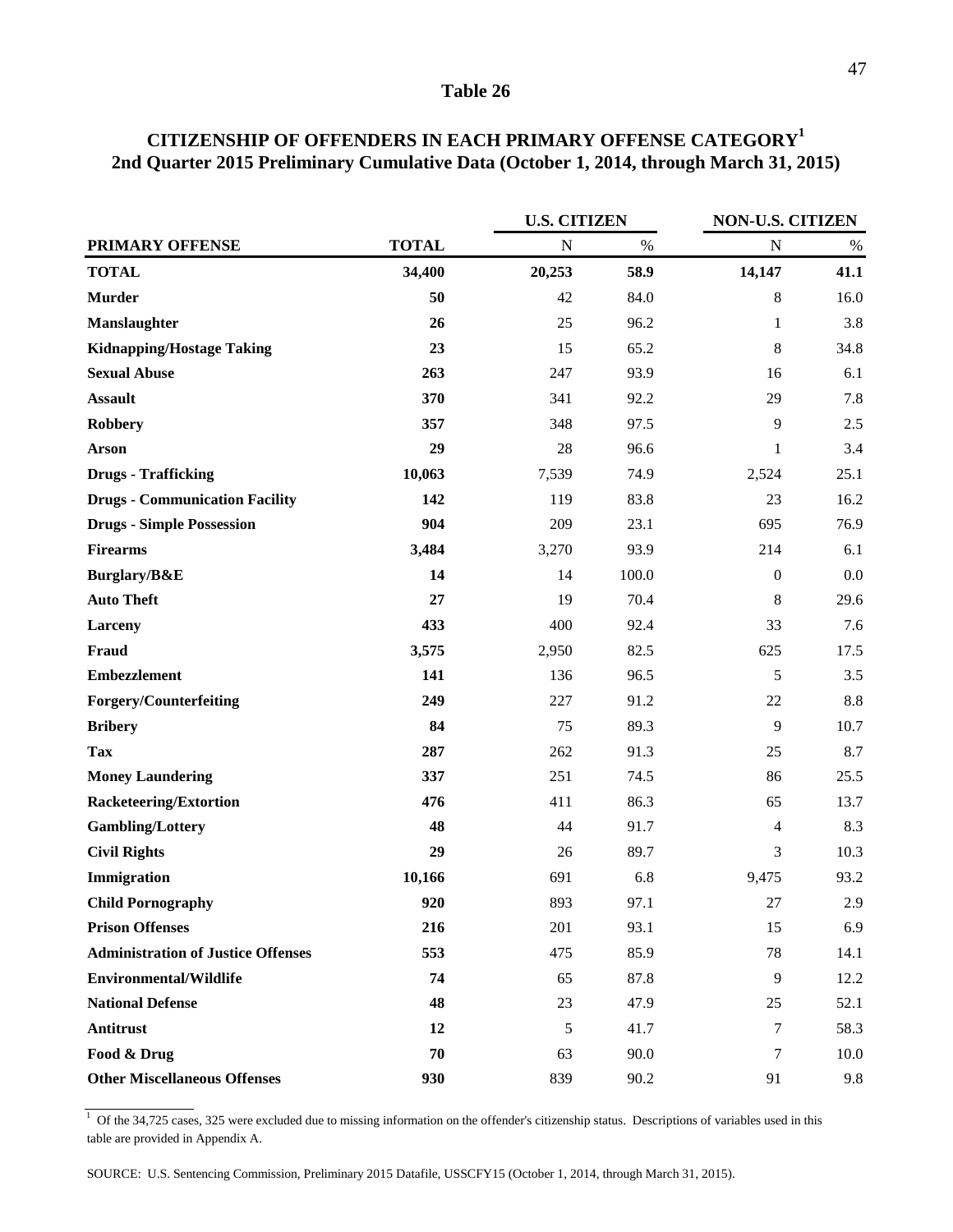### **2nd Quarter 2015 Preliminary Cumulative Data (October 1, 2014, through March 31, 2015) DOCUMENT SUBMISSION BY EACH CIRCUIT AND DISTRICT<sup>1</sup>**

|                            |               | <b>Total</b>     |                 | <b>Statement</b> |                 | Plea Agreement <sup>2</sup> | Indictment/        | <b>Presentence</b> |                  |
|----------------------------|---------------|------------------|-----------------|------------------|-----------------|-----------------------------|--------------------|--------------------|------------------|
|                            |               | <b>Documents</b> | J & C           | of Reasons       |                 | <b>No Written</b>           | <b>Information</b> | <b>Report</b>      |                  |
| <b>CIRCUIT</b>             | <b>Number</b> | <b>Received</b>  | <b>Received</b> | <b>Received</b>  | <b>Received</b> | <b>Plea/Trial</b>           | <b>Received</b>    | <b>Received</b>    | Waived           |
| District                   | of Cases      | N                | N               | $\mathbf N$      | N               | N                           | $\mathbf N$        | N                  | N                |
| <b>TOTAL</b>               | 34,725        | 161,412          | 34,725          | 34,133           | 25,484          | 9,186                       | 34,716             | 32,354             | 2,371            |
| <b>D.C. CIRCUIT</b>        | 130           | 639              | 130             | 130              | 120             | 10                          | 130                | 129                | $\mathbf{1}$     |
| District of Columbia       | 130           | 639              | 130             | 130              | 120             | 10                          | 130                | 129                | $\mathbf{1}$     |
| <b>FIRST CIRCUIT</b>       | 1,189         | 5,675            | 1,189           | 1,185            | 944             | 245                         | 1,187              | 1,170              | 19               |
| Maine                      | 110           | 494              | 110             | 110              | 55              | 55                          | 109                | 110                | $\boldsymbol{0}$ |
| Massachusetts              | 260           | 1,172            | 260             | 258              | 142             | 118                         | 260                | 252                | 8                |
| New Hampshire              | 68            | 335              | 68              | 68               | 63              | 5                           | 68                 | 68                 | $\overline{0}$   |
| Puerto Rico                | 689           | 3,382            | 689             | 687              | 640             | 49                          | 688                | 678                | 11               |
| Rhode Island               | 62            | 292              | 62              | 62               | 44              | 18                          | 62                 | 62                 | $\boldsymbol{0}$ |
| <b>SECOND CIRCUIT</b>      | 1,885         | 9,017            | 1,885           | 1,881            | 1,513           | 371                         | 1,884              | 1,854              | 31               |
| Connecticut                | 178           | 879              | 178             | 178              | 167             | 11                          | 178                | 178                | $\boldsymbol{0}$ |
| New York                   |               |                  |                 |                  |                 |                             |                    |                    |                  |
| Eastern                    | 393           | 1,910            | 393             | 392              | 340             | 53                          | 393                | 392                | 1                |
| Northern                   | 176           | 813              | 176             | 176              | 120             | 56                          | 176                | 165                | 11               |
| Southern                   | 774           | 3,636            | 774             | 773              | 545             | 228                         | 773                | 771                | 3                |
| Western                    | 268           | 1,307            | 268             | 266              | 251             | 17                          | 268                | 254                | 14               |
| Vermont                    | 96            | 472              | 96              | 96               | 90              | 6                           | 96                 | 94                 | $\overline{2}$   |
| <b>THIRD CIRCUIT</b>       | 1,256         | 6,037            | 1,256           | 1,252            | 1,037           | 219                         | 1,256              | 1,236              | 20               |
| Delaware                   | 52            | 257              | 52              | 52               | 49              | 3                           | 52                 | 52                 | $\boldsymbol{0}$ |
| New Jersey<br>Pennsylvania | 350           | 1,707            | 350             | 348              | 312             | 38                          | 350                | 347                | 3                |
| Eastern                    | 347           | 1,654            | 347             | 345              | 270             | 77                          | 347                | 345                | $\overline{2}$   |
| Middle                     | 223           | 1,083            | 223             | 223              | 193             | 30                          | 223                | 221                | $\overline{c}$   |
| Western                    | 259           | 1,216            | 259             | 259              | 193             | 66                          | 259                | 246                | 13               |
| Virgin Islands             | 25            | 120              | 25              | 25               | 20              | 5                           | 25                 | 25                 | $\overline{0}$   |
| <b>FOURTH CIRCUIT</b>      | 2,941         | 13,535           | 2,941           | 2,893            | 2,202           | 735                         | 2,939              | 2,560              | 381              |
| Maryland                   | 446           | 2,164            | 446             | 441              | 404             | 42                          | 446                | 427                | 19               |
| North Carolina             |               |                  |                 |                  |                 |                             |                    |                    |                  |
| Eastern                    | 290           | 1,295            | 290             | 258              | 208             | 82                          | 290                | 249                | 41               |
| Middle                     | 236           | 1,168            | 236             | 236              | 224             | 12                          | 236                | 236                | $\overline{0}$   |
| Western                    | 362           | 1,728            | 362             | 362              | 280             | 82                          | 362                | 362                | $\boldsymbol{0}$ |
| South Carolina             | 319           | 1,471            | 319             | 317              | 197             | 122                         | 319                | 319                | $\overline{0}$   |
| Virginia                   |               |                  |                 |                  |                 |                             |                    |                    |                  |
| Eastern                    | 690           | 2,782            | 690             | 681              | 338             | 348                         | 688                | 385                | 305              |
| Western                    | 200           | 979              | 200             | 200              | 180             | 20                          | 200                | 199                | $\mathbf{1}$     |
| West Virginia              |               |                  |                 |                  |                 |                             |                    |                    |                  |
| Northern                   | 253           | 1,245            | 253             | 253              | 241             | 12                          | 253                | 245                | 8                |
| Southern                   | 145           | 703              | 145             | 145              | 130             | 15                          | 145                | 138                | $\overline{7}$   |
|                            |               |                  |                 |                  |                 |                             |                    |                    |                  |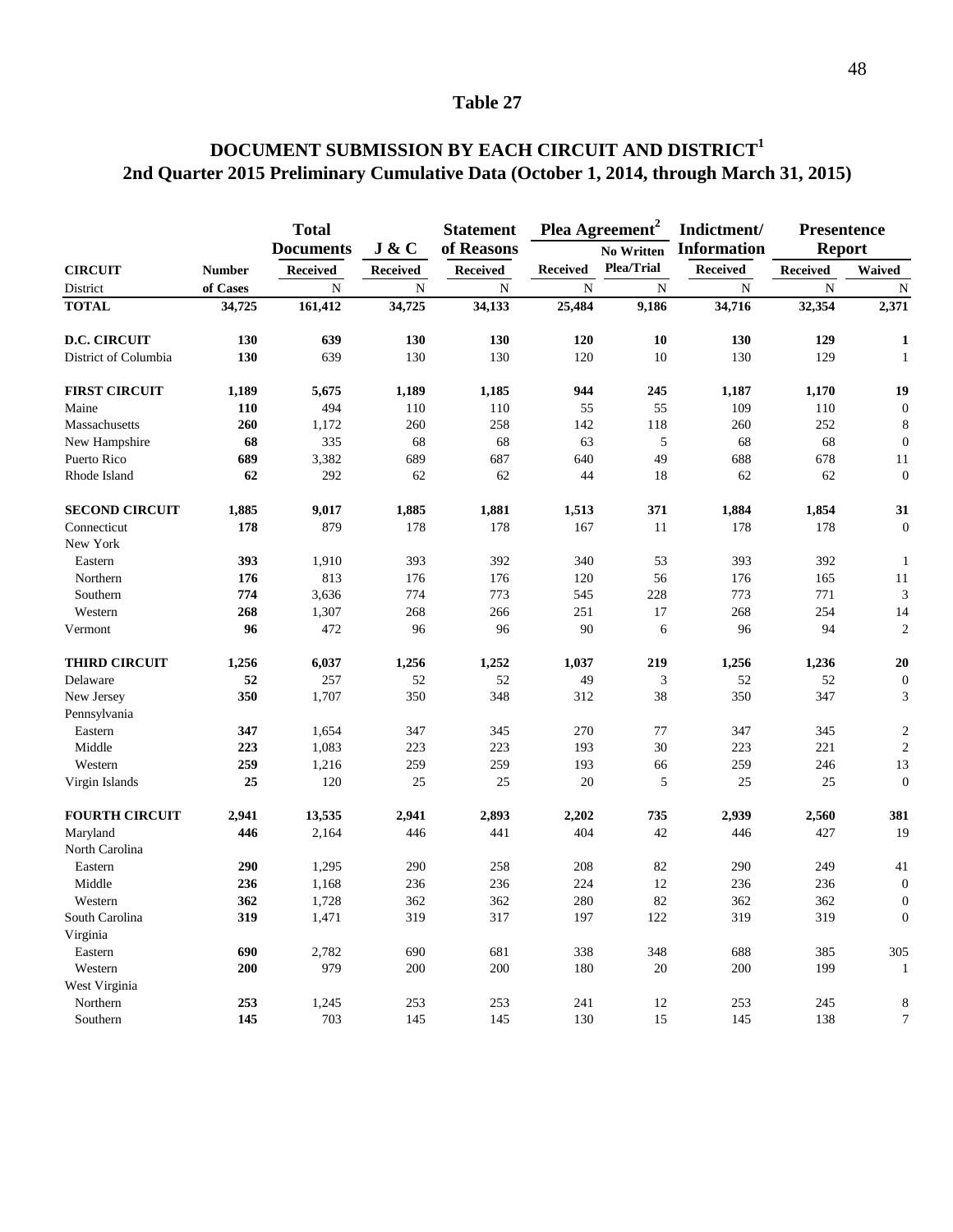|                        |               | <b>Total</b>     |          | <b>Statement</b> |                 | Plea Agreement <sup>2</sup> | Indictment/        | <b>Presentence</b> |                  |
|------------------------|---------------|------------------|----------|------------------|-----------------|-----------------------------|--------------------|--------------------|------------------|
|                        |               | <b>Documents</b> | J & C    | of Reasons       |                 | <b>No Written</b>           | <b>Information</b> | <b>Report</b>      |                  |
| <b>CIRCUIT</b>         | <b>Number</b> | <b>Received</b>  | Received | <b>Received</b>  | <b>Received</b> | <b>Plea/Trial</b>           | Received           | <b>Received</b>    | Waived           |
| District               | of Cases      | $\mathbf N$      | N        | ${\bf N}$        | $\mathbf N$     | $\mathbf N$                 | ${\bf N}$          | $\mathbf N$        | $\mathbf N$      |
| <b>FIFTH CIRCUIT</b>   | 7,929         | 35,122           | 7,929    | 7,837            | 3,999           | 3,912                       | 7,929              | 7,428              | 501              |
| Louisiana              |               |                  |          |                  |                 |                             |                    |                    |                  |
| Eastern                | 208           | 961              | 208      | 207              | 132             | 74                          | 208                | 206                | $\boldsymbol{2}$ |
| Middle                 | 80            | 379              | $80\,$   | 80               | 59              | 20                          | 80                 | $80\,$             | $\boldsymbol{0}$ |
| Western                | 113           | 534              | 113      | 103              | 101             | 12                          | 113                | 104                | 9                |
| Mississippi            |               |                  |          |                  |                 |                             |                    |                    |                  |
| Northern               | 81            | 400              | 81       | 81               | 79              | $\overline{c}$              | 81                 | 78                 | $\mathfrak{Z}$   |
| Southern               | 133           | 638              | 133      | 131              | 111             | 22                          | 133                | 130                | $\sqrt{3}$       |
| Texas                  |               |                  |          |                  |                 |                             |                    |                    |                  |
| Eastern                | 491           | 2,419            | 491      | 491              | 457             | 32                          | 491                | 489                | $\overline{c}$   |
| Northern               | 690           | 3,229            | 690      | 689              | 473             | 217                         | 690                | 687                | 3                |
| Southern               | 3,003         | 13,506           | 3,003    | 3,003            | 1,584           | 1,413                       | 3,003              | 2,913              | $90\,$           |
| Western                | 3,130         | 13,056           | 3,130    | 3,052            | 1,003           | 2,120                       | 3,130              | 2,741              | 389              |
|                        |               |                  |          |                  |                 |                             |                    |                    |                  |
| <b>SIXTH CIRCUIT</b>   | 2,438         | 11,692           | 2,438    | 2,429            | 2,007           | 412                         | 2,437              | 2,381              | 57               |
| Kentucky               |               |                  |          |                  |                 |                             |                    |                    |                  |
| Eastern                | 300           | 1,456            | 300      | 300              | 260             | 40                          | 300                | 296                | $\overline{4}$   |
| Western                | 154           | 735              | 154      | 154              | 139             | 15                          | 154                | 134                | $20\,$           |
| Michigan               |               |                  |          |                  |                 |                             |                    |                    |                  |
| Eastern                | 398           | 1,901            | 398      | 397              | 323             | 75                          | 397                | 386                | 12               |
| Western                | 195           | 905              | 195      | 195              | 130             | 65                          | 195                | 190                | $\sqrt{5}$       |
| Ohio                   |               |                  |          |                  |                 |                             |                    |                    |                  |
| Northern               | 344           | 1,611            | 344      | 340              | 245             | 99                          | 344                | 338                | 6                |
| Southern               | 300           | 1,486            | 300      | 299              | 291             | 9                           | 300                | 296                | $\overline{4}$   |
| Tennessee              |               |                  |          |                  |                 |                             |                    |                    |                  |
| Eastern                | 364           | 1,781            | 364      | 364              | 325             | 39                          | 364                | 364                | $\boldsymbol{0}$ |
| Middle                 | 124           | 568              | 124      | 122              | $78\,$          | $27\,$                      | 124                | 120                | $\overline{4}$   |
| Western                | 259           | 1,249            | 259      | 258              | 216             | 43                          | 259                | 257                | $\sqrt{2}$       |
| <b>SEVENTH CIRCUIT</b> | 1,242         | 5,965            | 1,242    | 1,241            | 1,003           | 239                         | 1,241              | 1,238              | 4                |
| Illinois               |               |                  |          |                  |                 |                             |                    |                    |                  |
| Central                | 175           | 819              | 175      | 175              | 119             | 56                          | 175                | 175                | $\boldsymbol{0}$ |
| Northern               | 357           | 1,734            | 357      | 356              | 311             | 46                          | 356                | 354                | 3                |
| Southern               | 214           | 982              | 214      | 214              | 126             | 88                          | 214                | 214                | $\boldsymbol{0}$ |
| Indiana                |               |                  |          |                  |                 |                             |                    |                    |                  |
| Northern               | 142           | 697              | 142      | 142              | 129             | 13                          | 142                | 142                | $\boldsymbol{0}$ |
| Southern               | 167           | 812              | 167      | 167              | 145             | 22                          | 167                | 166                | $\mathbf{1}$     |
| Wisconsin              |               |                  |          |                  |                 |                             |                    |                    |                  |
| Eastern                | 127           | 627              | 127      | 127              | 119             | 8                           | 127                | 127                | $\boldsymbol{0}$ |
| Western                | 60            | 294              | $60\,$   | 60               | 54              | 6                           | 60                 | 60                 | $\mathbf{0}$     |
| <b>EIGHTH CIRCUIT</b>  | 2,193         | 10,511           | 2,193    | 2,185            | 1,755           | 436                         | 2,193              | 2,185              | 8                |
| Arkansas               |               |                  |          |                  |                 |                             |                    |                    |                  |
| Eastern                | 151           | 719              | 151      | 151              | 115             | 36                          | 151                | 151                | $\mathbf{0}$     |
| Western                | 169           | 820              | 169      | 165              | 152             | 17                          | 169                | 165                | 4                |
| Iowa                   |               |                  |          |                  |                 |                             |                    |                    |                  |
| Northern               | 182           | 848              | 182      | 182              | 120             | 62                          | 182                | 182                | $\boldsymbol{0}$ |
| Southern               | 160           | 752              | 160      | 160              | 112             | $\sqrt{48}$                 | 160                | 160                | $\boldsymbol{0}$ |
| Minnesota              | 145           | 707              | 145      | 145              | 127             | 18                          | 145                | 145                | $\boldsymbol{0}$ |
| Missouri               |               |                  |          |                  |                 |                             |                    |                    |                  |
| Eastern                | 288           | 1,427            | 288      | 288              | 275             | $12\,$                      | 288                | 288                | $\boldsymbol{0}$ |
| Western                | 408           | 1,960            | 408      | 406              | 331             | 77                          | 408                | 407                | 1                |
| Nebraska               | 279           | 1,308            | 279      | 277              | 195             | 84                          | 279                | 278                | $\mathbf{1}$     |
| North Dakota           | 207           | 960              | 207      | 207              |                 | $73\,$                      | 207                | 206                | $\mathbf{1}$     |
| South Dakota           | 204           | 1,010            | 204      | 204              | 133             | 9                           | 204                | 203                | $\mathbf{1}$     |
|                        |               |                  |          |                  | 195             |                             |                    |                    |                  |

### **Table 27 (cont.)**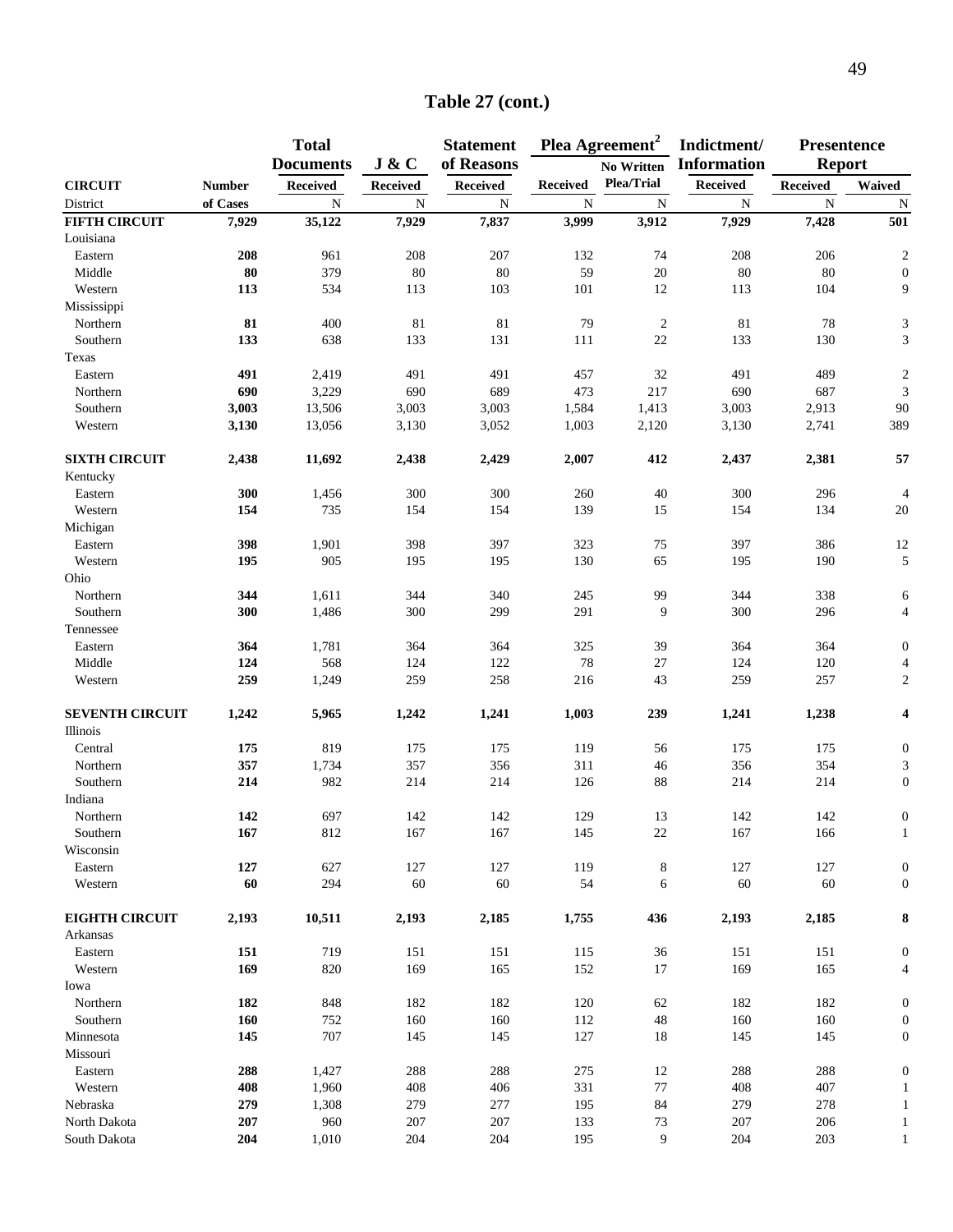|                          |               | <b>Total</b>     |                 | <b>Statement</b> |                 | Plea Agreement <sup>2</sup> | Indictment/        | <b>Presentence</b> |                  |
|--------------------------|---------------|------------------|-----------------|------------------|-----------------|-----------------------------|--------------------|--------------------|------------------|
|                          |               | <b>Documents</b> | J & C           | of Reasons       |                 | <b>No Written</b>           | <b>Information</b> | <b>Report</b>      |                  |
| <b>CIRCUIT</b>           | <b>Number</b> | <b>Received</b>  | <b>Received</b> | <b>Received</b>  | <b>Received</b> | Plea/Trial                  | <b>Received</b>    | <b>Received</b>    | Waived           |
| District                 | of Cases      | N                | N               | $\mathbf N$      | N               | N                           | N                  | N                  | N                |
| <b>NINTH CIRCUIT</b>     | 7,237         | 34,150           | 7,237           | 6,875            | 6,766           | 469                         | 7,236              | 6,036              | 1,201            |
| Alaska                   | 78            | 367              | 78              | 78               | 59              | 19                          | 78                 | 74                 | $\overline{4}$   |
| Arizona                  | 2,791         | 12,729           | 2,791           | 2,452            | 2,703           | 86                          | 2,790              | 1,993              | 798              |
| California               |               |                  |                 |                  |                 |                             |                    |                    |                  |
| Central                  | 563           | 2,726            | 563             | 562              | 494             | 69                          | 563                | 544                | 19               |
| Eastern                  | 389           | 1,915            | 389             | 387              | 368             | 21                          | 389                | 382                | $\tau$           |
| Northern                 | 302           | 1,439            | 302             | 288              | 264             | 38                          | 302                | 283                | 19               |
| Southern                 | 1,721         | 8,281            | 1,721           | 1,719            | 1,665           | 56                          | 1,721              | 1,455              | 266              |
| Guam                     | 29            | 141              | 29              | 29               | 25              | $\overline{4}$              | 29                 | 29                 | $\boldsymbol{0}$ |
| Hawaii                   | 131           | 606              | 131             | 131              | 83              | 48                          | 131                | 130                |                  |
| Idaho                    | 119           | 585              | 119             | 119              | 109             | 10                          | 119                | 119                | $\overline{0}$   |
| Montana                  | 188           | 899              | 188             | 188              | 147             | 41                          | 188                | 188                | $\theta$         |
| Nevada                   | 265           | 1,265            | 265             | 265              | 212             | 53                          | 265                | 258                | $\overline{7}$   |
| Northern Mariana Islands | 5             | 25               | 5               | 5                | 5               | $\boldsymbol{0}$            | 5                  | 5                  | $\overline{0}$   |
| Oregon                   | 255           | 1,230            | 255             | 252              | 250             | 5                           | 255                | 218                | 37               |
| Washington               |               |                  |                 |                  |                 |                             |                    |                    |                  |
| Eastern                  | 176           | 867              | 176             | 175              | 167             | 9                           | 176                | 173                | 3                |
| Western                  | 225           | 1,075            | 225             | 225              | 215             | 10                          | 225                | 185                | 40               |
| <b>TENTH CIRCUIT</b>     | 3,235         | 14,797           | 3,235           | 3,207            | 1,954           | 1,279                       | 3,234              | 3,167              | 68               |
| Colorado                 | 173           | 849              | 173             | 172              | 164             | 9                           | 173                | 167                | 6                |
| Kansas                   | 320           | 1,540            | 320             | 314              | 281             | 39                          | 320                | 305                | 15               |
| New Mexico               | 2,032         | 9,082            | 2,032           | 2,031            | 956             | 1,076                       | 2,032              | 2,031              | $\mathbf{1}$     |
| Oklahoma                 |               |                  |                 |                  |                 |                             |                    |                    |                  |
| Eastern                  | 43            | 192              | 43              | 43               | 20              | 23                          | 43                 | 43                 | $\overline{0}$   |
| Northern                 | 90            | 413              | 90              | 90               | 54              | 36                          | 90                 | 89                 | 1                |
| Western                  | 162           | 707              | 162             | 162              | 84              | 77                          | 162                | 137                | 25               |
| Utah                     | 266           | 1,308            | 266             | 266              | 259             | $\boldsymbol{7}$            | 266                | 251                | 15               |
| Wyoming                  | 149           | 706              | 149             | 129              | 136             | 12                          | 148                | 144                | 5                |
| <b>ELEVENTH CIRCUIT</b>  | 3,050         | 14,272           | 3,050           | 3,018            | 2,184           | 859                         | 3,050              | 2,970              | 80               |
| Alabama                  |               |                  |                 |                  |                 |                             |                    |                    |                  |
| Middle                   | 105           | 506              | 105             | 105              | 87              | 18                          | 105                | 104                | $\mathbf{1}$     |
| Northern                 | 173           | 849              | 173             | 173              | 159             | 14                          | 173                | 171                | $\overline{2}$   |
| Southern                 | 176           | 855              | 176             | 176              | 151             | 25                          | 176                | 176                | $\overline{0}$   |
| Florida                  |               |                  |                 |                  |                 |                             |                    |                    |                  |
| Middle                   | 675           | 3,142            | 675             | 673              | 444             | 229                         | 675                | 675                | $\overline{0}$   |
| Northern                 | 105           | 505              | 105             | 105              | 86              | 19                          | 105                | 104                | $\mathbf{1}$     |
| Southern                 | 1,064         | 4,909            | 1,064           | 1,045            | 692             | 369                         | 1,064              | 1,044              | 20               |
| Georgia                  |               |                  |                 |                  |                 |                             |                    |                    |                  |
| Middle                   | 179           | 811              | 179             | 175              | 111             | 68                          | 179                | 167                | 12               |
| Northern                 | 336           | 1,624            | 336             | 329              | 297             | 38                          | 336                | 326                | 10               |
| Southern                 | 237           | 1,071            | 237             | 237              | 157             | 79                          | 237                | 203                | 34               |

### **Table 27 (cont.)**

<sup>1</sup> Descriptions of variables used in this table are provided in Appendix A.

 $2$  The figures presented in this table regarding Plea Agreement Submission exclude from the analysis 18 cases for which the Commission was unable to determine definitively whether the defendant's guilty plea was entered pursuant to a written plea agreement.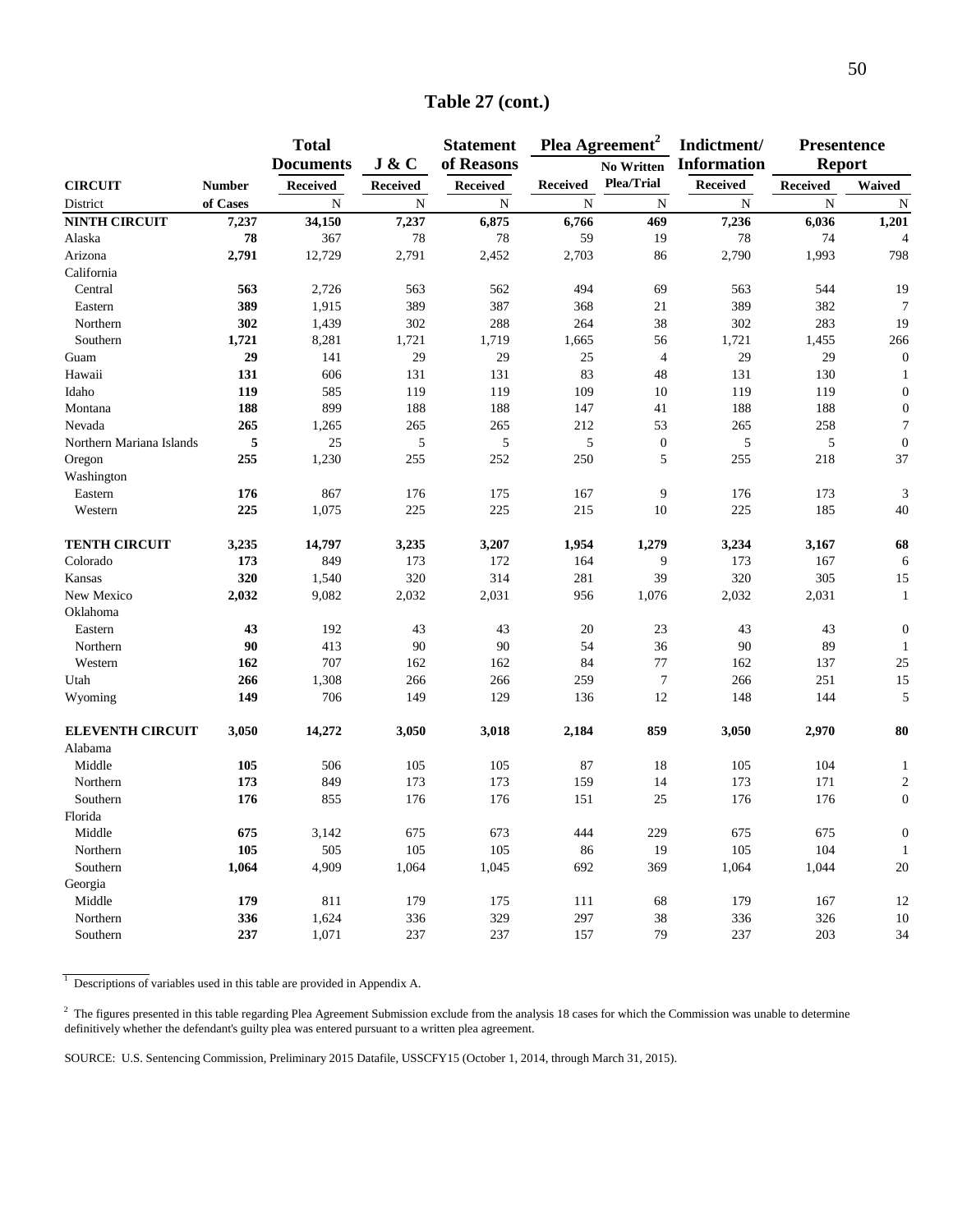### **RATE OF SUBMISSION OF STATEMENT OF REASONS FORM 2nd Quarter 2015 Preliminary Cumulative Data (October 1, 2014, through March 31, 2015) BY EACH CIRCUIT AND DISTRICT**

| <b>CIRCUIT</b>        |              | Form AO $245B1$ |                 | Other Forms <sup>2</sup> |               | <b>No Form Received</b> |      |  |
|-----------------------|--------------|-----------------|-----------------|--------------------------|---------------|-------------------------|------|--|
| District              | <b>Total</b> | $\overline{N}$  | $\overline{\%}$ | $\overline{N}$           | $\frac{0}{6}$ | ${\bf N}$               | $\%$ |  |
| <b>TOTAL</b>          | 34,725       | 32,791          | 94.4            | 1,482                    | 4.3           | 452                     | 1.3  |  |
| <b>D.C. CIRCUIT</b>   | 130          | 130             | 100.0           | $\bf{0}$                 | 0.0           | $\bf{0}$                | 0.0  |  |
| District of Columbia  | 130          | 130             | 100.0           | $\boldsymbol{0}$         | 0.0           | $\boldsymbol{0}$        | 0.0  |  |
| <b>FIRST CIRCUIT</b>  | 1,189        | 1,186           | 99.7            | $\bf{0}$                 | 0.0           | 3                       | 0.3  |  |
| Maine                 | 110          | 110             | 100.0           | $\boldsymbol{0}$         | 0.0           | $\boldsymbol{0}$        | 0.0  |  |
| Massachusetts         | 260          | 258             | 99.2            | $\boldsymbol{0}$         | 0.0           | $\overline{c}$          | 0.8  |  |
| New Hampshire         | 68           | 68              | 100.0           | $\boldsymbol{0}$         | 0.0           | $\boldsymbol{0}$        | 0.0  |  |
| Puerto Rico           | 689          | 688             | 99.9            | $\boldsymbol{0}$         | 0.0           | $\mathbf{1}$            | 0.1  |  |
| Rhode Island          | 62           | 62              | 100.0           | $\overline{0}$           | 0.0           | $\boldsymbol{0}$        | 0.0  |  |
| <b>SECOND CIRCUIT</b> | 1,885        | 1,868           | 99.1            | 13                       | 0.7           | 4                       | 0.2  |  |
| Connecticut           | 178          | 178             | 100.0           | $\boldsymbol{0}$         | 0.0           | $\boldsymbol{0}$        | 0.0  |  |
| New York              |              |                 |                 |                          |               |                         |      |  |
| Eastern               | 393          | 379             | 96.4            | 13                       | 3.3           | $\mathbf{1}$            | 0.3  |  |
| Northern              | 176          | 176             | 100.0           | $\boldsymbol{0}$         | 0.0           | $\boldsymbol{0}$        | 0.0  |  |
| Southern              | 774          | 773             | 99.9            | $\boldsymbol{0}$         | 0.0           | $\mathbf{1}$            | 0.1  |  |
| Western               | 268          | 266             | 99.3            | $\boldsymbol{0}$         | 0.0           | $\overline{c}$          | 0.7  |  |
| Vermont               | 96           | 96              | 100.0           | $\boldsymbol{0}$         | 0.0           | $\boldsymbol{0}$        | 0.0  |  |
| <b>THIRD CIRCUIT</b>  | 1,256        | 1,251           | 99.6            | $\boldsymbol{2}$         | 0.2           | 3                       | 0.2  |  |
| Delaware              | 52           | 52              | 100.0           | $\boldsymbol{0}$         | 0.0           | $\boldsymbol{0}$        | 0.0  |  |
| New Jersey            | 350          | 348             | 99.4            | $\boldsymbol{0}$         | 0.0           | $\overline{c}$          | 0.6  |  |
| Pennsylvania          |              |                 |                 |                          |               |                         |      |  |
| Eastern               | 347          | 346             | 99.7            | $\boldsymbol{0}$         | 0.0           | $\mathbf{1}$            | 0.3  |  |
| Middle                | 223          | 223             | 100.0           | $\boldsymbol{0}$         | 0.0           | $\boldsymbol{0}$        | 0.0  |  |
| Western               | 259          | 257             | 99.2            | $\overline{2}$           | 0.8           | $\boldsymbol{0}$        | 0.0  |  |
| Virgin Islands        | 25           | 25              | 100.0           | $\boldsymbol{0}$         | 0.0           | $\boldsymbol{0}$        | 0.0  |  |
| <b>FOURTH CIRCUIT</b> | 2,941        | 2,868           | 97.5            | 29                       | 1.0           | 44                      | 1.5  |  |
| Maryland              | 446          | 443             | 99.3            | $\overline{c}$           | 0.4           | $\mathbf{1}$            | 0.2  |  |
| North Carolina        |              |                 |                 |                          |               |                         |      |  |
| Eastern               | 290          | 258             | 89.0            | $\boldsymbol{0}$         | 0.0           | 32                      | 11.0 |  |
| Middle                | 236          | 236             | 100.0           | $\overline{0}$           | 0.0           | $\boldsymbol{0}$        | 0.0  |  |
| Western               | 362          | 362             | 100.0           | $\boldsymbol{0}$         | 0.0           | $\boldsymbol{0}$        | 0.0  |  |
| South Carolina        | 319          | 317             | 99.4            | $\boldsymbol{0}$         | 0.0           | $\overline{c}$          | 0.6  |  |
| Virginia              |              |                 |                 |                          |               |                         |      |  |
| Eastern               | 690          | 654             | 94.8            | 27                       | 3.9           | 9                       | 1.3  |  |
| Western               | 200          | 200             | 100.0           | $\mathbf{0}$             | 0.0           | $\boldsymbol{0}$        | 0.0  |  |
| West Virginia         |              |                 |                 |                          |               |                         |      |  |
| Northern              | 253          | 253             | 100.0           | $\boldsymbol{0}$         | 0.0           | $\boldsymbol{0}$        | 0.0  |  |
| Southern              | 145          | 145             | 100.0           | $\mathbf{0}$             | 0.0           | $\mathbf{0}$            | 0.0  |  |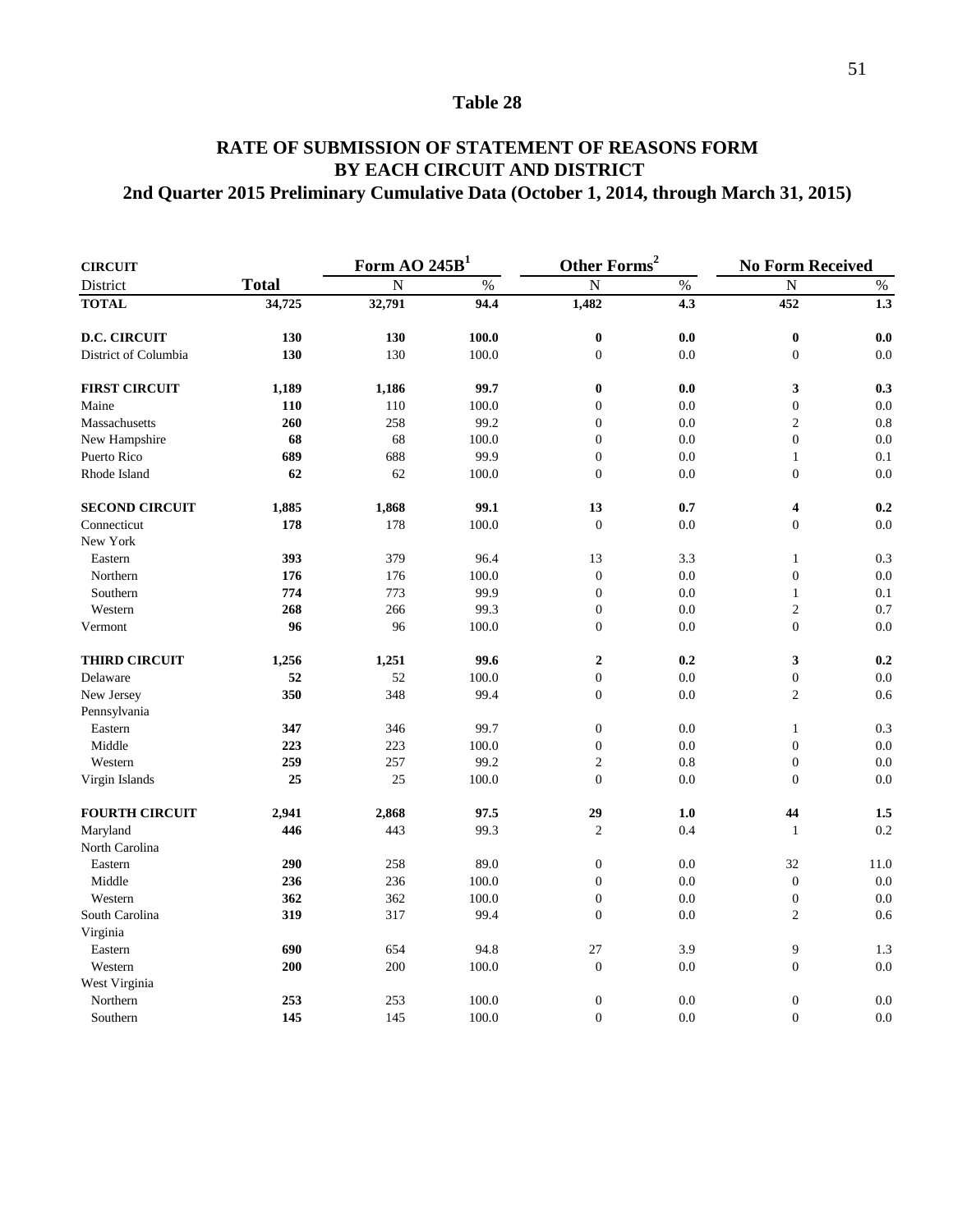### **Table 28 (cont.)**

| <b>CIRCUIT</b>         |              | $\overline{\text{Form } }$ AO 245B <sup>1</sup> |           | Other Forms <sup>2</sup> |         | <b>No Form Received</b> |         |
|------------------------|--------------|-------------------------------------------------|-----------|--------------------------|---------|-------------------------|---------|
| District               | <b>Total</b> | ${\bf N}$                                       | $\%$      | ${\bf N}$                | $\%$    | ${\bf N}$               | $\%$    |
| <b>FIFTH CIRCUIT</b>   | 7,929        | 6,756                                           | 85.2      | 1,082                    | 13.6    | $\overline{91}$         | 1.1     |
| Louisiana              |              |                                                 |           |                          |         |                         |         |
| Eastern                | 208          | 207                                             | 99.5      | $\boldsymbol{0}$         | 0.0     | $\mathbf{1}$            | 0.5     |
| Middle                 | 80           | 80                                              | 100.0     | $\boldsymbol{0}$         | 0.0     | $\boldsymbol{0}$        | $0.0\,$ |
| Western                | 113          | 80                                              | 70.8      | 23                       | 20.4    | 10                      | $8.8\,$ |
| Mississippi            |              |                                                 |           |                          |         |                         |         |
| Northern               | 81           | $81\,$                                          | 100.0     | $\boldsymbol{0}$         | 0.0     | $\boldsymbol{0}$        | 0.0     |
| Southern               | 133          | 131                                             | 98.5      | $\boldsymbol{0}$         | 0.0     | $\overline{c}$          | 1.5     |
| Texas                  |              |                                                 |           |                          |         |                         |         |
| Eastern                | 491          | 491                                             | 100.0     | $\boldsymbol{0}$         | 0.0     | $\boldsymbol{0}$        | $0.0\,$ |
| Northern               | 690          | 688                                             | 99.7      | $\mathbf{1}$             | 0.1     | $\mathbf{1}$            | 0.1     |
| Southern               | 3,003        | 3,003                                           | 100.0     | $\mathbf{0}$             | 0.0     | $\boldsymbol{0}$        | $0.0\,$ |
| Western                | 3,130        | 1,995                                           | 63.7      | 1,058                    | 33.8    | 77                      | $2.5\,$ |
| <b>SIXTH CIRCUIT</b>   | 2,438        | 2,382                                           | 97.7      | 48                       | 2.0     | ${\bf 8}$               | 0.3     |
| Kentucky               |              |                                                 |           |                          |         |                         |         |
| Eastern                | 300          | 300                                             | 100.0     | $\boldsymbol{0}$         | 0.0     | $\boldsymbol{0}$        | 0.0     |
| Western                | 154          | 154                                             | 100.0     | $\boldsymbol{0}$         | 0.0     | $\boldsymbol{0}$        | $0.0\,$ |
| Michigan               |              |                                                 |           |                          |         |                         |         |
| Eastern                | 398          | 398                                             | 100.0     | $\boldsymbol{0}$         | 0.0     | $\boldsymbol{0}$        | 0.0     |
| Western                | 195          | 194                                             | 99.5      | $\mathbf{1}$             | 0.5     | $\boldsymbol{0}$        | $0.0\,$ |
| Ohio                   |              |                                                 |           |                          |         |                         |         |
| Northern               | 344          | 340                                             | 98.8      | $\boldsymbol{0}$         | 0.0     | $\overline{4}$          | 1.2     |
| Southern               | 300          | 278                                             | 92.7      | 21                       | 7.0     | $\mathbf{1}$            | 0.3     |
| Tennessee              |              |                                                 |           |                          |         |                         |         |
| Eastern                | 364          | 364                                             | 100.0     | $\boldsymbol{0}$         | 0.0     | $\boldsymbol{0}$        | $0.0\,$ |
| Middle                 | 124          | 96                                              | 77.4      | 26                       | 21.0    | $\sqrt{2}$              | 1.6     |
| Western                | 259          | 258                                             | 99.6      | $\boldsymbol{0}$         | 0.0     | $\mathbf{1}$            | 0.4     |
| <b>SEVENTH CIRCUIT</b> | 1,242        | 1,205                                           | 97.0      | 36                       | 2.9     | 1                       | 0.1     |
| Illinois               |              |                                                 |           |                          |         |                         |         |
| Central                | 175          | 174                                             | 99.4      | $\mathbf{1}$             | 0.6     | $\boldsymbol{0}$        | $0.0\,$ |
| Northern               | 357          | 356                                             | 99.7      | $\boldsymbol{0}$         | 0.0     | $\mathbf{1}$            | 0.3     |
| Southern               | 214          | 214                                             | 100.0     | $\boldsymbol{0}$         | 0.0     | $\boldsymbol{0}$        | $0.0\,$ |
| Indiana                |              |                                                 |           |                          |         |                         |         |
| Northern               | 142          | 142                                             | 100.0     | $\boldsymbol{0}$         | 0.0     | $\boldsymbol{0}$        | $0.0\,$ |
| Southern               | 167          | 167                                             | 100.0     | $\boldsymbol{0}$         | 0.0     | $\boldsymbol{0}$        | $0.0\,$ |
| Wisconsin              |              |                                                 |           |                          |         |                         |         |
| Eastern                | 127          | 92                                              | 72.4      | 35                       | 27.6    | $\boldsymbol{0}$        | 0.0     |
| Western                | 60           | 60                                              | 100.0     | $\boldsymbol{0}$         | $0.0\,$ | $\boldsymbol{0}$        | $0.0\,$ |
| <b>EIGHTH CIRCUIT</b>  | 2,193        | 2,179                                           | 99.4      | 6                        | 0.3     | ${\bf 8}$               | 0.4     |
| Arkansas               |              |                                                 |           |                          |         |                         |         |
| Eastern                | 151          | 151                                             | 100.0     | $\boldsymbol{0}$         | $0.0\,$ | $\boldsymbol{0}$        | $0.0\,$ |
| Western                | 169          | 165                                             | 97.6      | $\boldsymbol{0}$         | 0.0     | $\overline{4}$          | 2.4     |
| Iowa                   |              |                                                 |           |                          |         |                         |         |
| Northern               | 182          | 182                                             | 100.0     | $\boldsymbol{0}$         | $0.0\,$ | $\boldsymbol{0}$        | $0.0\,$ |
| Southern               | 160          | 160                                             | $100.0\,$ | $\boldsymbol{0}$         | $0.0\,$ | $\boldsymbol{0}$        | $0.0\,$ |
| Minnesota              | 145          | 140                                             | 96.6      | $\mathfrak s$            | 3.4     | $\boldsymbol{0}$        | $0.0\,$ |
| Missouri               |              |                                                 |           |                          |         |                         |         |
| Eastern                | 288          | 288                                             | 100.0     | $\boldsymbol{0}$         | 0.0     | $\boldsymbol{0}$        | $0.0\,$ |
| Western                | 408          | 406                                             | 99.5      | $\boldsymbol{0}$         | 0.0     | $\overline{\mathbf{c}}$ | $0.5\,$ |
| Nebraska               | 279          | 276                                             | 98.9      | $\mathbf{1}$             | 0.4     | $\sqrt{2}$              | $0.7\,$ |
| North Dakota           | 207          | $207\,$                                         | $100.0\,$ | $\boldsymbol{0}$         | $0.0\,$ | $\boldsymbol{0}$        | $0.0\,$ |
| South Dakota           | 204          | 204                                             | 100.0     | $\boldsymbol{0}$         | $0.0\,$ | $\boldsymbol{0}$        | $0.0\,$ |
|                        |              |                                                 |           |                          |         |                         |         |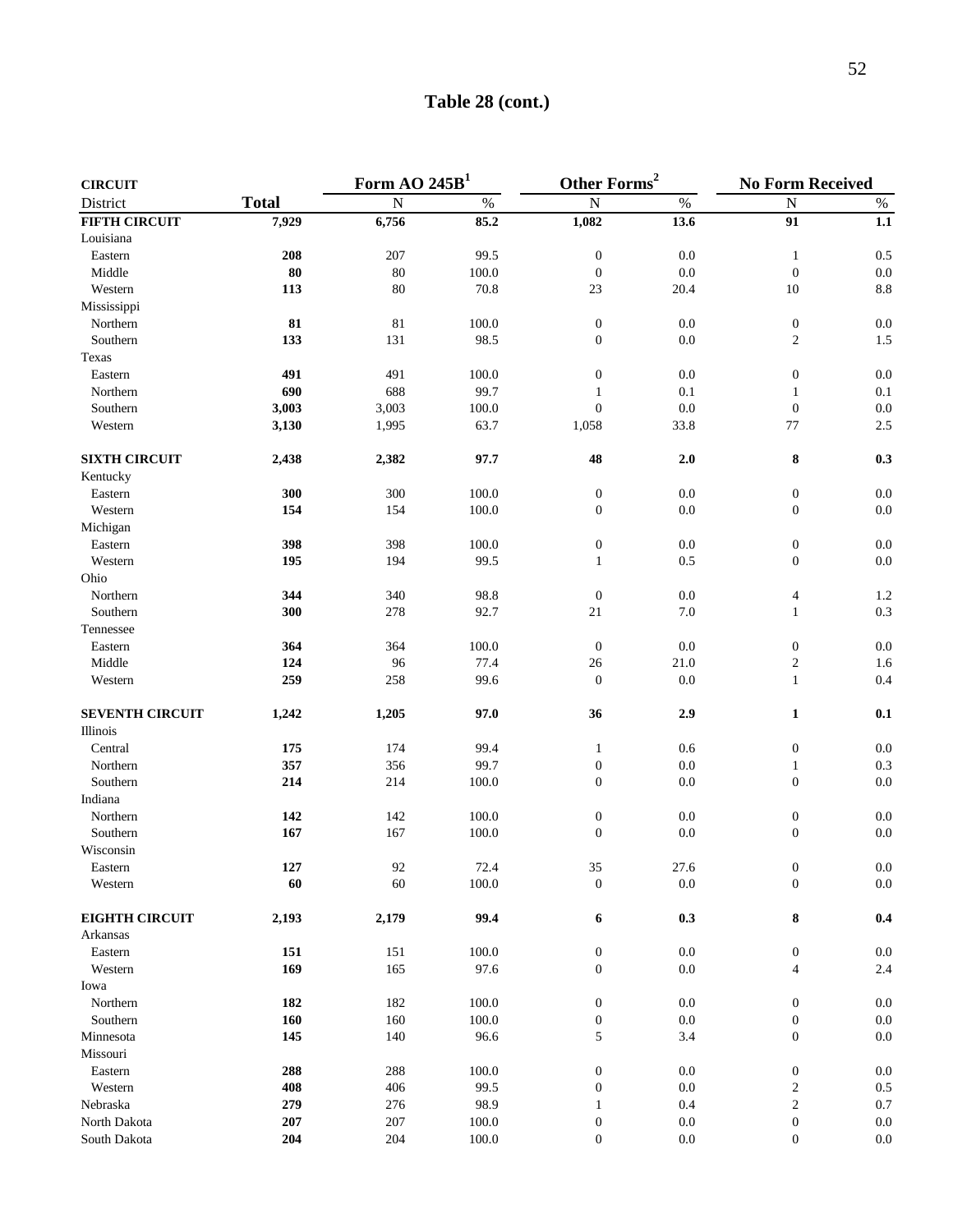| <b>CIRCUIT</b>           |              | Form AO $245B1$ |       | Other Forms <sup>2</sup> |                  | <b>No Form Received</b> |         |
|--------------------------|--------------|-----------------|-------|--------------------------|------------------|-------------------------|---------|
| District                 | <b>Total</b> | $\overline{N}$  | $\%$  | $\overline{N}$           | $\%$             | $\overline{N}$          | $\%$    |
| <b>NINTH CIRCUIT</b>     | 7,237        | 6,753           | 93.3  | 249                      | $\overline{3.4}$ | 235                     | 3.2     |
| Alaska                   | 78           | 78              | 100.0 | $\boldsymbol{0}$         | 0.0              | $\boldsymbol{0}$        | 0.0     |
| Arizona                  | 2,791        | 2,577           | 92.3  | $\mathbf{1}$             | 0.0              | 213                     | 7.6     |
| California               |              |                 |       |                          |                  |                         |         |
| Central                  | 563          | 563             | 100.0 | $\boldsymbol{0}$         | 0.0              | $\boldsymbol{0}$        | 0.0     |
| Eastern                  | 389          | 387             | 99.5  | $\boldsymbol{0}$         | 0.0              | $\overline{c}$          | 0.5     |
| Northern                 | 302          | 288             | 95.4  | $\boldsymbol{0}$         | 0.0              | 14                      | 4.6     |
| Southern                 | 1,721        | 1,718           | 99.8  | $\mathbf{1}$             | 0.1              | $\sqrt{2}$              | 0.1     |
| Guam                     | 29           | 29              | 100.0 | $\overline{0}$           | 0.0              | $\overline{0}$          | 0.0     |
| Hawaii                   | 131          | 130             | 99.2  | $\mathbf{1}$             | 0.8              | $\overline{0}$          | 0.0     |
| Idaho                    | 119          | 119             | 100.0 | $\boldsymbol{0}$         | 0.0              | $\boldsymbol{0}$        | 0.0     |
| Montana                  | 188          | 188             | 100.0 | $\boldsymbol{0}$         | 0.0              | $\boldsymbol{0}$        | $0.0\,$ |
| Nevada                   | 265          | 265             | 100.0 | $\overline{0}$           | 0.0              | $\mathbf{0}$            | 0.0     |
| Northern Mariana Islands | 5            | $\sqrt{5}$      | 100.0 | $\boldsymbol{0}$         | 0.0              | $\boldsymbol{0}$        | 0.0     |
| Oregon                   | 255          | 6               | 2.4   | 246                      | 96.5             | 3                       | 1.2     |
| Washington               |              |                 |       |                          |                  |                         |         |
| Eastern                  | 176          | 175             | 99.4  | $\boldsymbol{0}$         | 0.0              | $\mathbf{1}$            | 0.6     |
| Western                  | 225          | 225             | 100.0 | $\boldsymbol{0}$         | 0.0              | $\mathbf{0}$            | 0.0     |
| <b>TENTH CIRCUIT</b>     | 3,235        | 3,208           | 99.2  | 3                        | 0.1              | 24                      | 0.7     |
| Colorado                 | 173          | 172             | 99.4  | $\overline{0}$           | 0.0              | $\mathbf{1}$            | 0.6     |
| <b>Kansas</b>            | 320          | 317             | 99.1  | $\mathbf{1}$             | 0.3              | $\sqrt{2}$              | 0.6     |
| New Mexico               | 2,032        | 2,031           | 100.0 | $\mathbf{0}$             | 0.0              | $\mathbf{1}$            | 0.0     |
| Oklahoma                 |              |                 |       |                          |                  |                         |         |
| Eastern                  | 43           | 43              | 100.0 | $\boldsymbol{0}$         | 0.0              | $\boldsymbol{0}$        | 0.0     |
| Northern                 | 90           | 90              | 100.0 | $\boldsymbol{0}$         | 0.0              | $\mathbf{0}$            | 0.0     |
| Western                  | 162          | 162             | 100.0 | $\boldsymbol{0}$         | 0.0              | $\mathbf{0}$            | 0.0     |
| Utah                     | 266          | 264             | 99.2  | $\overline{c}$           | 0.8              | $\mathbf{0}$            | 0.0     |
| Wyoming                  | 149          | 129             | 86.6  | $\overline{0}$           | 0.0              | 20                      | 13.4    |
| <b>ELEVENTH CIRCUIT</b>  | 3,050        | 3,005           | 98.5  | 14                       | 0.5              | 31                      | 1.0     |
| Alabama                  |              |                 |       |                          |                  |                         |         |
| Middle                   | 105          | 105             | 100.0 | $\boldsymbol{0}$         | 0.0              | $\boldsymbol{0}$        | $0.0\,$ |
| Northern                 | 173          | 173             | 100.0 | $\boldsymbol{0}$         | 0.0              | $\boldsymbol{0}$        | 0.0     |
| Southern                 | 176          | 174             | 98.9  | $\overline{c}$           | 1.1              | $\Omega$                | 0.0     |
| Florida                  |              |                 |       |                          |                  |                         |         |
| Middle                   | 675          | 673             | 99.7  | $\boldsymbol{0}$         | 0.0              | $\overline{2}$          | 0.3     |
| Northern                 | 105          | 104             | 99.0  | $\mathbf{1}$             | 1.0              | $\mathbf{0}$            | 0.0     |
| Southern                 | 1,064        | 1,044           | 98.1  | $\mathbf{1}$             | 0.1              | 19                      | 1.8     |
| Georgia                  |              |                 |       |                          |                  |                         |         |
| Middle                   | 179          | 176             | 98.3  | $\boldsymbol{0}$         | 0.0              | 3                       | 1.7     |
| Northern                 | 336          | 319             | 94.9  | 10                       | 3.0              | $\overline{7}$          | 2.1     |
| Southern                 | 237          | 237             | 100.0 | $\boldsymbol{0}$         | 0.0              | $\boldsymbol{0}$        | 0.0     |

 $1 \text{ Cass included in this category are those in which the court submitted Form AO 245B (Revision 06/05, 09/08, or 09/11) to the Commission. Only cases in which$ all required pages of this form were submitted with no deletions or substantive changes are included in this category. Form AO 245B was approved by the Executive Committee of the Judicial Conference of the United States in June 2005.

 $^2$  Cases are included in this category for one or more of the following reasons: one or more of the required pages of Form AO 245B were missing; deletions or substantive changes were made in Form AO 245B that prevented the USSC from collecting the information required to be submitted by 18 U.S.C. §3553(c); an outdated version of Form AO 245B was submitted; or a unique, district created, or modified form was submitted.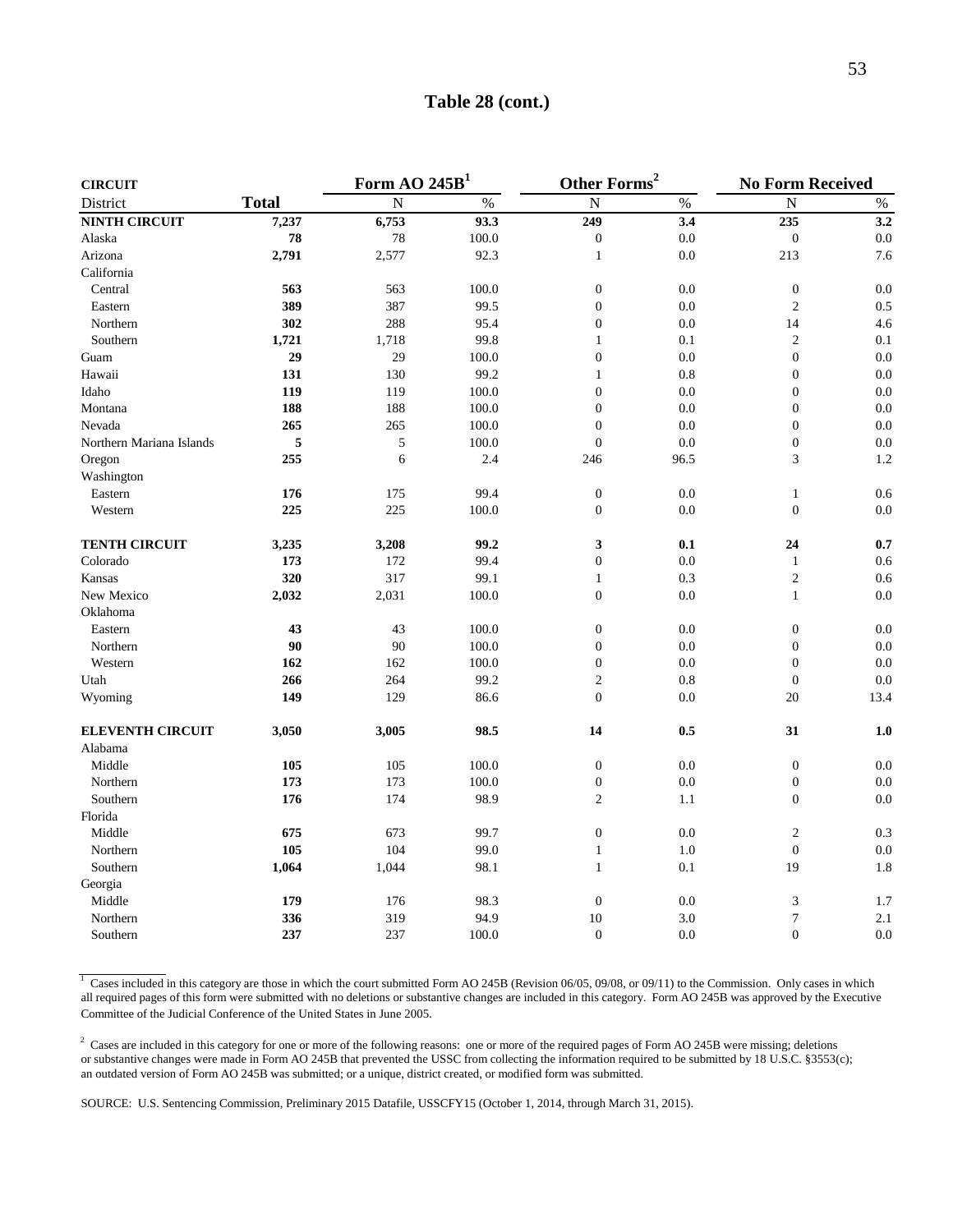### **Appendix A Descriptions of Datafiles and Variables**

#### **Introduction**

Federal courts are required to forward to the Commission sentencing documentation on all offenders sentenced under the Sentencing Reform Act of 1984 (SRA), except in cases that solely involve petty offenses. Standard information on each case is extracted from sentencing documents received and computerized for analysis.

Given the nature of the datafile and reporting requirements, the following are not included: cases initiated but for which no convictions were obtained, offenders convicted for whom no sentences were yet issued, and offenders sentenced but for whom no sentencing documents were submitted to the Commission. Because the Commission collects information only on cases sentenced under the guidelines, information on cases sentenced under prior law (pre-guidelines) during the current fiscal year is not available in this dataset. When cases are sentenced under both prior law and the guidelines, only the guideline relevant information is coded in the dataset. Cases in which a sentence of death was imposed also are not available in this dataset for this same reason.

Note that for all tables, total percentages may not add up to exactly 100 percent due to rounding.

#### **Variables**

The following section describes the variables used in this report.

#### **Above Guideline Range with** *Booker***/18 U.S.C. § 3553**

*Above Guideline Range with Booker/18 U.S.C. § 3553* consists of cases with a sentence above the guideline range with no departure indicated and that cite *U.S. v. Booker*, 18 U.S.C. § 3553, or related factors as one of the reasons for sentencing outside of the guideline system.

#### **Age**

The *Age* of the offender on the day of sentencing is calculated using the date of sentencing as reported in the Judgment and Commitment Order and the offender's date of birth as reported either in the Presentence Report or in the case submission information provided by the court when submitting the case to the Commission.

#### **All Remaining Cases Above Guideline Range**

*All Remaining Cases Above Guideline Range* consists of cases sentenced above the guideline range that cannot be classified into any of the other three above the range categories. This category includes, for example, cases in which no reason is provided for a sentence above the guideline range.

#### **All Remaining Cases Below Guideline Range**

*All Remaining Cases Below Guideline Range* consists of cases sentenced below the guideline range that cannot be classified into any of the other three below the range categories. This category includes, for example, cases in which no reason is provided for a sentence below the guideline range.

#### **Below Guideline Range with** *Booker***/18 U.S.C. § 3553**

*Below Guideline Range with Booker/18 U.S.C. § 3553* consists of cases with a sentence below the guideline range with no departure indicated and that cite *U.S. v. Booker*, 18 U.S.C. § 3553, or related factors as one of the reasons for sentencing outside of the guideline system.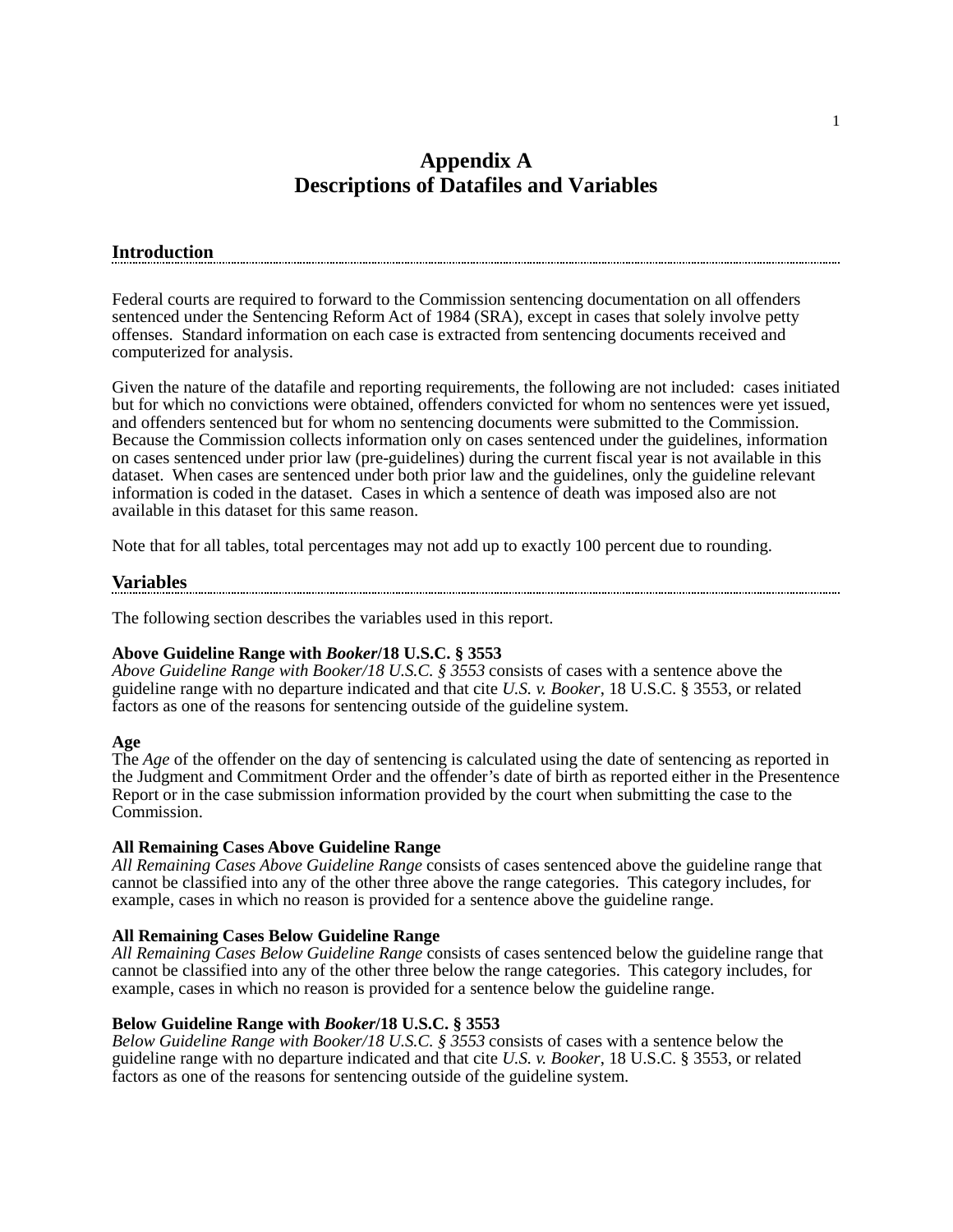#### **Circuit**

Information on judicial *Circuit* is generated by computer using the location of the judicial district in which the offender was sentenced.

#### **Citizenship Status**

Information on the *Citizenship Status* of offenders is obtained from the presentence report. Offenders are categorized as one of the following: "U.S. citizen," "resident alien," "illegal alien," "extradited alien," and "non-U.S. citizen, alien status unknown." The latter four categories are collapsed into the category of "non-U.S. citizen."

Starting in Fiscal Year 2014, for cases in which the Commission does not receive the PSR (most commonly when the court waives the preparation of the PSR), values for several demographic variables are taken from the Probation and Pretrial Services Automated Case Tracking System (PACTS) datafile created by the Probation and Pretrial Services Office at the Administrative Office of the U.S. Courts. Cases are matched using unique case identifiers and the demographic information which would otherwise be missing in these cases due to the lack of a PSR is imported from the PACTS datafile.

#### **Degree of Decrease**

*Degree of Decrease* is calculated based on the difference between the length of imprisonment (not including any months of alternative confinement as defined in USSG  $\S5\overline{C}1.1$ ) and the guideline minimum for the following categories of below range cases: downward departure from guideline range, downward departure with *Booker*/18 U.S.C. § 3553, below guideline range with *Booker*/18 U.S.C. § 3553, all remaining cases below guideline range, USSG §5K1.1 substantial assistance cases, USSG §5K3.1 early disposition program cases, and other government sponsored cases. Life sentences and cases where the guideline minimum is zero months or life are all excluded from all degree of decrease calculations due to the logical difficulty in calculating a decrease from these values.

#### **Degree of Increase**

*Degree of Increase* is calculated based on the difference between the guideline maximum and the length of imprisonment (not including any months of alternative confinement as defined in USSG §5C1.1) for the following categories of above range cases: upward departure from guideline range, upward departure with *Booker*/18 U.S.C. § 3553, above guideline range with *Booker*/18 U.S.C. § 3553, all remaining cases above guideline range. Life sentences, sentences of probation, and cases where the guideline minimum is life are all excluded from all degree of increase calculations due to the logical difficulty in calculating an increase from these values.

#### **District**

Information on the judicial *District* in which sentencing occurred is obtained from the Judgment and Commitment Order.

#### **Document Submission Rates**

Five documents are represented in the document submission rate table: Judgment and Commitment Order (J&C), Presentence Report (PSR), Statement of Reasons (SOR), Indictment/Information (Ind), and Plea Agreements (Plea). The J&C and PSR generally are submitted in a standardized format. PSRs waived by the court are indicated in a separate column. Standardized forms for the Statement of Reasons are most frequently submitted; however, transcripts or partial transcripts from the sentencing hearing are also included as *Statement of Reasons Received*. Cases in which the Commission was unable to determine definitively whether the offender's guilty plea was entered pursuant to a written agreement are excluded from the Plea Agreement totals. The total requested documents received column is derived from adding the total number of received documents from the Judgment and Commitment Order (J&C), Presentence Report (PSR), Statement of Reasons (SOR), Indictment/Information (Ind), and Plea Agreements (Plea). The total requested documents not received column is derived from adding the total number of not received documents from the Judgment and Commitment Order (J&C), Presentence Report (PSR), Statement of Reasons (SOR), Indictment/Information (Ind), and Plea Agreements (Plea). Cases where the PSR is waived, there is no written plea agreement/trial, and where the Commission was unable to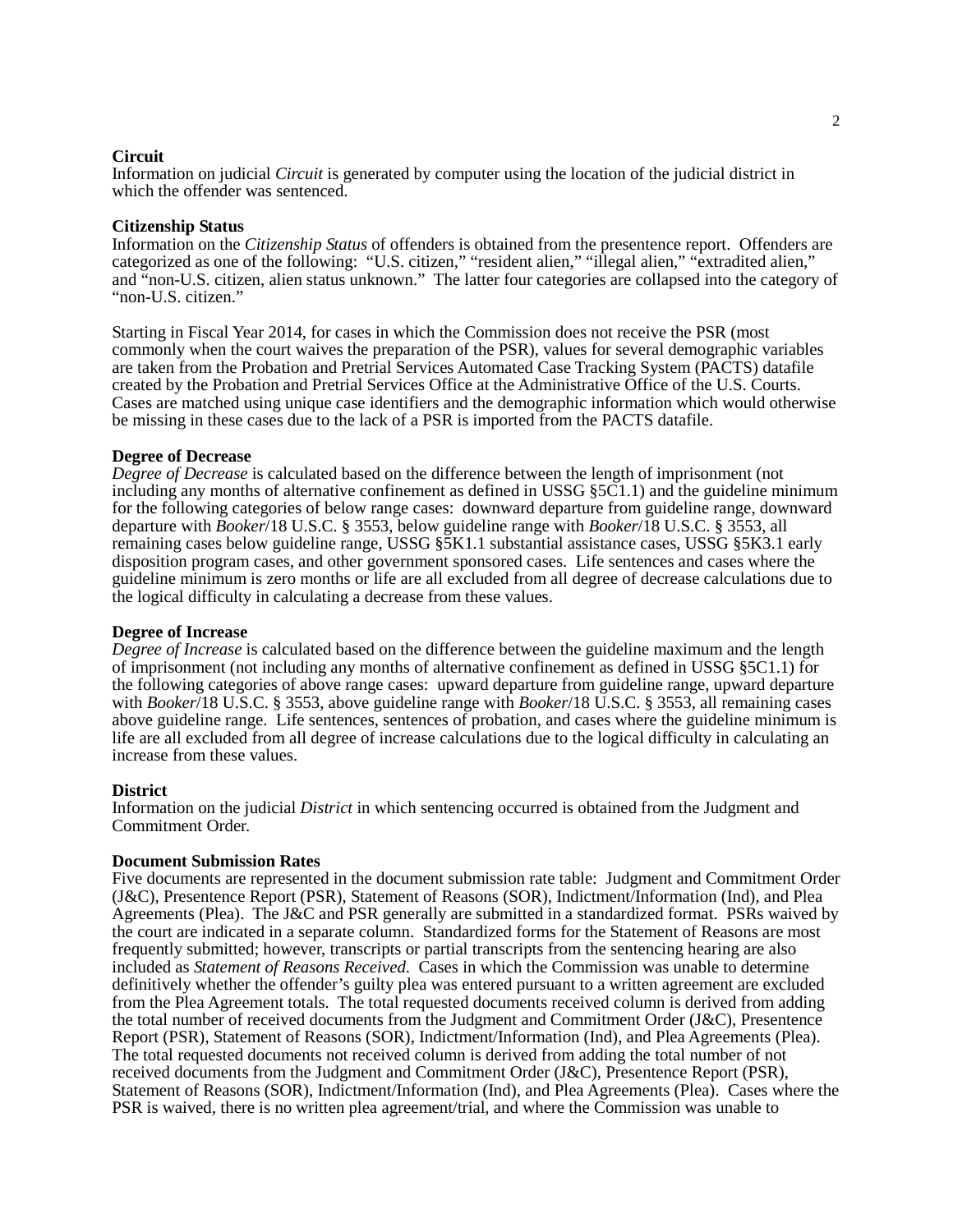definitively determine whether the offender's guilty plea was entered pursuant to a written plea agreement are all excluded from the calculations for the total received documents column.

#### **Downward Departure From Guideline Range**

*Downward Departure From Guideline Range* consists of cases with departures below the guideline range that do not cite as a reason either *U.S. v. Booker*, 18 U.S.C. § 3553, or factors or reasons specifically prohibited in the provisions, policy statements, or commentary of the federal guidelines manual.

#### **Downward Departures with** *Booker***/18 U.S.C. § 3553**

*Downward Departures with Booker/18 U.S.C. § 3553* consists of cases with a sentence below the guideline range that include both a departure (see Downward Departure From Guideline Range) as well as a sentence outside the guideline system mentioning either *U.S. v. Booker*, 18 U.S.C. § 3553, or related factors as a reason for sentencing below the guideline range.

#### **Drug Offense Guideline**

*Drug Offense Guideline* information is obtained from the Presentence Report and is based on the guidelines in USSG Chapter Two, Part D. The six guidelines featured in the tables (USSG §2D1.1, §2D1.2, §2D1.5, §2D1.6, §2D1.8, and §2D2.1) represent the vast majority of drug cases.

#### **Drug Type**

Information on *Drug Type* is obtained from the Presentence Report, Judgment and Commitment Order or Plea Agreement. It is recorded only if at least one of the statutes of conviction recorded by the Commission is a title 21 U.S. Code offense or an offense under another title when the underlying conduct involves a controlled substance. Information about type of drug in the text and tables is derived from the primary drug type (*i.e.,* the type that produces the highest base offense level). The category *Marijuana* includes Hashish and Hashish oil. The category *Methamphetamine* includes pure (actual) methamphetamine, "ICE," methamphetamine mixture, and methamphetamine precursors sentenced under any drug guideline other than USSG §2D1.11 (for example ephedrine and pseudoephedrine). The category *Listed Chemicals* includes any chemicals listed under USSG §2D1.11. All drug types not listed separately in this report are collapsed into the "other" drug category.

#### **Education**

Information on education of the offender is obtained from the Presentence Report and is collapsed into general categories. Technical, military, and vocational training as well as course work at community colleges is included in the *Some College* category. A general equivalency degree (GED) is included in the *High School Graduate* category.

#### **Gender**

*Gender* of the defendant is obtained from the Presentence Report.

Starting in Fiscal Year 2014, for cases in which the Commission does not receive the PSR (most commonly when the court waives the preparation of the PSR), values for several demographic variables are taken from the Probation and Pretrial Services Automated Case Tracking System (PACTS) datafile created by the Probation and Pretrial Services Office at the Administrative Office of the U.S. Courts. Cases are matched using unique case identifiers and the demographic information which would otherwise be missing in these cases due to the lack of a PSR is imported from the PACTS datafile.

#### **Government Sponsored Below Range**

Government sponsorship of a below range sentence is determined by a yearly case review by USSC staff of both the reasons for the below range sentence and the coding by USSC staff of any indication of government sponsorship as indicated on the Statement of Reasons for below range cases. The SOR form has specific check-boxes to indicate the origins of the departure, but cases that do not use this form may also indicate in writing the origins of the departure. Additionally, all cases with one or more of the following reasons were classified as being sponsored by the government regardless of whether the SOR indicated sponsorship: pursuant to a plea agreement (binding, non-binding, or unknown), fast track, savings to the government, early plea, deportation, waiver of indictment and/or appeal, other government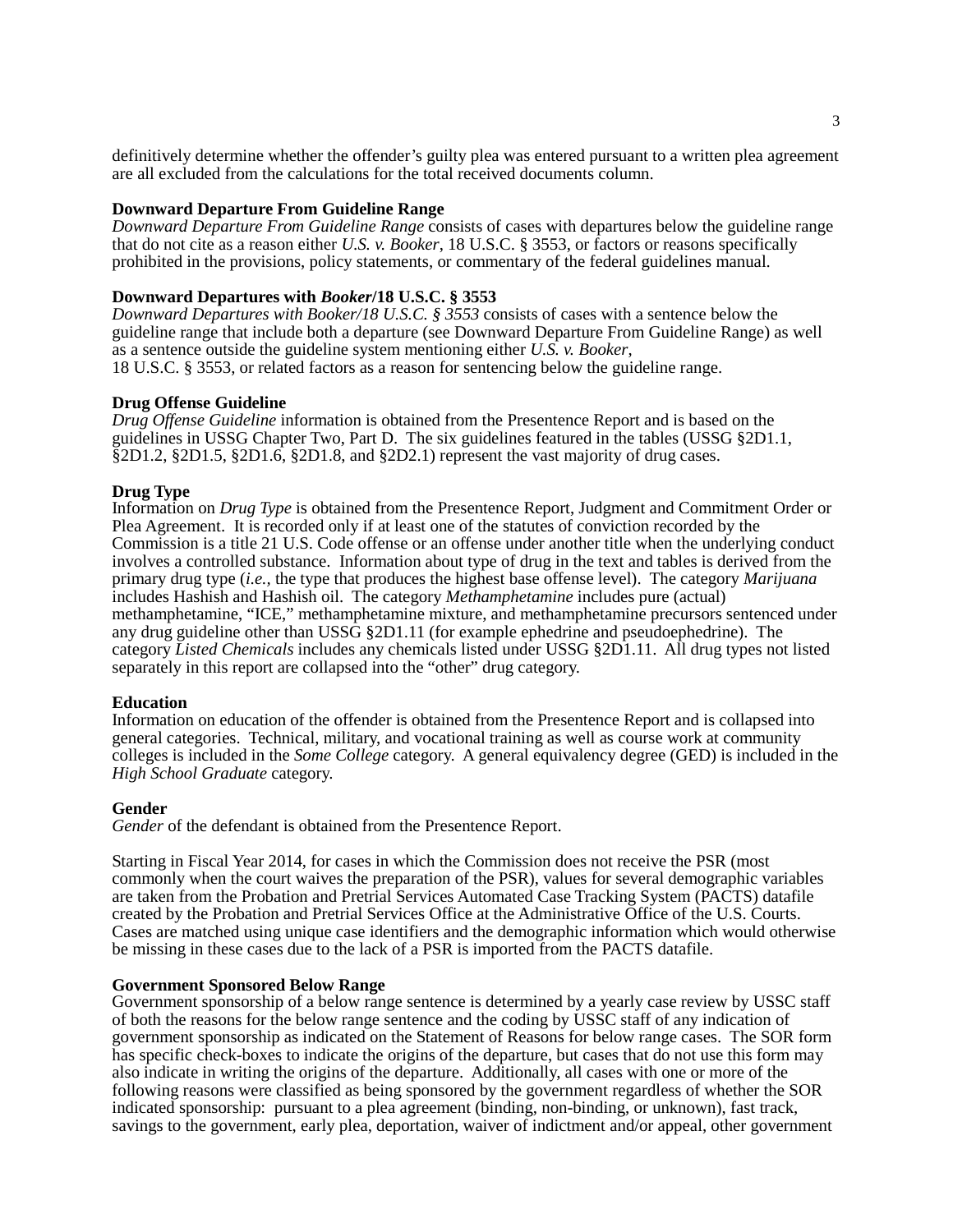motion, global disposition, due to stipulations, facilitated early release of a material witness, joint recommendation, and large number of immigration cases. Note that because the USSC reviews the reasons on a yearly basis, this list might be modified slightly from year to year. Unless otherwise broken out in the table or chart, this category also includes cases with USSG §5K3.1 Early Disposition Program (EDP) departures and USSG §5K1.1 substantial assistance departures.

#### **Guideline Offenders Sentenced**

Each *Guideline Offender Sentenced* or case, as recorded by the USSC, involves a single sentencing event for a single offender. Multiple counts, and even multiple indictments, are considered a single sentencing event if sentenced at the same time by the same judge. A single offender may appear in more than one case if involved in more than one sentencing event during the fiscal year. Co-offenders in the same sentencing will each appear as separate cases.

#### **Guideline Sentencing Range**

The *Guideline Sentencing Range* is taken from the Statement of Reasons provided by the sentencing court. Alternatively, if the Statement of Reasons is missing, then the information is taken from the presentence report.

For tables in this report, unless otherwise indicated, the guideline sentencing range does not take into account applicable statutory restrictions on either the maximum or the minimum of the range; therefore, it may differ from the available range, which does take into account the statutory restrictions.

#### **Mode of Conviction**

Information on *Mode of Conviction* is obtained from the Judgment and Commitment Order. Offenders sentenced subsequent to a plea of guilty or *nolo contendere* are included in the *Plea* category. Offenders sentenced subsequent to a trial by judge or jury are included in the *Trial* category. Rare cases involving both a plea and a trial are included in the *Trial* category.

#### **Outside of the Range Attribution Categories**

All categories replicate the list of checkboxes available on the SOR Form. Not all checkbox categories are available in both the departure section and sentences outside the guideline system section on this form and multiple checkboxes may be indicated in a single case so that totals in a table may exceed the total number of cases. USSC uses these checkboxes in determining government sponsorship: all cases in which one of the pursuant to a plea agreement boxes is indicated are attributed to the government. Additionally cases where a USSG §5K1.1, USSG §5K3.1, or other government motion checkbox was indicated in the pursuant to a motion not in a plea agreement section are also attributed to one of the government sponsored categories. Additionally, other types of SOR forms may indicate sponsorship in writing, and these attributions are also included in the appropriate category.

#### **Position of Sentence**

The *Position of Sentence* describes within-range guideline sentences in terms of their relative positions within their applicable guideline ranges. Only cases with complete information from the Statement of Reasons are used for this table. The *Position of Sentence* is determined by dividing the available range in half. This allows a sentence to fall into one of five distinct categories: the guideline minimum; the exact midpoint of the range; the guideline maximum; the lower-half of the range (when not at the guideline minimum); and the upper-half of the range (when not at the guideline maximum). The "available range" is the guideline range with applicable statutory restrictions on either the maximum or the minimum of the range taken into account. (For cases in which guideline USSG §5C1.2 was applied, in accordance with the provisions of the guideline, the statutory restrictions on the minimum of the range are removed according to 18 U.S.C. § 3553(f).) In cases in which the sentence is located outside the available sentencing range, departure information is provided as reported by the sentencing court. Differences in the number and percentage of cases in each range quarter may differ from other tables presented in this report; this is due to the exclusion of any case missing both complete information from the Statement of Reasons and information on statutory minima and maxima.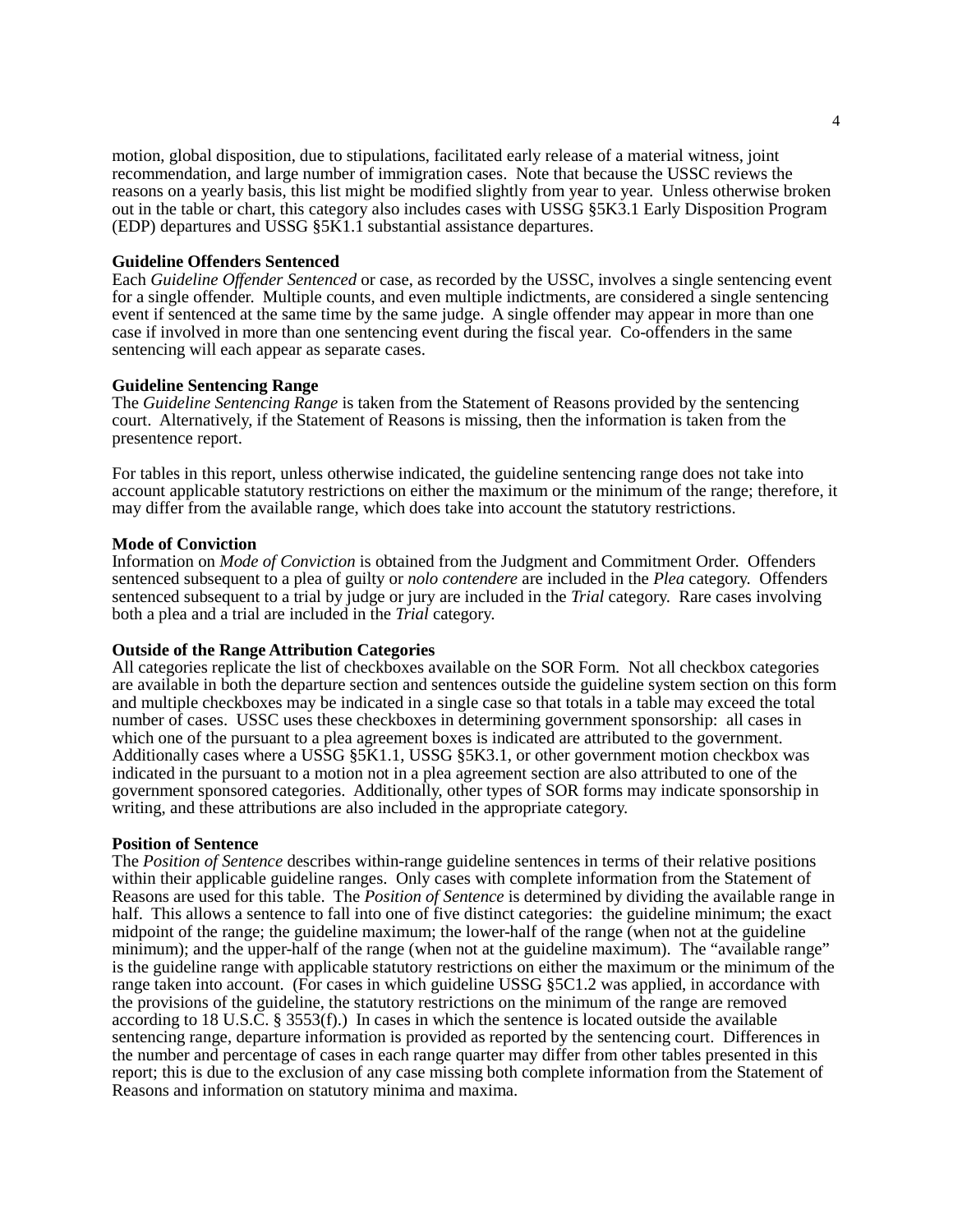#### **Primary Offense Category**

Information on *Primary Offense Category* is obtained from the Judgment and Commitment Order. The "primary" offense for the case is determined to be the offense applicable to the count of conviction with the highest statutory maximum. If two or more counts are found to have the same statutory maximum, "primary" offense is selected according to which count of conviction has the highest statutory minimum. Finally, in the event of a small number of cases still tied, the offense type that best represented the nature of the criminal behavior is chosen.

For convenience in analysis, a summary variable describing "primary offense category" is derived. This is generated by grouping similar primary offenses into a smaller set of categories. Note that the primary offense categories differ between the individual and organizational offender datafiles. Listed below are the offense types that are grouped into each of the primary offense categories used in the individual datafile tables for this report:

*Murder* includes first degree murder, felony with death resulting, second degree murder, and conspiracy to murder (with death resulting).

*Manslaughter* includes both involuntary and voluntary manslaughter.

*Kidnapping/Hostage Taking* includes ransom taking and hostage/kidnapping.

*Sexual Abuse* includes sexual abuse of a minor, transportation of minor for sex, sexual abuse of a ward, criminal sexual abuse, and abusive sexual contact.

*Assault* includes attempt to commit murder, assault with intent to murder, threatening communication, aggravated assault, conspiracy with attempt to murder, obstructing or impeding officers, minor assault, and conspiracy that includes assault with attempt to murder.

*Robbery* includes bank robbery, aggravated bank robbery, Hobbs Act robbery, mail robbery, other robbery, and carjacking.

*Arson* also includes damage by explosives.

*Drugs* - *Trafficking* includes drug distribution/manufacture, drug distribution/manufacture – conspiracy, continuing criminal enterprise, drug distribution – employee under 21, drug distribution near school, drug import/export, drug distribution to person under 21, and establish/rent drug operation.

*Drugs* - *Communication Facility* includes use of a communication facility in a drug trafficking offense.

*Drugs* - *Simple Possession* includes distribution of a small amount of marijuana and simple possession.

*Firearms* includes unlawful possession/transportation of firearms or ammunition; possession of guns/explosives on aircraft; unlawful trafficking, etc. in explosives; possession of guns/explosives in federal facility/schools; use of fire or explosives to commit felony; and use of firearms or ammunition during crime.

*Burglary/Breaking & Entering* includes post office burglary, burglary of DEA premises (pharmacy), burglary of other structure, bank burglary, and burglary of a residence.

*Auto Theft* includes auto theft (including parts), receipt/possession of stolen auto or parts, and altered identification numbers/trafficking in altered (auto).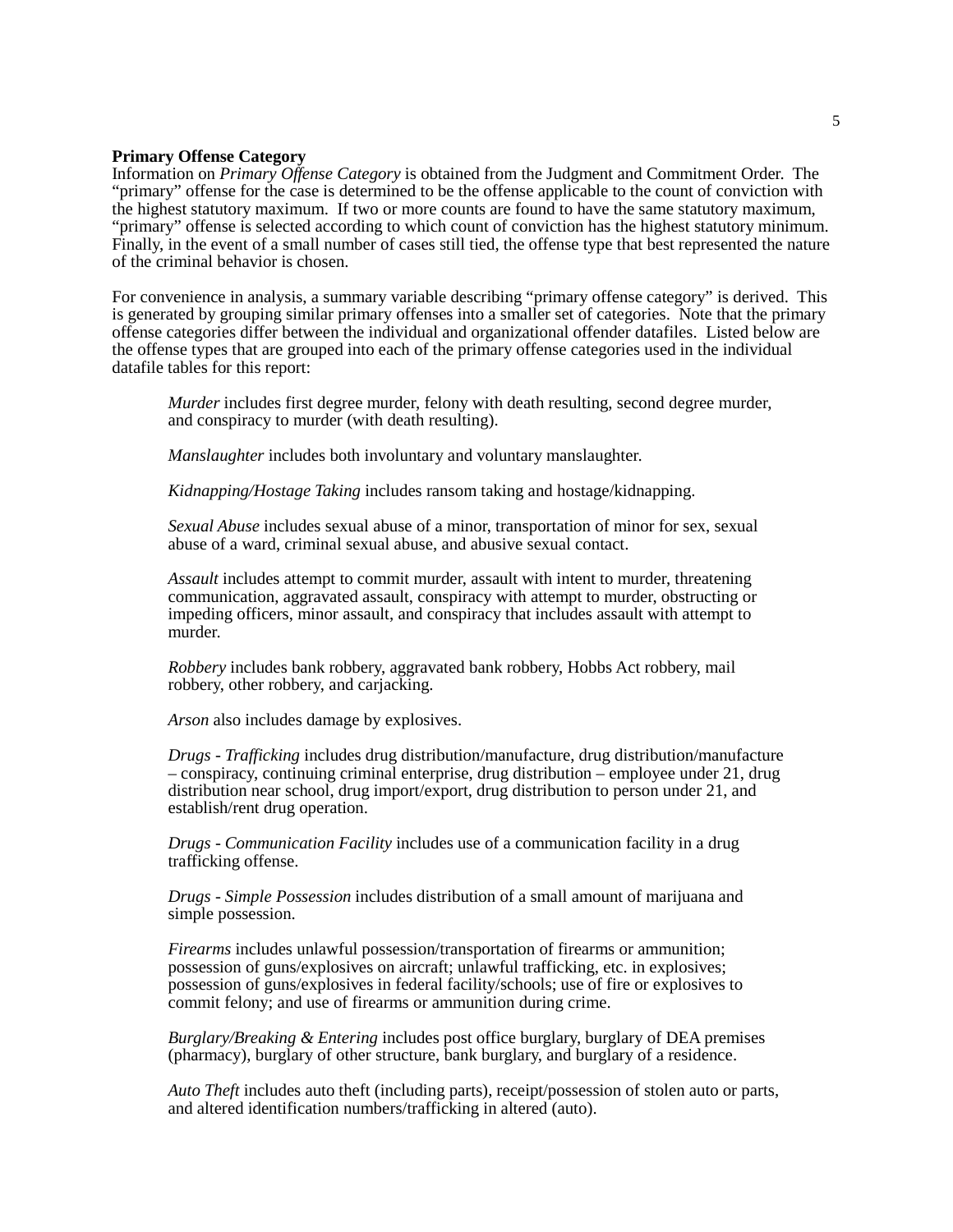*Larceny* includes bank larceny, theft from benefit plans, other theft – mail/post office, receipt/possession of stolen property (not auto), other theft – property, larceny/theftmail/post office, larceny/theft – property (not auto), and theft from labor union.

*Fraud* includes odometer laws and regulations, insider trading, and fraud and deceit.

*Embezzlement* includes embezzlement – property, embezzlement from labor unions, embezzlement – mail/post office, embezzlement from benefit plans, and bank embezzlement.

*Forgery/Counterfeiting* includes counterfeit bearer obligations and forgery/counterfeit (non-bearer obligations).

*Bribery* includes payment to obtain office, bribe involving officials, bribery – bank loan/commercial, loan or gratuity to bank examiner, etc., gratuity involving officials, and bribe or gratuity affecting employee plan.

*Tax* includes receipt/trafficking in smuggled property, aid, etc., in tax fraud; fraud – tax returns, statements, etc.; fraud, false statement – perjury; failure to file or pay; tax evasion; evading import duties (smuggling); failure to collect or account for taxes; regulatory offenses – taxes; failure to deposit taxes in trust account; non-payment of taxes; conspiracy to avoid taxes; and offenses relating to withholding statements.

*Money Laundering* includes laundering of monetary instruments, monetary transaction from unlawful activity, failure to file currency report, and failure to report monetary transactions.

*Racketeering/Extortion* includes extortionate extension of credit, blackmail, extortion by force or threat, Hobbs Act extortion, travel in aid of racketeering, crime relating to racketeering, and violent crimes in aid of racketeering.

*Gambling/Lottery* includes engaging in a gambling business, transmission of wagering information, obstruction to facilitate gambling, and interstate transportation of wagering paraphernalia.

*Civil Rights* includes interference with rights under color of law; force or threats to deny benefits or rights; obstructing an election or registration; manufacture, etc. – eavesdropping device; other deprivations/discrimination; obstructing correspondence; peonage, servitude, and slave trade; intercept communication or eavesdropping; and conspiracy to deprive individual of civil rights.

*Immigration* includes trafficking in U.S. passports; trafficking in entry documents; failure to surrender naturalization certificate; fraudulently acquiring U.S. passports; smuggling, etc.; unlawful alien; fraudulently acquiring entry documents; and unlawfully entering the U.S.

*Pornography*/*Prostitution* includes dealing in obscene matter, transportation of minor for prostitution, transportation for prostitution/sex (adult), sexual exploitation of minors, materials involving sexual exploitation of minors, obscene telephone or broadcasting, and selling or buying children for pornography. This primary offense category was discontinued in fiscal year 2010. Some of the offenses that were grouped into this primary offense category in prior fiscal years are grouped into the *Child Pornography* primary offense type. All other offenses that were grouped into this primary offense category in prior fiscal years are included in the *Other Miscellaneous Offenses* primary offense category.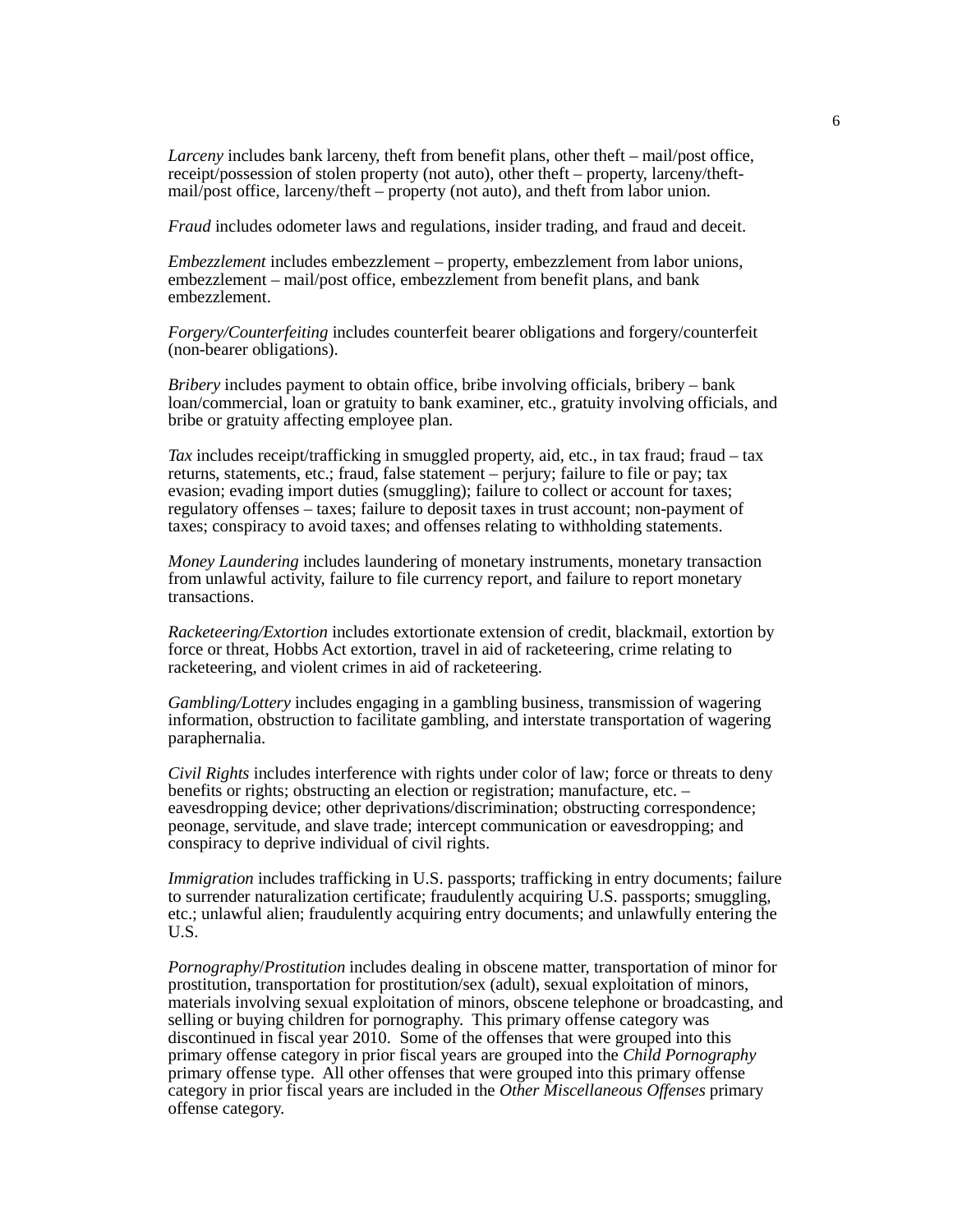*Child Pornography* includes the sale, distribution, transportation, shipment, receipt, or possession of materials involving the sexual exploitation of minors. This primary offense category was created in fiscal year 2010.

*Prison Offenses* includes contraband in prisons, riots in federal facilities, and escape.

*Administration of Justice Offenses* includes commission of offense while on release, bribery of a witness, failure to appear by offender, contempt, failure to appear by material witness, obstruction of justice, payment of witness, perjury or subornation of perjury, misprision of a felony, and accessory after the fact.

*Environmental/Wildlife* includes waste discharge, specially protected fish, wildlife, and plants (waste discharge is presented as a separate offense category in Tables 51 and 52).

*National Defense* includes evasion of export controls and exportation of arms, etc., without license.

*Antitrust* includes bid-rigging, price-fixing, and market allocation agreement.

*Food & Drug* includes false information or tampering with products, tampering to injure business, tampering with risk of death or injury, and violation of regulations involving food, drugs, etc.

*Other Miscellaneous Offenses* includes illegal use of regulatory number – drugs; illegal transfer of drugs; illegal regulatory number to get drugs; drug paraphernalia; forgery/fraud for drugs; dangerous devices to protect drugs; manufacture drugs against quota; endangering life while manufacturing drugs; operate carrier under drugs; endangerment from hazardous/toxic substances; mishandling substances, records, etc.; threat of tampering with public water system; hazardous devices on federal lands; mishandling other pollutants, records, etc.; improper storage of explosives; recordkeeping violation – explosives; possession of other weapon – on aircraft, in federal facility; failure to report theft of explosives; feloniously mailing injurious articles; transport of hazardous material in commerce; interference with flight crew, other offense – aboard aircraft; criminal infringement of copyright/trademark; conflict of interest; unauthorized payment; non-drug forfeiture; impersonation; false statement to Employee Act; reporting offenses – labor related; criminal infringement of trademark; unlawful conduct relating to control/cigarettes; trespass; destruction of property; destruction of mail; aircraft piracy; conspiracy to murder (no death, assault, or attempt); conspiracy to commit murder; and all other miscellaneous offenses not previously listed in any of the other categories.

**Race**<br>Information on *Race* of the offender is obtained from the Presentence Report in separate categories of race and ethnicity (*White, Black, Native American or Alaskan Native, Asian or Pacific Islander, Multiracial, and "Other"*). Ethnicity data indicate whether an offender is of Hispanic origin. (For purposes of this report, offenders whose ethnic background is designated as Hispanic are represented as Hispanic in all tables regardless of racial background.) The *Other* category includes offenders of Native American, Alaskan Native, Asian or Pacific Islander, Multiracial, and "Other" origin.

Starting in Fiscal Year 2014, for cases in which the Commission does not receive the PSR (most commonly when the court waives the preparation of the PSR), values for several demographic variables are taken from the Probation and Pretrial Services Automated Case Tracking System (PACTS) datafile created by the Probation and Pretrial Services Office at the Administrative Office of the U.S. Courts. Cases are matched using unique case identifiers and the demographic information which would otherwise be missing in these cases due to the lack of a PSR is imported from the PACTS datafile.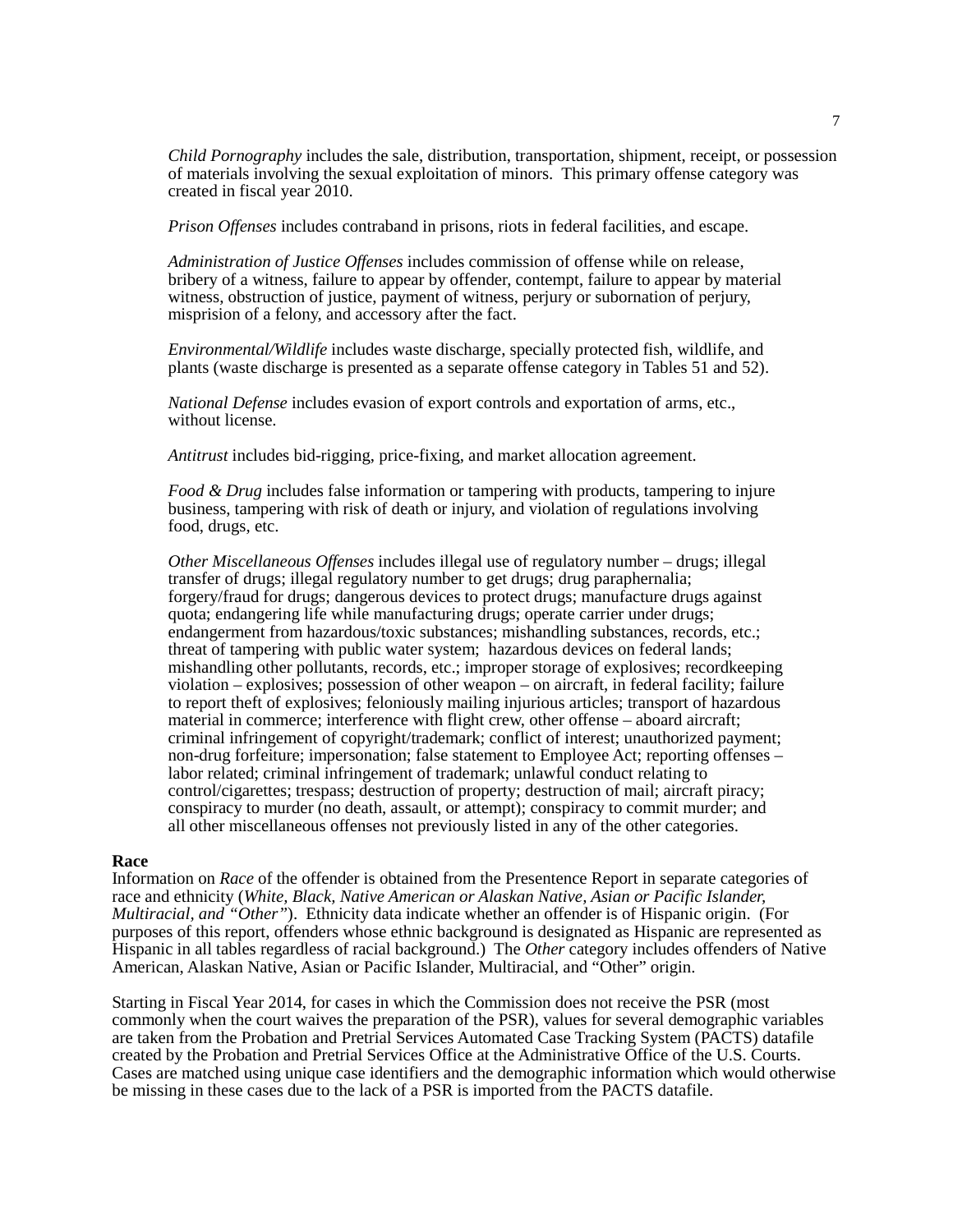#### **Sentence Length**

*Sentence Length* reports the mean and median terms of the sentence imposed in months. This information is obtained from the Judgment and Commitment Order. Sentence lengths expressed in days are rounded to the nearest month.

Probation sentences are included as zero months. Any portion of a sentence which is an alternative confinement as described in USSG §5C1.1 is included. Cases in which a sentence is imposed, but where the length is indeterminable, are excluded. However, sentences in cases where the court imposed a sentence of time served but did not report the amount of time that was served are included as zero months.

In cases where the court imposes a sentence of life imprisonment, a numeric value is necessary to include these cases in any sentence length analysis. Accordingly, life sentences are reported as 470 months, a length consistent with the average life expectancy of federal criminal offenders given the average age of federal offenders. Also, sentences of greater than 470 months are also reported as 470 months for some analyses. The footnote in the relevant tables and figures indicates when this occurs.

#### **Type of Guideline Sentence Imposed**

Using sentencing information obtained from the Judgment and Commitment Order, the *Total Receiving Prison* column includes the number of offenders sentenced (and percent of *Total Cases*) who received a commitment to the Bureau of Prisons. This column is the sum of cases in *Prison* and the *Prison/Community Split Sentence* categories.

The *Prison* category includes offenders sentenced to a term of imprisonment only, with no additional conditions of community confinement, home detention or intermittent confinement.

The *Prison/Community Split Sentence* category includes all cases in which offenders received prison and conditions of alternative confinement as defined in USSG §5C1.1. This category includes, but is not limited to, Zone A, Zone B, or Zone C cases receiving prison with additional conditions of a term of community confinement, home detention, or intermittent confinement.

The *Total Receiving Probation* column includes the number of offenders sentenced (and the percent of *Total Cases*) who received a term of probation with or without a condition of community confinement, intermittent confinement, or home detention. This column also represents the total of the *Probation Only* and *Probation and Confinement* categories.

The *Probation Only* column includes the number of offenders who received a term of probation without a condition of community confinement, intermittent confinement, or home detention.

*Probation and Confinement* includes the number of offenders who received a term of probation with a condition of community confinement, intermittent confinement, or home detention.

#### **Upward Departure From Guideline Range**

*Upward Departure From Guideline Range* consists of cases with departures above the guideline range which do not cite as a reason either *U.S. v. Booker*, 18 U.S.C. § 3553, or factors or reasons specifically prohibited in the provisions, policy statements, or commentary of the federal guidelines manual.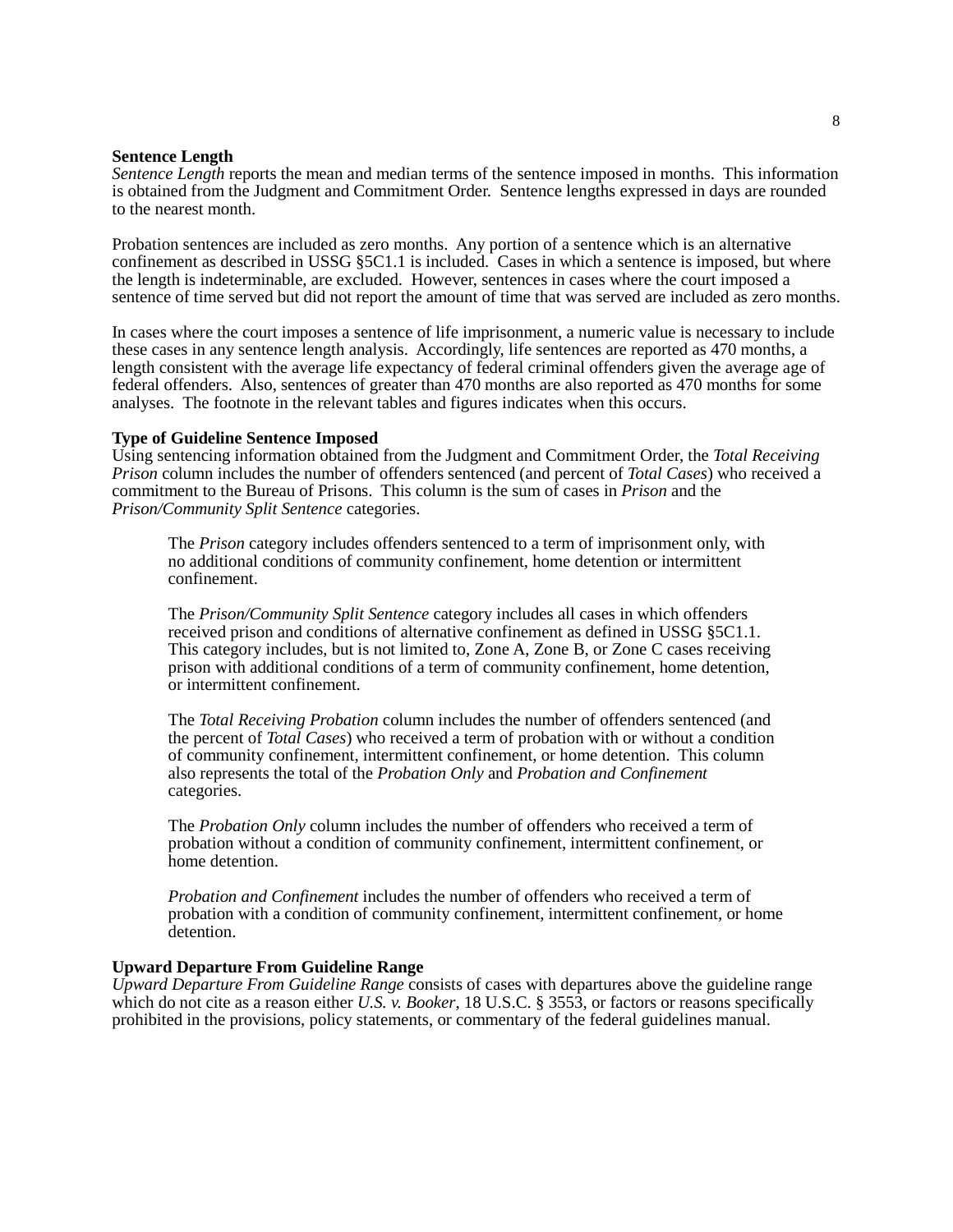#### **Upward Departure with** *Booker***/18 U.S.C. § 3553**

*Upward Departure with Booker/18 U.S.C. § 3553* consists of cases with a sentence above the guideline range that includes both a departure (see Upward Departure From Guideline Range) as well as a sentence outside the guideline system mentioning either *U.S. v. Booker*,

18 U.S.C. § 3553, or related factors as a reason for sentencing above the guideline system.

#### **Year**

Information on *Year* is obtained from the Judgment and Commitment Order. Unless otherwise indicated, the sentencing year is defined as the fiscal year in which the defendant was sentenced.

#### **Zone**

The *Sentencing Table* is categorized into sentencing *Zones.* Courts may impose various types of punishment as alternatives to imprisonment. Alternative types of punishment include probation, home detention, community confinement, and intermittent confinement. Imposition of alternative types of punishment is restricted to defendants within specific sentencing zones.

*Zone A:* a guideline range is in Zone A when the minimum term of imprisonment specified is zero months;

*Zone B:* a guideline range is in Zone B when the minimum term of imprisonment specified is at least one but not more than six months;

*Zone C:* a guideline range is in Zone C when the minimum term of imprisonment specified is eight months when criminal history category is four or less, and nine months if the criminal history category is greater than four;

*Zone D:* a guideline range is in Zone D when the minimum term of imprisonment specified is 12 months or more.

See Chapter 5 of the *Guidelines Manual* for a description of alternatives to imprisonment and the conditions under which they are applicable.